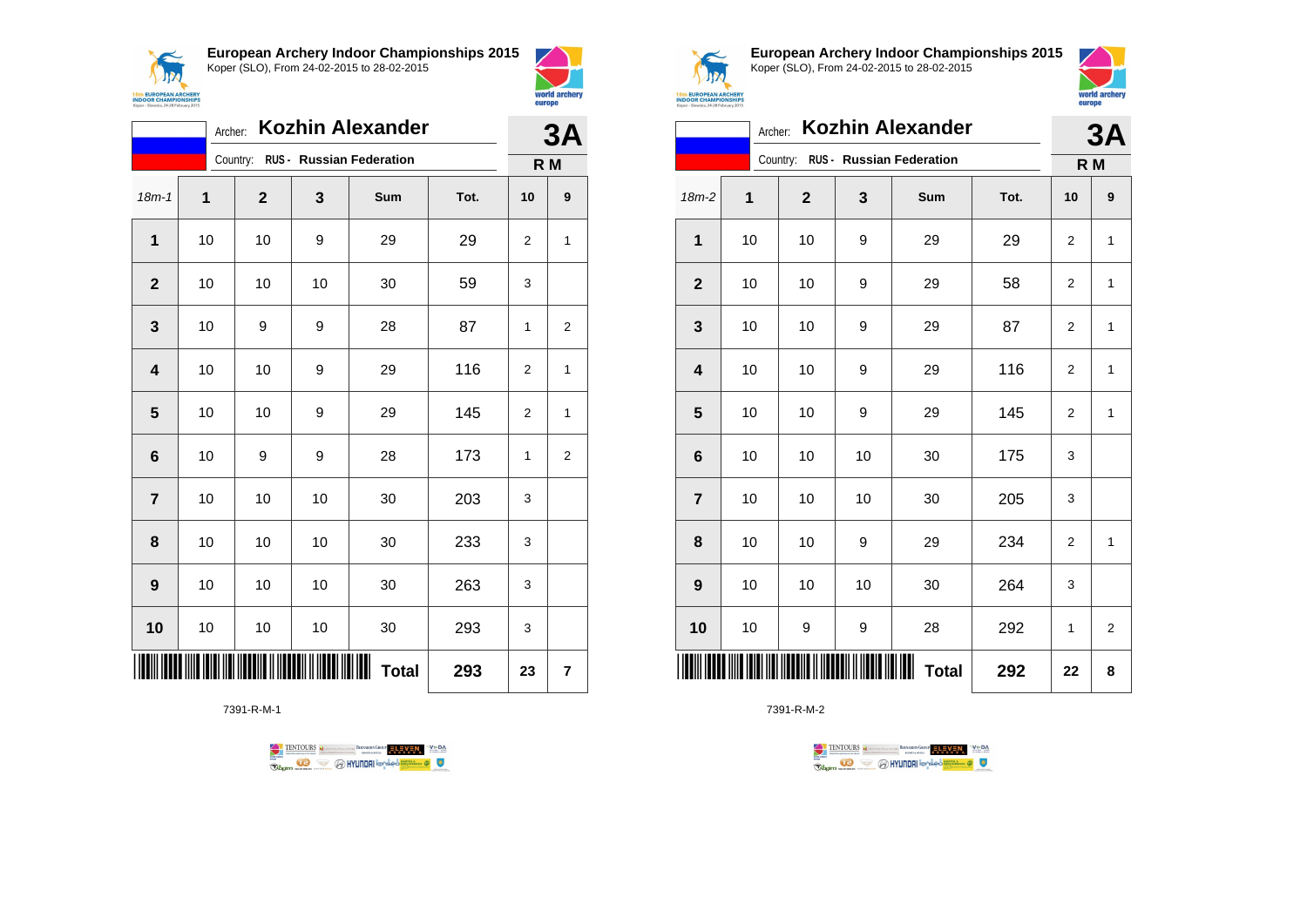



|                         | 3B |              |                        |     |      |                |             |
|-------------------------|----|--------------|------------------------|-----|------|----------------|-------------|
|                         |    |              | Country: GER - Germany |     |      | R <sub>M</sub> |             |
| $18m - 1$               | 1  | $\mathbf{2}$ | 3                      | Sum | Tot. | 10             | 9           |
| $\overline{1}$          | 10 | 10           | 10                     | 30  | 30   | 3              |             |
| $\mathbf{2}$            | 10 | 10           | 10                     | 30  | 60   | 3              |             |
| 3                       | 10 | 10           | 10                     | 30  | 90   | 3              |             |
| $\overline{\mathbf{4}}$ | 10 | 10           | 10                     | 30  | 120  | 3              |             |
| 5                       | 10 | 10           | 10                     | 30  | 150  | 3              |             |
| $6\phantom{1}$          | 10 | 10           | 9                      | 29  | 179  | 2              | $\mathbf 1$ |
| $\overline{7}$          | 10 | 10           | 10                     | 30  | 209  | 3              |             |
| 8                       | 10 | 10           | 10                     | 30  | 239  | 3              |             |
| 9                       | 10 | 10           | 10                     | 30  | 269  | 3              |             |
| 10                      | 10 | 10           | 10                     | 30  | 299  | 3              |             |
|                         |    |              |                        |     | 299  | 29             | 1           |

12439-R-M-1





world archery

europe

**European Archery Indoor Championships 2015** Koper (SLO), From 24-02-2015 to 28-02-2015



|                         | <b>Kahllund Florian</b><br>Archer: |             |    |     |      |    |                         |
|-------------------------|------------------------------------|-------------|----|-----|------|----|-------------------------|
|                         | Country: GER - Germany             |             |    |     | R M  |    |                         |
| 18m-2                   | $\mathbf 1$                        | $\mathbf 2$ | 3  | Sum | Tot. | 10 | 9                       |
| 1                       | 10                                 | 10          | 10 | 30  | 30   | 3  |                         |
| $\mathbf{2}$            | 10                                 | 10          | 9  | 29  | 59   | 2  | 1                       |
| 3                       | 10                                 | 10          | 10 | 30  | 89   | 3  |                         |
| $\overline{\mathbf{4}}$ | 10                                 | 10          | 10 | 30  | 119  | 3  |                         |
| 5                       | 10                                 | 10          | 9  | 29  | 148  | 2  | 1                       |
| $6\phantom{1}6$         | 10                                 | 10          | 10 | 30  | 178  | 3  |                         |
| $\overline{7}$          | 10                                 | 9           | 9  | 28  | 206  | 1  | $\overline{\mathbf{c}}$ |
| 8                       | 10                                 | 10          | 10 | 30  | 236  | 3  |                         |
| 9                       | 10                                 | 10          | 10 | 30  | 266  | 3  |                         |
| 10                      | 10                                 | 10          | 10 | 30  | 296  | 3  |                         |
|                         |                                    |             |    |     | 296  | 26 | 4                       |

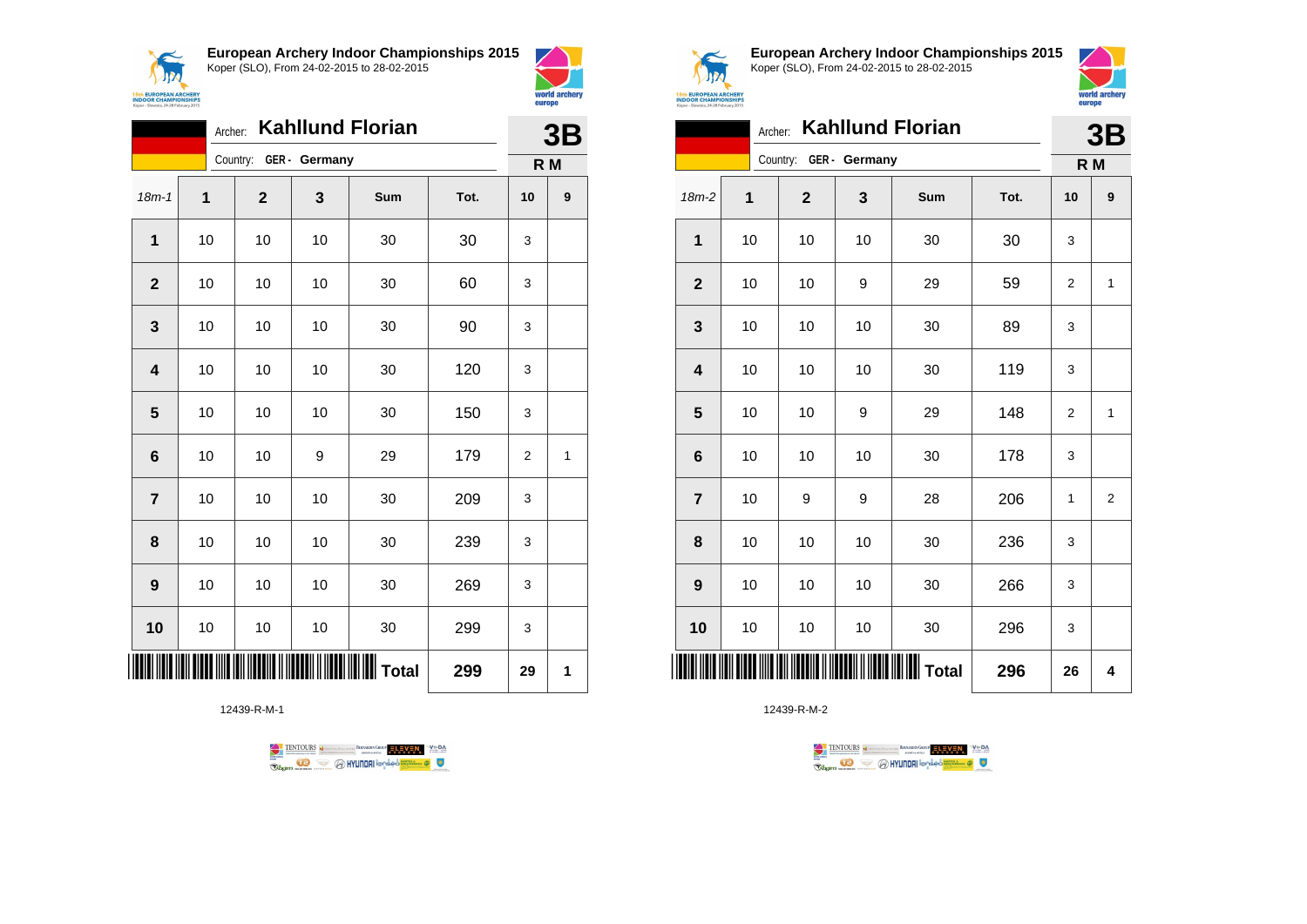



| Van Tongeren Jan<br>Archer: |    |                            |    |                     |      |                | 3C               |  |
|-----------------------------|----|----------------------------|----|---------------------|------|----------------|------------------|--|
|                             |    | Country: NED - Netherlands |    |                     |      | R M            |                  |  |
| $18m - 1$                   | 1  | $\mathbf{2}$               | 3  | Sum                 | Tot. | 10             | $\boldsymbol{9}$ |  |
| 1                           | 10 | 9                          | 9  | 28                  | 28   | 1              | $\overline{2}$   |  |
| $\overline{\mathbf{2}}$     | 10 | 9                          | 9  | 28                  | 56   | 1              | $\overline{2}$   |  |
| 3                           | 10 | 9                          | 9  | 28                  | 84   | 1              | 2                |  |
| $\overline{\mathbf{4}}$     | 10 | 10                         | 8  | 28                  | 112  | $\overline{2}$ |                  |  |
| 5                           | 10 | 10                         | 10 | 30                  | 142  | 3              |                  |  |
| 6                           | 10 | 10                         | 10 | 30                  | 172  | 3              |                  |  |
| $\overline{\mathbf{r}}$     | 10 | 10                         | 9  | 29                  | 201  | $\overline{2}$ | 1                |  |
| 8                           | 10 | 9                          | 9  | 28                  | 229  | 1              | 2                |  |
| 9                           | 10 | 10                         | 9  | 29                  | 258  | $\overline{2}$ | 1                |  |
| 10                          | 10 | 10                         | 9  | 29                  | 287  | $\overline{2}$ | 1                |  |
|                             |    |                            |    | $\  \  \  \ $ Total | 287  | 18             | 11               |  |

14182-R-M-1





**European Archery Indoor Championships 2015** Koper (SLO), From 24-02-2015 to 28-02-2015



| Van Tongeren Jan<br>Archer: |             |             |                   |     |      |                | 3C           |
|-----------------------------|-------------|-------------|-------------------|-----|------|----------------|--------------|
|                             |             | Country:    | NED - Netherlands |     |      | R M            |              |
| $18m-2$                     | $\mathbf 1$ | $\mathbf 2$ | 3                 | Sum | Tot. | 10             | 9            |
| 1                           | 10          | 10          | 9                 | 29  | 29   | $\overline{2}$ | $\mathbf{1}$ |
| $\overline{2}$              | 10          | 10          | 10                | 30  | 59   | 3              |              |
| 3                           | 10          | 10          | 10                | 30  | 89   | 3              |              |
| $\overline{\mathbf{4}}$     | 10          | 10          | 9                 | 29  | 118  | $\overline{2}$ | $\mathbf{1}$ |
| 5                           | 10          | 10          | 9                 | 29  | 147  | $\overline{2}$ | $\mathbf{1}$ |
| $6\phantom{1}6$             | 10          | 10          | 9                 | 29  | 176  | $\overline{2}$ | $\mathbf{1}$ |
| $\overline{7}$              | 10          | 10          | 9                 | 29  | 205  | $\overline{2}$ | $\mathbf{1}$ |
| 8                           | 10          | 10          | 10                | 30  | 235  | 3              |              |
| 9                           | 10          | 10          | 8                 | 28  | 263  | 2              |              |
| 10                          | 10          | 10          | 9                 | 29  | 292  | 2              | 1            |
|                             |             |             |                   |     | 292  | 23             | 6            |

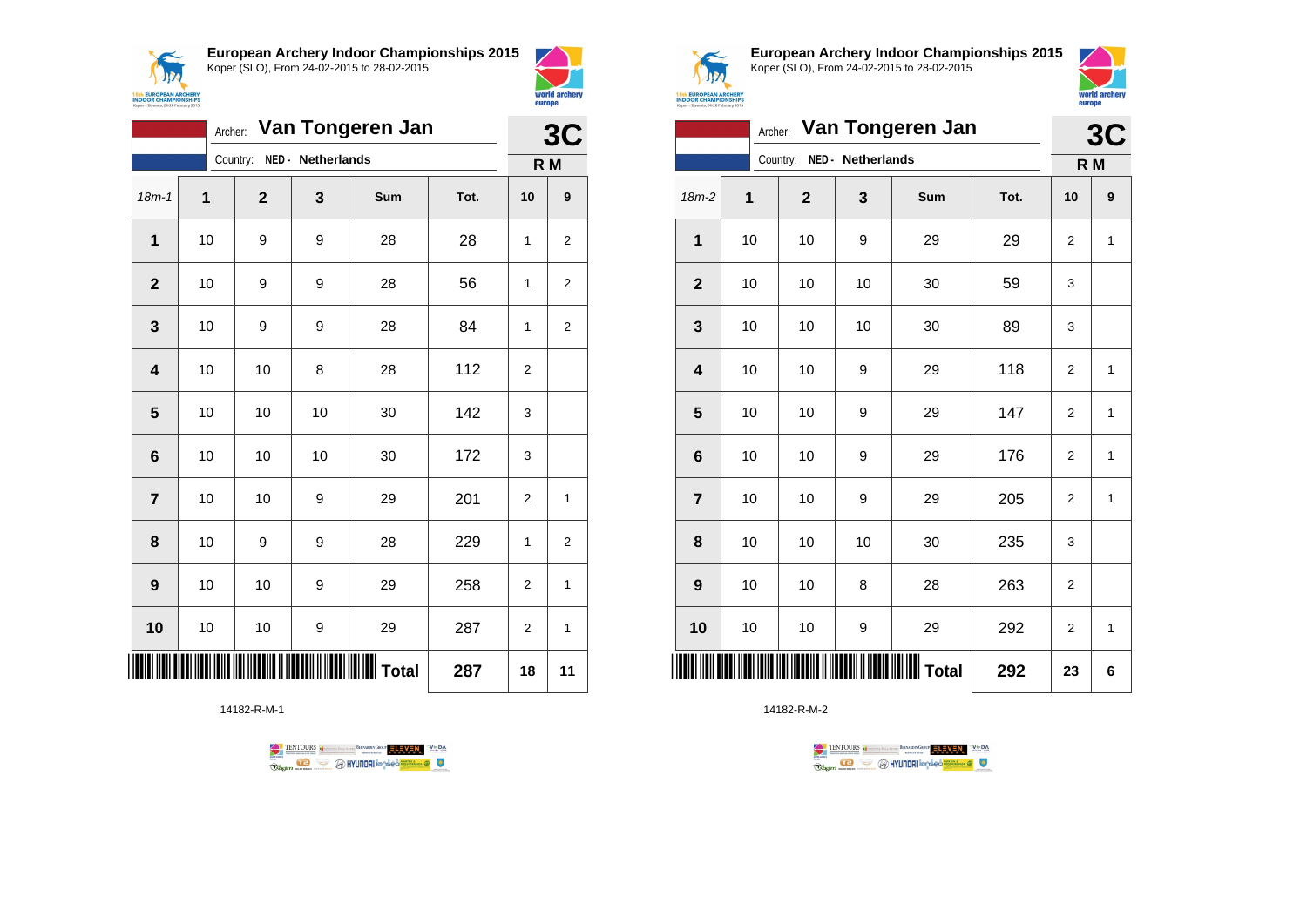



|                         | <b>Sliauteris Modestas</b><br>Archer: |              |                          |              |      |                |                  |
|-------------------------|---------------------------------------|--------------|--------------------------|--------------|------|----------------|------------------|
|                         |                                       | Country:     | LTU - Lithuania          |              |      | R M            |                  |
| $18m - 1$               | 1                                     | $\mathbf{2}$ | 3                        | Sum          | Tot. | 10             | $\boldsymbol{9}$ |
| $\mathbf{1}$            | 10                                    | 9            | 9                        | 28           | 28   | 1              | $\overline{2}$   |
| $\overline{2}$          | 10                                    | 10           | 9                        | 29           | 57   | 2              | 1                |
| 3                       | 10                                    | 10           | 9                        | 29           | 86   | 2              | 1                |
| $\overline{\mathbf{4}}$ | 10                                    | 10           | 9                        | 29           | 115  | $\overline{2}$ | 1                |
| 5                       | 10                                    | 10           | 9                        | 29           | 144  | $\overline{2}$ | 1                |
| 6                       | 10                                    | 10           | 10                       | 30           | 174  | 3              |                  |
| $\overline{7}$          | 10                                    | 9            | 9                        | 28           | 202  | 1              | 2                |
| 8                       | 10                                    | 9            | 8                        | 27           | 229  | 1              | 1                |
| 9                       | 9                                     | 9            | 9                        | 27           | 256  |                | 3                |
| 10                      | 10                                    | 10           | 8                        | 28           | 284  | 2              |                  |
|                         |                                       |              | <b>TENNING PARAMETER</b> | <b>Total</b> | 284  | 16             | 12               |

6753-R-M-1





**European Archery Indoor Championships 2015** Koper (SLO), From 24-02-2015 to 28-02-2015



|                  | 3D |                          |   |                   |      |                |                |
|------------------|----|--------------------------|---|-------------------|------|----------------|----------------|
|                  |    | Country: LTU - Lithuania |   |                   |      |                | R M            |
| 18m-2            | 1  | $\mathbf{2}$             | 3 | Sum               | Tot. | 10             | 9              |
| 1                | 9  | 9                        | 8 | 26                | 26   |                | $\overline{2}$ |
| $\mathbf 2$      | 10 | 9                        | 8 | 27                | 53   | 1              | $\mathbf{1}$   |
| 3                | 10 | 9                        | 9 | 28                | 81   | 1              | $\overline{2}$ |
| 4                | 9  | 9                        | 8 | 26                | 107  |                | 2              |
| 5                | 10 | 9                        | 9 | 28                | 135  | 1              | $\overline{c}$ |
| 6                | 10 | 9                        | 8 | 27                | 162  | 1              | $\mathbf{1}$   |
| $\overline{7}$   | 9  | 8                        | 8 | 25                | 187  |                | $\mathbf{1}$   |
| 8                | 10 | 9                        | 9 | 28                | 215  | 1              | 2              |
| $\boldsymbol{9}$ | 10 | 10                       | 9 | 29                | 244  | $\overline{2}$ | $\mathbf{1}$   |
| 10               | 10 | 10                       | 9 | 29                | 273  | 2              | $\mathbf{1}$   |
|                  |    |                          |   | ┉<br><b>Total</b> | 273  | 9              | 15             |

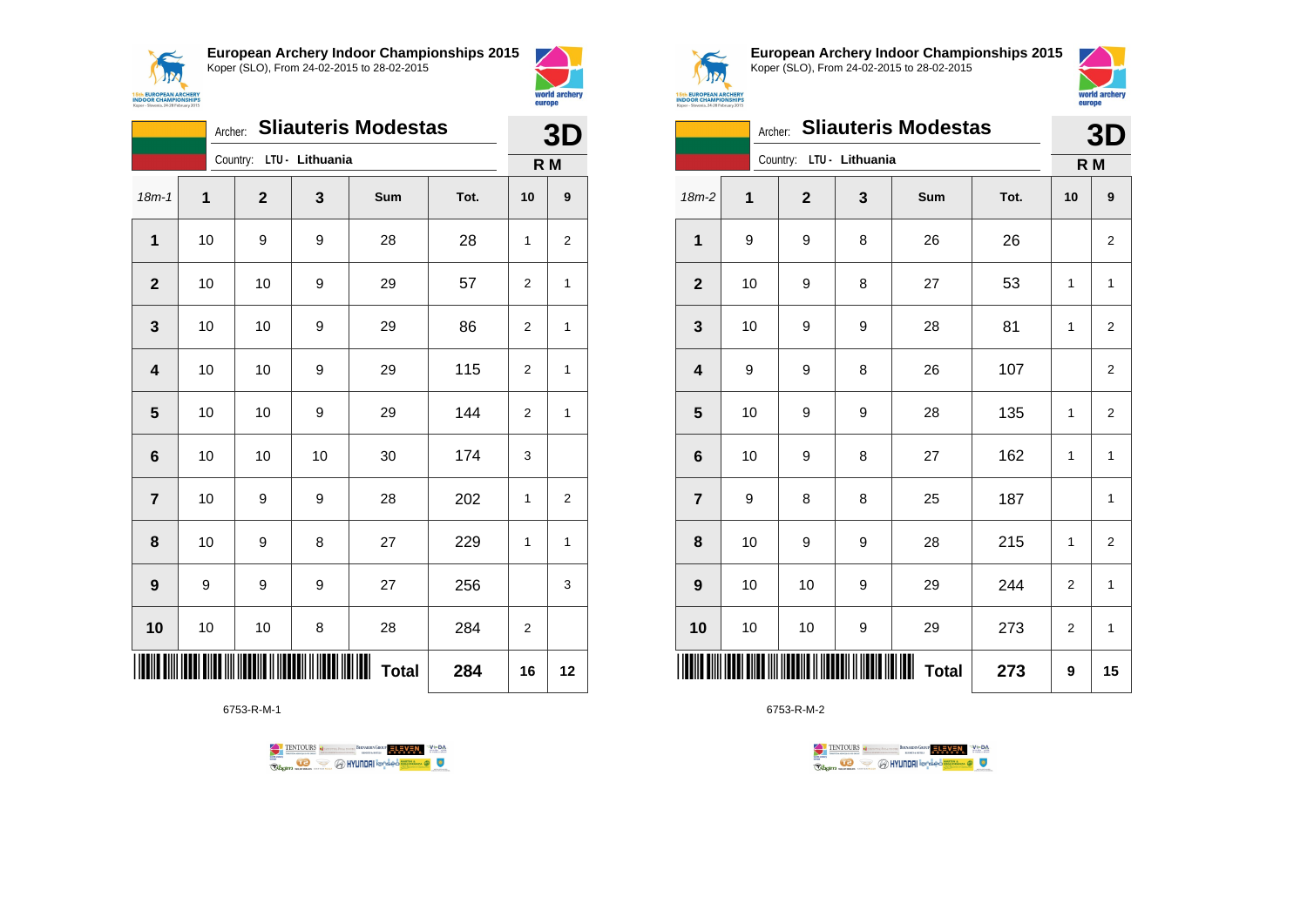



|                | <b>Nikolaev Alexey</b><br>Archer: |              |    |                                   |      |                |                  |  |
|----------------|-----------------------------------|--------------|----|-----------------------------------|------|----------------|------------------|--|
|                |                                   |              |    | Country: RUS - Russian Federation |      | R M            |                  |  |
| $18m - 1$      | 1                                 | $\mathbf{2}$ | 3  | Sum                               | Tot. | 10             | $\boldsymbol{9}$ |  |
| 1              | 10                                | 8            | 8  | 26                                | 26   | 1              |                  |  |
| $\overline{2}$ | 10                                | 10           | 10 | 30                                | 56   | 3              |                  |  |
| 3              | 10                                | 10           | 10 | 30                                | 86   | 3              |                  |  |
| 4              | 10                                | 10           | 10 | 30                                | 116  | 3              |                  |  |
| 5              | 10                                | 9            | 9  | 28                                | 144  | 1              | $\overline{2}$   |  |
| 6              | 10                                | 9            | 9  | 28                                | 172  | 1              | $\overline{2}$   |  |
| $\overline{7}$ | 10                                | 10           | 9  | 29                                | 201  | $\overline{2}$ | 1                |  |
| 8              | 10                                | 10           | 10 | 30                                | 231  | 3              |                  |  |
| 9              | 10                                | 9            | 9  | 28                                | 259  | 1              | $\overline{2}$   |  |
| 10             | 9                                 | 9            | 9  | 27                                | 286  |                | 3                |  |
|                |                                   |              |    | Ш<br><b>Total</b>                 | 286  | 18             | 10               |  |

4599-R-M-1





**European Archery Indoor Championships 2015** Koper (SLO), From 24-02-2015 to 28-02-2015



|                         | <b>Nikolaev Alexey</b><br>Archer: |              |    |                          |      |                |                |  |
|-------------------------|-----------------------------------|--------------|----|--------------------------|------|----------------|----------------|--|
|                         |                                   | Country:     |    | RUS - Russian Federation |      | R M            |                |  |
| 18m-2                   | 1                                 | $\mathbf{2}$ | 3  | Sum                      | Tot. | 10             | 9              |  |
| 1                       | 10                                | 10           | 10 | 30                       | 30   | 3              |                |  |
| $\mathbf{2}$            | 10                                | 10           | 10 | 30                       | 60   | 3              |                |  |
| 3                       | 10                                | 10           | 10 | 30                       | 90   | 3              |                |  |
| $\overline{\mathbf{4}}$ | 10                                | 10           | 9  | 29                       | 119  | $\overline{2}$ | $\mathbf{1}$   |  |
| 5                       | 10                                | 10           | 9  | 29                       | 148  | $\overline{2}$ | 1              |  |
| $6\phantom{1}6$         | 10                                | 10           | 10 | 30                       | 178  | 3              |                |  |
| $\overline{\mathbf{r}}$ | 10                                | 10           | 9  | 29                       | 207  | 2              | 1              |  |
| 8                       | 10                                | 10           | 10 | 30                       | 237  | 3              |                |  |
| 9                       | 10                                | 10           | 10 | 30                       | 267  | 3              |                |  |
| 10                      | 10                                | 9            | 9  | 28                       | 295  | 1              | $\overline{2}$ |  |
|                         |                                   |              |    | ┉<br><b>Total</b>        | 295  | 25             | 5              |  |

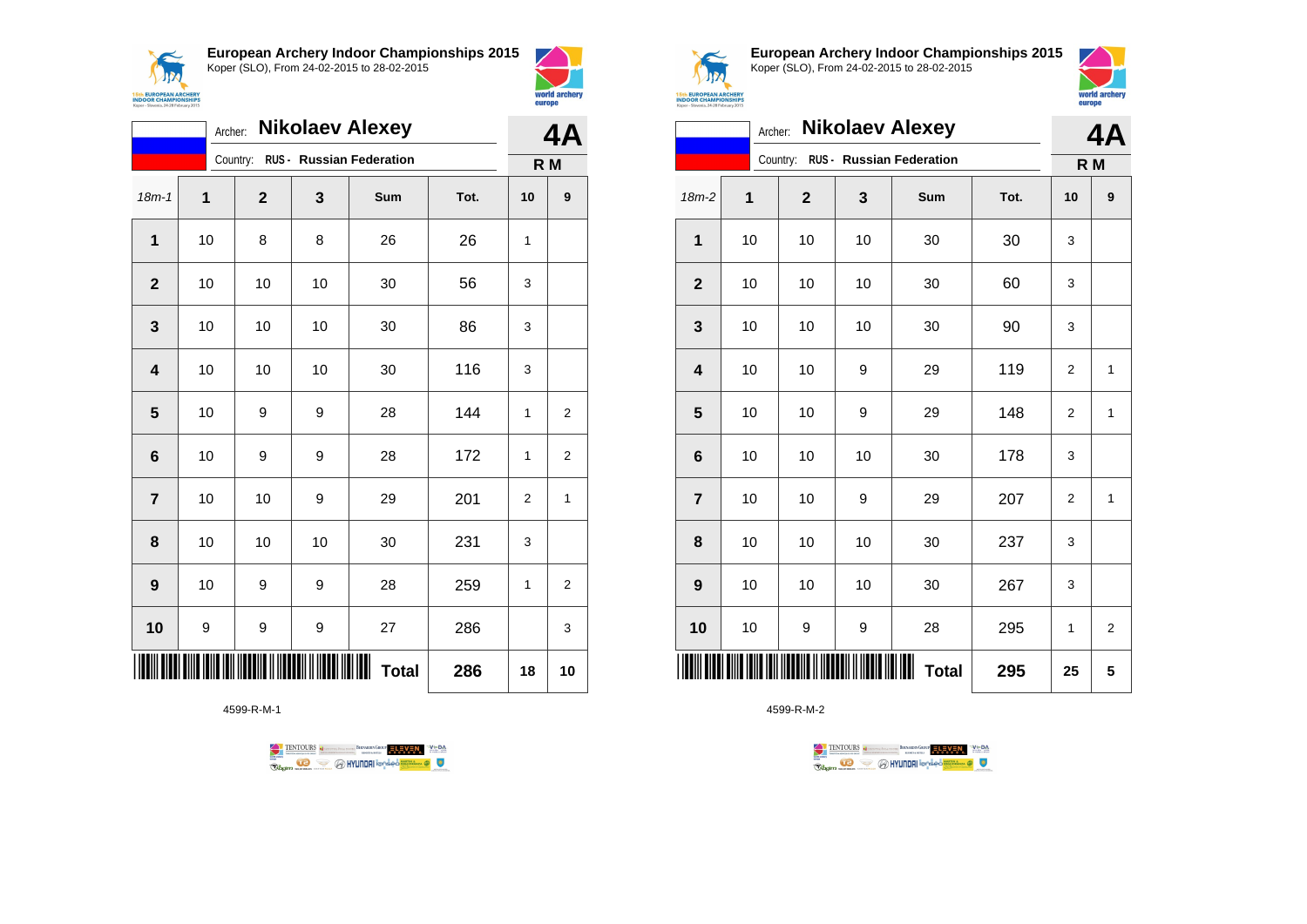



world archery

world are

|                         | <b>Wieser Felix</b><br>Archer: |              |                |                   |      |                |                  |  |
|-------------------------|--------------------------------|--------------|----------------|-------------------|------|----------------|------------------|--|
|                         | Country: GER - Germany         |              |                |                   | R M  |                |                  |  |
| $18m - 1$               | 1                              | $\mathbf{2}$ | 3              | Sum               | Tot. | 10             | $\boldsymbol{9}$ |  |
| 1                       | 10                             | 9            | 9              | 28                | 28   | 1              | 2                |  |
| $\mathbf{2}$            | 10                             | 9            | 9              | 28                | 56   | 1              | 2                |  |
| $\mathbf{3}$            | 10                             | 10           | 9              | 29                | 85   | 2              | 1                |  |
| $\overline{\mathbf{4}}$ | 10                             | 10           | 9              | 29                | 114  | 2              | 1                |  |
| 5                       | 10                             | 10           | 10             | 30                | 144  | 3              |                  |  |
| $6\phantom{1}6$         | 10                             | 10           | 9              | 29                | 173  | $\overline{2}$ | $\mathbf{1}$     |  |
| $\overline{7}$          | 10                             | 10           | 10             | 30                | 203  | 3              |                  |  |
| 8                       | 10                             | 9            | $\overline{7}$ | 26                | 229  | $\mathbf{1}$   | 1                |  |
| 9                       | 10                             | 10           | 9              | 29                | 258  | $\overline{2}$ | $\mathbf{1}$     |  |
| 10                      | 10                             | 10           | 9              | 29                | 287  | $\overline{2}$ | $\mathbf{1}$     |  |
|                         |                                |              |                | <b>WIII</b> Total | 287  | 19             | 10               |  |

13105-R-M-1





**European Archery Indoor Championships 2015** Koper (SLO), From 24-02-2015 to 28-02-2015



|                         | Archer: Wieser Felix |                        |    |                          |      |                |                         |  |
|-------------------------|----------------------|------------------------|----|--------------------------|------|----------------|-------------------------|--|
|                         |                      | Country: GER - Germany |    |                          |      | R M            |                         |  |
| $18m-2$                 | $\mathbf 1$          | $\mathbf 2$            | 3  | Sum                      | Tot. | 10             | 9                       |  |
| $\mathbf 1$             | 10                   | 10                     | 10 | 30                       | 30   | 3              |                         |  |
| $\mathbf{2}$            | 10                   | 10                     | 9  | 29                       | 59   | $\overline{c}$ | 1                       |  |
| 3                       | 10                   | 10                     | 9  | 29                       | 88   | $\mathbf{2}$   | $\mathbf{1}$            |  |
| $\overline{\mathbf{4}}$ | 9                    | 9                      | 9  | 27                       | 115  |                | 3                       |  |
| 5                       | 10                   | 10                     | 9  | 29                       | 144  | $\overline{2}$ | $\mathbf{1}$            |  |
| $6\phantom{1}6$         | 10                   | 9                      | 9  | 28                       | 172  | 1              | $\overline{\mathbf{c}}$ |  |
| $\overline{7}$          | 10                   | 10                     | 10 | 30                       | 202  | 3              |                         |  |
| 8                       | 10                   | 10                     | 9  | 29                       | 231  | 2              | 1                       |  |
| 9                       | 10                   | 10                     | 10 | 30                       | 261  | 3              |                         |  |
| 10                      | 10                   | 10                     | 9  | 29                       | 290  | 2              | 1                       |  |
| ║║                      |                      |                        |    | <b>           </b> Total | 290  | 20             | 10                      |  |

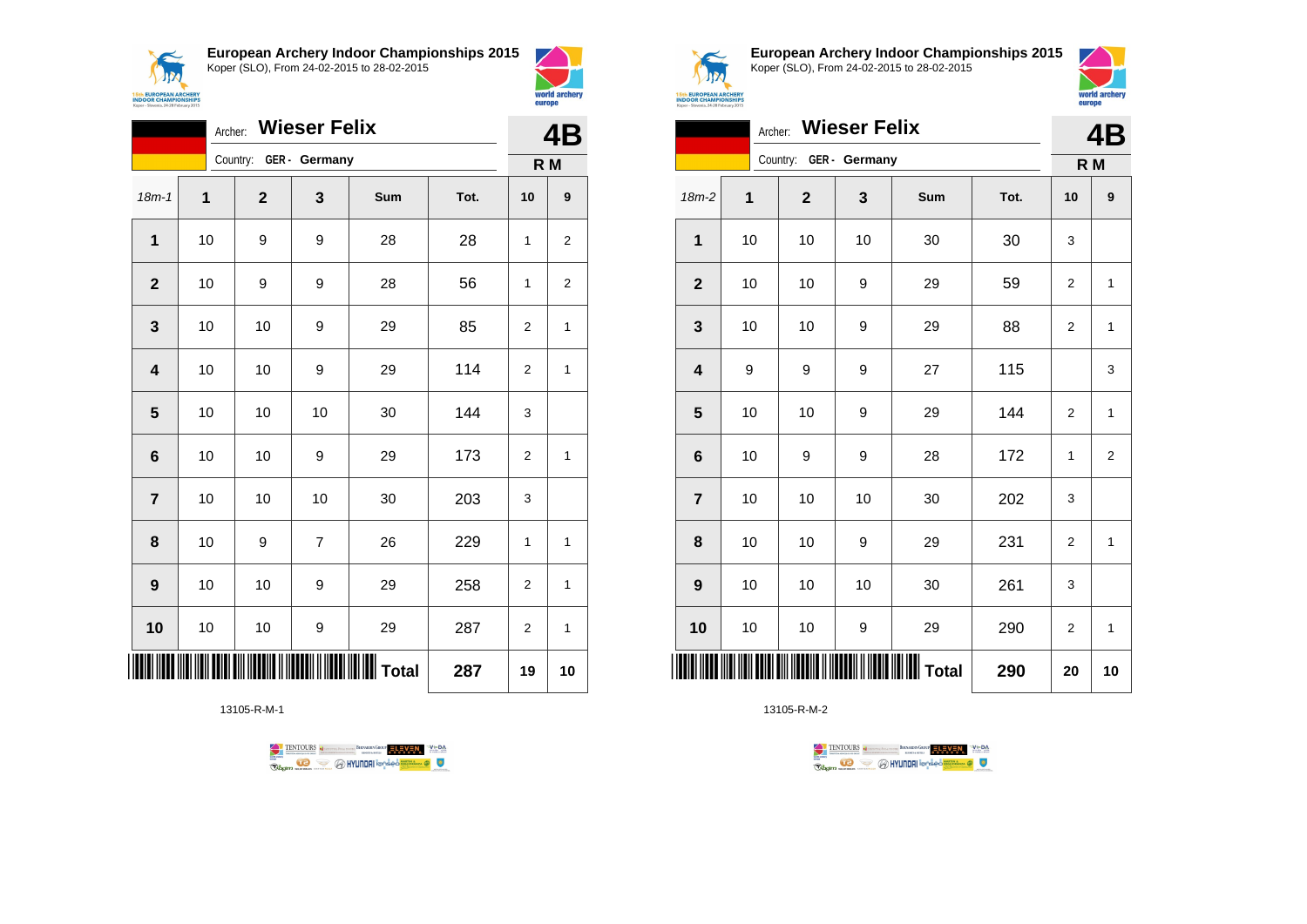



world archery

europe

|                         | Archer: Van Den Berg Sjef |              |                   |              |      |                |                  |  |
|-------------------------|---------------------------|--------------|-------------------|--------------|------|----------------|------------------|--|
|                         |                           | Country:     | NED - Netherlands |              |      | R M            |                  |  |
| $18m - 1$               | $\mathbf{1}$              | $\mathbf{2}$ | 3                 | Sum          | Tot. | 10             | $\boldsymbol{9}$ |  |
| $\mathbf{1}$            | 10                        | 10           | 10                | 30           | 30   | 3              |                  |  |
| $\overline{2}$          | 10                        | 10           | 9                 | 29           | 59   | 2              | $\mathbf 1$      |  |
| 3                       | 10                        | $10$         | 10                | 30           | 89   | 3              |                  |  |
| $\overline{\mathbf{4}}$ | 10                        | 10           | 10                | 30           | 119  | 3              |                  |  |
| 5                       | 10                        | 10           | 9                 | 29           | 148  | 2              | $\mathbf{1}$     |  |
| $6\phantom{1}$          | 10                        | 10           | 9                 | 29           | 177  | $\overline{2}$ | 1                |  |
| $\overline{7}$          | 10                        | 10           | 9                 | 29           | 206  | 2              | 1                |  |
| 8                       | 10                        | 9            | 9                 | 28           | 234  | 1              | 2                |  |
| 9                       | 10                        | 10           | 9                 | 29           | 263  | $\overline{2}$ | 1                |  |
| 10                      | 10                        | 10           | 10                | 30           | 293  | 3              |                  |  |
|                         |                           |              |                   | <b>Total</b> | 293  | 23             | 7                |  |

9039-R-M-1





**European Archery Indoor Championships 2015** Koper (SLO), From 24-02-2015 to 28-02-2015



|                         |    | Archer: Van Den Berg Sjef |                | 4C  |                   |      |                |                |
|-------------------------|----|---------------------------|----------------|-----|-------------------|------|----------------|----------------|
|                         |    | Country:                  |                | R M |                   |      |                |                |
| $18m-2$                 | 1  |                           | $\overline{2}$ | 3   | Sum               | Tot. | 10             | 9              |
| $\mathbf{1}$            | 10 |                           | 9              | 9   | 28                | 28   | 1              | $\overline{2}$ |
| $\mathbf{2}$            | 10 |                           | 9              | 9   | 28                | 56   | 1              | $\overline{2}$ |
| $\mathbf{3}$            | 10 |                           | 9              | 9   | 28                | 84   | 1              | $\overline{2}$ |
| $\overline{\mathbf{4}}$ | 10 |                           | 10             | 9   | 29                | 113  | $\overline{2}$ | $\mathbf{1}$   |
| $\overline{\mathbf{5}}$ | 10 |                           | 10             | 10  | 30                | 143  | 3              |                |
| $\bf 6$                 | 10 |                           | 10             | 10  | 30                | 173  | 3              |                |
| $\overline{7}$          | 10 |                           | 10             | 9   | 29                | 202  | $\overline{2}$ | $\mathbf{1}$   |
| 8                       | 10 |                           | 10             | 10  | 30                | 232  | 3              |                |
| 9                       | 10 |                           | 10             | 9   | 29                | 261  | $\overline{2}$ | $\mathbf{1}$   |
| 10                      | 10 |                           | 10             | 9   | 29                | 290  | $\overline{2}$ | $\mathbf{1}$   |
|                         |    |                           |                |     | Ш<br><b>Total</b> | 290  | 20             | 10             |

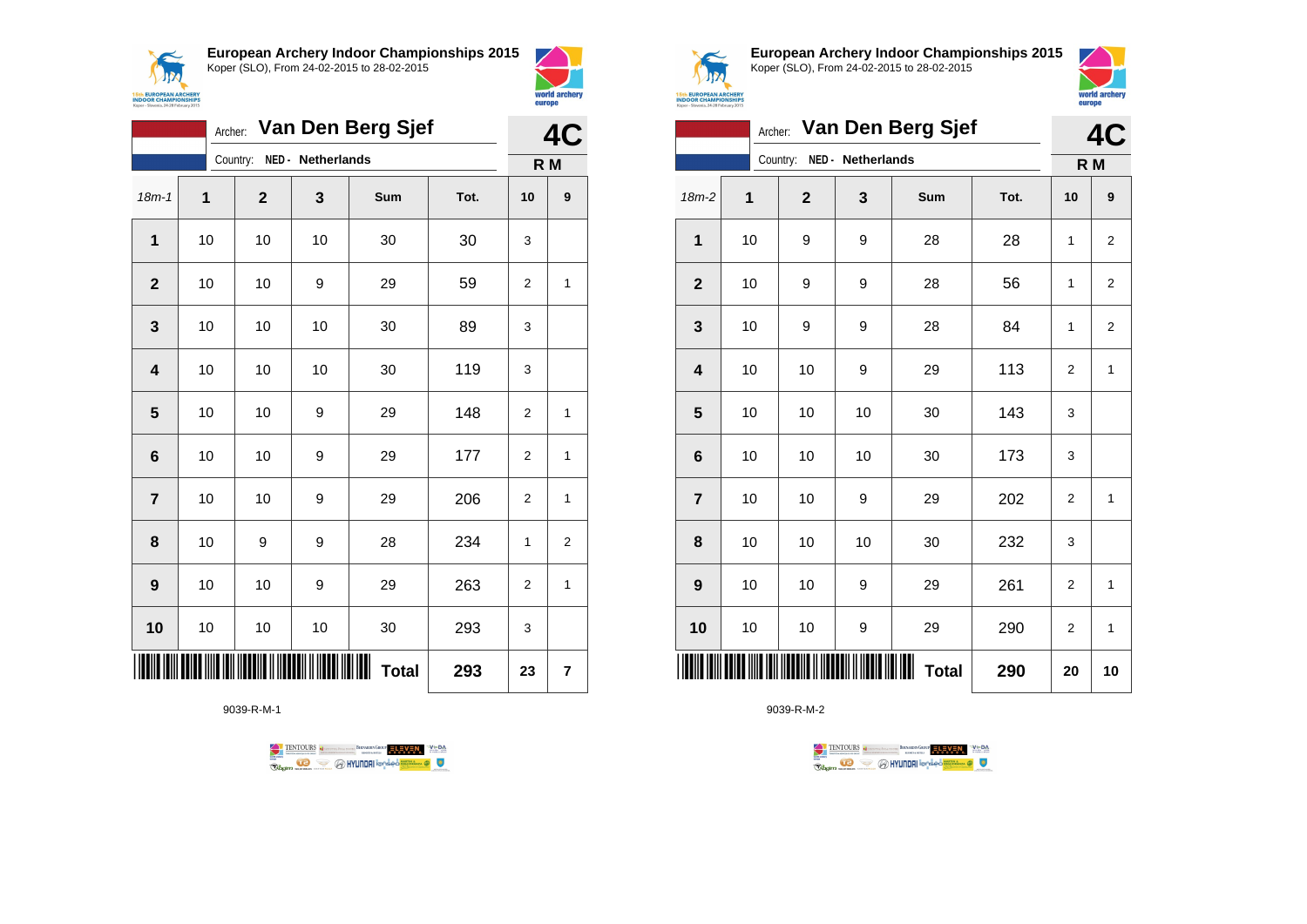



|                         | <b>Sigauskas Vladas</b><br>Archer: |                |                              |              |      |                |                  |
|-------------------------|------------------------------------|----------------|------------------------------|--------------|------|----------------|------------------|
|                         |                                    | Country:       | LTU - Lithuania              |              |      | R M            |                  |
| $18m - 1$               | 1                                  | $\overline{2}$ | 3                            | Sum          | Tot. | 10             | $\boldsymbol{9}$ |
| 1                       | 10                                 | 10             | 9                            | 29           | 29   | 2              | $\mathbf{1}$     |
| $\overline{2}$          | 10                                 | 10             | 9                            | 29           | 58   | $\overline{2}$ | 1                |
| 3                       | 10                                 | 10             | 9                            | 29           | 87   | $\overline{2}$ | $\mathbf{1}$     |
| $\overline{\mathbf{4}}$ | 10                                 | 10             | 9                            | 29           | 116  | $\overline{2}$ | $\mathbf{1}$     |
| 5                       | 10                                 | 9              | 9                            | 28           | 144  | $\mathbf{1}$   | 2                |
| 6                       | 10                                 | 9              | 8                            | 27           | 171  | $\mathbf{1}$   | 1                |
| $\overline{7}$          | 10                                 | 7              | 6                            | 23           | 194  | 1              |                  |
| 8                       | 10                                 | 9              | 9                            | 28           | 222  | $\mathbf{1}$   | 2                |
| 9                       | 9                                  | 9              | 8                            | 26           | 248  |                | $\overline{c}$   |
| 10                      | 10                                 | 9              | 9                            | 28           | 276  | 1              | 2                |
|                         |                                    |                | <b>TITUN INI KATIKA KULI</b> | <b>Total</b> | 276  | 13             | 13               |

4625-R-M-1





**European Archery Indoor Championships 2015** Koper (SLO), From 24-02-2015 to 28-02-2015



|                         |    | Archer: Sigauskas Vladas |                | 4D           |      |                |                         |  |
|-------------------------|----|--------------------------|----------------|--------------|------|----------------|-------------------------|--|
|                         |    | Country: LTU - Lithuania |                |              |      |                |                         |  |
| $18m-2$                 | 1  | $\mathbf{2}$             | 3              | Sum          | Tot. | 10             | 9                       |  |
| $\mathbf 1$             | 10 | 9                        | 9              | 28           | 28   | 1              | $\overline{2}$          |  |
| $\boldsymbol{2}$        | 10 | 10                       | 9              | 29           | 57   | $\overline{2}$ | $\mathbf{1}$            |  |
| $\mathbf{3}$            | 10 | 9                        | 9              | 28           | 85   | 1              | $\overline{\mathbf{c}}$ |  |
| $\overline{\mathbf{4}}$ | 10 | 10                       | 9              | 29           | 114  | $\overline{2}$ | $\mathbf{1}$            |  |
| $\overline{\mathbf{5}}$ | 10 | 10                       | 9              | 29           | 143  | 2              | 1                       |  |
| $\bf 6$                 | 10 | 10                       | 9              | 29           | 172  | $\overline{2}$ | $\mathbf{1}$            |  |
| $\overline{7}$          | 9  | 8                        | $\overline{7}$ | 24           | 196  |                | 1                       |  |
| 8                       | 10 | 10                       | 10             | 30           | 226  | 3              |                         |  |
| $\boldsymbol{9}$        | 9  | 8                        | 8              | 25           | 251  |                | $\mathbf{1}$            |  |
| 10                      | 9  | 9                        | 8              | 26           | 277  |                | $\overline{2}$          |  |
| Ш                       |    |                          |                | <b>Total</b> | 277  | 13             | 12                      |  |

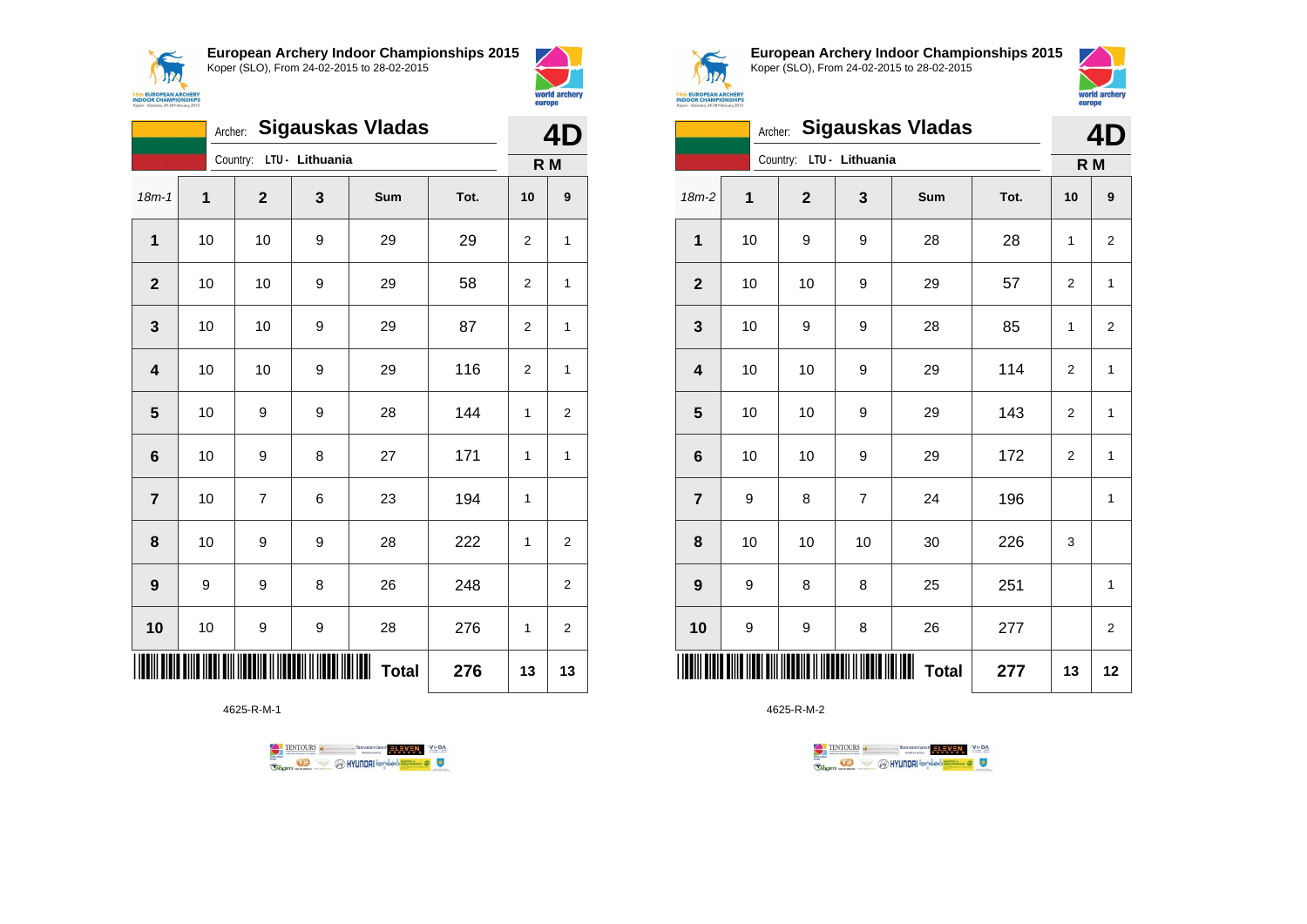



|                | <b>Tsybekdorzhiev Bair</b><br>Archer: |              |    |                                 |      |                |                  |
|----------------|---------------------------------------|--------------|----|---------------------------------|------|----------------|------------------|
|                |                                       | Country:     |    | <b>RUS - Russian Federation</b> |      | R <sub>M</sub> |                  |
| $18m-1$        | 1                                     | $\mathbf{2}$ | 3  | <b>Sum</b>                      | Tot. | 10             | $\boldsymbol{9}$ |
| 1              | 10                                    | 10           | 10 | 30                              | 30   | 3              |                  |
| $\overline{2}$ | 10                                    | 10           | 9  | 29                              | 59   | $\overline{2}$ | 1                |
| 3              | 10                                    | 10           | 10 | 30                              | 89   | 3              |                  |
| 4              | 10                                    | 10           | 9  | 29                              | 118  | $\overline{2}$ | 1                |
| 5              | 10                                    | 10           | 9  | 29                              | 147  | $\overline{2}$ | 1                |
| 6              | 10                                    | 10           | 9  | 29                              | 176  | $\overline{2}$ | 1                |
| $\overline{7}$ | 10                                    | 10           | 9  | 29                              | 205  | $\overline{2}$ | 1                |
| 8              | 10                                    | 10           | 9  | 29                              | 234  | 2              | 1                |
| 9              | 10                                    | 10           | 9  | 29                              | 263  | $\overline{2}$ | 1                |
| 10             | 10                                    | 10           | 9  | 29                              | 292  | $\overline{2}$ | 1                |
|                |                                       |              |    | Ш<br><b>Total</b>               | 292  | 22             | 8                |

8776-R-M-1





**European Archery Indoor Championships 2015** Koper (SLO), From 24-02-2015 to 28-02-2015



|                         | <b>Tsybekdorzhiev Bair</b><br>Archer: |                                                               |    |                          |      |                |                |  |
|-------------------------|---------------------------------------|---------------------------------------------------------------|----|--------------------------|------|----------------|----------------|--|
|                         |                                       | Country:                                                      |    | RUS - Russian Federation |      | R <sub>M</sub> |                |  |
| 18m-2                   | 1                                     | $\overline{\mathbf{2}}$                                       | 3  | Sum                      | Tot. | 10             | 9              |  |
| 1                       | 10                                    | 10                                                            | 10 | 30                       | 30   | 3              |                |  |
| $\mathbf{2}$            | 10                                    | 9                                                             | 9  | 28                       | 58   | 1              | $\overline{2}$ |  |
| 3                       | 10                                    | 10                                                            | 10 | 30                       | 88   | 3              |                |  |
| $\overline{\mathbf{4}}$ | 10                                    | 10                                                            | 9  | 29                       | 117  | $\overline{2}$ | 1              |  |
| 5                       | 10                                    | 10                                                            | 9  | 29                       | 146  | $\overline{2}$ | 1              |  |
| $\bf 6$                 | 10                                    | 10                                                            | 10 | 30                       | 176  | 3              |                |  |
| $\overline{7}$          | 10                                    | 10                                                            | 9  | 29                       | 205  | $\overline{2}$ | 1              |  |
| 8                       | 10                                    | 10                                                            | 10 | 30                       | 235  | 3              |                |  |
| 9                       | 10                                    | 10                                                            | 9  | 29                       | 264  | $\overline{2}$ | 1              |  |
| 10                      | 10                                    | 10                                                            | 9  | 29                       | 293  | $\overline{2}$ | $\mathbf{1}$   |  |
|                         |                                       | <u>Dill in dalim in indication in indication in the state</u> |    | <b>Total</b>             | 293  | 23             | 7              |  |

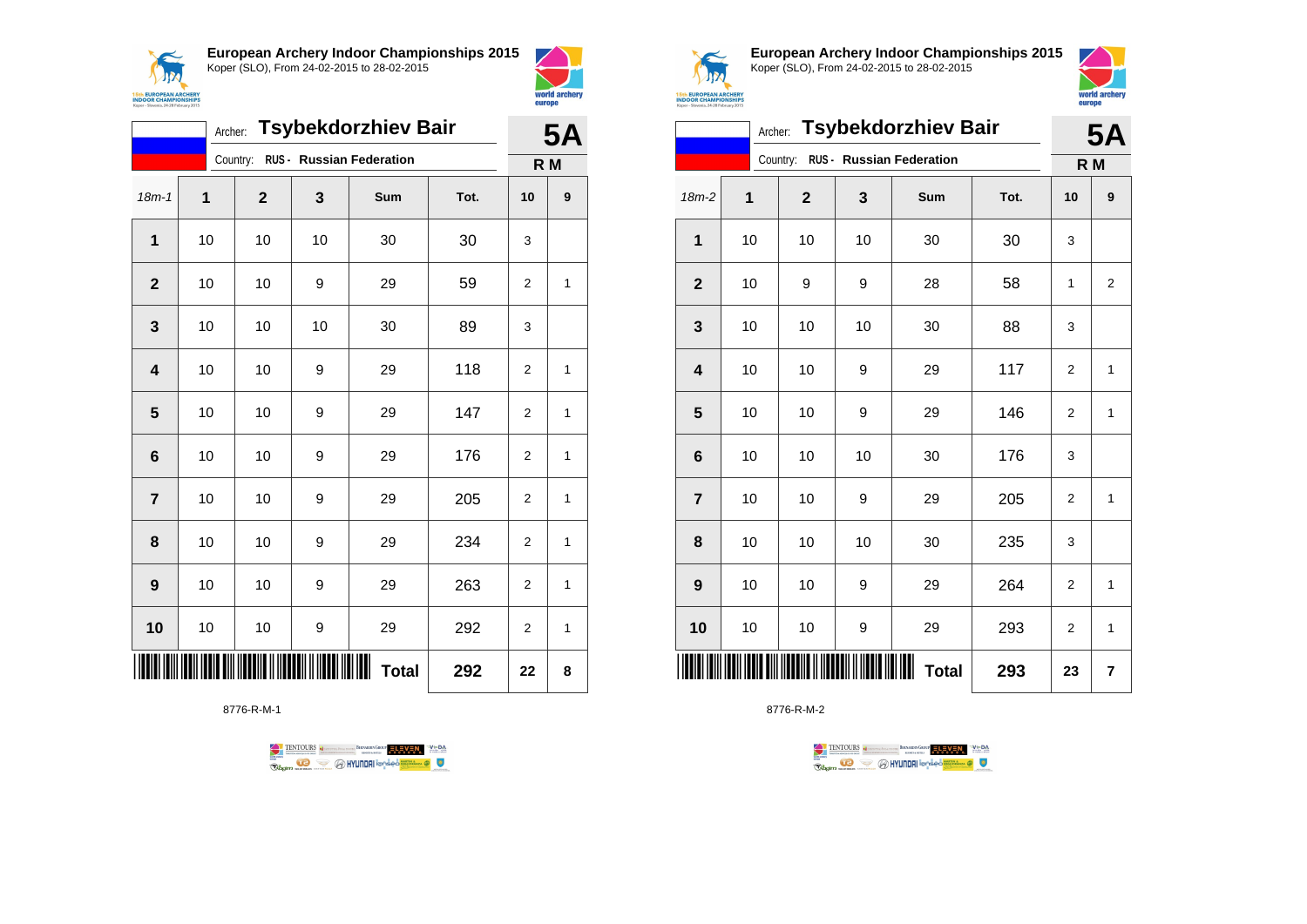



|                         | <b>Skoeries Eric</b><br>Archer: |             |               |              |      |                |                  |  |
|-------------------------|---------------------------------|-------------|---------------|--------------|------|----------------|------------------|--|
|                         |                                 | Country:    | GER - Germany |              |      | R M            |                  |  |
| $18m - 1$               | $\mathbf{1}$                    | $\mathbf 2$ | 3             | Sum          | Tot. | 10             | $\boldsymbol{9}$ |  |
| 1                       | 10                              | 10          | 10            | 30           | 30   | 3              |                  |  |
| $\overline{2}$          | 10                              | 9           | M             | 19           | 49   | 1              | 1                |  |
| 3                       | 10                              | 10          | 10            | 30           | 79   | 3              |                  |  |
| $\overline{\mathbf{4}}$ | 10                              | 9           | 9             | 28           | 107  | 1              | $\boldsymbol{2}$ |  |
| 5                       | 10                              | 10          | 10            | 30           | 137  | 3              |                  |  |
| $6\phantom{1}$          | 10                              | 10          | 10            | 30           | 167  | 3              |                  |  |
| $\overline{7}$          | 10                              | 10          | 9             | 29           | 196  | $\overline{2}$ | 1                |  |
| 8                       | 10                              | 10          | 9             | 29           | 225  | $\overline{2}$ | 1                |  |
| 9                       | 10                              | 10          | 10            | 30           | 255  | 3              |                  |  |
| 10                      | 10                              | 10          | 10            | 30           | 285  | 3              |                  |  |
|                         |                                 |             |               | <b>Total</b> | 285  | 24             | 5                |  |

7205-R-M-1





**European Archery Indoor Championships 2015** Koper (SLO), From 24-02-2015 to 28-02-2015



|                         |    | <b>Skoeries Eric</b><br>Archer: |                        |    |                        |      |                |                |  |
|-------------------------|----|---------------------------------|------------------------|----|------------------------|------|----------------|----------------|--|
|                         |    |                                 | Country: GER - Germany |    |                        |      | R M            |                |  |
| $18m-2$                 | 1  |                                 | $\mathbf{2}$           | 3  | Sum                    | Tot. | 10             | 9              |  |
| $\mathbf{1}$            | 10 |                                 | 10                     | 9  | 29                     | 29   | $\overline{2}$ | $\mathbf{1}$   |  |
| $\mathbf{2}$            | 10 |                                 | 10                     | 9  | 29                     | 58   | 2              | 1              |  |
| $\mathbf{3}$            | 10 |                                 | 10                     | 9  | 29                     | 87   | 2              | 1              |  |
| $\overline{\mathbf{4}}$ | 10 |                                 | 10                     | 9  | 29                     | 116  | $\overline{2}$ | $\mathbf{1}$   |  |
| $\overline{\mathbf{5}}$ | 10 |                                 | 10                     | 10 | 30                     | 146  | 3              |                |  |
| $\bf 6$                 | 10 |                                 | 10                     | 9  | 29                     | 175  | $\overline{2}$ | $\mathbf{1}$   |  |
| $\overline{7}$          | 10 |                                 | 9                      | 9  | 28                     | 203  | 1              | $\overline{2}$ |  |
| 8                       | 10 |                                 | 9                      | 9  | 28                     | 231  | 1              | $\overline{2}$ |  |
| $\boldsymbol{9}$        | 10 |                                 | 10                     | 9  | 29                     | 260  | $\overline{2}$ | $\mathbf{1}$   |  |
| 10                      | 10 |                                 | 10                     | 9  | 29                     | 289  | $\overline{2}$ | $\mathbf{1}$   |  |
| IIII                    |    |                                 |                        |    | IIIIII<br><b>Total</b> | 289  | 19             | 11             |  |

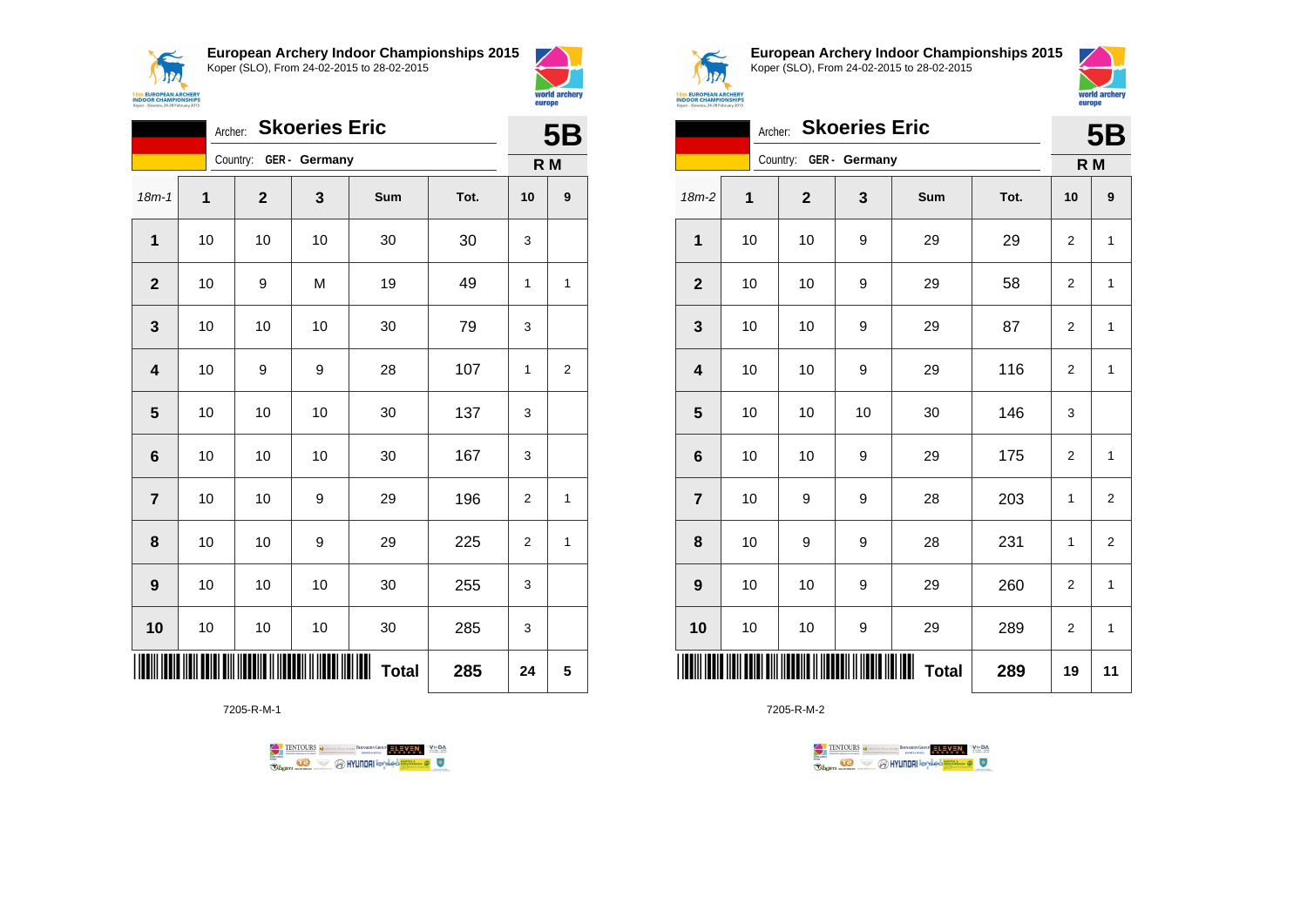



|                | Van Der Ven Rick<br>Archer: |              |                            |              |      |                |           |
|----------------|-----------------------------|--------------|----------------------------|--------------|------|----------------|-----------|
|                |                             |              | Country: NED - Netherlands |              |      | R M            | <b>5C</b> |
| $18m - 1$      | 1                           | $\mathbf{2}$ | 3                          | Sum          | Tot. | 10             | 9         |
| 1              | 10                          | 10           | 10                         | 30           | 30   | 3              |           |
| $\mathbf{2}$   | 10                          | 10           | 9                          | 29           | 59   | $\overline{2}$ | 1         |
| 3              | 10                          | 10           | 10                         | 30           | 89   | 3              |           |
| 4              | 10                          | 10           | 10                         | 30           | 119  | 3              |           |
| 5              | 10                          | 10           | 10                         | 30           | 149  | 3              |           |
| 6              | 10                          | 10           | 9                          | 29           | 178  | $\overline{2}$ | 1         |
| $\overline{7}$ | 10                          | 10           | 9                          | 29           | 207  | $\overline{2}$ | 1         |
| 8              | 10                          | 10           | 9                          | 29           | 236  | 2              | 1         |
| 9              | 10                          | 10           | 10                         | 30           | 266  | 3              |           |
| 10             | 10                          | 10           | 10                         | 30           | 296  | 3              |           |
|                |                             |              | <u>MINISTRA MINISTRA S</u> | <b>Total</b> | 296  | 26             | 4         |

8122-R-M-1





**European Archery Indoor Championships 2015** Koper (SLO), From 24-02-2015 to 28-02-2015



|                         | Van Der Ven Rick<br>Archer: |              |                   |                   |      |                |             |
|-------------------------|-----------------------------|--------------|-------------------|-------------------|------|----------------|-------------|
|                         |                             | Country:     | NED - Netherlands |                   |      | R M            |             |
| $18m-2$                 | 1                           | $\mathbf{2}$ | 3                 | Sum               | Tot. | 10             | 9           |
| 1                       | 10                          | 10           | 10                | 30                | 30   | 3              |             |
| $\boldsymbol{2}$        | 10                          | 10           | 10                | 30                | 60   | 3              |             |
| $\mathbf{3}$            | 10                          | 10           | 10                | 30                | 90   | 3              |             |
| $\overline{\mathbf{4}}$ | 10                          | 10           | 10                | 30                | 120  | 3              |             |
| $\overline{\mathbf{5}}$ | 10                          | 10           | 10                | 30                | 150  | 3              |             |
| $\bf 6$                 | 10                          | 10           | 10                | 30                | 180  | 3              |             |
| $\overline{7}$          | 10                          | 10           | 9                 | 29                | 209  | $\overline{2}$ | 1           |
| 8                       | 10                          | 10           | 9                 | 29                | 238  | $\overline{2}$ | 1           |
| 9                       | 10                          | 10           | 10                | 30                | 268  | 3              |             |
| 10                      | 10                          | 10           | 10                | 30                | 298  | 3              |             |
| IIII                    |                             |              |                   | Ш<br><b>Total</b> | 298  | 28             | $\mathbf 2$ |

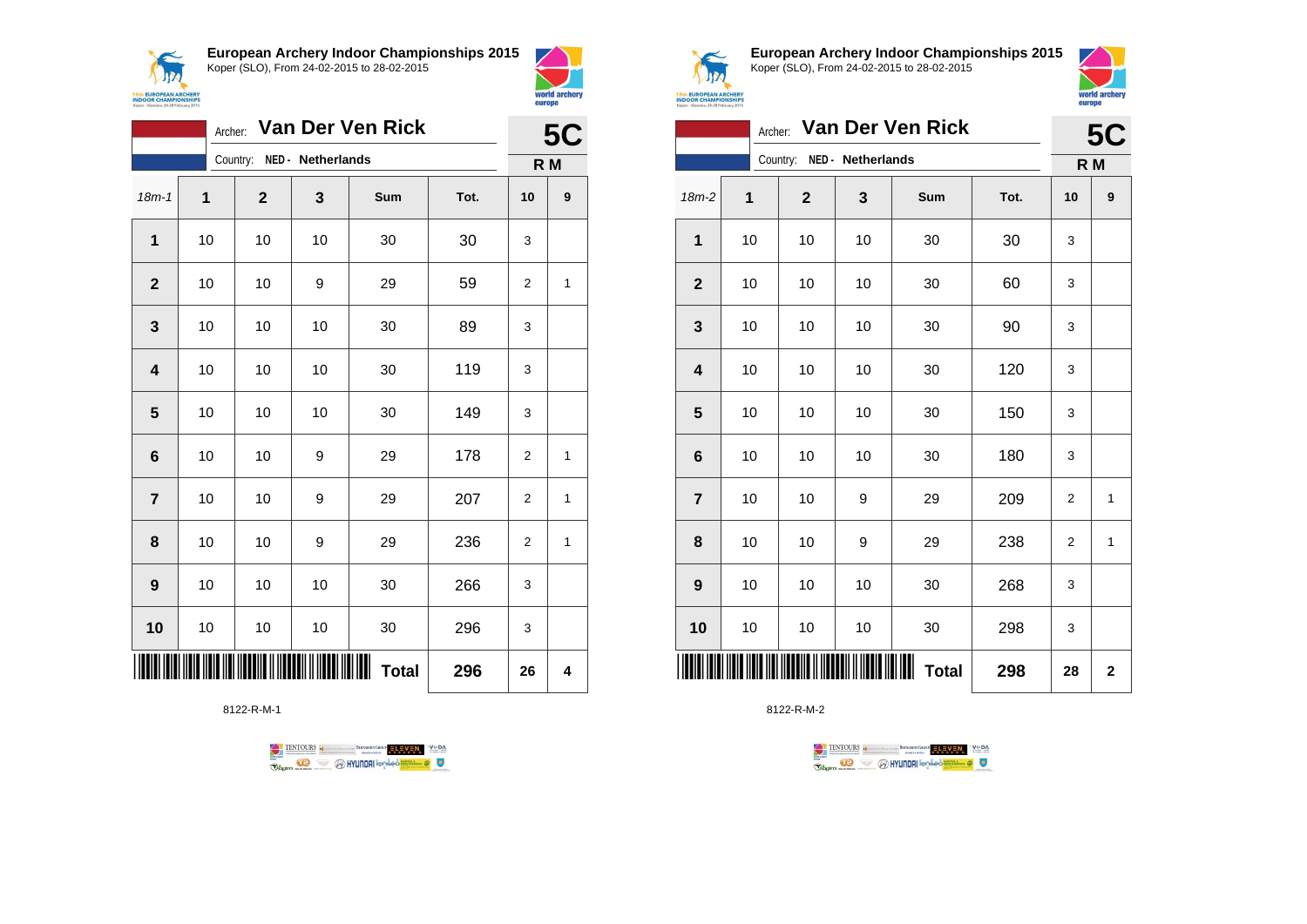



|                         | <b>Morkeliunas Ignas</b><br>Archer: |                          |    |                        |      |                |   |
|-------------------------|-------------------------------------|--------------------------|----|------------------------|------|----------------|---|
|                         |                                     | Country: LTU - Lithuania |    |                        |      | R M            |   |
| $18m - 1$               | 1                                   | $\overline{2}$           | 3  | Sum                    | Tot. | 10             | 9 |
| $\mathbf{1}$            | 10                                  | 10                       | 9  | 29                     | 29   | 2              | 1 |
| $\overline{2}$          | 10                                  | 10                       | 9  | 29                     | 58   | 2              | 1 |
| 3                       | 10                                  | 9                        | 9  | 28                     | 86   | 1              | 2 |
| $\overline{\mathbf{4}}$ | 10                                  | 10                       | 8  | 28                     | 114  | $\overline{2}$ |   |
| 5                       | 10                                  | 10                       | 10 | 30                     | 144  | 3              |   |
| 6                       | 10                                  | 9                        | 8  | 27                     | 171  | 1              | 1 |
| $\overline{7}$          | 10                                  | 9                        | 8  | 27                     | 198  | 1              | 1 |
| 8                       | 10                                  | 10                       | 10 | 30                     | 228  | 3              |   |
| 9                       | 10                                  | 9                        | 8  | 27                     | 255  | 1              | 1 |
| 10                      | 10                                  | 10                       | 10 | 30                     | 285  | 3              |   |
|                         |                                     |                          |    | IIIIII<br><b>Total</b> | 285  | 19             | 7 |

6752-R-M-1





**European Archery Indoor Championships 2015** Koper (SLO), From 24-02-2015 to 28-02-2015



|                         |    | <b>Morkeliunas Ignas</b><br>Archer: |    |                   |      |                |                |  |
|-------------------------|----|-------------------------------------|----|-------------------|------|----------------|----------------|--|
|                         |    | LTU - Lithuania<br>Country:         |    | R M               |      |                |                |  |
| $18m-2$                 | 1  | $\mathbf{2}$                        | 3  | Sum               | Tot. | 10             | 9              |  |
| $\mathbf 1$             | 10 | 9                                   | 8  | 27                | 27   | 1              | 1              |  |
| $\mathbf{2}$            | 10 | 10                                  | 9  | 29                | 56   | $\overline{2}$ | $\mathbf{1}$   |  |
| $\mathbf{3}$            | 10 | 10                                  | 10 | 30                | 86   | 3              |                |  |
| $\overline{\mathbf{4}}$ | 9  | 9                                   | 8  | 26                | 112  |                | $\overline{2}$ |  |
| $\overline{\mathbf{5}}$ | 10 | 10                                  | 9  | 29                | 141  | $\overline{2}$ | $\mathbf{1}$   |  |
| $\bf 6$                 | 10 | 9                                   | 9  | 28                | 169  | 1              | $\overline{2}$ |  |
| $\overline{7}$          | 10 | 10                                  | 10 | 30                | 199  | 3              |                |  |
| 8                       | 10 | 10                                  | 10 | 30                | 229  | 3              |                |  |
| 9                       | 9  | 9                                   | 9  | 27                | 256  |                | 3              |  |
| 10                      | 10 | 10                                  | 9  | 29                | 285  | $\overline{2}$ | $\mathbf{1}$   |  |
| IIII                    |    |                                     |    | Ш<br><b>Total</b> | 285  | 17             | 11             |  |

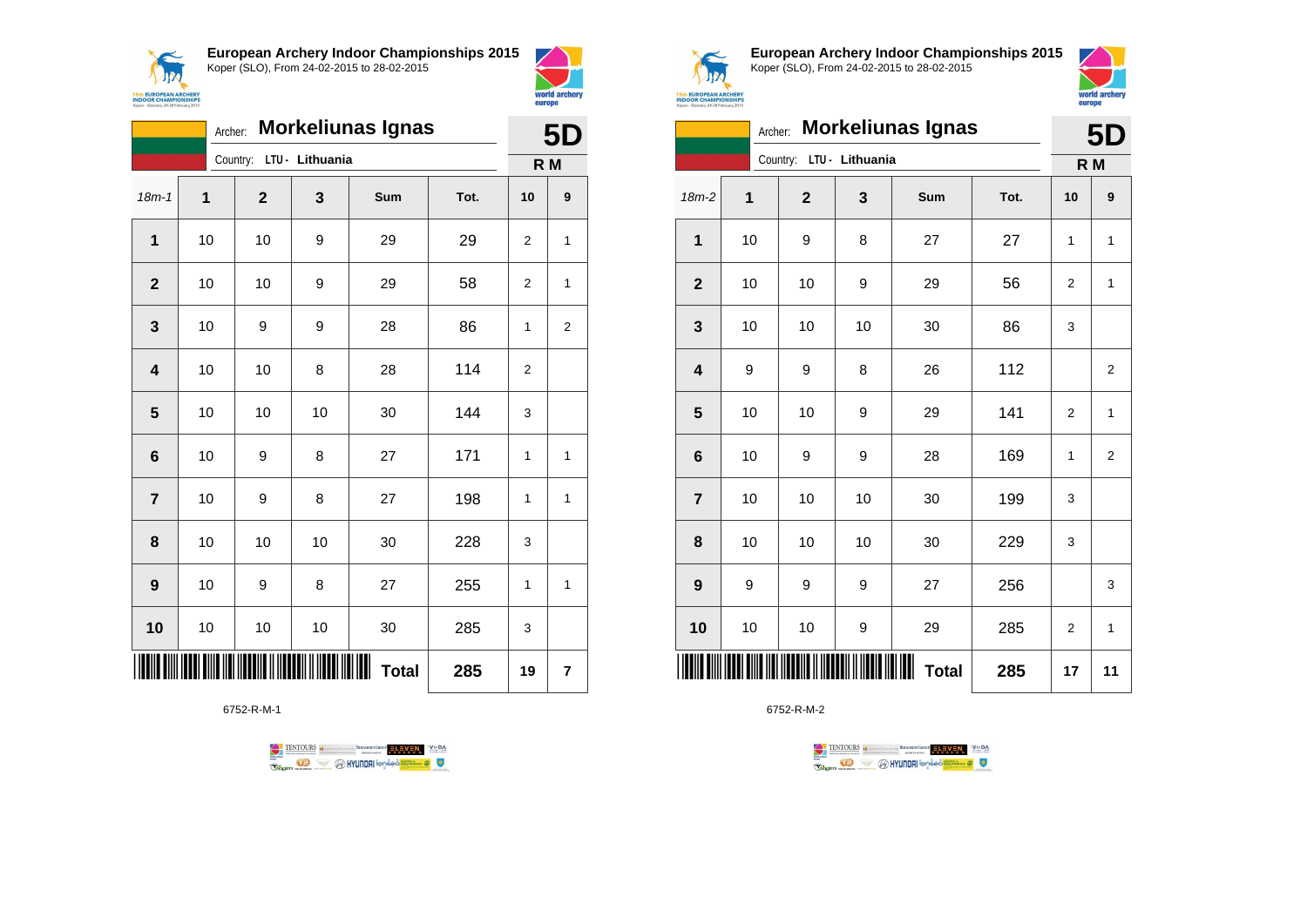



|                |    | Archer: |                       | <b>Nowak Piotr</b> |                        |      | 6A             |                  |
|----------------|----|---------|-----------------------|--------------------|------------------------|------|----------------|------------------|
|                |    |         | Country: POL - Poland |                    |                        |      | R M            |                  |
| $18m - 1$      | 1  |         | $\mathbf 2$           | 3                  | Sum                    | Tot. | 10             | $\boldsymbol{9}$ |
| $\mathbf{1}$   | 10 |         | 10                    | 8                  | 28                     | 28   | 2              |                  |
| $\mathbf{2}$   | 10 |         | 9                     | 9                  | 28                     | 56   | 1              | 2                |
| 3              | 10 |         | 9                     | 8                  | 27                     | 83   | 1              | 1                |
| 4              | 10 |         | 10                    | 9                  | 29                     | 112  | $\overline{2}$ | 1                |
| 5              | 10 |         | 9                     | 8                  | 27                     | 139  | 1              | 1                |
| 6              | 10 |         | 10                    | 8                  | 28                     | 167  | $\overline{2}$ |                  |
| $\overline{7}$ | 10 |         | 9                     | 8                  | 27                     | 194  | 1              | 1                |
| 8              | 10 |         | 10                    | 10                 | 30                     | 224  | 3              |                  |
| 9              | 10 |         | 10                    | 9                  | 29                     | 253  | $\overline{2}$ | $\mathbf{1}$     |
| 10             | 10 |         | 10                    | 10                 | 30                     | 283  | 3              |                  |
|                |    |         |                       |                    | IIIIII<br><b>Total</b> | 283  | 18             | 7                |

6738-R-M-1





**European Archery Indoor Championships 2015** Koper (SLO), From 24-02-2015 to 28-02-2015



|                         | Archer: |                       | <b>Nowak Piotr</b> |                   |      | 6Α             |   |
|-------------------------|---------|-----------------------|--------------------|-------------------|------|----------------|---|
|                         |         | Country: POL - Poland |                    |                   |      | R M            |   |
| $18m-2$                 | 1       | $\mathbf 2$           | 3                  | Sum               | Tot. | 10             | 9 |
| $\mathbf 1$             | 10      | 10                    | 9                  | 29                | 29   | 2              | 1 |
| $\boldsymbol{2}$        | 10      | 10                    | 10                 | 30                | 59   | 3              |   |
| $\mathbf{3}$            | 10      | 10                    | 10                 | 30                | 89   | 3              |   |
| $\overline{\mathbf{4}}$ | 10      | 10                    | 10                 | 30                | 119  | 3              |   |
| ${\bf 5}$               | 10      | 10                    | 10                 | 30                | 149  | 3              |   |
| $\bf 6$                 | 10      | 10                    | 9                  | 29                | 178  | 2              | 1 |
| $\overline{\mathbf{7}}$ | 10      | 10                    | 9                  | 29                | 207  | 2              | 1 |
| 8                       | 10      | 10                    | 9                  | 29                | 236  | $\overline{2}$ | 1 |
| $\boldsymbol{9}$        | 10      | 10                    | 10                 | 30                | 266  | 3              |   |
| 10                      | 10      | 10                    | 10                 | 30                | 296  | 3              |   |
| IIIII                   |         |                       |                    | Ш<br><b>Total</b> | 296  | 26             | 4 |

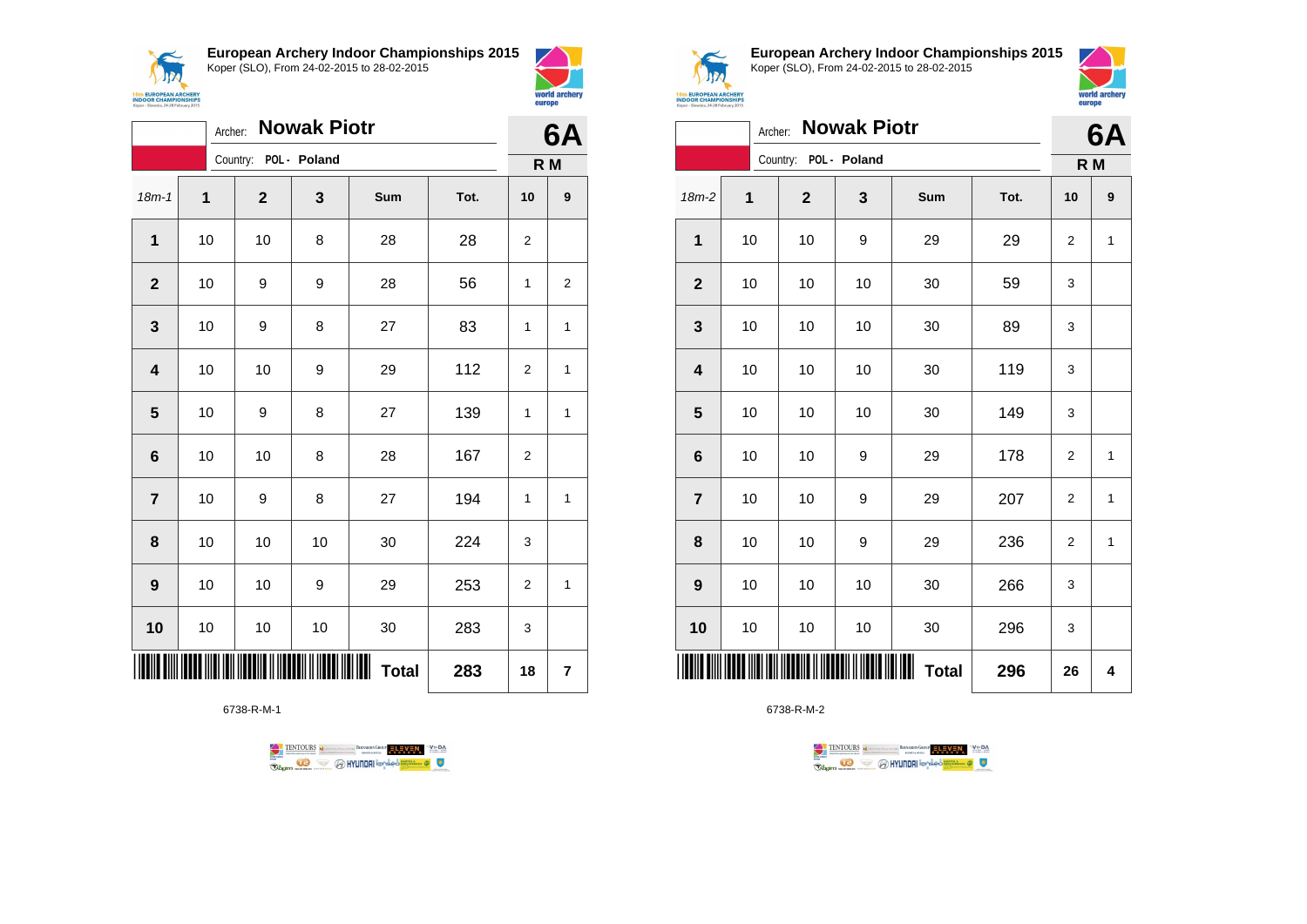



|                | Archer: |              |                      | <b>Liahushev Alexander</b> |      | 6Β             |                |
|----------------|---------|--------------|----------------------|----------------------------|------|----------------|----------------|
|                |         | Country:     | <b>BLR</b> - Belarus |                            |      | R M            |                |
| $18m - 1$      | 1       | $\mathbf{2}$ | 3                    | <b>Sum</b>                 | Tot. | 10             | 9              |
| 1              | 10      | 9            | 8                    | 27                         | 27   | 1              | 1              |
| $\mathbf{2}$   | 10      | 10           | 9                    | 29                         | 56   | 2              | 1              |
| 3              | 10      | 10           | 9                    | 29                         | 85   | $\overline{2}$ | $\mathbf{1}$   |
| 4              | 10      | 10           | 10                   | 30                         | 115  | 3              |                |
| 5              | 10      | 9            | 9                    | 28                         | 143  | 1              | $\overline{2}$ |
| 6              | 10      | 10           | 10                   | 30                         | 173  | 3              |                |
| $\overline{7}$ | 10      | 10           | 10                   | 30                         | 203  | 3              |                |
| 8              | 10      | 9            | 9                    | 28                         | 231  | 1              | 2              |
| 9              | 10      | 10           | 9                    | 29                         | 260  | 2              | $\mathbf{1}$   |
| 10             | 10      | 10           | 9                    | 29                         | 289  | 2              | $\mathbf{1}$   |
|                |         |              | 289                  | 20                         | 9    |                |                |

4184-R-M-1





**European Archery Indoor Championships 2015** Koper (SLO), From 24-02-2015 to 28-02-2015



| X                       | Archer:  | <b>Liahushev Alexander</b> |                      |                   | 6B   |                |                |
|-------------------------|----------|----------------------------|----------------------|-------------------|------|----------------|----------------|
|                         | Country: |                            | <b>BLR</b> - Belarus |                   |      | R M            |                |
| 18m-2                   | 1        | $\mathbf{2}$               | 3                    | Sum               | Tot. | 10             | 9              |
| $\mathbf{1}$            | 10       | 10                         | 9                    | 29                | 29   | 2              | 1              |
| $\boldsymbol{2}$        | 10       | 10                         | 10                   | 30                | 59   | 3              |                |
| $\mathbf{3}$            | 10       | 9                          | 9                    | 28                | 87   | 1              | $\overline{2}$ |
| $\overline{\mathbf{4}}$ | 10       | 10                         | 9                    | 29                | 116  | 2              | $\mathbf{1}$   |
| 5                       | 10       | 10                         | 9                    | 29                | 145  | 2              | $\mathbf{1}$   |
| $\bf 6$                 | 10       | 10                         | 10                   | 30                | 175  | 3              |                |
| $\overline{7}$          | 9        | 9                          | 9                    | 27                | 202  |                | 3              |
| 8                       | 10       | 9                          | 9                    | 28                | 230  | 1              | $\overline{2}$ |
| 9                       | 10       | 10                         | 8                    | 28                | 258  | $\overline{2}$ |                |
| 10                      | 10       | 9                          | 9                    | 28                | 286  | 1              | $\overline{2}$ |
| Ш                       |          |                            |                      | Ш<br><b>Total</b> | 286  | 17             | 12             |

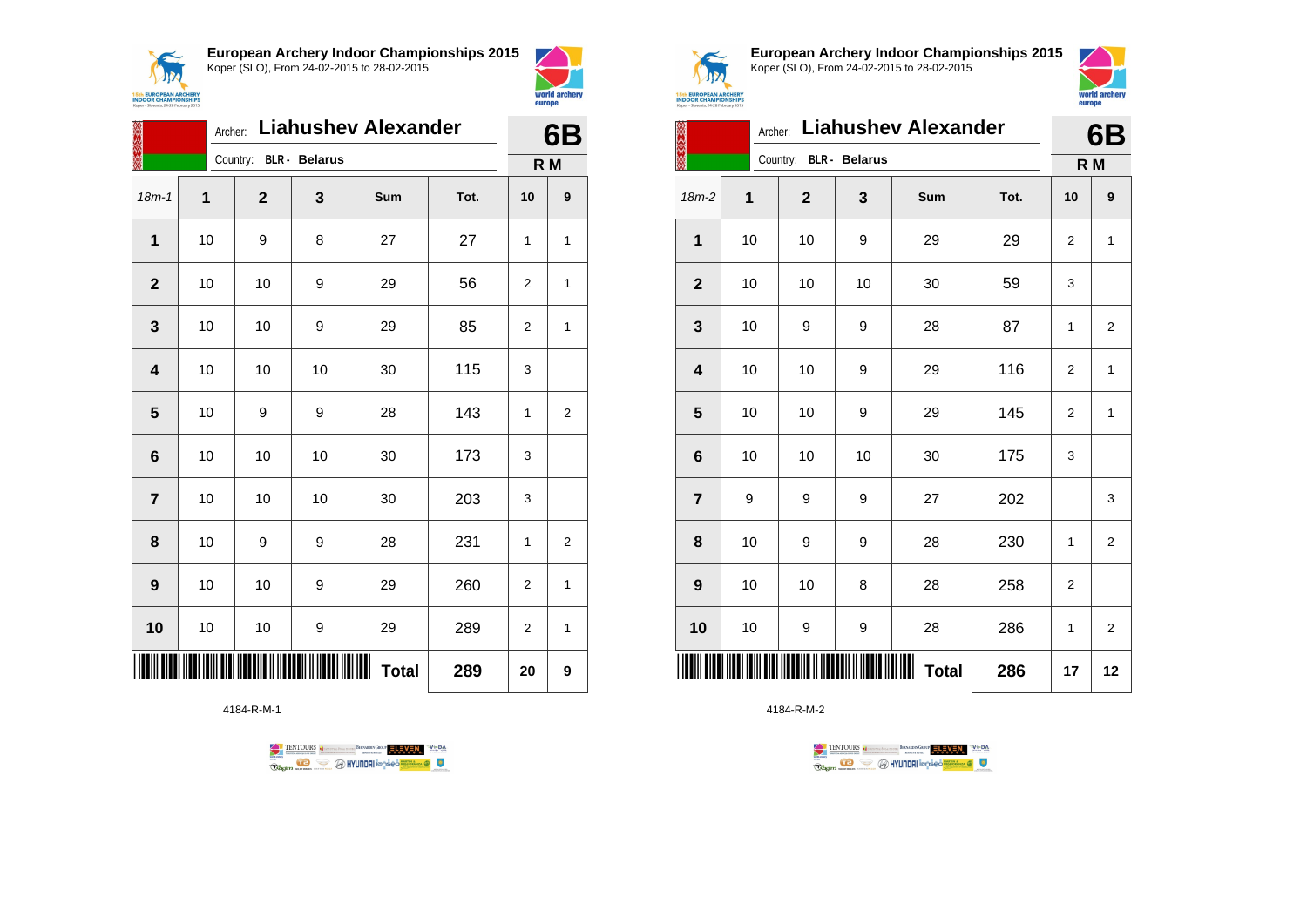



|                | <b>Khachatryan David</b><br>Archer: |                              |                |     |      |                |                  |  |  |  |
|----------------|-------------------------------------|------------------------------|----------------|-----|------|----------------|------------------|--|--|--|
|                |                                     | Country:                     | ARM - Armenia  |     |      |                | R M              |  |  |  |
| $18m - 1$      | 1                                   | $\mathbf{2}$                 | 3              | Sum | Tot. | 10             | $\boldsymbol{9}$ |  |  |  |
| 1              | 10                                  | 9                            | 9              | 28  | 28   | 1              | $\overline{2}$   |  |  |  |
| $\overline{2}$ | 10                                  | 10                           | 9              | 29  | 57   | 2              | 1                |  |  |  |
| 3              | 9                                   | 9                            | 9              | 27  | 84   |                | 3                |  |  |  |
| 4              | 9                                   | 9                            | 8              | 26  | 110  |                | $\overline{2}$   |  |  |  |
| 5              | 9                                   | 8                            | 8              | 25  | 135  |                | 1                |  |  |  |
| 6              | 10                                  | 8                            | $\overline{7}$ | 25  | 160  | 1              |                  |  |  |  |
| $\overline{7}$ | 10                                  | 9                            | 8              | 27  | 187  | 1              | 1                |  |  |  |
| 8              | 10                                  | 10                           | 9              | 29  | 216  | $\overline{2}$ | 1                |  |  |  |
| 9              | 10                                  | 9                            | 9              | 28  | 244  | $\mathbf{1}$   | $\overline{2}$   |  |  |  |
| 10             | 10                                  | 9                            | M              | 19  | 263  | 1              | 1                |  |  |  |
|                |                                     | <b>TITUN INI KATIKA KULI</b> | 263            | 9   | 14   |                |                  |  |  |  |

9265-R-M-1





**European Archery Indoor Championships 2015** Koper (SLO), From 24-02-2015 to 28-02-2015



|                         | Archer: |                        |     | <b>Khachatryan David</b> |      | 6C             |                |
|-------------------------|---------|------------------------|-----|--------------------------|------|----------------|----------------|
|                         |         | Country: ARM - Armenia |     |                          |      | R M            |                |
| 18m-2                   | 1       | $\overline{2}$         | 3   | Sum                      | Tot. | 10             | 9              |
| 1                       | 10      | 10                     | 9   | 29                       | 29   | $\overline{2}$ | $\mathbf{1}$   |
| $\overline{2}$          | 10      | 10                     | 9   | 29                       | 58   | $\overline{2}$ | $\mathbf{1}$   |
| 3                       | 10      | 10                     | 9   | 29                       | 87   | 2              | 1              |
| 4                       | 9       | 9                      | 9   | 27                       | 114  |                | 3              |
| $\overline{\mathbf{5}}$ | 10      | 9                      | 9   | 28                       | 142  | 1              | $\overline{2}$ |
| 6                       | 10      | 9                      | 9   | 28                       | 170  | 1              | $\overline{2}$ |
| $\overline{7}$          | 9       | 8                      | 8   | 25                       | 195  |                | $\mathbf{1}$   |
| 8                       | 10      | 9                      | 8   | 27                       | 222  | 1              | $\mathbf{1}$   |
| 9                       | 10      | 9                      | M   | 19                       | 241  | 1              | $\mathbf{1}$   |
| 10                      | 10      | 9                      | 8   | 27                       | 268  | 1              | $\mathbf{1}$   |
|                         |         |                        | 268 | 11                       | 14   |                |                |

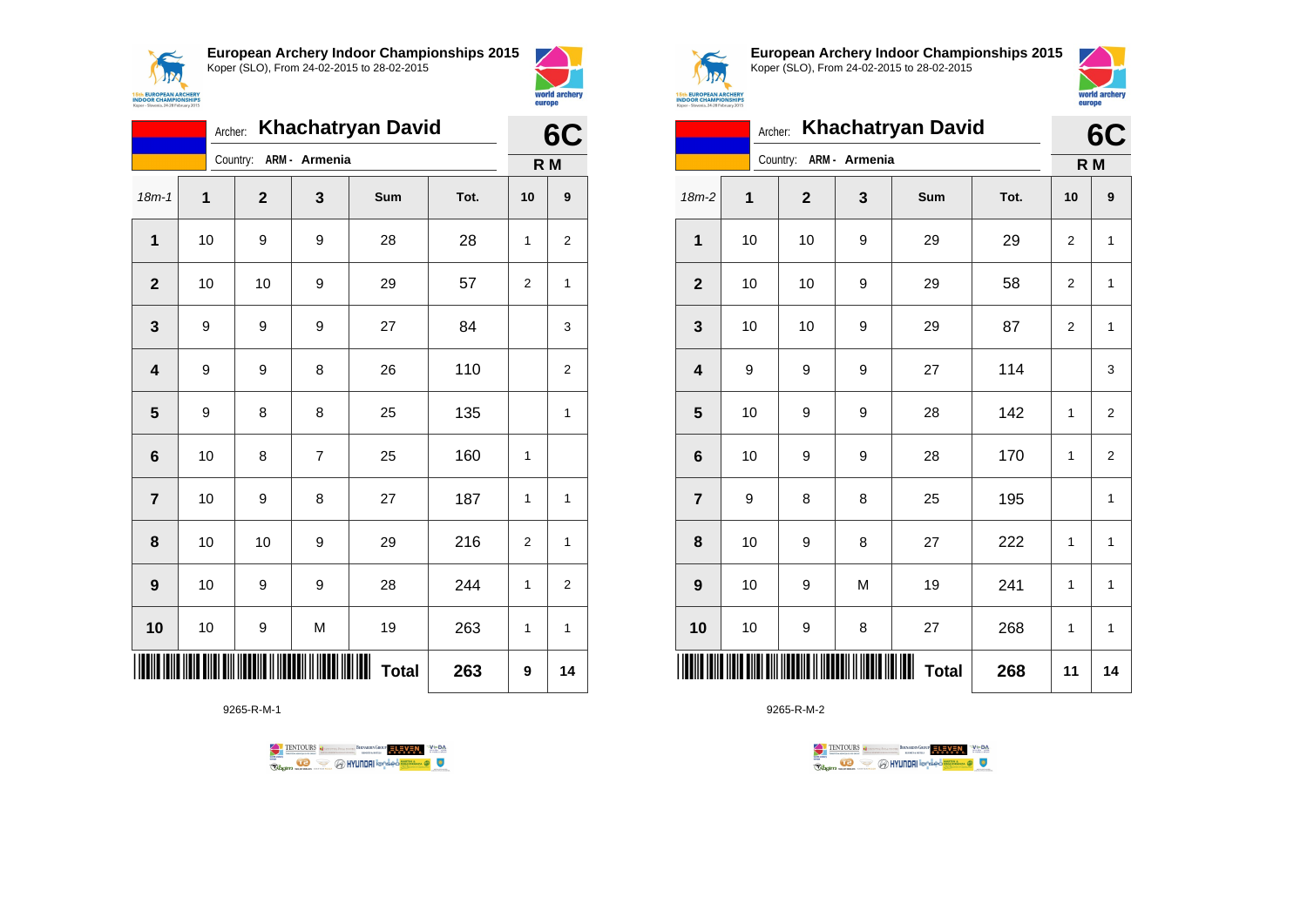



|                         | Archer:      |              | <b>Rufer Thomas</b>        |     |      | 6D             |                         |
|-------------------------|--------------|--------------|----------------------------|-----|------|----------------|-------------------------|
|                         |              |              | Country: SUI - Switzerland |     |      | R M            |                         |
| $18m - 1$               | $\mathbf{1}$ | $\mathbf{2}$ | 3                          | Sum | Tot. | 10             | $\boldsymbol{9}$        |
| $\mathbf{1}$            | 10           | 10           | 10                         | 30  | 30   | 3              |                         |
| $\overline{2}$          | 10           | 9            | 9                          | 28  | 58   | 1              | $\overline{\mathbf{c}}$ |
| $\mathbf{3}$            | 9            | 9            | 9                          | 27  | 85   |                | 3                       |
| $\overline{\mathbf{4}}$ | 10           | 9            | M                          | 19  | 104  | 1              | 1                       |
| 5                       | 10           | 10           | 8                          | 28  | 132  | $\overline{2}$ |                         |
| $6\phantom{1}$          | 10           | 9            | 9                          | 28  | 160  | 1              | $\overline{2}$          |
| $\overline{7}$          | 10           | 10           | 9                          | 29  | 189  | 2              | 1                       |
| 8                       | 9            | 9            | 8                          | 26  | 215  |                | $\overline{\mathbf{c}}$ |
| 9                       | 9            | 9            | 8                          | 26  | 241  |                | $\overline{\mathbf{c}}$ |
| 10                      | 10           | 9            | 9                          | 28  | 269  | 1              | $\overline{\mathbf{c}}$ |
|                         |              |              |                            |     | 269  | 11             | 15                      |

13033-R-M-1





**European Archery Indoor Championships 2015** Koper (SLO), From 24-02-2015 to 28-02-2015



|                | Archer: |             | <b>Rufer Thomas</b>        |     |      | 6D             |                |
|----------------|---------|-------------|----------------------------|-----|------|----------------|----------------|
|                |         |             | Country: SUI - Switzerland |     |      | R M            |                |
| 18m-2          | 1       | $\mathbf 2$ | 3                          | Sum | Tot. | 10             | 9              |
| 1              | 10      | 8           | 8                          | 26  | 26   | $\mathbf{1}$   |                |
| $\overline{2}$ | 10      | 9           | 8                          | 27  | 53   | $\mathbf{1}$   | $\mathbf{1}$   |
| 3              | 10      | 10          | 9                          | 29  | 82   | $\overline{2}$ | $\mathbf{1}$   |
| 4              | 10      | 10          | 9                          | 29  | 111  | $\overline{2}$ | $\mathbf{1}$   |
| 5              | 10      | 10          | 9                          | 29  | 140  | 2              | $\mathbf{1}$   |
| 6              | 10      | 10          | 9                          | 29  | 169  | 2              | $\mathbf{1}$   |
| $\overline{7}$ | 10      | 9           | 9                          | 28  | 197  | $\mathbf{1}$   | $\overline{2}$ |
| 8              | 10      | 9           | 8                          | 27  | 224  | 1              | $\mathbf{1}$   |
| 9              | 9       | 9           | 9                          | 27  | 251  |                | 3              |
| 10             | 10      | 10          | 10                         | 30  | 281  | 3              |                |
|                |         |             |                            |     | 281  | 15             | 11             |

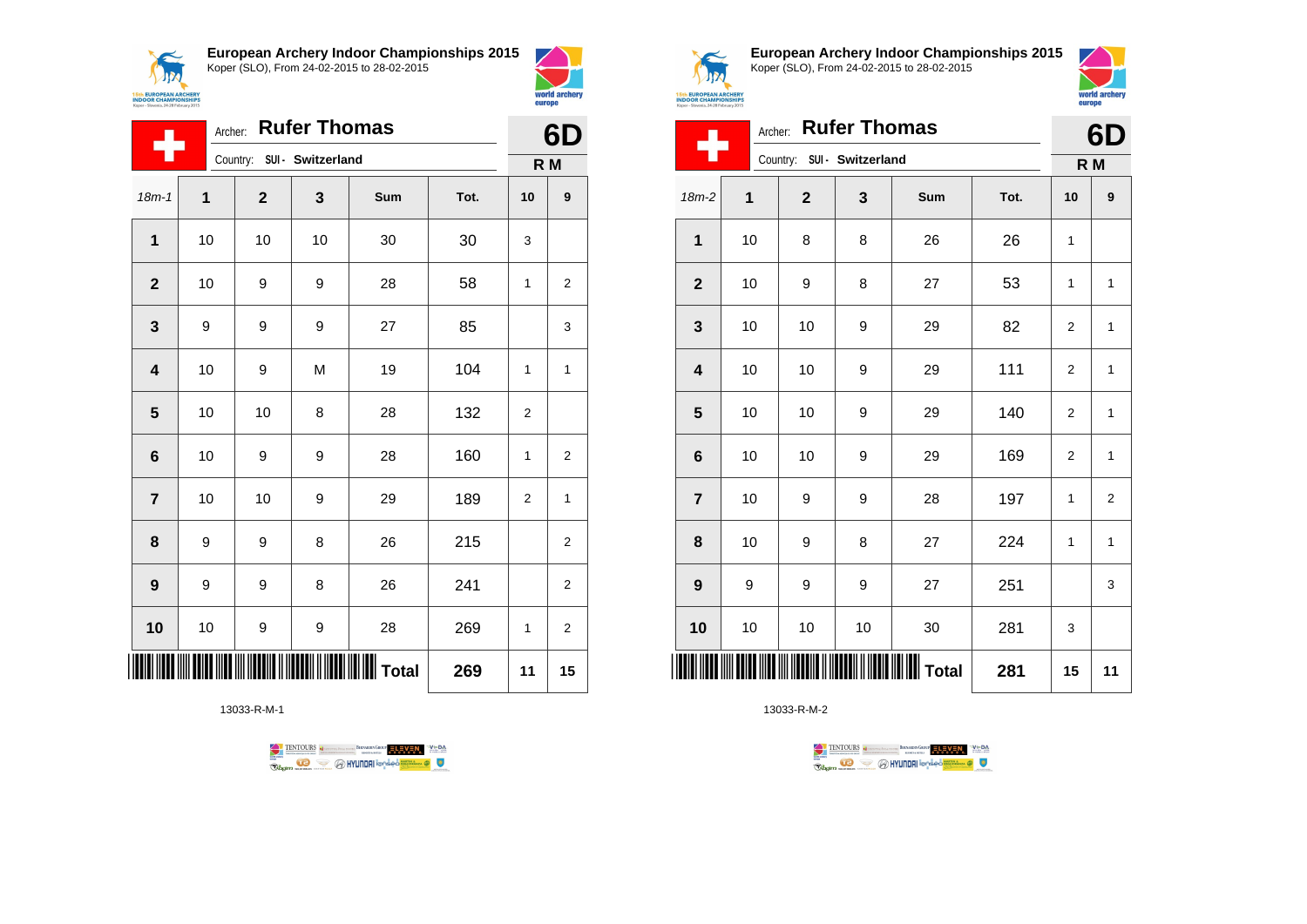

18m-1 **1 2 3 Sum Tot. 10 9**

**1** | 10 | 9 | 9 | 28 | 28 | 1 | 2

**2** | 10 | 9 | 9 | 28 | 56 | 1 | 2

**3** | 10 | 9 | 9 | 28 | 84 | 1 | 2

**4** | 10 | 10 | 9 | 29 | 113 | 2 | 1

**6** | 10 | 10 | 9 | 29 | 172 | 2 | 1

**7** | 10 | 9 | 9 | 28 | 200 | 1 | 2

**8** | 10 | 10 | 9 | 29 | 229 | 2 | 1

**9** | 10 | 10 | 9 | 29 | 258 | 2 | 1

**10** | 10 | 10 | 9 | 29 | 287 | 2 | 1

**Total 287 17 13**

**5** | 10 | 10 | 10 | 30 | 143 | 3

Archer: **Wojtkowiak Rafal**

Country: **POL - Poland**



**7A**

**R M**

| <b>EUROPEAN ARCHERY</b><br><b>INDOOR CHAMPIONSHIPS</b><br>Koper - Slovenia, 24-28 February 2015 |
|-------------------------------------------------------------------------------------------------|

**European Archery Indoor Championships 2015** Koper (SLO), From 24-02-2015 to 28-02-2015



|                         |    |                |              | Archer: Wojtkowiak Rafal |      | <b>7A</b>      |                |
|-------------------------|----|----------------|--------------|--------------------------|------|----------------|----------------|
|                         |    | Country:       | POL - Poland |                          |      | R M            |                |
| $18m-2$                 | 1  | $\overline{2}$ | 3            | Sum                      | Tot. | 10             | 9              |
| 1                       | 10 | 10             | 8            | 28                       | 28   | $\overline{2}$ |                |
| $\mathbf{2}$            | 9  | 9              | 9            | 27                       | 55   |                | 3              |
| $\mathbf 3$             | 10 | 10             | 9            | 29                       | 84   | $\overline{2}$ | 1              |
| $\overline{\mathbf{4}}$ | 10 | 9              | 9            | 28                       | 112  | 1              | $\overline{2}$ |
| $\overline{\mathbf{5}}$ | 10 | 10             | 10           | 30                       | 142  | 3              |                |
| $\bf 6$                 | 10 | 10             | 10           | 30                       | 172  | 3              |                |
| $\overline{7}$          | 10 | 10             | 9            | 29                       | 201  | $\overline{2}$ | 1              |
| 8                       | 10 | 9              | 8            | 27                       | 228  | 1              | 1              |
| 9                       | 10 | 10             | 10           | 30                       | 258  | 3              |                |
| 10                      | 9  | 8              | 8            | 25                       | 283  |                | 1              |
| ║║                      |    |                |              | <b>Total</b>             | 283  | 17             | 9              |

2097-R-M-2





\*2097-R-M-1\*

2097-R-M-1

**Example 3** @ HYUNDAI lansed **State 4 0**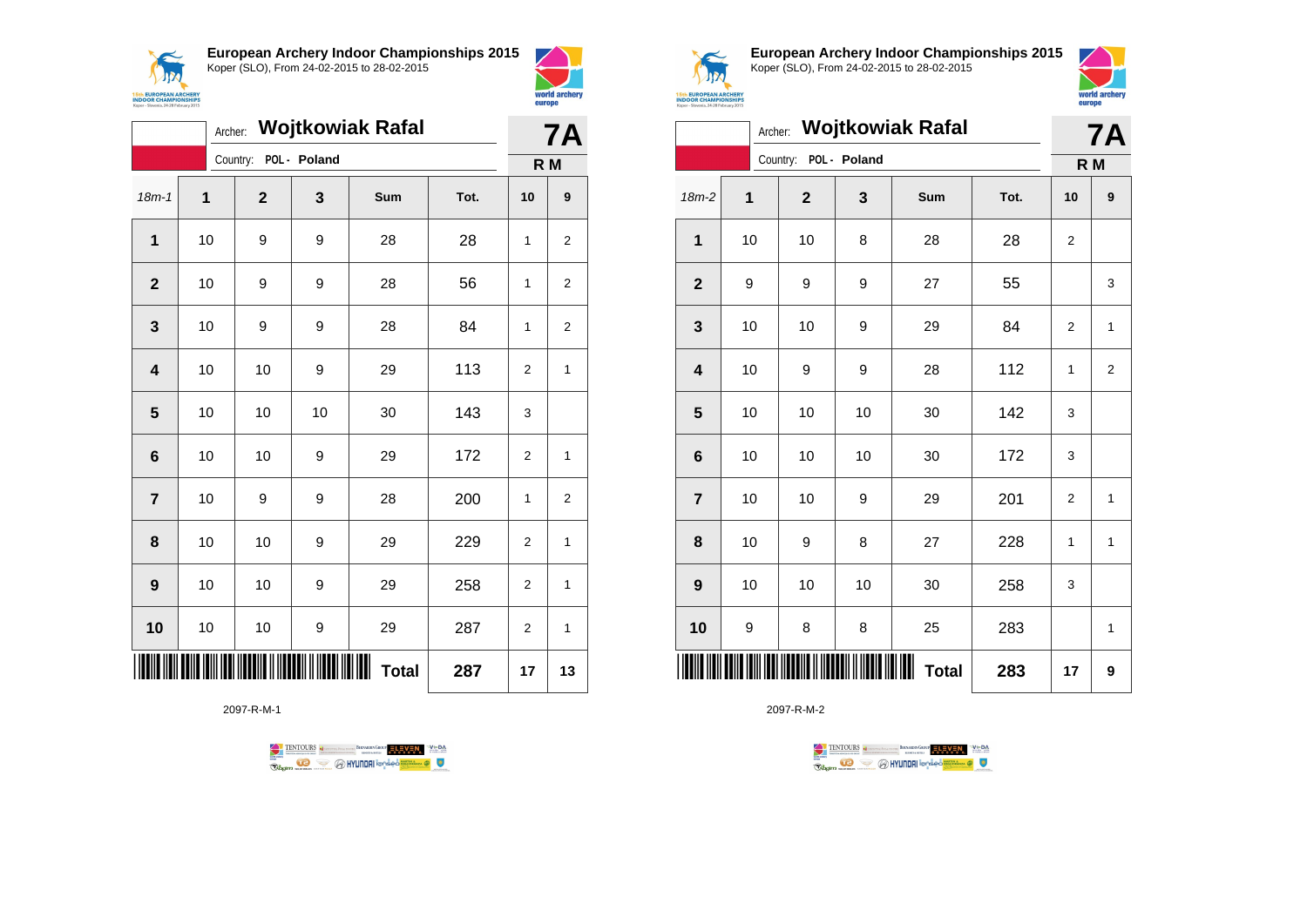



| 经家族                     | Archer: |              |                      | <b>Dalidovich Pavel</b> |      | <b>7B</b>      |                |
|-------------------------|---------|--------------|----------------------|-------------------------|------|----------------|----------------|
|                         |         | Country:     | <b>BLR</b> - Belarus |                         |      | R M            |                |
| $18m - 1$               | 1       | $\mathbf{2}$ | 3                    | Sum                     | Tot. | 10             | 9              |
| $\mathbf{1}$            | 9       | 9            | 9                    | 27                      | 27   |                | 3              |
| $\mathbf{2}$            | 10      | 10           | 10                   | 30                      | 57   | 3              |                |
| 3                       | 10      | 10           | 9                    | 29                      | 86   | 2              | 1              |
| $\overline{\mathbf{4}}$ | 10      | 10           | 9                    | 29                      | 115  | $\overline{2}$ | 1              |
| 5                       | 10      | 10           | 8                    | 28                      | 143  | $\overline{2}$ |                |
| $6\phantom{1}6$         | 10      | 10           | 9                    | 29                      | 172  | $\overline{2}$ | 1              |
| $\overline{7}$          | 10      | 9            | 8                    | 27                      | 199  | $\mathbf{1}$   | 1              |
| 8                       | 10      | 10           | 10                   | 30                      | 229  | 3              |                |
| $\boldsymbol{9}$        | 10      | 10           | 10                   | 30                      | 259  | 3              |                |
| 10                      | 10      | 9            | 9                    | 28                      | 287  | $\mathbf{1}$   | $\overline{2}$ |
|                         |         |              |                      |                         | 287  | 19             | 9              |

15648-R-M-1





**European Archery Indoor Championships 2015** Koper (SLO), From 24-02-2015 to 28-02-2015



| 经济关系                    | Archer: |                        |    | <b>Dalidovich Pavel</b> |      | <b>7B</b>      |                |
|-------------------------|---------|------------------------|----|-------------------------|------|----------------|----------------|
|                         |         | Country: BLR - Belarus |    |                         |      | R M            |                |
| $18m-2$                 | 1       | $\mathbf 2$            | 3  | Sum                     | Tot. | 10             | 9              |
| 1                       | 10      | 10                     | 8  | 28                      | 28   | $\overline{2}$ |                |
| $\mathbf{2}$            | 10      | 10                     | 8  | 28                      | 56   | 2              |                |
| 3                       | 10      | 10                     | 9  | 29                      | 85   | $\overline{2}$ | $\mathbf{1}$   |
| $\overline{\mathbf{4}}$ | 10      | 10                     | 9  | 29                      | 114  | 2              | $\mathbf{1}$   |
| 5                       | 10      | 10                     | 10 | 30                      | 144  | 3              |                |
| $6\phantom{1}6$         | 10      | 9                      | 9  | 28                      | 172  | $\mathbf{1}$   | $\overline{2}$ |
| $\overline{7}$          | 10      | 10                     | 9  | 29                      | 201  | $\overline{2}$ | 1              |
| 8                       | 10      | 9                      | 8  | 27                      | 228  | 1              | 1              |
| 9                       | 10      | 10                     | 10 | 30                      | 258  | 3              |                |
| 10                      | 10      | 9                      | 8  | 27                      | 285  | 1              | 1              |
| ║║║                     |         |                        |    | 285                     | 19   | $\overline{7}$ |                |

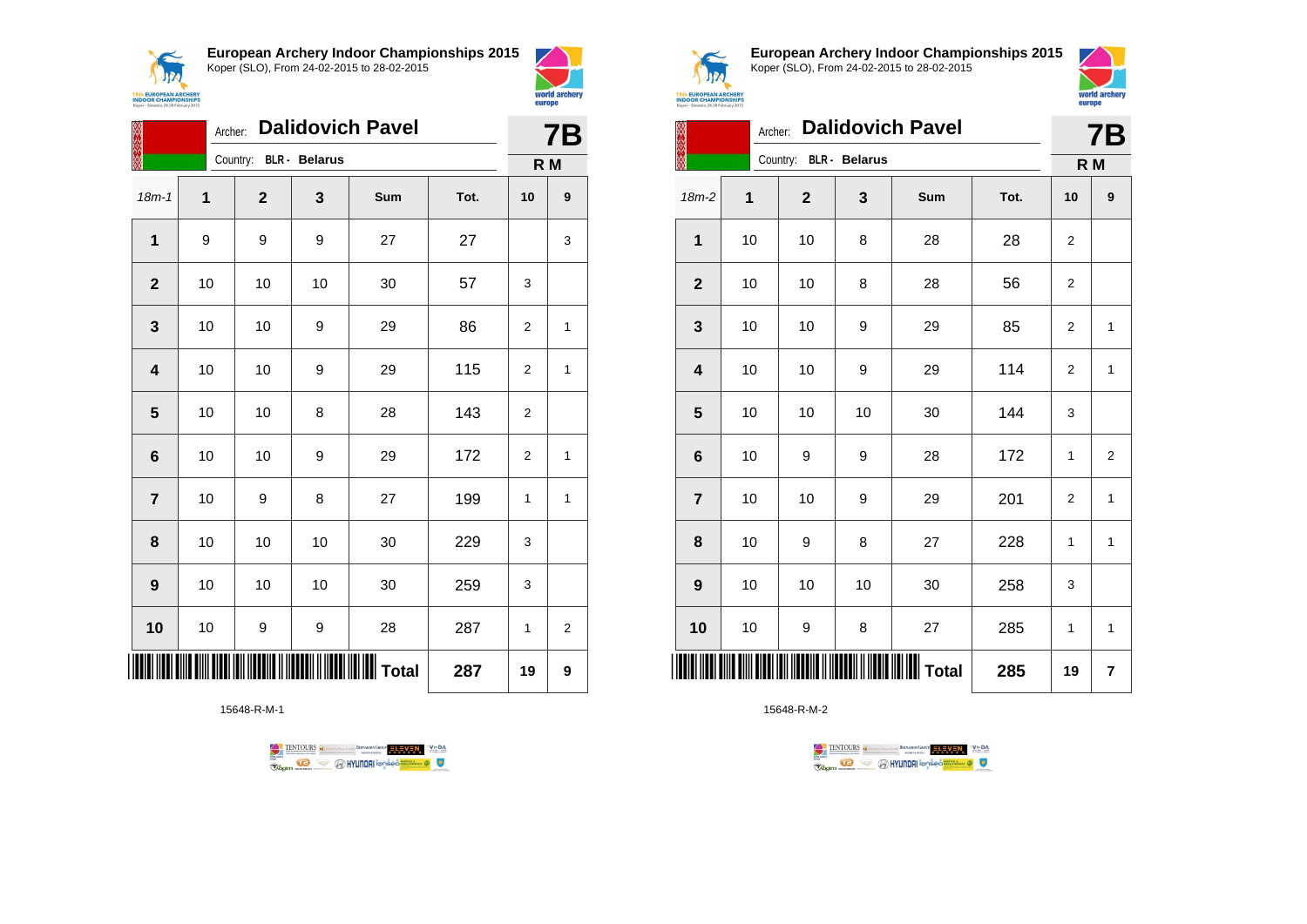



|                         | <b>Hazarumyan Gevorg</b><br>Archer: |                        |                |     |      |                |                  |  |
|-------------------------|-------------------------------------|------------------------|----------------|-----|------|----------------|------------------|--|
|                         |                                     | Country: ARM - Armenia |                |     |      | R <sub>M</sub> | <b>7C</b>        |  |
| $18m - 1$               | $\overline{1}$                      | $\mathbf{2}$           | 3              | Sum | Tot. | 10             | $\boldsymbol{9}$ |  |
| 1                       | 10                                  | 10                     | 8              | 28  | 28   | 2              |                  |  |
| $\overline{2}$          | 10                                  | 9                      | $\overline{7}$ | 26  | 54   | 1              | 1                |  |
| 3                       | 9                                   | 8                      | 8              | 25  | 79   |                | 1                |  |
| $\overline{\mathbf{4}}$ | 10                                  | 9                      | 9              | 28  | 107  | $\mathbf{1}$   | 2                |  |
| 5                       | 10                                  | 8                      | 8              | 26  | 133  | 1              |                  |  |
| 6                       | 10                                  | 9                      | 9              | 28  | 161  | $\mathbf{1}$   | $\overline{2}$   |  |
| $\overline{7}$          | 10                                  | 9                      | 8              | 27  | 188  | 1              | 1                |  |
| 8                       | 10                                  | 10                     | 9              | 29  | 217  | $\overline{2}$ | 1                |  |
| 9                       | 10                                  | 9                      | 9              | 28  | 245  | 1              | 2                |  |
| 10                      | 9                                   | 8                      | 7              | 24  | 269  |                | 1                |  |
|                         |                                     |                        | 269            | 10  | 11   |                |                  |  |

9264-R-M-1





**European Archery Indoor Championships 2015** Koper (SLO), From 24-02-2015 to 28-02-2015



|                         | <b>7C</b> |                        |   |                        |      |                |                         |
|-------------------------|-----------|------------------------|---|------------------------|------|----------------|-------------------------|
|                         |           | Country: ARM - Armenia |   |                        |      |                | R M                     |
| 18m-2                   | 1         | $\mathbf{2}$           | 3 | Sum                    | Tot. | 10             | 9                       |
| $\mathbf{1}$            | 9         | 8                      | 8 | 25                     | 25   |                | $\mathbf{1}$            |
| $\overline{\mathbf{2}}$ | 10        | 9                      | 9 | 28                     | 53   | $\mathbf{1}$   | $\overline{\mathbf{c}}$ |
| 3                       | 10        | 9                      | 9 | 28                     | 81   | 1              | $\overline{2}$          |
| $\overline{\mathbf{4}}$ | 10        | 9                      | 8 | 27                     | 108  | $\mathbf{1}$   | $\mathbf{1}$            |
| 5                       | 10        | 8                      | 8 | 26                     | 134  | $\mathbf{1}$   |                         |
| 6                       | 9         | 9                      | 8 | 26                     | 160  |                | $\overline{c}$          |
| $\overline{7}$          | 10        | 9                      | 8 | 27                     | 187  | $\mathbf{1}$   | $\mathbf{1}$            |
| 8                       | 10        | 9                      | 8 | 27                     | 214  | 1              | 1                       |
| $\boldsymbol{9}$        | 10        | 9                      | 9 | 28                     | 242  | $\mathbf{1}$   | $\overline{2}$          |
| 10                      | 10        | 10                     | 8 | 28                     | 270  | $\overline{2}$ |                         |
|                         |           |                        |   | IIIIII<br><b>Total</b> | 270  | 9              | 12                      |

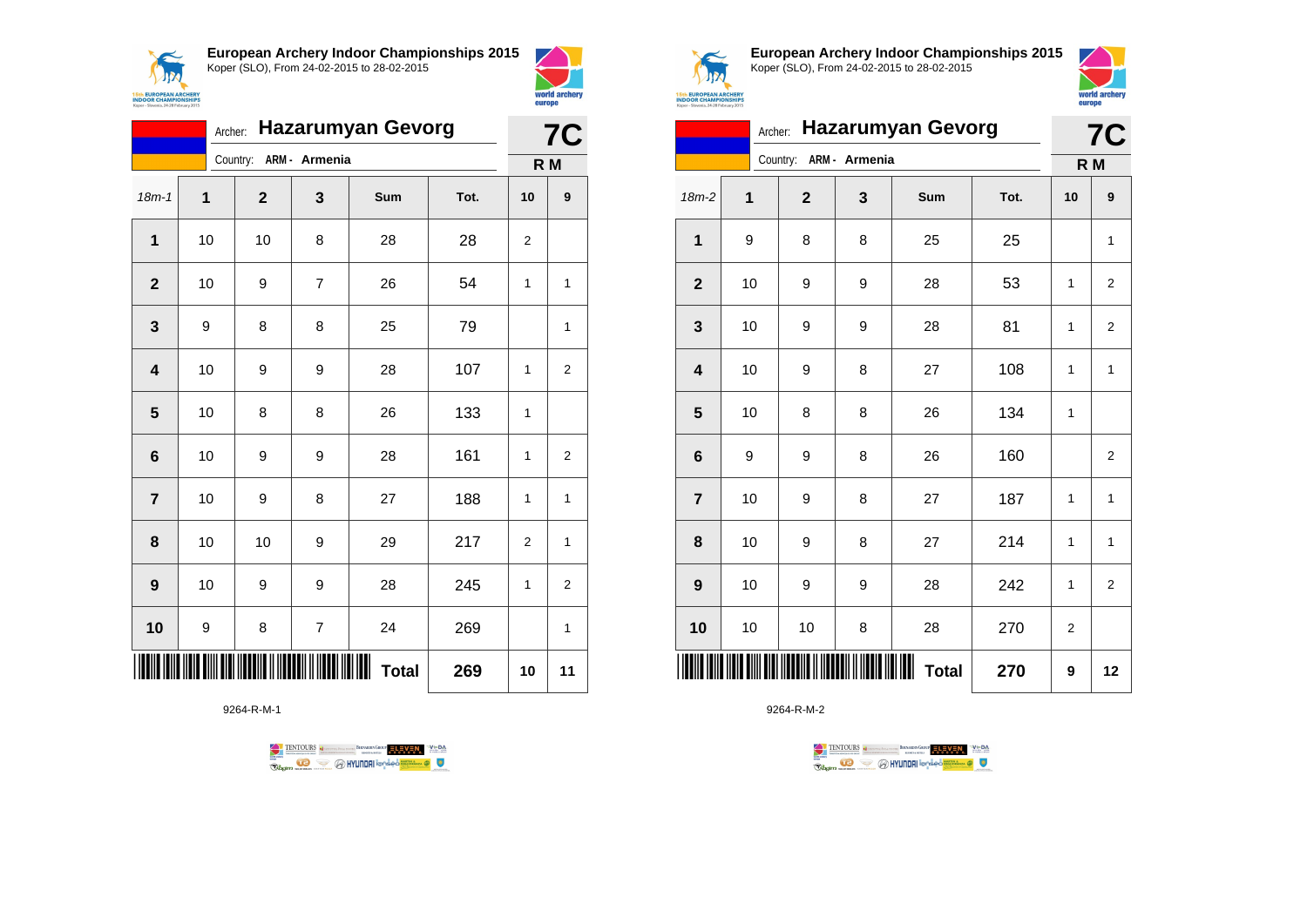$\epsilon$ **ANG Sth EUROPEAN ARCHERY**<br>INDOOR CHAMPIONSHIPS **European Archery Indoor Championships 2015** Koper (SLO), From 24-02-2015 to 28-02-2015



Archer: **Faber Florian**

|                         | <b>Faber Florian</b><br>Archer: |                            |    |       |      |                |                |  |
|-------------------------|---------------------------------|----------------------------|----|-------|------|----------------|----------------|--|
|                         |                                 | Country: SUI - Switzerland |    |       |      | R M            |                |  |
| $18m - 1$               | 1                               | $\mathbf 2$                | 3  | Sum   | Tot. | 10             | 9              |  |
| $\mathbf 1$             | 10                              | 9                          | 9  | 28    | 28   | 1              | 2              |  |
| $\mathbf 2$             | 10                              | 10                         | 10 | 30    | 58   | 3              |                |  |
| 3                       | 10                              | 10                         | 9  | 29    | 87   | $\overline{2}$ | 1              |  |
| $\overline{\mathbf{4}}$ | 10                              | 10                         | 9  | 29    | 116  | $\overline{2}$ | 1              |  |
| 5                       | 10                              | 10                         | 9  | 29    | 145  | $\overline{2}$ | 1              |  |
| $6\phantom{1}6$         | 10                              | 10                         | 10 | 30    | 175  | 3              |                |  |
| $\overline{7}$          | 10                              | 10                         | 10 | 30    | 205  | 3              |                |  |
| 8                       | 10                              | 9                          | 9  | 28    | 233  | 1              | $\overline{2}$ |  |
| 9                       | 10                              | 10                         | 9  | 29    | 262  | $\overline{2}$ | 1              |  |
| 10                      | 10                              | 10                         | 9  | 29    | 291  | $\overline{2}$ | 1              |  |
|                         |                                 |                            |    | Total | 291  | 21             | 9              |  |

12511-R-M-1





world archery<br>europe

**European Archery Indoor Championships 2015** Koper (SLO), From 24-02-2015 to 28-02-2015



| <b>ith EUROPEAN ARCHERY<br/>IDOOR CHAMPIONSHIPS</b><br>per - Slovenia, 24-28 February 2015 |                                                               |              |    |            |      | europe | world archery    |  |  |
|--------------------------------------------------------------------------------------------|---------------------------------------------------------------|--------------|----|------------|------|--------|------------------|--|--|
|                                                                                            | <b>Faber Florian</b><br>Archer:<br>Country: SUI - Switzerland |              |    |            |      |        | <b>7D</b><br>R M |  |  |
| $18m-2$                                                                                    | 1                                                             | $\mathbf{2}$ | 3  | <b>Sum</b> | Tot. | 10     | 9                |  |  |
| 1                                                                                          | 10                                                            | 9            | 9  | 28         | 28   | 1      | 2                |  |  |
| $\mathbf{2}$                                                                               | 10                                                            | 10           | 9  | 29         | 57   | 2      | 1                |  |  |
| $\mathbf 3$                                                                                | 10                                                            | 9            | 9  | 28         | 85   | 1      | 2                |  |  |
| 4                                                                                          | 10                                                            | 10           | 10 | 30         | 115  | 3      |                  |  |  |
| 5                                                                                          | 10                                                            | 10           | 10 | 30         | 145  | 3      |                  |  |  |
| 6                                                                                          | 10                                                            | 10           | 9  | 29         | 174  | 2      | 1                |  |  |
| $\overline{7}$                                                                             | 10                                                            | 10           | 10 | 30         | 204  | 3      |                  |  |  |
| 8                                                                                          | 10                                                            | 9            | 9  | 28         | 232  | 1      | $\overline{2}$   |  |  |
| 9                                                                                          | 10                                                            | 10           | 9  | 29         | 261  | 2      | 1                |  |  |
|                                                                                            |                                                               |              |    |            |      |        |                  |  |  |

12511-R-M-2



**10** | 10 | 9 | 8 | 27 | 288 | 1 | 1

**TOTAL TOTAL TELEVISION IN TOTAL 19** 10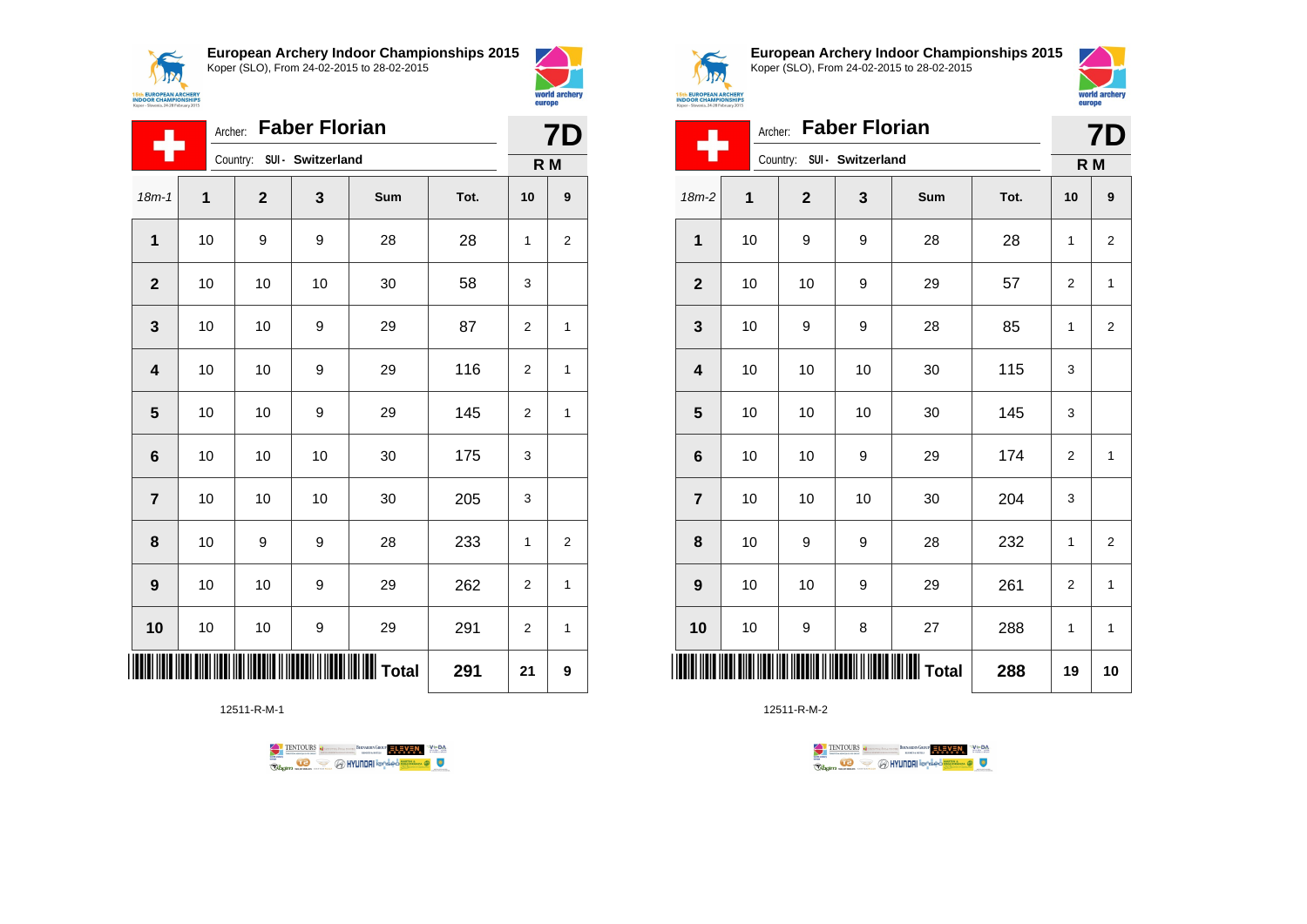



|                         | <b>Marzec Pawel</b><br>Archer: |                       |    |                                            |      |                |                |  |
|-------------------------|--------------------------------|-----------------------|----|--------------------------------------------|------|----------------|----------------|--|
|                         |                                | Country: POL - Poland |    |                                            |      |                | R M            |  |
| $18m - 1$               | $\mathbf 1$                    | $\mathbf 2$           | 3  | Sum                                        | Tot. | 10             | 9              |  |
| 1                       | 10                             | 10                    | 10 | 30                                         | 30   | 3              |                |  |
| $\mathbf{2}$            | 10                             | 9                     | 9  | 28                                         | 58   | 1              | $\overline{2}$ |  |
| 3                       | 10                             | 10                    | 9  | 29                                         | 87   | 2              | 1              |  |
| $\overline{\mathbf{4}}$ | 10                             | 10                    | 8  | 28                                         | 115  | 2              |                |  |
| $\overline{\mathbf{5}}$ | 10                             | 10                    | 9  | 29                                         | 144  | 2              | 1              |  |
| 6                       | 10                             | 10                    | 10 | 30                                         | 174  | 3              |                |  |
| $\overline{\mathbf{r}}$ | 10                             | 10                    | 10 | 30                                         | 204  | 3              |                |  |
| 8                       | 10                             | 10                    | 9  | 29                                         | 233  | $\overline{2}$ | 1              |  |
| 9                       | 10                             | 10                    | 9  | 29                                         | 262  | 2              | 1              |  |
| 10                      | 10                             | 10                    | 10 | 30                                         | 292  | 3              |                |  |
|                         |                                |                       |    | <b>                             </b> Total | 292  | 23             | 6              |  |

11310-R-M-1





**European Archery Indoor Championships 2015** Koper (SLO), From 24-02-2015 to 28-02-2015



|                         | <b>Marzec Pawel</b><br>Archer: |  |                       |              |                                               |      |                |                         |
|-------------------------|--------------------------------|--|-----------------------|--------------|-----------------------------------------------|------|----------------|-------------------------|
|                         |                                |  | Country: POL - Poland |              |                                               |      | R M            |                         |
| $18m-2$                 | 1                              |  | $\mathbf 2$           | $\mathbf{3}$ | Sum                                           | Tot. | 10             | 9                       |
| 1                       | 10                             |  | 10                    | 9            | 29                                            | 29   | 2              | 1                       |
| $\mathbf{2}$            | 10                             |  | 10                    | 9            | 29                                            | 58   | 2              | 1                       |
| 3                       | 10                             |  | 9                     | 8            | 27                                            | 85   | 1              | 1                       |
| $\overline{\mathbf{4}}$ | 10                             |  | 9                     | 9            | 28                                            | 113  | $\mathbf{1}$   | $\overline{\mathbf{c}}$ |
| 5                       | 10                             |  | 9                     | 9            | 28                                            | 141  | 1              | $\overline{2}$          |
| $\bf 6$                 | 10                             |  | 10                    | 9            | 29                                            | 170  | $\overline{2}$ | $\mathbf{1}$            |
| $\overline{7}$          | 10                             |  | 9                     | 9            | 28                                            | 198  | 1              | $\overline{2}$          |
| 8                       | 10                             |  | 9                     | 9            | 28                                            | 226  | 1              | $\mathbf 2$             |
| 9                       | 9                              |  | 9                     | 9            | 27                                            | 253  |                | 3                       |
| 10                      | $10$                           |  | 10                    | 9            | 29                                            | 282  | $\overline{2}$ | $\mathbf{1}$            |
|                         |                                |  |                       |              | <b>                                </b> Total | 282  | 13             | 16                      |

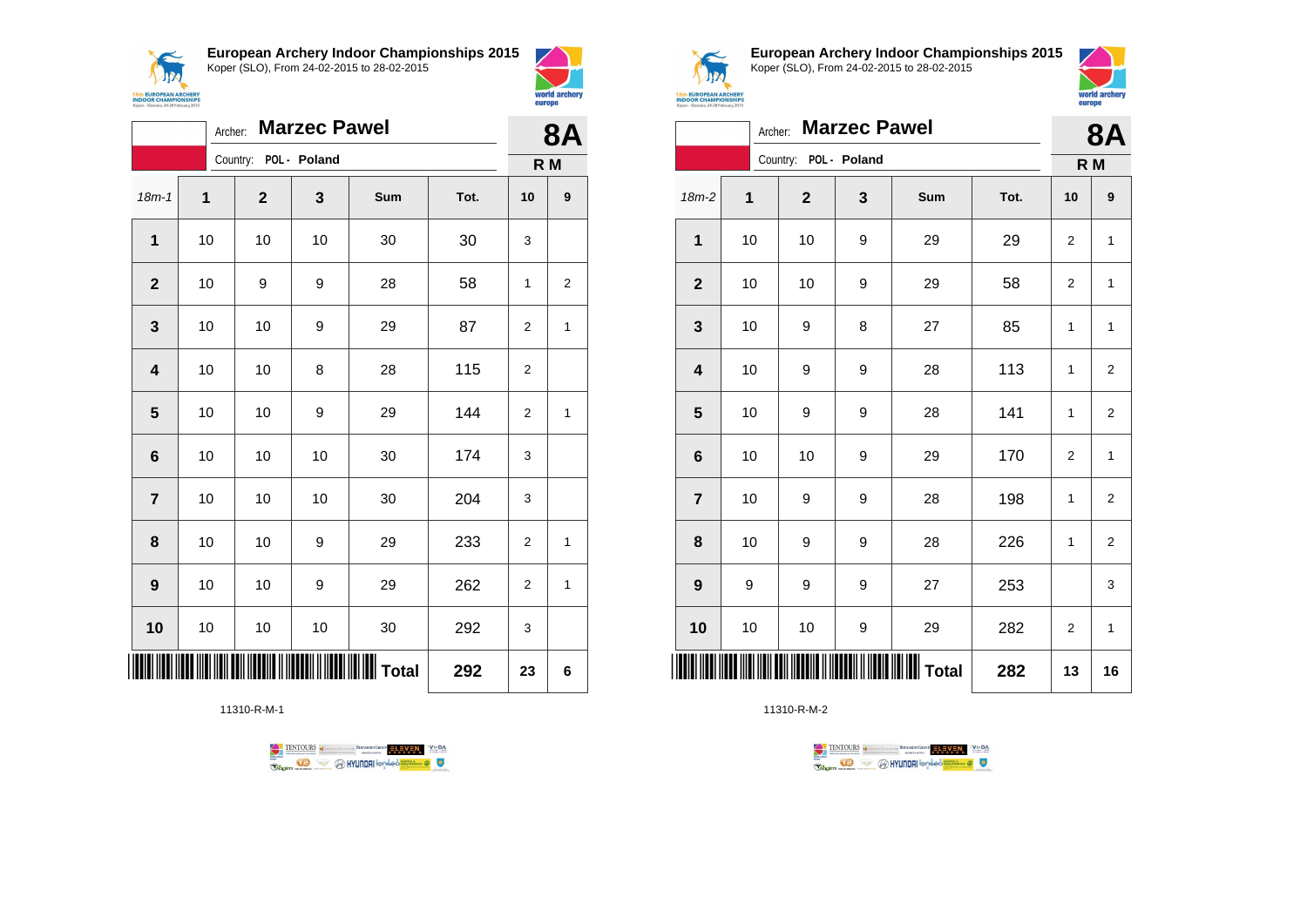



|                         | <b>Prilepov Anton</b><br>Archer: |                        |     |     |      |                |   |  |
|-------------------------|----------------------------------|------------------------|-----|-----|------|----------------|---|--|
|                         |                                  | Country: BLR - Belarus |     |     |      | R M            |   |  |
| $18m - 1$               | $\mathbf 1$                      | $\mathbf 2$            | 3   | Sum | Tot. | 10             | 9 |  |
| 1                       | 10                               | 10                     | 10  | 30  | 30   | 3              |   |  |
| $\overline{2}$          | 10                               | 10                     | 9   | 29  | 59   | $\overline{2}$ | 1 |  |
| 3                       | 10                               | 10                     | 10  | 30  | 89   | 3              |   |  |
| $\overline{\mathbf{4}}$ | 10                               | 10                     | 9   | 29  | 118  | $\overline{2}$ | 1 |  |
| 5                       | 10                               | 10                     | 10  | 30  | 148  | 3              |   |  |
| $6\phantom{1}$          | 10                               | 10                     | 9   | 29  | 177  | $\overline{2}$ | 1 |  |
| $\overline{7}$          | 10                               | 9                      | 9   | 28  | 205  | 1              | 2 |  |
| 8                       | 10                               | 10                     | 8   | 28  | 233  | 2              |   |  |
| 9                       | 10                               | 10                     | 9   | 29  | 262  | 2              | 1 |  |
| 10                      | 10                               | 10                     | 10  | 30  | 292  | 3              |   |  |
|                         |                                  |                        | 292 | 23  | 6    |                |   |  |

1080-R-M-1





**European Archery Indoor Championships 2015** Koper (SLO), From 24-02-2015 to 28-02-2015



| <b>BESTER</b>           | 8Β |                        |    |     |      |                |                |  |
|-------------------------|----|------------------------|----|-----|------|----------------|----------------|--|
|                         |    | Country: BLR - Belarus |    |     |      |                | R M            |  |
| 18m-2                   | 1  | $\mathbf{2}$           | 3  | Sum | Tot. | 10             | 9              |  |
| 1                       | 10 | 10                     | 10 | 30  | 30   | 3              |                |  |
| $\mathbf{2}$            | 10 | 10                     | 9  | 29  | 59   | $\overline{2}$ | $\mathbf{1}$   |  |
| 3                       | 10 | 10                     | 9  | 29  | 88   | 2              | 1              |  |
| $\overline{\mathbf{4}}$ | 10 | 10                     | 9  | 29  | 117  | $\overline{2}$ | $\mathbf{1}$   |  |
| 5                       | 10 | 9                      | 9  | 28  | 145  | 1              | $\overline{2}$ |  |
| 6                       | 10 | 10                     | 9  | 29  | 174  | $\overline{2}$ | 1              |  |
| $\overline{7}$          | 10 | 10                     | 9  | 29  | 203  | $\overline{2}$ | $\mathbf{1}$   |  |
| 8                       | 10 | 10                     | 10 | 30  | 233  | 3              |                |  |
| 9                       | 10 | 10                     | 10 | 30  | 263  | 3              |                |  |
| 10                      | 10 | 9                      | 8  | 27  | 290  | 1              | 1              |  |
|                         |    | 290                    | 21 | 8   |      |                |                |  |

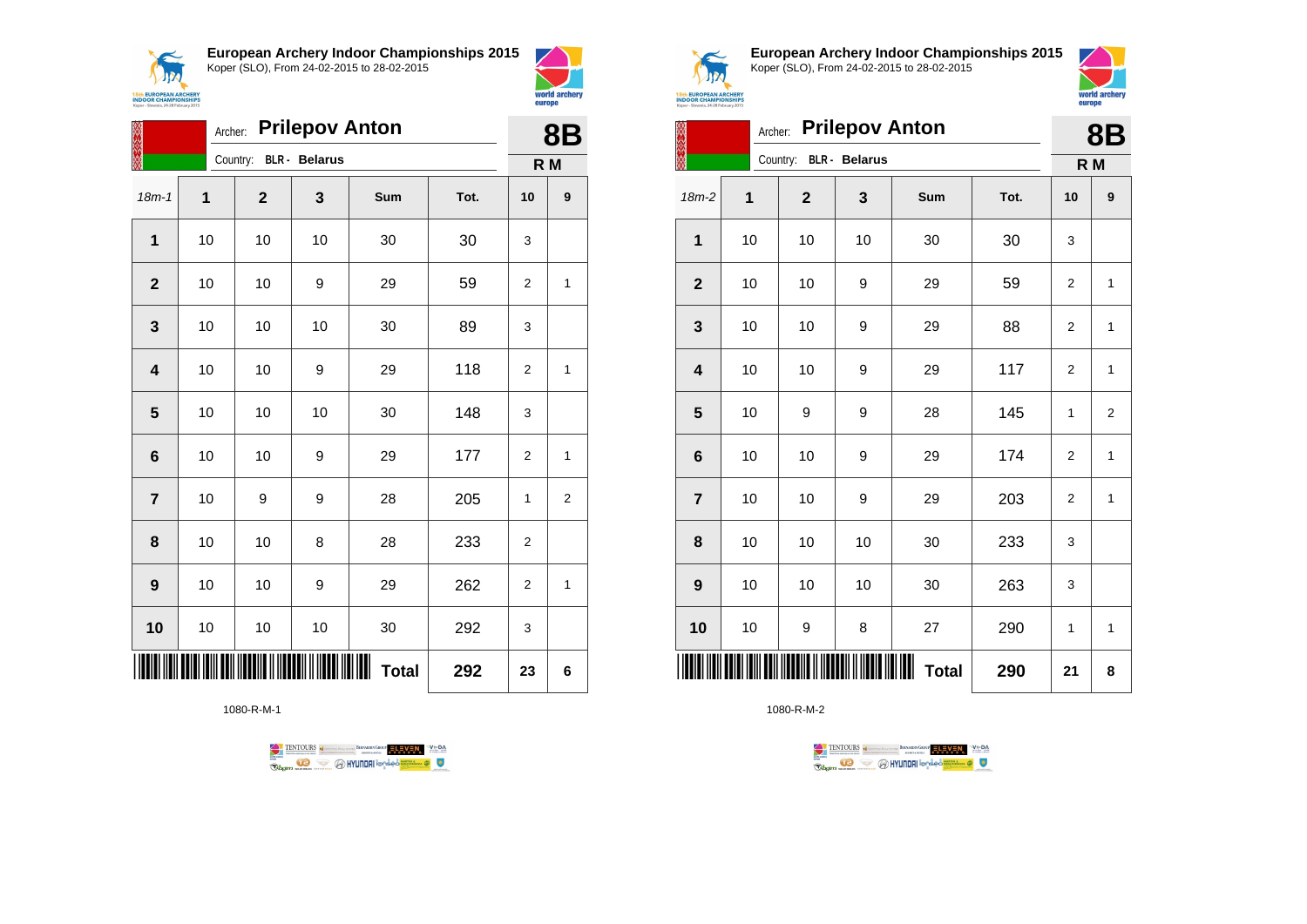



|                | Shahnazaryan Vasil<br>Archer: |                        |                |     |      |                |                  |  |
|----------------|-------------------------------|------------------------|----------------|-----|------|----------------|------------------|--|
|                |                               | Country: ARM - Armenia |                |     |      |                | R M              |  |
| $18m - 1$      | 1                             | $\mathbf{2}$           | 3              | Sum | Tot. | 10             | $\boldsymbol{9}$ |  |
| 1              | 10                            | 10                     | 9              | 29  | 29   | $\overline{2}$ | 1                |  |
| $\mathbf{2}$   | 9                             | 9                      | $\overline{7}$ | 25  | 54   |                | 2                |  |
| 3              | 10                            | 9                      | 9              | 28  | 82   | 1              | 2                |  |
| 4              | 10                            | 10                     | 9              | 29  | 111  | $\overline{2}$ | 1                |  |
| 5              | 9                             | 9                      | 9              | 27  | 138  |                | 3                |  |
| 6              | 10                            | 10                     | 9              | 29  | 167  | $\overline{2}$ | 1                |  |
| $\overline{7}$ | 10                            | 9                      | 8              | 27  | 194  | 1              | 1                |  |
| 8              | 10                            | 10                     | 8              | 28  | 222  | 2              |                  |  |
| 9              | 10                            | 10                     | 10             | 30  | 252  | 3              |                  |  |
| 10             | 10                            | 9                      | 9              | 28  | 280  | 1              | 2                |  |
|                |                               |                        | 280            | 14  | 13   |                |                  |  |

9385-R-M-1





**European Archery Indoor Championships 2015** Koper (SLO), From 24-02-2015 to 28-02-2015



|                         | Archer: Shahnazaryan Vasil |                        |   |                   |      |                |                |  |  |
|-------------------------|----------------------------|------------------------|---|-------------------|------|----------------|----------------|--|--|
|                         |                            | Country: ARM - Armenia |   |                   |      | R M            |                |  |  |
| $18m-2$                 | 1                          | $\mathbf{2}$           | 3 | Sum               | Tot. | 10             | 9              |  |  |
| $\mathbf 1$             | 10                         | 8                      | 8 | 26                | 26   | 1              |                |  |  |
| $\mathbf{2}$            | 10                         | 10                     | 9 | 29                | 55   | $\overline{2}$ | $\mathbf{1}$   |  |  |
| $\mathbf 3$             | 9                          | 9                      | 8 | 26                | 81   |                | 2              |  |  |
| $\overline{\mathbf{4}}$ | 10                         | 9                      | 9 | 28                | 109  | 1              | $\overline{2}$ |  |  |
| $\overline{\mathbf{5}}$ | 10                         | 10                     | 9 | 29                | 138  | $\overline{2}$ | $\mathbf{1}$   |  |  |
| $\bf 6$                 | 10                         | 8                      | 8 | 26                | 164  | 1              |                |  |  |
| $\overline{7}$          | 10                         | 10                     | 9 | 29                | 193  | $\overline{2}$ | 1              |  |  |
| 8                       | 10                         | 10                     | 9 | 29                | 222  | $\mathbf 2$    | $\mathbf{1}$   |  |  |
| $\boldsymbol{9}$        | 9                          | 9                      | 8 | 26                | 248  |                | $\overline{2}$ |  |  |
| 10                      | 10                         | 9                      | 9 | 28                | 276  | 1              | 2              |  |  |
|                         |                            |                        |   | Ш<br><b>Total</b> | 276  | 12             | 12             |  |  |

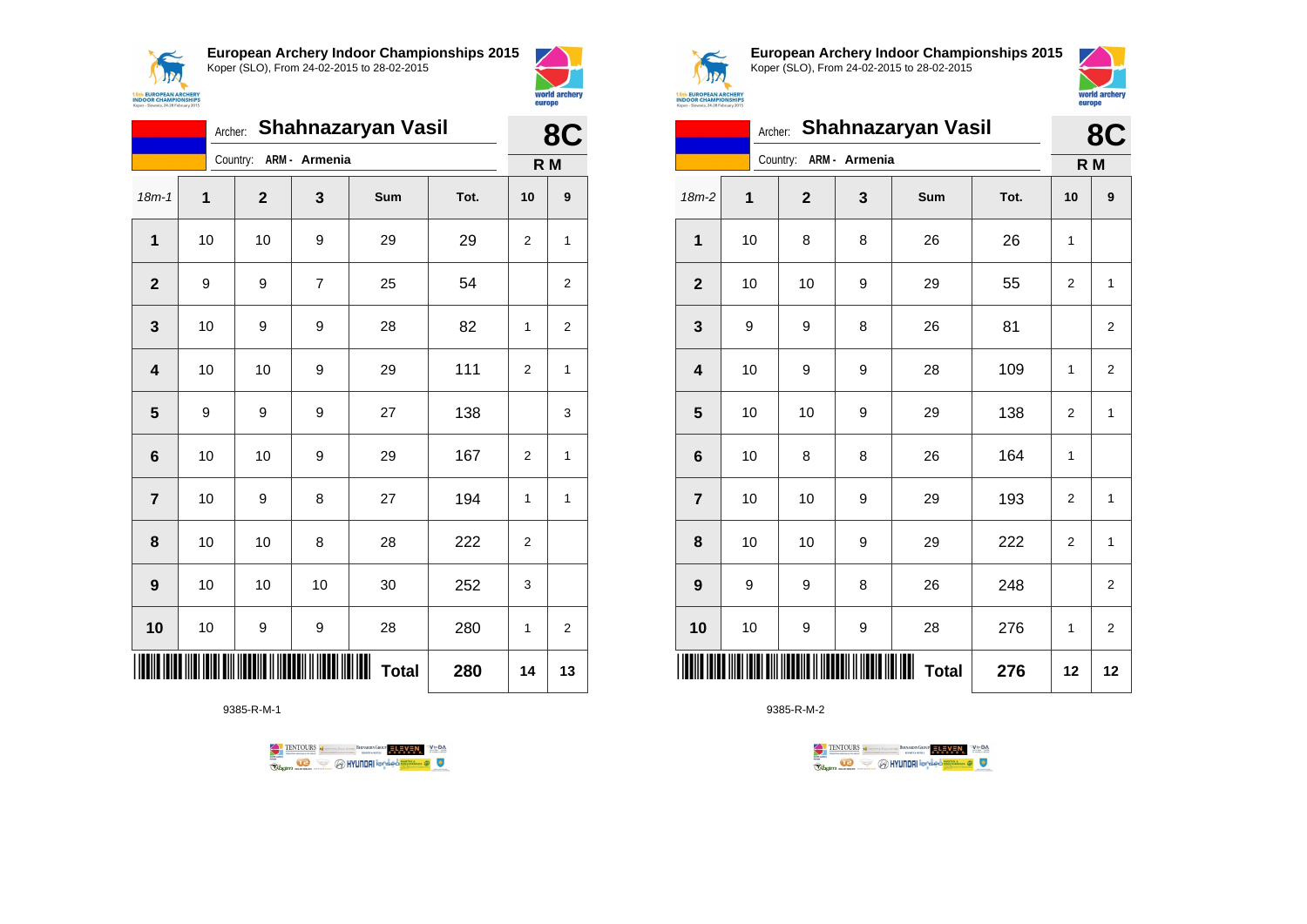



|                         | Archer: Aubert Thomas |              |                            |     |      |                |                         |  |
|-------------------------|-----------------------|--------------|----------------------------|-----|------|----------------|-------------------------|--|
|                         |                       |              | Country: SUI - Switzerland |     |      | R <sub>M</sub> |                         |  |
| $18m - 1$               | 1                     | $\mathbf{2}$ | 3                          | Sum | Tot. | 10             | 9                       |  |
| 1                       | 10                    | 10           | 9                          | 29  | 29   | $\overline{2}$ | 1                       |  |
| $\overline{2}$          | 10                    | 10           | 9                          | 29  | 58   | $\overline{2}$ | 1                       |  |
| 3                       | 9                     | 9            | 9                          | 27  | 85   |                | 3                       |  |
| $\overline{\mathbf{4}}$ | 10                    | 10           | 9                          | 29  | 114  | $\overline{2}$ | 1                       |  |
| 5                       | 10                    | 10           | 10                         | 30  | 144  | 3              |                         |  |
| $6\phantom{1}$          | 10                    | 10           | 10                         | 30  | 174  | 3              |                         |  |
| $\overline{7}$          | 10                    | 10           | 10                         | 30  | 204  | 3              |                         |  |
| 8                       | 10                    | 9            | 9                          | 28  | 232  | 1              | $\overline{\mathbf{c}}$ |  |
| 9                       | 10                    | 10           | 10                         | 30  | 262  | 3              |                         |  |
| 10                      | 10                    | 10           | 10                         | 30  | 292  | 3              |                         |  |
| <b>Total</b><br>292     |                       |              |                            |     |      |                | 8                       |  |

5974-R-M-1





world archery<br>europe

**European Archery Indoor Championships 2015** Koper (SLO), From 24-02-2015 to 28-02-2015



|                         |      | 8D                         |    |                   |      |                |                |
|-------------------------|------|----------------------------|----|-------------------|------|----------------|----------------|
|                         |      | Country: SUI - Switzerland |    |                   |      | R M            |                |
| $18m-2$                 | 1    | $\mathbf{2}$               | 3  | Sum               | Tot. | 10             | 9              |
| 1                       | 9    | 9                          | 8  | 26                | 26   |                | $\overline{2}$ |
| $\mathbf{2}$            | 10   | 10                         | 10 | 30                | 56   | 3              |                |
| $\mathbf{3}$            | 10   | 10                         | 9  | 29                | 85   | $\overline{2}$ | $\mathbf{1}$   |
| $\overline{\mathbf{4}}$ | 10   | 10                         | 9  | 29                | 114  | 2              | 1              |
| 5                       | 10   | 10                         | 10 | 30                | 144  | 3              |                |
| $6\phantom{1}6$         | 10   | 10                         | 9  | 29                | 173  | $\overline{2}$ | $\mathbf{1}$   |
| $\overline{7}$          | 10   | 10                         | 10 | 30                | 203  | 3              |                |
| 8                       | 10   | 10                         | 10 | 30                | 233  | 3              |                |
| 9                       | 10   | 9                          | 9  | 28                | 261  | 1              | $\overline{2}$ |
| 10                      | $10$ | 10                         | 9  | 29                | 290  | $\overline{2}$ | $\mathbf{1}$   |
| ║║                      |      |                            |    | ⊪<br><b>Total</b> | 290  | 21             | 8              |

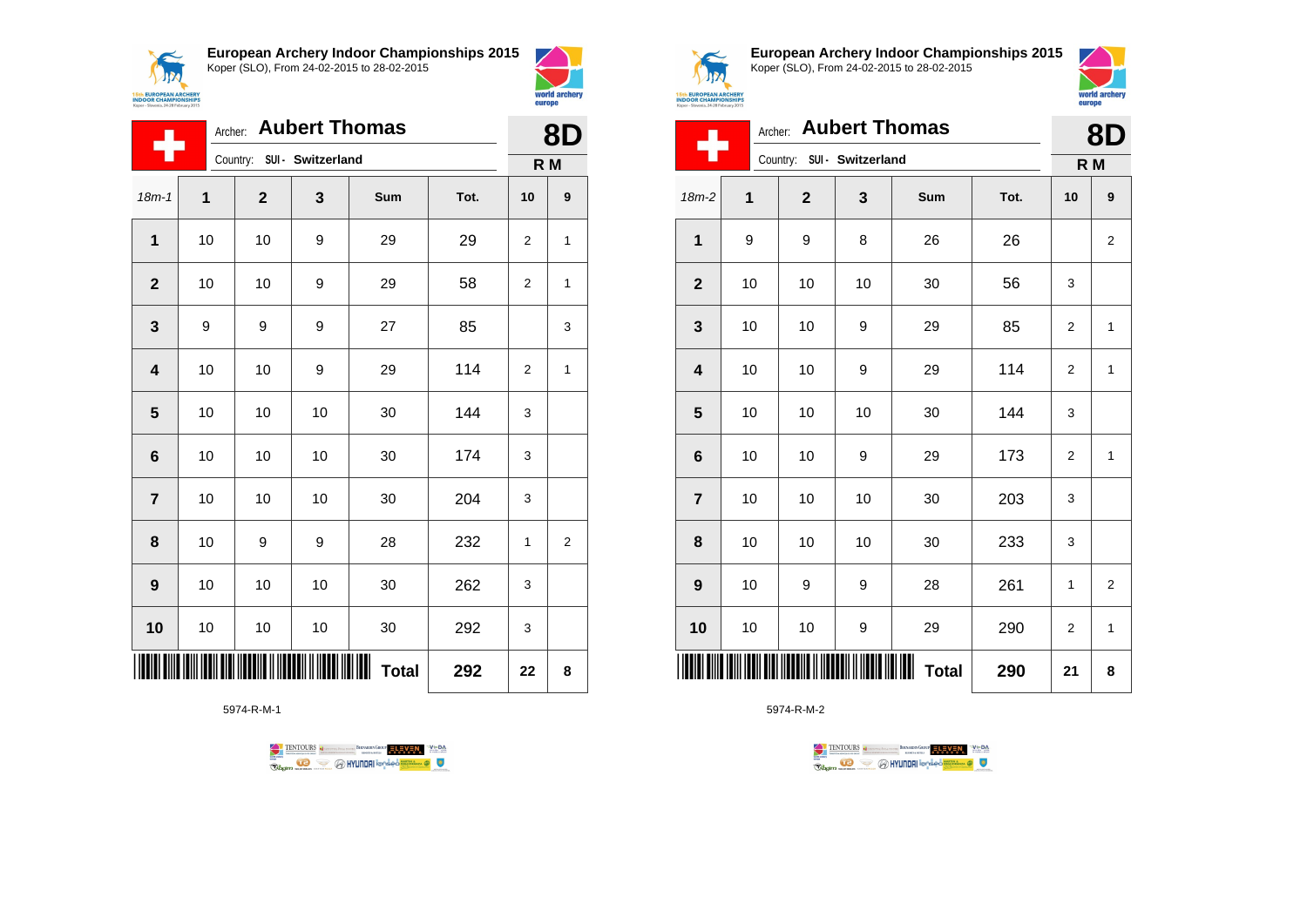



| <b>Strajhar Klemen</b><br>Archer:<br>9,<br>۸<br>SLO - Slovenia<br>Country:<br>R M<br>$18m - 1$<br>1<br>3<br>$\overline{2}$<br>Sum<br>Tot.<br>10<br>$\mathbf{1}$<br>10<br>9<br>9<br>28<br>28<br>1<br>$\overline{2}$<br>10<br>10<br>9<br>29<br>57<br>$\overline{2}$<br>3<br>10<br>86<br>10<br>9<br>29<br>2<br>$\overline{\mathbf{4}}$<br>9<br>9<br>9<br>27<br>113 |    |    |    |              |     |                |                  |  |  |  |
|-----------------------------------------------------------------------------------------------------------------------------------------------------------------------------------------------------------------------------------------------------------------------------------------------------------------------------------------------------------------|----|----|----|--------------|-----|----------------|------------------|--|--|--|
|                                                                                                                                                                                                                                                                                                                                                                 |    |    |    |              |     |                |                  |  |  |  |
|                                                                                                                                                                                                                                                                                                                                                                 |    |    |    |              |     |                | $\boldsymbol{9}$ |  |  |  |
|                                                                                                                                                                                                                                                                                                                                                                 |    |    |    |              |     |                | 2                |  |  |  |
|                                                                                                                                                                                                                                                                                                                                                                 |    |    |    |              |     |                | 1                |  |  |  |
|                                                                                                                                                                                                                                                                                                                                                                 |    |    |    |              |     |                | 1                |  |  |  |
|                                                                                                                                                                                                                                                                                                                                                                 |    |    |    |              |     |                | 3                |  |  |  |
| 5                                                                                                                                                                                                                                                                                                                                                               | 10 | 10 | 9  | 29           | 142 | $\overline{2}$ | 1                |  |  |  |
| 6                                                                                                                                                                                                                                                                                                                                                               | 10 | 10 | 9  | 29           | 171 | 2              | 1                |  |  |  |
| $\overline{7}$                                                                                                                                                                                                                                                                                                                                                  | 10 | 10 | 9  | 29           | 200 | $\overline{2}$ | 1                |  |  |  |
| 8                                                                                                                                                                                                                                                                                                                                                               | 10 | 10 | 10 | 30           | 230 | 3              |                  |  |  |  |
| 9                                                                                                                                                                                                                                                                                                                                                               | 10 | 10 | 10 | 30           | 260 | 3              |                  |  |  |  |
| 10                                                                                                                                                                                                                                                                                                                                                              | 10 | 8  | 8  | 26           | 286 | 1              |                  |  |  |  |
|                                                                                                                                                                                                                                                                                                                                                                 |    |    |    | <b>Total</b> | 286 | 18             | 10               |  |  |  |

7271-R-M-1

TENTOURS of BENJAMING COUP ELEVEN VEBA **OD SOUTHERRY SECTION AND STATE** Ragun



**European Archery Indoor Championships 2015** Koper (SLO), From 24-02-2015 to 28-02-2015



|                         |              |                         |      | Archer: Strajhar Klemen |      |                | <b>9A</b>               |
|-------------------------|--------------|-------------------------|------|-------------------------|------|----------------|-------------------------|
|                         |              | Country: SLO - Slovenia |      |                         |      | R <sub>M</sub> |                         |
| 18m-2                   | $\mathbf{1}$ | $\mathbf 2$             | 3    | Sum                     | Tot. | 10             | 9                       |
| 1                       | 10           | 10                      | 9    | 29                      | 29   | $\overline{2}$ | $\mathbf{1}$            |
| $\mathbf{2}$            | 10           | 9                       | 9    | 28                      | 57   | 1              | $\overline{\mathbf{c}}$ |
| 3                       | 10           | 10                      | 9    | 29                      | 86   | $\overline{2}$ | $\mathbf{1}$            |
| $\overline{\mathbf{4}}$ | 10           | 10                      | 10   | 30                      | 116  | 3              |                         |
| 5                       | 10           | 9                       | 8    | 27                      | 143  | 1              | $\mathbf{1}$            |
| $6\phantom{1}6$         | 10           | 10                      | 9    | 29                      | 172  | 2              | $\mathbf{1}$            |
| $\overline{7}$          | 9            | 9                       | 9    | 27                      | 199  |                | 3                       |
| 8                       | 10           | 10                      | 10   | 30                      | 229  | 3              |                         |
| 9                       | 10           | 10                      | 10   | 30                      | 259  | 3              |                         |
| 10                      | 10           | 10                      | $10$ | 30                      | 289  | 3              |                         |
|                         |              |                         |      | <b>Total</b>            | 289  | 20             | 9                       |

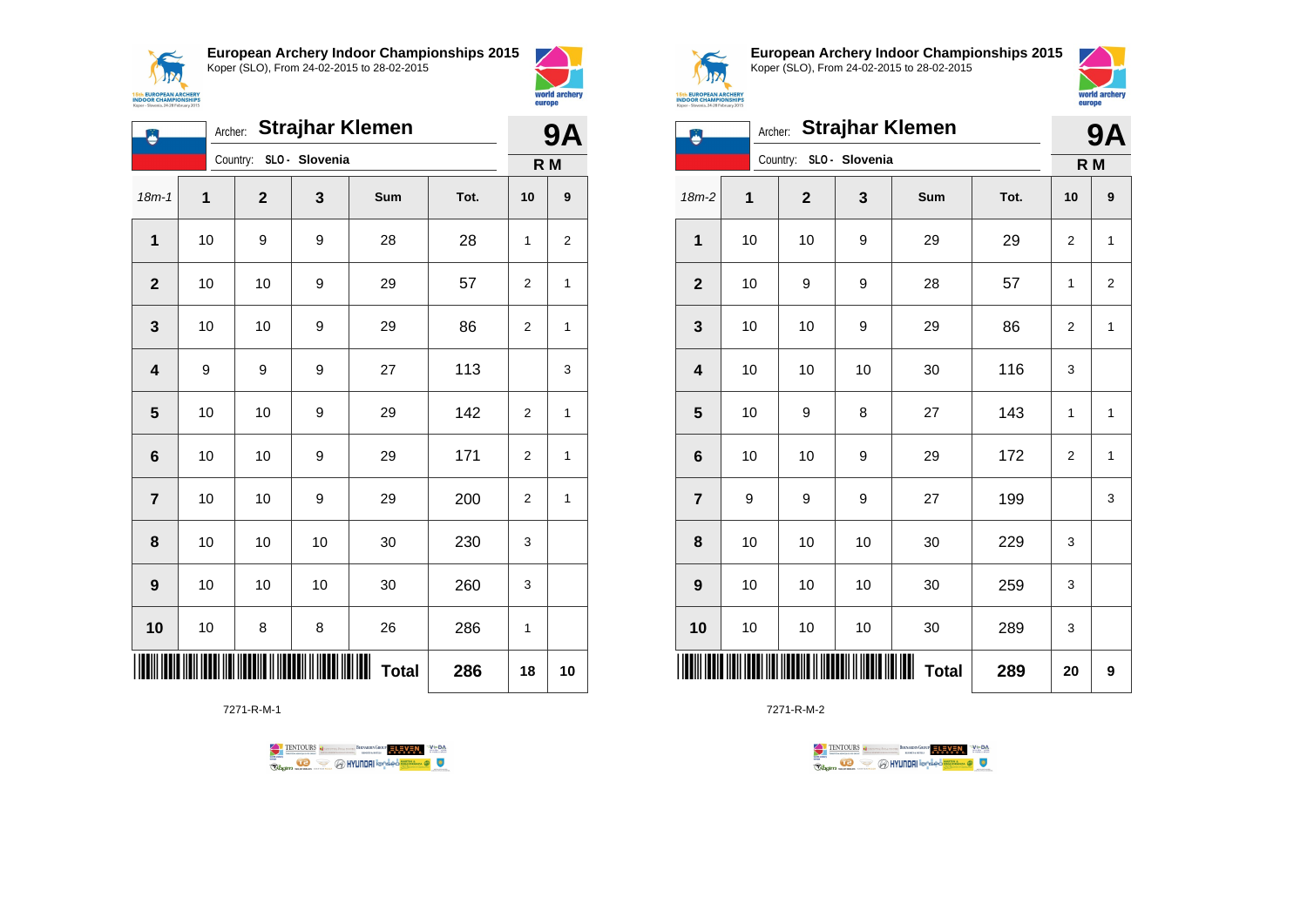



|                         |             | Archer: |                                                       |                      | <b>Ivanytskyy Heorhiy</b> |      |                | <b>9B</b>        |
|-------------------------|-------------|---------|-------------------------------------------------------|----------------------|---------------------------|------|----------------|------------------|
|                         |             |         | Country:                                              | <b>UKR</b> - Ukraine |                           |      | R M            |                  |
| $18m - 1$               | $\mathbf 1$ |         | $\mathbf{2}$                                          | 3                    | Sum                       | Tot. | 10             | $\boldsymbol{9}$ |
| 1                       | 10          |         | 10                                                    | 10                   | 30                        | 30   | 3              |                  |
| $\overline{2}$          | 10          |         | 10                                                    | 10                   | 30                        | 60   | 3              |                  |
| 3                       | 10          |         | 10                                                    | 10                   | 30                        | 90   | 3              |                  |
| $\overline{\mathbf{4}}$ | 10          |         | 10                                                    | 10                   | 30                        | 120  | 3              |                  |
| 5                       | 10          |         | 10                                                    | 9                    | 29                        | 149  | $\overline{2}$ | 1                |
| $6\phantom{1}$          | 10          |         | 10                                                    | 9                    | 29                        | 178  | $\overline{2}$ | 1                |
| $\overline{7}$          | 10          |         | 10                                                    | 9                    | 29                        | 207  | 2              | 1                |
| 8                       | 10          |         | 10                                                    | 10                   | 30                        | 237  | 3              |                  |
| 9                       | 10          |         | 10                                                    | 9                    | 29                        | 266  | $\overline{2}$ | 1                |
| 10                      | 10          |         | 10                                                    | 10                   | 30                        | 296  | 3              |                  |
|                         |             |         | <u>Dine nei Marine II Nederli II Nederlin III Ned</u> |                      | <b>Total</b>              | 296  | 26             | 4                |

7652-R-M-1





**European Archery Indoor Championships 2015** Koper (SLO), From 24-02-2015 to 28-02-2015



|                         |                                            | Archer: |                                  |    | <b>Ivanytskyy Heorhiy</b> |      | <b>9B</b>      |                |  |
|-------------------------|--------------------------------------------|---------|----------------------------------|----|---------------------------|------|----------------|----------------|--|
|                         |                                            |         | Country:<br><b>UKR</b> - Ukraine |    | R M                       |      |                |                |  |
| $18m-2$                 | 1                                          |         | $\mathbf{2}$                     | 3  | Sum                       | Tot. | 10             | 9              |  |
| $\mathbf 1$             | 10                                         |         | 10                               | 10 | 30                        | 30   | 3              |                |  |
| $\mathbf{2}$            | 10                                         |         | 10                               | 10 | 30                        | 60   | 3              |                |  |
| $\mathbf{3}$            | 10                                         |         | 10                               | 10 | 30                        | 90   | 3              |                |  |
| $\overline{\mathbf{4}}$ | 10                                         |         | 10                               | 10 | 30                        | 120  | 3              |                |  |
| 5                       | 10                                         |         | 10                               | 10 | 30                        | 150  | 3              |                |  |
| $\bf 6$                 | 10                                         |         | 10                               | 10 | 30                        | 180  | 3              |                |  |
| $\overline{7}$          | 10                                         |         | 10                               | 10 | 30                        | 210  | 3              |                |  |
| 8                       |                                            |         | 10                               | 9  | 29                        | 239  | $\overline{2}$ | $\mathbf{1}$   |  |
| 9                       |                                            |         | 9                                | 9  | 28                        | 267  | 1              | $\overline{2}$ |  |
| 10                      |                                            |         | 10                               | 10 | 30                        | 297  | 3              |                |  |
|                         | 10<br>10<br>10<br>┉<br><b>Total</b><br>297 |         |                                  |    |                           |      |                |                |  |

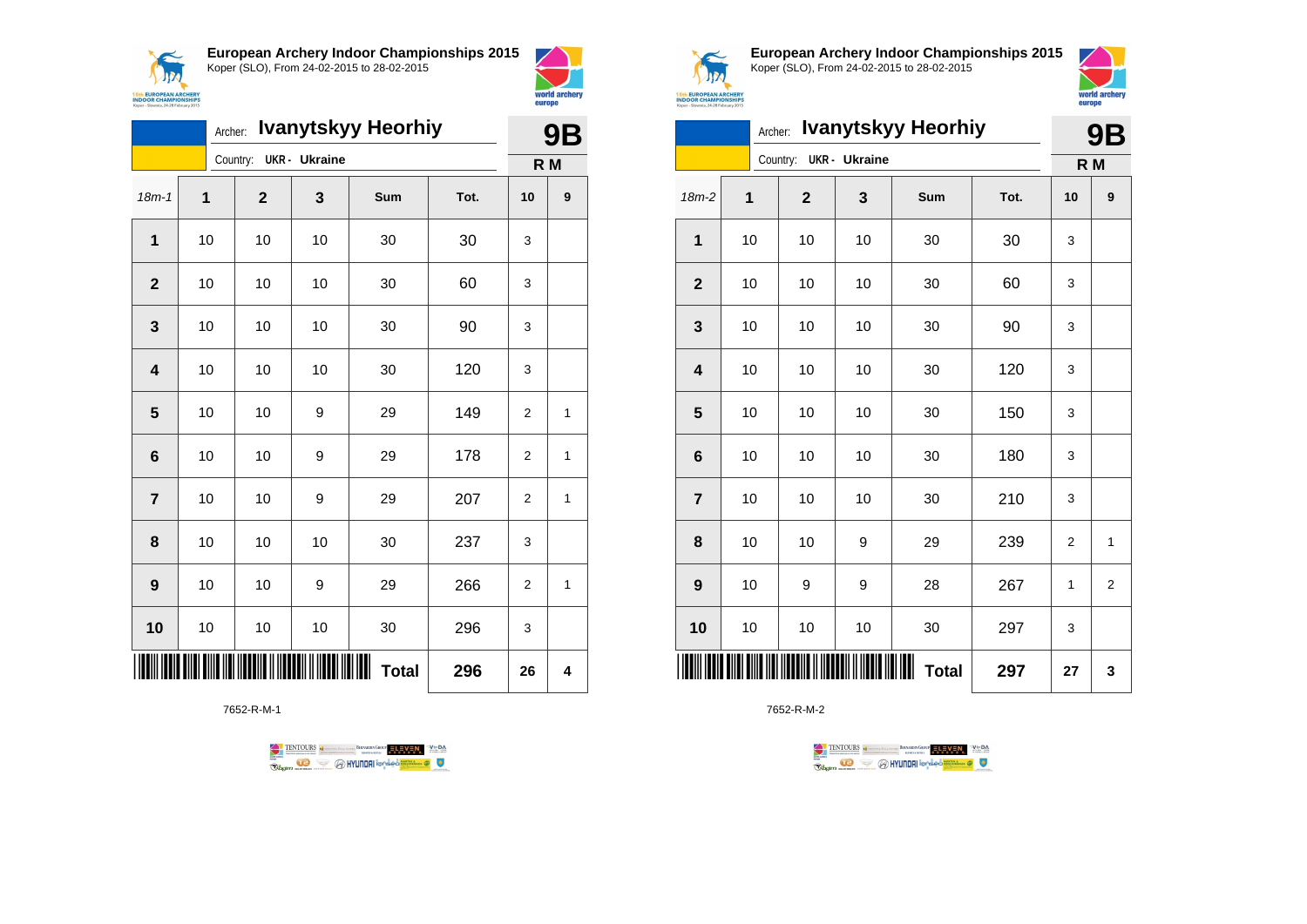



|                         | Archer: |                         |                | <b>Stoyanov Pavlin</b> |      |                | 9<br>C           |
|-------------------------|---------|-------------------------|----------------|------------------------|------|----------------|------------------|
|                         |         | Country: BUL - Bulgaria |                |                        |      | R M            |                  |
| $18m - 1$               | 1       | $\mathbf{2}$            | 3              | Sum                    | Tot. | 10             | $\boldsymbol{9}$ |
| 1                       | 10      | 9                       | $\overline{7}$ | 26                     | 26   | $\mathbf{1}$   | $\mathbf{1}$     |
| $\overline{2}$          | 10      | 10                      | 9              | 29                     | 55   | $\overline{2}$ | 1                |
| 3                       | 10      | 9                       | 9              | 28                     | 83   | 1              | 2                |
| $\overline{\mathbf{4}}$ | 10      | 9                       | 8              | 27                     | 110  | 1              | 1                |
| 5                       | 10      | 9                       | 9              | 28                     | 138  | $\mathbf{1}$   | $\overline{2}$   |
| 6                       | 10      | 10                      | 9              | 29                     | 167  | 2              | $\mathbf{1}$     |
| $\overline{\mathbf{r}}$ | 10      | 9                       | 9              | 28                     | 195  | $\mathbf{1}$   | $\overline{c}$   |
| 8                       | 10      | 10                      | 10             | 30                     | 225  | 3              |                  |
| 9                       | 10      | 10                      | 9              | 29                     | 254  | $\overline{2}$ | $\mathbf{1}$     |
| 10                      | 10      | 9                       | M              | 19                     | 273  | 1              | 1                |
|                         |         |                         |                | <b>II</b> Total        | 273  | 15             | 12               |

15669-R-M-1





**European Archery Indoor Championships 2015** Koper (SLO), From 24-02-2015 to 28-02-2015



|                         |    | Archer:                 |    | <b>Stoyanov Pavlin</b> |      |                | 9C           |
|-------------------------|----|-------------------------|----|------------------------|------|----------------|--------------|
|                         |    | Country: BUL - Bulgaria |    |                        |      |                | R M          |
| $18m-2$                 | 1  | $\mathbf 2$             | 3  | Sum                    | Tot. | 10             | 9            |
| 1                       | 9  | 9                       | 9  | 27                     | 27   |                | 3            |
| $\overline{2}$          | 9  | 9                       | 9  | 27                     | 54   |                | 3            |
| 3                       | 10 | 9                       | 9  | 28                     | 82   | 1              | 2            |
| $\overline{\mathbf{4}}$ | 10 | 9                       | 9  | 28                     | 110  | $\mathbf{1}$   | $\mathbf 2$  |
| 5                       | 10 | 10                      | 9  | 29                     | 139  | 2              | 1            |
| $6\phantom{1}6$         | 10 | 10                      | 9  | 29                     | 168  | $\overline{2}$ | $\mathbf{1}$ |
| $\overline{7}$          | 10 | 9                       | 9  | 28                     | 196  | 1              | 2            |
| 8                       | 10 | 10                      | 10 | 30                     | 226  | 3              |              |
| 9                       | 10 | 10                      | 8  | 28                     | 254  | 2              |              |
| 10                      | 10 | 10                      | 10 | 30                     | 284  | 3              |              |
| ║║                      |    |                         |    | Total                  | 284  | 15             | 14           |

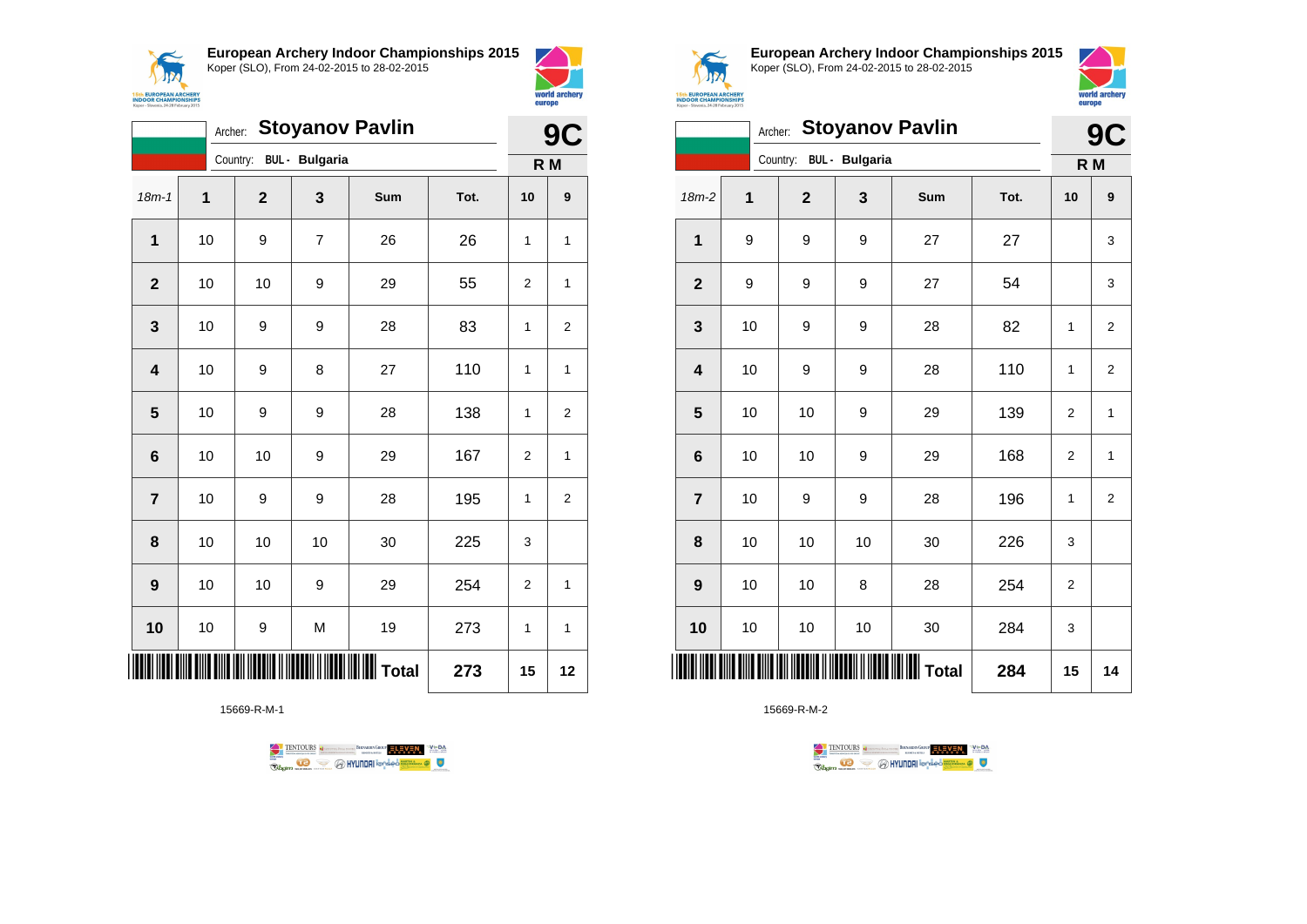



|                         | Archer:      |                       |    | <b>Valladont Jean-Charles</b> |      |                | 9            |
|-------------------------|--------------|-----------------------|----|-------------------------------|------|----------------|--------------|
|                         |              | Country: FRA - France |    |                               |      | R M            |              |
| $18m - 1$               | $\mathbf{1}$ | $\mathbf{2}$          | 3  | Sum                           | Tot. | 10             | 9            |
| 1                       | 10           | 10                    | 9  | 29                            | 29   | 2              | 1            |
| $\overline{2}$          | 10           | 10                    | 10 | 30                            | 59   | 3              |              |
| 3                       | 10           | 9                     | 9  | 28                            | 87   | 1              | 2            |
| $\overline{\mathbf{4}}$ | 10           | 10                    | 9  | 29                            | 116  | 2              | $\mathbf{1}$ |
| 5                       | 10           | 10                    | 10 | 30                            | 146  | 3              |              |
| 6                       | 9            | 9                     | 9  | 27                            | 173  |                | 3            |
| $\overline{7}$          | 10           | 10                    | 9  | 29                            | 202  | $\overline{2}$ | $\mathbf{1}$ |
| 8                       | 10           | 10                    | 9  | 29                            | 231  | 2              | 1            |
| $\boldsymbol{9}$        | 10           | 10                    | 10 | 30                            | 261  | 3              |              |
| 10                      | 10           | 10                    | 10 | 30                            | 291  | 3              |              |
|                         |              |                       |    | ┉<br><b>Total</b>             | 291  | 21             | 9            |

6403-R-M-1





**European Archery Indoor Championships 2015** Koper (SLO), From 24-02-2015 to 28-02-2015



world archer europe

|                         |    |                       |    | Archer: Valladont Jean-Charles |      |                | 9D  |
|-------------------------|----|-----------------------|----|--------------------------------|------|----------------|-----|
|                         |    | Country: FRA - France |    |                                |      |                | R M |
| 18m-2                   | 1  | $\mathbf{2}$          | 3  | Sum                            | Tot. | 10             | 9   |
| 1                       | 10 | 10                    | 10 | 30                             | 30   | 3              |     |
| $\mathbf{2}$            | 10 | 10                    | 9  | 29                             | 59   | $\overline{2}$ | 1   |
| $\mathbf{3}$            | 10 | 10                    | 10 | 30                             | 89   | 3              |     |
| $\overline{\mathbf{4}}$ | 10 | 10                    | 10 | 30                             | 119  | 3              |     |
| 5                       | 10 | 10                    | 10 | 30                             | 149  | 3              |     |
| $\bf 6$                 | 10 | 10                    | 10 | 30                             | 179  | 3              |     |
| $\overline{7}$          | 10 | 10                    | 9  | 29                             | 208  | $\overline{c}$ | 1   |
| 8                       | 10 | 10                    | 10 | 30                             | 238  | 3              |     |
| 9                       | 10 | 10                    | 9  | 29                             | 267  | 2              | 1   |
| 10                      | 10 | 10                    | 10 | 30                             | 297  | 3              |     |
| ║║║║                    |    |                       |    | Ш<br><b>Total</b>              | 297  | 27             | 3   |

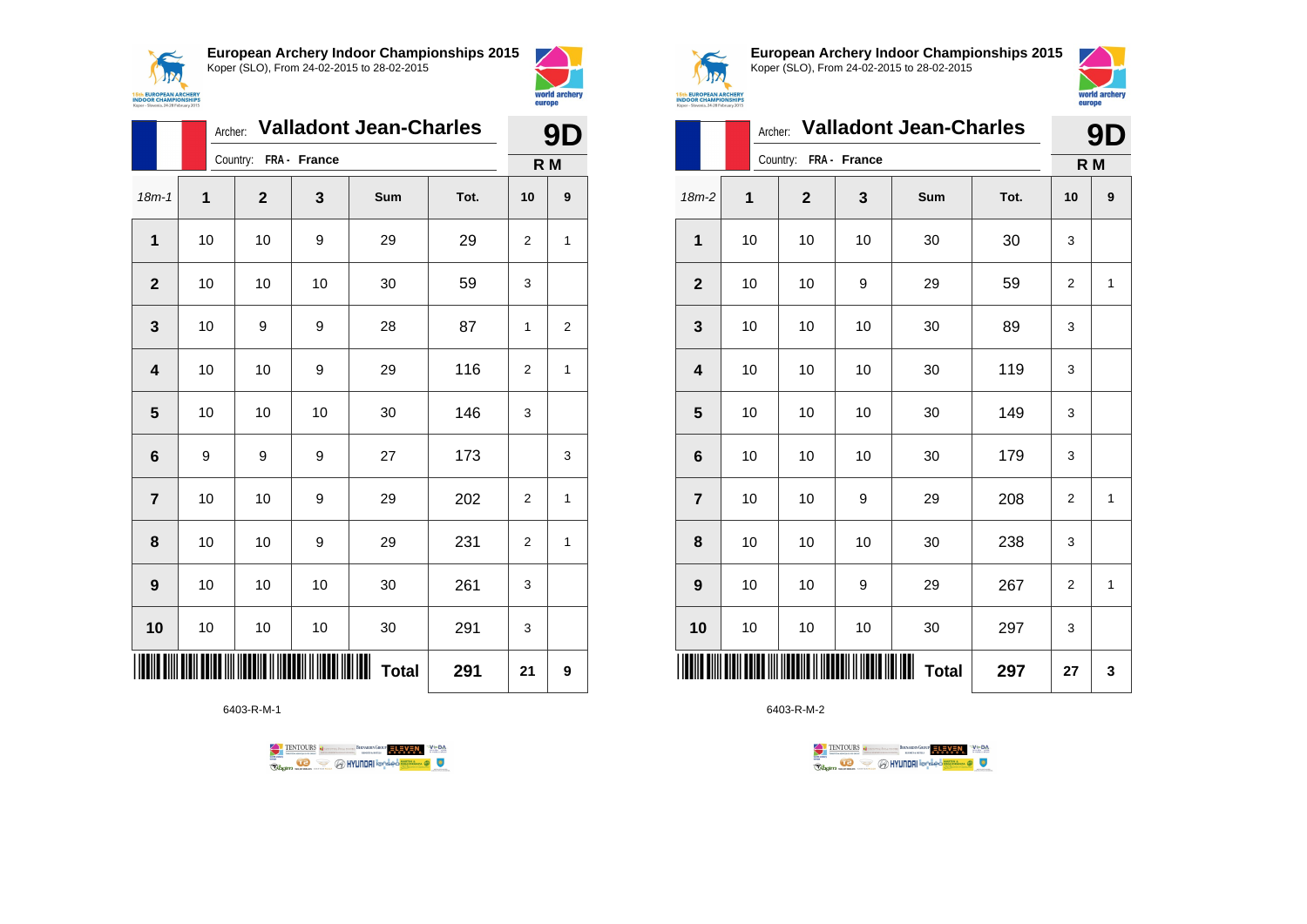



| ۿ                       | Archer:        |              |                | Habjan Malavasic Den   |      |                | <b>10A</b>       |
|-------------------------|----------------|--------------|----------------|------------------------|------|----------------|------------------|
|                         |                | Country:     | SLO - Slovenia |                        |      | R <sub>M</sub> |                  |
| $18m - 1$               | $\overline{1}$ | $\mathbf{2}$ | 3              | Sum                    | Tot. | 10             | $\boldsymbol{9}$ |
| 1                       | 10             | 10           | 9              | 29                     | 29   | $\overline{2}$ | 1                |
| $\overline{2}$          | 10             | 9            | 9              | 28                     | 57   | 1              | $\overline{c}$   |
| 3                       | 10             | 10           | 8              | 28                     | 85   | $\overline{2}$ |                  |
| $\overline{\mathbf{4}}$ | 10             | 10           | 10             | 30                     | 115  | 3              |                  |
| 5                       | 10             | 10           | 10             | 30                     | 145  | 3              |                  |
| $6\phantom{1}6$         | 10             | 10           | 9              | 29                     | 174  | $\overline{2}$ | 1                |
| $\overline{7}$          | 10             | 9            | 9              | 28                     | 202  | 1              | 2                |
| 8                       | 10             | 10           | 9              | 29                     | 231  | 2              | 1                |
| 9                       | 10             | 9            | 9              | 28                     | 259  | 1              | $\overline{2}$   |
| 10                      | 10             | 9            | 9              | 28                     | 287  | 1              | 2                |
|                         |                |              |                | <b>IIIIIIIII</b> Total | 287  | 18             | 11               |

11964-R-M-1





**European Archery Indoor Championships 2015** Koper (SLO), From 24-02-2015 to 28-02-2015



|                  |    |              |                | Archer: Habjan Malavasic Den |      |                | 10A            |
|------------------|----|--------------|----------------|------------------------------|------|----------------|----------------|
|                  |    | Country:     | SLO - Slovenia |                              |      | R <sub>M</sub> |                |
| 18m-2            | 1  | $\mathbf{2}$ | 3              | Sum                          | Tot. | 10             | 9              |
| 1                | 10 | 10           | 9              | 29                           | 29   | 2              | 1              |
| $\overline{2}$   | 10 | 10           | 9              | 29                           | 58   | $\overline{2}$ | $\mathbf{1}$   |
| 3                | 9  | 9            | 9              | 27                           | 85   |                | 3              |
| 4                | 10 | 10           | 9              | 29                           | 114  | 2              | 1              |
| 5                | 10 | 10           | 9              | 29                           | 143  | $\overline{2}$ | 1              |
| $6\phantom{1}6$  | 10 | 10           | 10             | 30                           | 173  | 3              |                |
| $\overline{7}$   | 10 | 9            | 9              | 28                           | 201  | 1              | $\overline{2}$ |
| 8                | 9  | 9            | 9              | 27                           | 228  |                | 3              |
| $\boldsymbol{9}$ | 10 | 10           | 8              | 28                           | 256  | $\overline{2}$ |                |
| 10               | 10 | 10           | 10             | 30                           | 286  | 3              |                |
|                  |    |              |                | IIIIIIIIIII Total            | 286  | 17             | 12             |

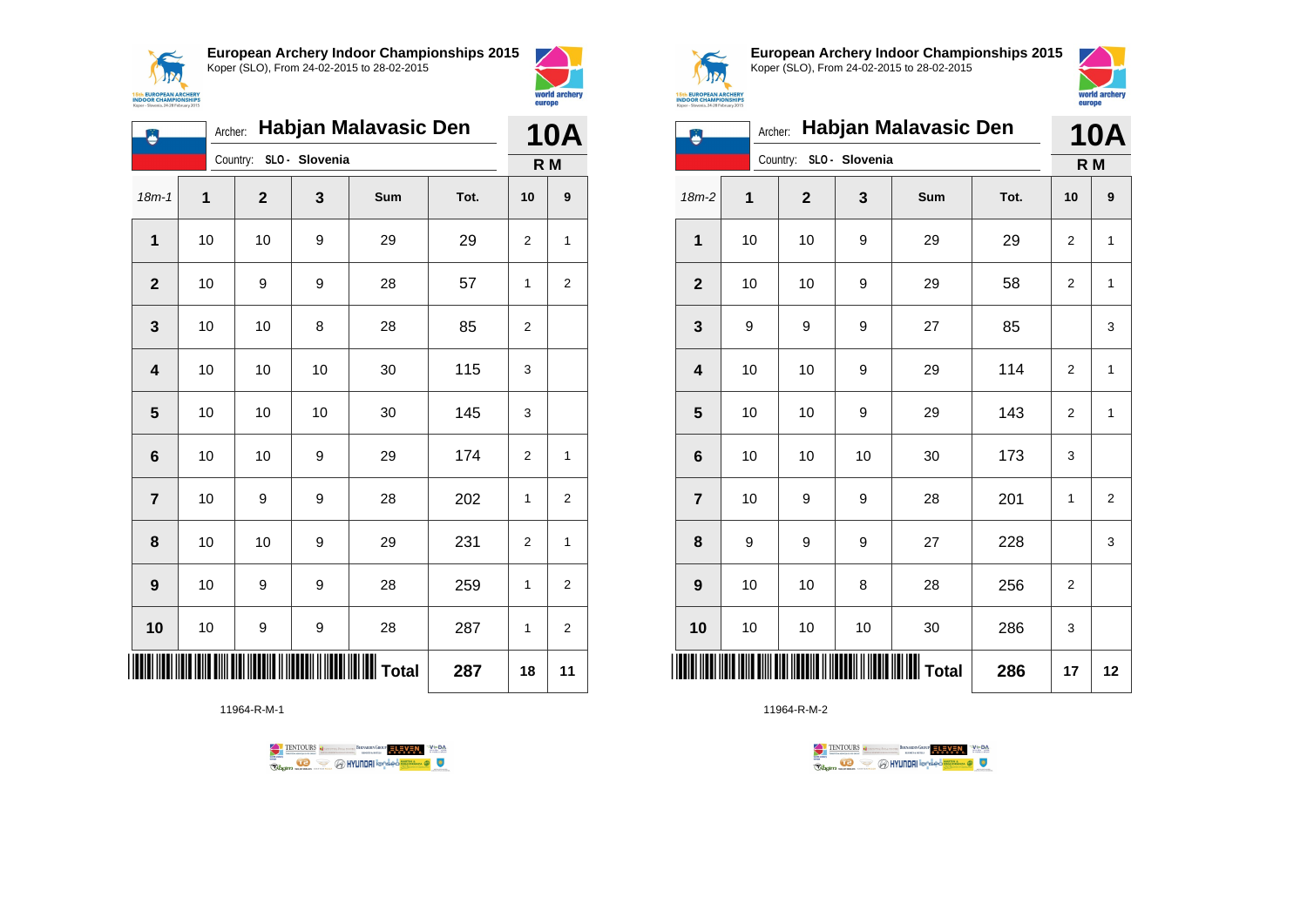



| <b>Ladikov Anton</b><br>Archer:<br><b>10B</b><br>Country: UKR - Ukraine<br>R M<br>$18m - 1$<br>$\overline{1}$<br>3<br>$\mathbf{2}$<br>Sum<br>Tot.<br>10<br>$\mathbf{1}$<br>10<br>28<br>10<br>28<br>8<br>2<br>$\mathbf{2}$<br>10<br>10<br>57<br>9<br>29<br>2<br>3<br>10<br>87<br>10<br>10<br>30<br>3<br>$\overline{\mathbf{4}}$<br>10<br>115<br>9<br>9<br>28<br>1<br>142<br>5<br>9<br>9<br>27<br>9<br>10<br>10<br>9<br>29<br>171<br>6<br>$\overline{2}$<br>10<br>10<br>29<br>200<br>$\overline{\mathbf{r}}$<br>9<br>2<br>10<br>9<br>9<br>8<br>28<br>228<br>1 |    |  |    |    |                    |     |    |                |  |
|-------------------------------------------------------------------------------------------------------------------------------------------------------------------------------------------------------------------------------------------------------------------------------------------------------------------------------------------------------------------------------------------------------------------------------------------------------------------------------------------------------------------------------------------------------------|----|--|----|----|--------------------|-----|----|----------------|--|
|                                                                                                                                                                                                                                                                                                                                                                                                                                                                                                                                                             |    |  |    |    |                    |     |    |                |  |
|                                                                                                                                                                                                                                                                                                                                                                                                                                                                                                                                                             |    |  |    |    |                    |     |    | 9              |  |
|                                                                                                                                                                                                                                                                                                                                                                                                                                                                                                                                                             |    |  |    |    |                    |     |    |                |  |
|                                                                                                                                                                                                                                                                                                                                                                                                                                                                                                                                                             |    |  |    |    |                    |     |    | 1              |  |
|                                                                                                                                                                                                                                                                                                                                                                                                                                                                                                                                                             |    |  |    |    |                    |     |    |                |  |
|                                                                                                                                                                                                                                                                                                                                                                                                                                                                                                                                                             |    |  |    |    |                    |     |    | 2              |  |
|                                                                                                                                                                                                                                                                                                                                                                                                                                                                                                                                                             |    |  |    |    |                    |     |    | 3              |  |
|                                                                                                                                                                                                                                                                                                                                                                                                                                                                                                                                                             |    |  |    |    |                    |     |    | 1              |  |
|                                                                                                                                                                                                                                                                                                                                                                                                                                                                                                                                                             |    |  |    |    |                    |     |    | $\mathbf{1}$   |  |
|                                                                                                                                                                                                                                                                                                                                                                                                                                                                                                                                                             |    |  |    |    |                    |     |    | $\overline{c}$ |  |
| 9                                                                                                                                                                                                                                                                                                                                                                                                                                                                                                                                                           | 10 |  | 10 | 8  | 28                 | 256 | 2  |                |  |
| 10                                                                                                                                                                                                                                                                                                                                                                                                                                                                                                                                                          | 10 |  | 10 | 10 | 30                 | 286 | 3  |                |  |
|                                                                                                                                                                                                                                                                                                                                                                                                                                                                                                                                                             |    |  |    |    | ∭∭<br><b>Total</b> | 286 | 18 | 10             |  |

7388-R-M-1

TENTOURS of BENJAMING COUP ELEVEN VEBA **Company OF CONTROLLS OF BEAM OF CARD OF CARD OF CARD OF CARD OF CARD OF CARD OF CARD OF CARD OF CARD OF CARD OF CARD OF CARD OF CARD OF CARD OF CARD OF CARD OF CARD OF CARD OF CARD OF CARD OF CARD OF CARD OF CARD OF CARD** 



**European Archery Indoor Championships 2015** Koper (SLO), From 24-02-2015 to 28-02-2015



| <b>Sth EUROPEAN ARCHERY<br/>INDOOR CHAMPIONSHIPS</b><br>Koper - Slovenia, 24-28 February 2015 |         |              |                      |            |      | europe         | world archery  |  |  |
|-----------------------------------------------------------------------------------------------|---------|--------------|----------------------|------------|------|----------------|----------------|--|--|
|                                                                                               | Archer: |              | <b>Ladikov Anton</b> |            |      |                | <b>10B</b>     |  |  |
|                                                                                               |         | Country:     | UKR - Ukraine        |            |      |                | R M            |  |  |
| $18m-2$                                                                                       | 1       | $\mathbf{2}$ | 3                    | <b>Sum</b> | Tot. | 10             | 9              |  |  |
| 1                                                                                             | 10      | 10           | 9                    | 29         | 29   | $\overline{2}$ | $\mathbf{1}$   |  |  |
| $\overline{2}$                                                                                | 10      | 10           | 9                    | 29         | 58   | $\overline{2}$ | $\mathbf{1}$   |  |  |
| 3                                                                                             | 10      | 9            | 9                    | 28         | 86   | 1              | $\overline{2}$ |  |  |
| 4                                                                                             | 10      | 10           | 9                    | 29         | 115  | $\overline{2}$ | $\mathbf{1}$   |  |  |
| 5                                                                                             | 10      | 10           | 9                    | 29         | 144  | $\overline{2}$ | $\mathbf{1}$   |  |  |
| 6                                                                                             | 10      | 10           | 9                    | 29         | 173  | 2              | 1              |  |  |
| $\overline{7}$                                                                                | 10      | 10           | 10                   | 30         | 203  | 3              |                |  |  |
| 8                                                                                             | 10      | 9            | 9                    | 28         | 231  | 1              | $\overline{2}$ |  |  |
| 9                                                                                             | 10      | 10           | 10                   | 30         | 261  | 3              |                |  |  |
| 10                                                                                            | 10      | 9            | 9                    | 28         | 289  | 1              | $\overline{2}$ |  |  |
| ║║<br>III III<br><b>Total</b><br>289<br>11<br>19                                              |         |              |                      |            |      |                |                |  |  |

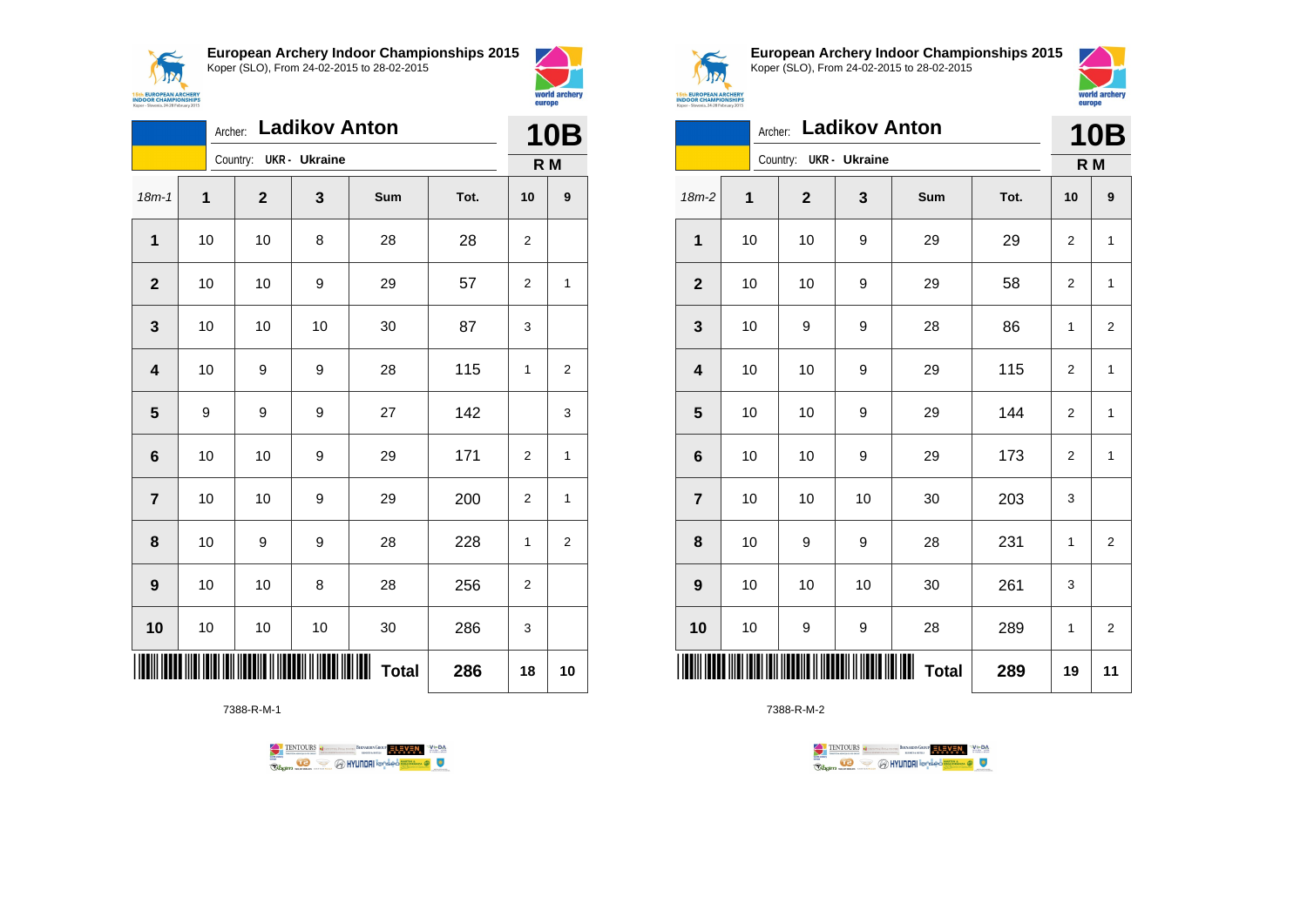



|                | Archer: |             |                         | <b>Hristov Yavor Vasilev</b> |      | <b>10C</b>     |                |
|----------------|---------|-------------|-------------------------|------------------------------|------|----------------|----------------|
|                |         |             | Country: BUL - Bulgaria |                              |      | R <sub>M</sub> |                |
| $18m-1$        | 1       | $\mathbf 2$ | 3                       | Sum                          | Tot. | 10             | 9              |
| 1              | 10      | 9           | 9                       | 28                           | 28   | 1              | 2              |
| $\mathbf{2}$   | 10      | 10          | 9                       | 29                           | 57   | $\overline{2}$ | 1              |
| 3              | 10      | 9           | 9                       | 28                           | 85   | 1              | 2              |
| 4              | 10      | 9           | 9                       | 28                           | 113  | $\mathbf{1}$   | 2              |
| 5              | 10      | 10          | 9                       | 29                           | 142  | $\overline{2}$ | 1              |
| 6              | 10      | 10          | 10                      | 30                           | 172  | 3              |                |
| $\overline{7}$ | 10      | 10          | 9                       | 29                           | 201  | $\overline{2}$ | $\overline{1}$ |
| 8              | 10      | 10          | 9                       | 29                           | 230  | $\overline{2}$ | 1              |
| 9              | 10      | 10          | 8                       | 28                           | 258  | $\overline{2}$ |                |
| 10             | 10      | 9           | 9                       | 28                           | 286  | 1              | $\overline{c}$ |
|                |         |             |                         | <b>Total</b>                 | 286  | 17             | 12             |

2062-R-M-1





**European Archery Indoor Championships 2015** Koper (SLO), From 24-02-2015 to 28-02-2015



|                         | <b>Hristov Yavor Vasilev</b><br>Archer: |  |                |                       |                   |      |                | <b>10C</b>     |
|-------------------------|-----------------------------------------|--|----------------|-----------------------|-------------------|------|----------------|----------------|
|                         |                                         |  | Country:       | <b>BUL</b> - Bulgaria |                   |      | R M            |                |
| 18m-2                   | 1                                       |  | $\overline{2}$ | 3                     | Sum               | Tot. | 10             | 9              |
| $\mathbf 1$             | 10                                      |  | 9              | 8                     | 27                | 27   | 1              | $\mathbf{1}$   |
| $\mathbf{2}$            | 10                                      |  | 9              | 9                     | 28                | 55   | 1              | $\overline{2}$ |
| 3                       | 10                                      |  | 10             | 9                     | 29                | 84   | $\overline{2}$ | $\mathbf{1}$   |
| $\overline{\mathbf{4}}$ | 10                                      |  | 10             | 10                    | 30                | 114  | 3              |                |
| 5                       | 10                                      |  | 9              | 9                     | 28                | 142  | 1              | $\overline{2}$ |
| 6                       | 10                                      |  | 9              | 8                     | 27                | 169  | 1              | $\mathbf{1}$   |
| $\overline{7}$          | 10                                      |  | 10             | 9                     | 29                | 198  | $\overline{2}$ | $\mathbf{1}$   |
| 8                       | 10                                      |  | 10             | 9                     | 29                | 227  | $\overline{c}$ | $\mathbf{1}$   |
| 9                       | 10                                      |  | 10             | 9                     | 29                | 256  | $\overline{2}$ | $\mathbf{1}$   |
| 10                      | 10                                      |  | 9              | 9                     | 28                | 284  | 1              | $\overline{2}$ |
|                         |                                         |  |                |                       | Ш<br><b>Total</b> | 284  | 16             | 12             |

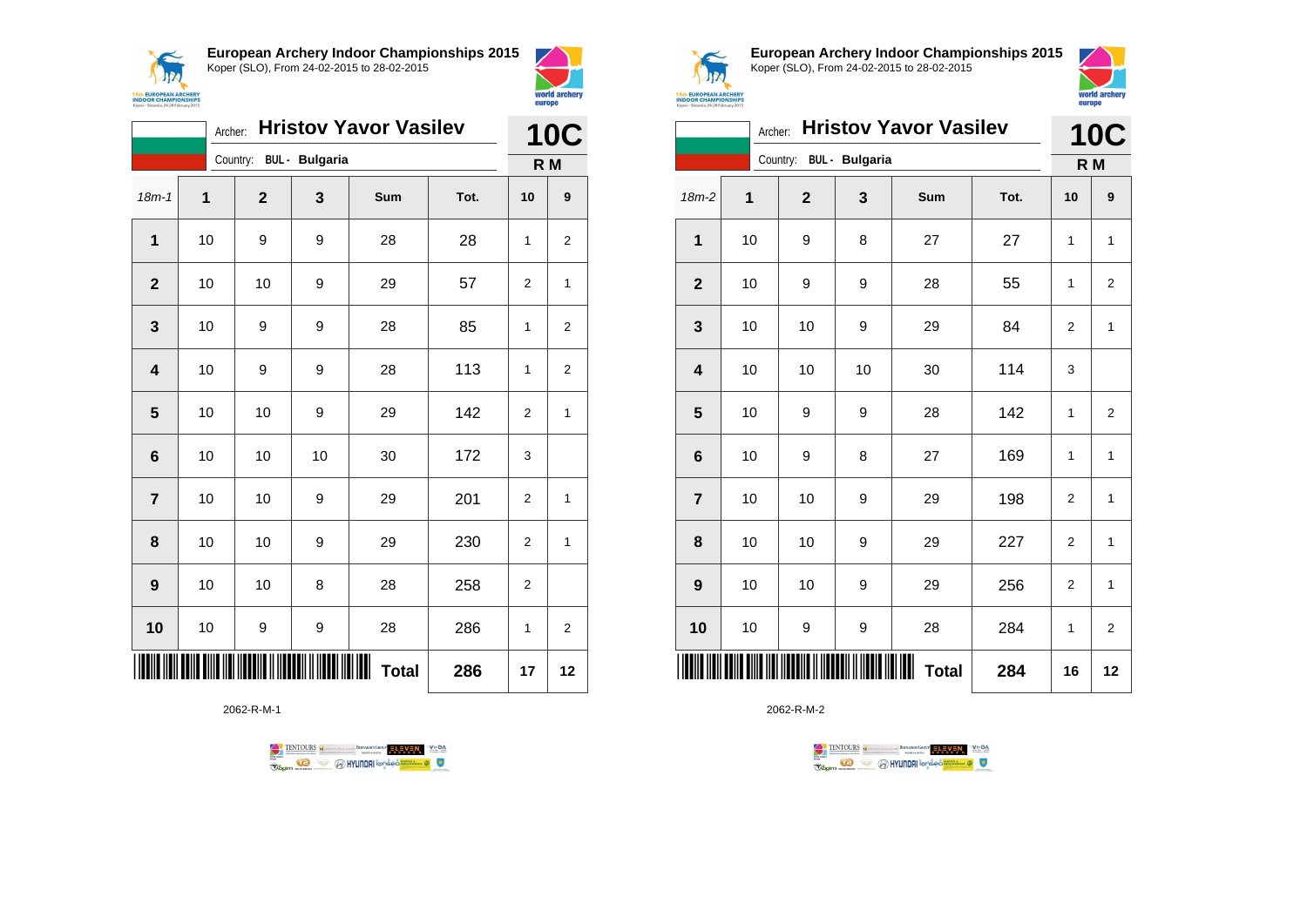



|                         | <b>Plihon Pierre</b><br>Archer: |  |                       |    |          |      |                | <b>10D</b>   |
|-------------------------|---------------------------------|--|-----------------------|----|----------|------|----------------|--------------|
|                         |                                 |  | Country: FRA - France |    |          |      | R M            |              |
| $18m - 1$               | 1                               |  | $\mathbf{2}$          | 3  | Sum      | Tot. | 10             | 9            |
| $\mathbf{1}$            | 10                              |  | 9                     | 8  | 27       | 27   | 1              | 1            |
| $\mathbf{2}$            | 10                              |  | 10                    | 9  | 29       | 56   | 2              | 1            |
| $\mathbf{3}$            | 10                              |  | 10                    | 10 | 30       | 86   | 3              |              |
| $\overline{\mathbf{4}}$ | 10                              |  | 10                    | 9  | 29       | 115  | $\overline{2}$ | $\mathbf{1}$ |
| 5                       | 10                              |  | 10                    | 10 | 30       | 145  | 3              |              |
| $6\phantom{1}6$         | 10                              |  | 10                    | 9  | 29       | 174  | $\overline{2}$ | $\mathbf{1}$ |
| $\overline{7}$          | 10                              |  | 10                    | 10 | 30       | 204  | 3              |              |
| 8                       | 10                              |  | 10                    | 10 | 30       | 234  | 3              |              |
| 9                       | 10                              |  | 10                    | 9  | 29       | 263  | 2              | 1            |
| 10                      | 10                              |  | 10                    | 9  | 29       | 292  | $\overline{2}$ | $\mathbf{1}$ |
|                         |                                 |  |                       |    | ∥∥ Total | 292  | 23             | 6            |

15285-R-M-1





**European Archery Indoor Championships 2015** Koper (SLO), From 24-02-2015 to 28-02-2015



|                 |    | Archer: Plihon Pierre |                  |                  |      | <b>10D</b> |                |
|-----------------|----|-----------------------|------------------|------------------|------|------------|----------------|
|                 |    | Country: FRA - France |                  |                  |      |            | R M            |
| $18m-2$         | 1  | $\mathbf{2}$          | 3                | Sum              | Tot. | 10         | 9              |
| 1               | 10 | 10                    | 10               | 30               | 30   | 3          |                |
| $\mathbf{2}$    | 10 | 10                    | 9                | 29               | 59   | 2          | 1              |
| 3               | 10 | 9                     | 9                | 28               | 87   | 1          | 2              |
| 4               | 10 | 10                    | 10               | 30               | 117  | 3          |                |
| 5               | 10 | 10                    | 9                | 29               | 146  | 2          | 1              |
| $6\phantom{1}6$ | 10 | 10                    | 9                | 29               | 175  | 2          | $\mathbf{1}$   |
| $\overline{7}$  | 10 | 10                    | 10               | 30               | 205  | 3          |                |
| 8               | 10 | 10                    | 10               | 30               | 235  | 3          |                |
| 9               | 10 | 9                     | 9                | 28               | 263  | 1          | $\overline{2}$ |
| 10              | 9  | 9                     | $\boldsymbol{9}$ | 27               | 290  |            | 3              |
| ║║║             |    |                       |                  | <b>WWW</b> Total | 290  | 20         | 10             |

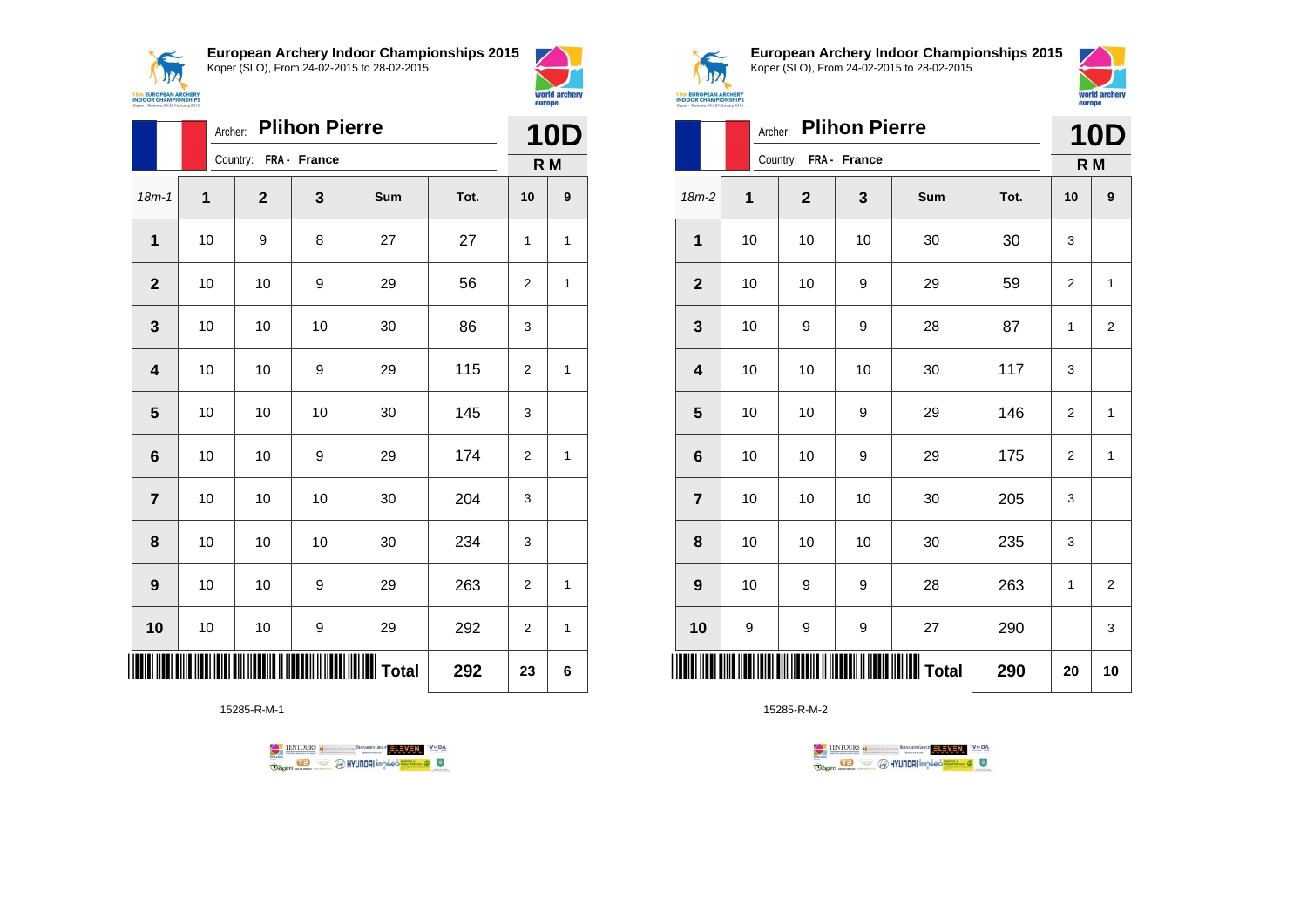

**European Archery Indoor Championships 2015**



| لم                      |    | Archer:                 | Komocar Jaka |                   |      | 11A |                |
|-------------------------|----|-------------------------|--------------|-------------------|------|-----|----------------|
|                         |    | Country: SLO - Slovenia |              |                   |      |     | R M            |
| $18m - 1$               | 1  | $\mathbf{2}$            | 3            | <b>Sum</b>        | Tot. | 10  | 9              |
| $\overline{1}$          | 10 | 10                      | 10           | 30                | 30   | 3   |                |
| $\mathbf{2}$            | 10 | 10                      | 9            | 29                | 59   | 2   | 1              |
| 3                       | 10 | 9                       | 9            | 28                | 87   | 1   | $\overline{c}$ |
| $\overline{\mathbf{4}}$ | 10 | 10                      | 10           | 30                | 117  | 3   |                |
| 5                       | 10 | 10                      | 10           | 30                | 147  | 3   |                |
| $6\phantom{1}$          | 10 | 10                      | 10           | 30                | 177  | 3   |                |
| $\overline{7}$          | 10 | 10                      | 10           | 30                | 207  | 3   |                |
| 8                       | 10 | 10                      | 10           | 30                | 237  | 3   |                |
| $\boldsymbol{9}$        | 10 | 9                       | M            | 19                | 256  | 1   | 1              |
| 10                      | 10 | 9                       | 8            | 27                | 283  | 1   | $\mathbf{1}$   |
|                         |    |                         |              | ∭<br><b>Total</b> | 283  | 23  | 5              |

8168-R-M-1





world archery europe

**European Archery Indoor Championships 2015** Koper (SLO), From 24-02-2015 to 28-02-2015

world archery





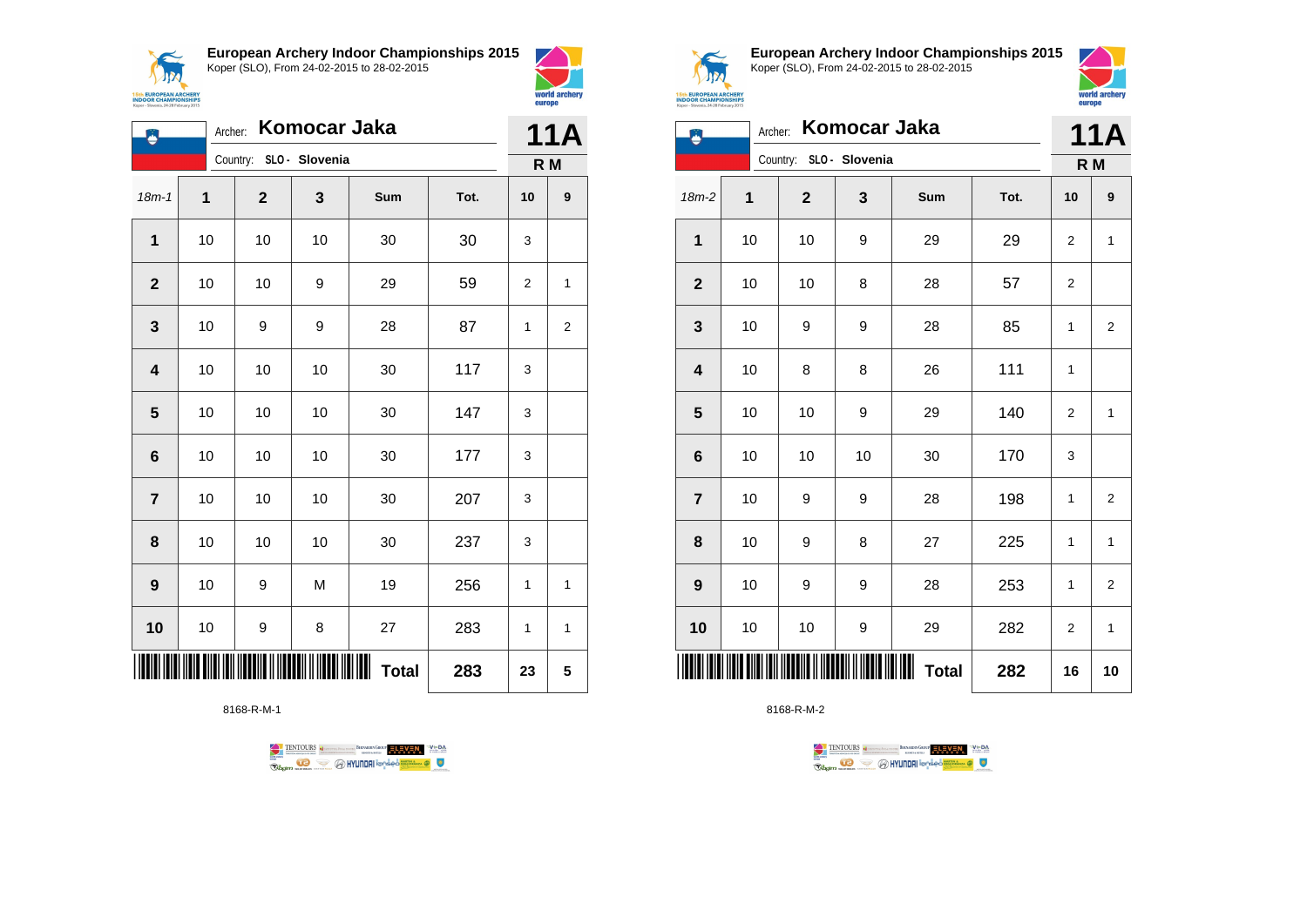



|                         |             | Archer: |                        | <b>Hunbin Oleksii</b> |     |      | 11B |                |
|-------------------------|-------------|---------|------------------------|-----------------------|-----|------|-----|----------------|
|                         |             |         | Country: UKR - Ukraine |                       |     |      | R M |                |
| $18m - 1$               | $\mathbf 1$ |         | $\mathbf{2}$           | 3                     | Sum | Tot. | 10  | 9              |
| $\overline{1}$          | 10          |         | 10                     | 9                     | 29  | 29   | 2   | 1              |
| $\mathbf{2}$            | 10          |         | 10                     | 9                     | 29  | 58   | 2   | 1              |
| 3                       |             | 10      | 10                     | 9                     | 29  | 87   | 2   | 1              |
| $\overline{\mathbf{4}}$ | 10          |         | 10                     | 10                    | 30  | 117  | 3   |                |
| 5                       | 9           |         | 9                      | 9                     | 27  | 144  |     | 3              |
| 6                       |             | 10      | 10                     | 9                     | 29  | 173  | 2   | 1              |
| $\overline{7}$          |             | 10      | 10                     | 10                    | 30  | 203  | 3   |                |
| 8                       |             | 10      | 10                     | 10                    | 30  | 233  | 3   |                |
| 9                       |             | 10      | 9                      | 9                     | 28  | 261  | 1   | $\overline{2}$ |
| 10                      | 10          |         | 9                      | 9                     | 28  | 289  | 1   | $\overline{2}$ |
|                         |             |         |                        |                       |     | 289  | 19  | 11             |

16312-R-M-1





**European Archery Indoor Championships 2015** Koper (SLO), From 24-02-2015 to 28-02-2015



|                | <b>INDOOR CHAMPIONSHIPS</b><br>Koper - Skyresia, 24-28 February 2015 |                |                       |            |      |                |              |  |  |
|----------------|----------------------------------------------------------------------|----------------|-----------------------|------------|------|----------------|--------------|--|--|
|                | Archer:                                                              |                | <b>Hunbin Oleksii</b> |            |      |                | 11B          |  |  |
|                |                                                                      | Country:       | <b>UKR- Ukraine</b>   |            |      |                | R M          |  |  |
| $18m-2$        | 1                                                                    | $\overline{2}$ | 3                     | <b>Sum</b> | Tot. | 10             | 9            |  |  |
| 1              | 10                                                                   | 10             | 10                    | 30         | 30   | 3              |              |  |  |
| $\overline{2}$ | 10                                                                   | 10             | 9                     | 29         | 59   | $\overline{2}$ | 1            |  |  |
| 3              | 10                                                                   | 10             | 10                    | 30         | 89   | 3              |              |  |  |
| 4              | 10                                                                   | 10             | 9                     | 29         | 118  | $\overline{2}$ | 1            |  |  |
| 5              | 10                                                                   | 10             | 9                     | 29         | 147  | $\overline{2}$ | $\mathbf{1}$ |  |  |
| 6              | 10                                                                   | 10             | 10                    | 30         | 177  | 3              |              |  |  |
| $\overline{7}$ | 10                                                                   | 10             | 10                    | 30         | 207  | 3              |              |  |  |
| 8              | 10                                                                   | 10             | 9                     | 29         | 236  | $\overline{2}$ | $\mathbf{1}$ |  |  |
| 9              | 10                                                                   | 10             | 10                    | 30         | 266  | 3              |              |  |  |
| 10             | 10                                                                   | 10             | 10                    | 30         | 296  | 3              |              |  |  |
|                |                                                                      |                |                       |            | 296  | 26             | 4            |  |  |

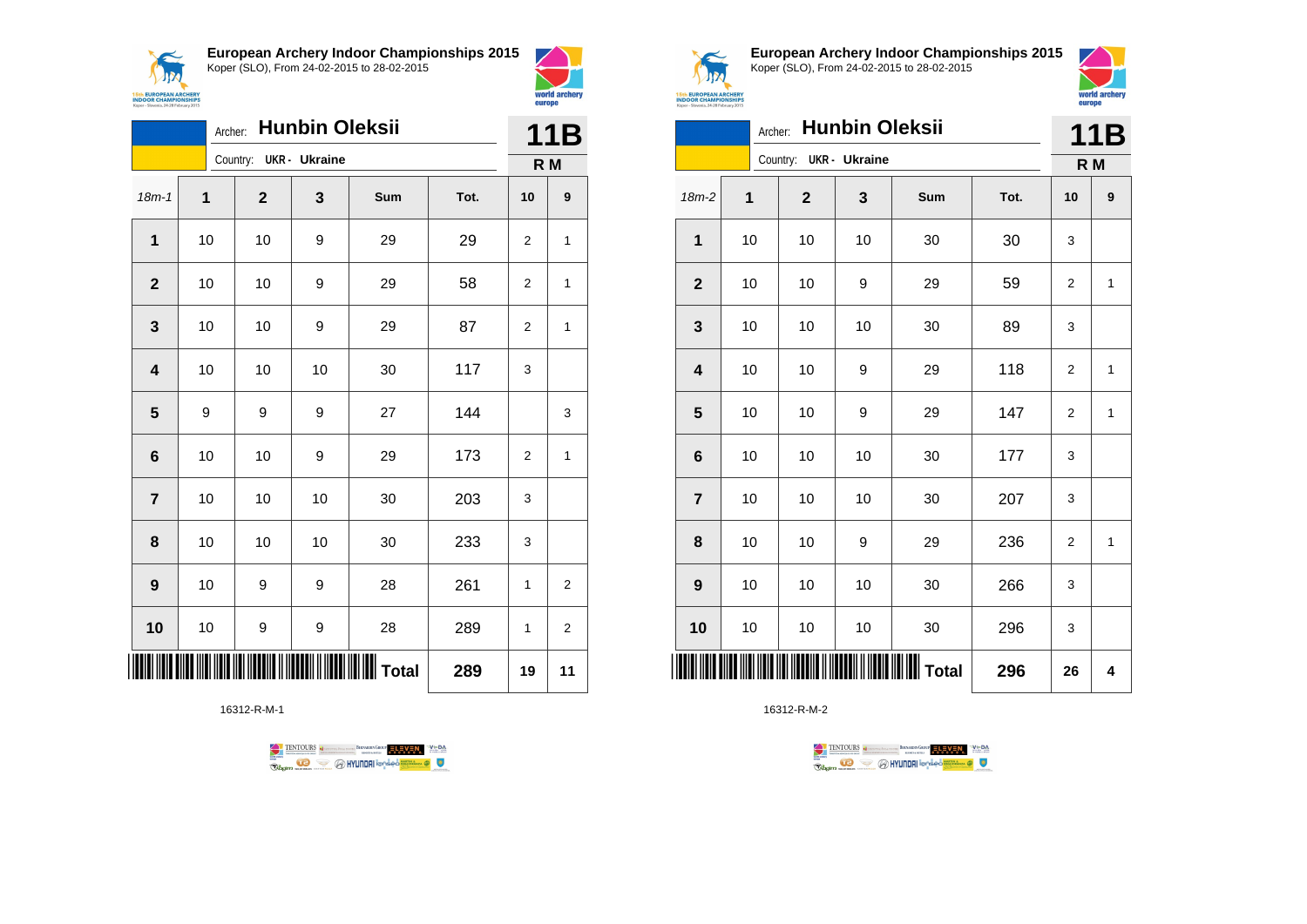



|                 | Archer: |                         | <b>Hristov Hristo</b> |              |      | <b>11C</b>     |                  |
|-----------------|---------|-------------------------|-----------------------|--------------|------|----------------|------------------|
|                 |         | Country: BUL - Bulgaria |                       |              |      |                | R M              |
| $18m - 1$       | 1       | $\mathbf{2}$            | 3                     | Sum          | Tot. | 10             | $\boldsymbol{9}$ |
| 1               | 10      | 10                      | 10                    | 30           | 30   | 3              |                  |
| $\overline{2}$  | 9       | 9                       | 9                     | 27           | 57   |                | 3                |
| 3               | 9       | 9                       | 9                     | 27           | 84   |                | 3                |
| 4               | 10      | 10                      | 10                    | 30           | 114  | 3              |                  |
| 5               | 10      | 10                      | 10                    | 30           | 144  | 3              |                  |
| $6\phantom{1}6$ | 10      | 10                      | 9                     | 29           | 173  | $\overline{2}$ | 1                |
| $\overline{7}$  | 10      | 10                      | 10                    | 30           | 203  | 3              |                  |
| 8               | 10      | 10                      | 9                     | 29           | 232  | $\overline{2}$ | 1                |
| 9               | 10      | 10                      | 9                     | 29           | 261  | 2              | 1                |
| 10              | 10      | 10                      | 10                    | 30           | 291  | 3              |                  |
|                 |         |                         |                       | <b>Total</b> | 291  | 21             | 9                |

4519-R-M-1





**European Archery Indoor Championships 2015** Koper (SLO), From 24-02-2015 to 28-02-2015



|                         |             | Archer:      | <b>Hristov Hristo</b>   |              |      | 11C            |              |
|-------------------------|-------------|--------------|-------------------------|--------------|------|----------------|--------------|
|                         |             |              | Country: BUL - Bulgaria |              |      | R M            |              |
| $18m-2$                 | $\mathbf 1$ | $\mathbf{2}$ | $\mathbf{3}$            | Sum          | Tot. | 10             | 9            |
| 1                       | 10          | 10           | 9                       | 29           | 29   | $\overline{2}$ | $\mathbf{1}$ |
| $\mathbf{2}$            | 10          | 10           | 8                       | 28           | 57   | $\overline{c}$ |              |
| $\mathbf{3}$            | 10          | 10           | 8                       | 28           | 85   | 2              |              |
| $\overline{\mathbf{4}}$ | 10          | 10           | 9                       | 29           | 114  | $\overline{2}$ | $\mathbf{1}$ |
| 5                       | 10          | 10           | 10                      | 30           | 144  | 3              |              |
| $6\phantom{1}6$         | 9           | 9            | 9                       | 27           | 171  |                | 3            |
| $\overline{7}$          | 10          | 9            | 8                       | 27           | 198  | 1              | $\mathbf{1}$ |
| 8                       | 9           | 9            | 9                       | 27           | 225  |                | 3            |
| $\boldsymbol{9}$        | 9           | 9            | 9                       | 27           | 252  |                | 3            |
| 10                      | 10          | 10           | 10                      | 30           | 282  | 3              |              |
|                         |             |              |                         | <b>Total</b> | 282  | 15             | 12           |

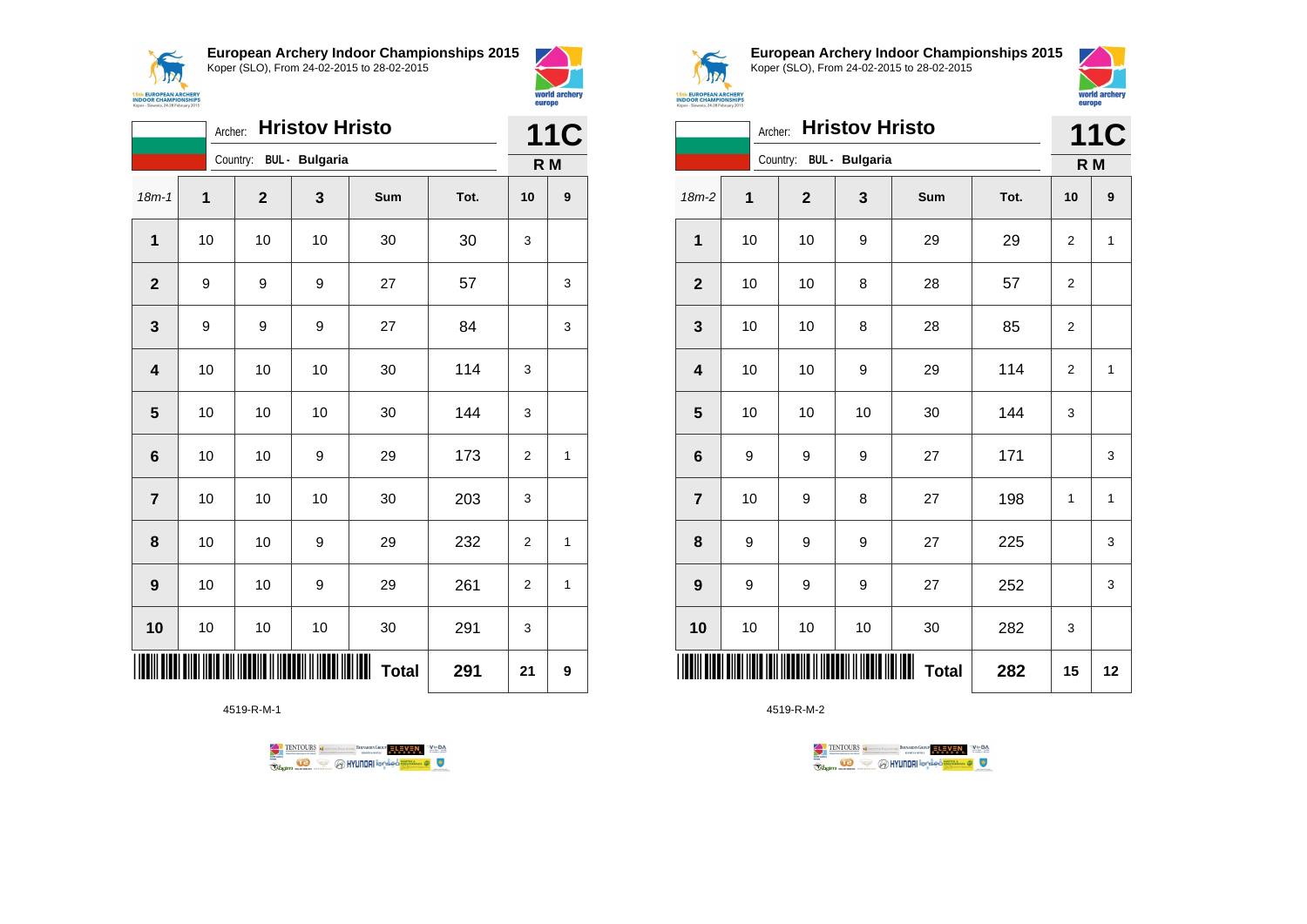



world archery<br>europe

|                | Archer: | <b>Girouille Romain</b> |                      |                        | 11D  |    |                |
|----------------|---------|-------------------------|----------------------|------------------------|------|----|----------------|
|                |         | Country: FRA - France   |                      |                        |      |    | R M            |
| $18m - 1$      | 1       | $\mathbf{2}$            | 3                    | Sum                    | Tot. | 10 | 9              |
| $\mathbf{1}$   | 10      | 10                      | 9                    | 29                     | 29   | 2  | 1              |
| $\mathbf{2}$   | $10$    | 9                       | 9                    | 28                     | 57   | 1  | $\overline{c}$ |
| 3              | 10      | 10                      | 10                   | 30                     | 87   | 3  |                |
| 4              | 10      | 10                      | 10                   | 30                     | 117  | 3  |                |
| 5              | 10      | 10                      | 10                   | 30                     | 147  | 3  |                |
| 6              | 10      | 10                      | 10                   | 30                     | 177  | 3  |                |
| $\overline{7}$ | 10      | 10                      | 10                   | 30                     | 207  | 3  |                |
| 8              | 10      | 10                      | 9                    | 29                     | 236  | 2  | $\mathbf{1}$   |
| 9              | 10      | 9                       | 9                    | 28                     | 264  | 1  | $\overline{2}$ |
| 10             | 10      | 10                      | 10                   | 30                     | 294  | 3  |                |
|                |         |                         | <b>TITIKI ILITTI</b> | IIIIII<br><b>Total</b> | 294  | 24 | 6              |

4274-R-M-1

TENTOURS of BENJAMING COUP ELEVEN VEBA **B** AHYUNDAI lonsed **Williams & Ragma** 



**European Archery Indoor Championships 2015** Koper (SLO), From 24-02-2015 to 28-02-2015



|                         | <b>Girouille Romain</b><br>Archer: |                                                     |    |              |      |                |                  |  |
|-------------------------|------------------------------------|-----------------------------------------------------|----|--------------|------|----------------|------------------|--|
|                         |                                    | Country: FRA - France                               |    |              |      | R M            |                  |  |
| $18m-2$                 | 1                                  | $\mathbf{2}$                                        | 3  | Sum          | Tot. | 10             | $\boldsymbol{9}$ |  |
| 1                       | 10                                 | 10                                                  | 9  | 29           | 29   | 2              | 1                |  |
| $\mathbf{2}$            | 10                                 | 10                                                  | 10 | 30           | 59   | 3              |                  |  |
| 3                       | 10                                 | 9                                                   | 9  | 28           | 87   | 1              | 2                |  |
| $\overline{\mathbf{4}}$ | 10                                 | 10                                                  | 10 | 30           | 117  | 3              |                  |  |
| 5                       | 10                                 | 9                                                   | 9  | 28           | 145  | 1              | $\overline{2}$   |  |
| $\bf 6$                 | 10                                 | 10                                                  | 9  | 29           | 174  | $\overline{c}$ | 1                |  |
| $\overline{7}$          | 10                                 | 10                                                  | 10 | 30           | 204  | 3              |                  |  |
| 8                       | 10                                 | 9                                                   | 9  | 28           | 232  | 1              | $\overline{2}$   |  |
| 9                       | 10                                 | 10                                                  | 10 | 30           | 262  | 3              |                  |  |
| 10                      | 10                                 | 10                                                  | 9  | 29           | 291  | $\overline{2}$ | 1                |  |
| Ш                       |                                    | <u>AIAI III DAINI II III DAINI II II DAINI II I</u> |    | <b>Total</b> | 291  | 21             | 9                |  |

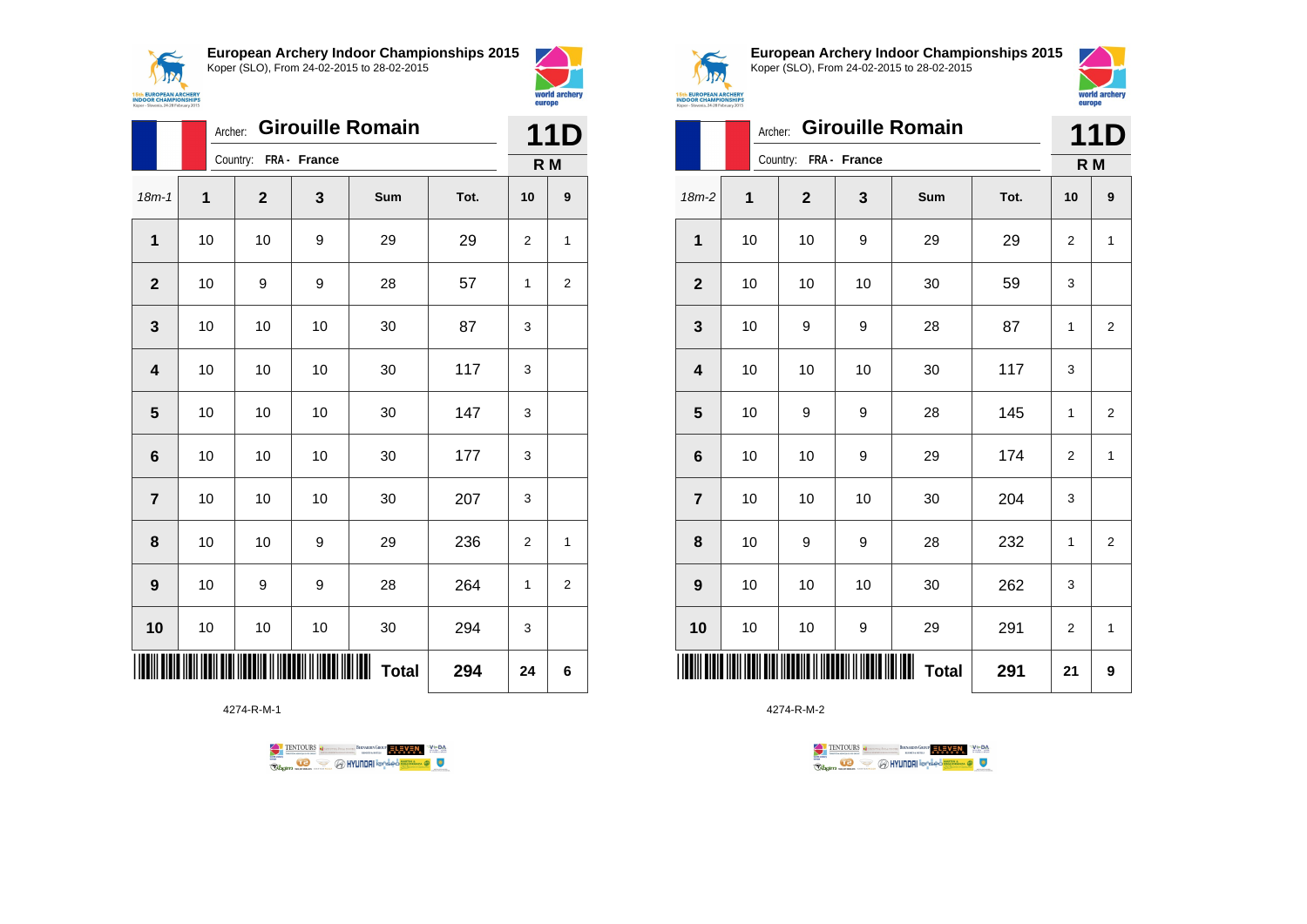

**European Archery Indoor Championships 2015**



|                         | Archer: |                      | <b>12A</b> |              |      |                |              |
|-------------------------|---------|----------------------|------------|--------------|------|----------------|--------------|
|                         |         | Country: ITA - Italy |            |              |      | R <sub>M</sub> |              |
| $18m - 1$               | 1       | $\mathbf{2}$         | 3          | Sum          | Tot. | 10             | 9            |
| $\mathbf{1}$            | 10      | 10                   | 9          | 29           | 29   | $\overline{2}$ | 1            |
| $\mathbf{2}$            | 10      | 10                   | 9          | 29           | 58   | $\overline{2}$ | $\mathbf{1}$ |
| 3                       | 10      | 9                    | 9          | 28           | 86   | 1              | 2            |
| $\overline{\mathbf{4}}$ | 10      | 10                   | 10         | 30           | 116  | 3              |              |
| 5                       | 10      | 10                   | 10         | 30           | 146  | 3              |              |
| $6\phantom{1}6$         | 10      | 10                   | 8          | 28           | 174  | $\overline{2}$ |              |
| $\overline{7}$          | 10      | 10                   | 10         | 30           | 204  | 3              |              |
| 8                       | 10      | 10                   | 9          | 29           | 233  | $\overline{2}$ | 1            |
| $\boldsymbol{9}$        | 10      | 10                   | 10         | 30           | 263  | 3              |              |
| 10                      | 10      | 10                   | 9          | 29           | 292  | $\overline{2}$ | 1            |
| ║║                      |         |                      |            | <b>Total</b> | 292  | 23             | 6            |

6942-R-M-1





world archery

europe

**European Archery Indoor Championships 2015** Koper (SLO), From 24-02-2015 to 28-02-2015



|                         | Archer: |                      |    | <b>12A</b>        |      |                |              |
|-------------------------|---------|----------------------|----|-------------------|------|----------------|--------------|
|                         |         | Country: ITA - Italy |    |                   |      | R M            |              |
| $18m-2$                 | 1       | $\overline{2}$       | 3  | Sum               | Tot. | 10             | 9            |
| 1                       | 10      | 10                   | 9  | 29                | 29   | 2              | $\mathbf{1}$ |
| $\overline{\mathbf{2}}$ | 10      | 10                   | 10 | 30                | 59   | 3              |              |
| 3                       | 10      | 10                   | 10 | 30                | 89   | 3              |              |
| $\overline{\mathbf{4}}$ | 10      | 10                   | 10 | 30                | 119  | 3              |              |
| 5                       | 10      | 10                   | 9  | 29                | 148  | $\overline{2}$ | 1            |
| $6\phantom{1}6$         | 10      | 10                   | 9  | 29                | 177  | $\overline{2}$ | 1            |
| $\overline{7}$          | 10      | 10                   | 9  | 29                | 206  | 2              | 1            |
| 8                       | 10      | 10                   | 10 | 30                | 236  | 3              |              |
| $\boldsymbol{9}$        | 10      | 10                   | 9  | 29                | 265  | 2              | $\mathbf{1}$ |
| 10                      | 10      | 10                   | 10 | 30                | 295  | 3              |              |
|                         |         |                      |    | Ⅲ<br><b>Total</b> | 295  | 25             | 5            |

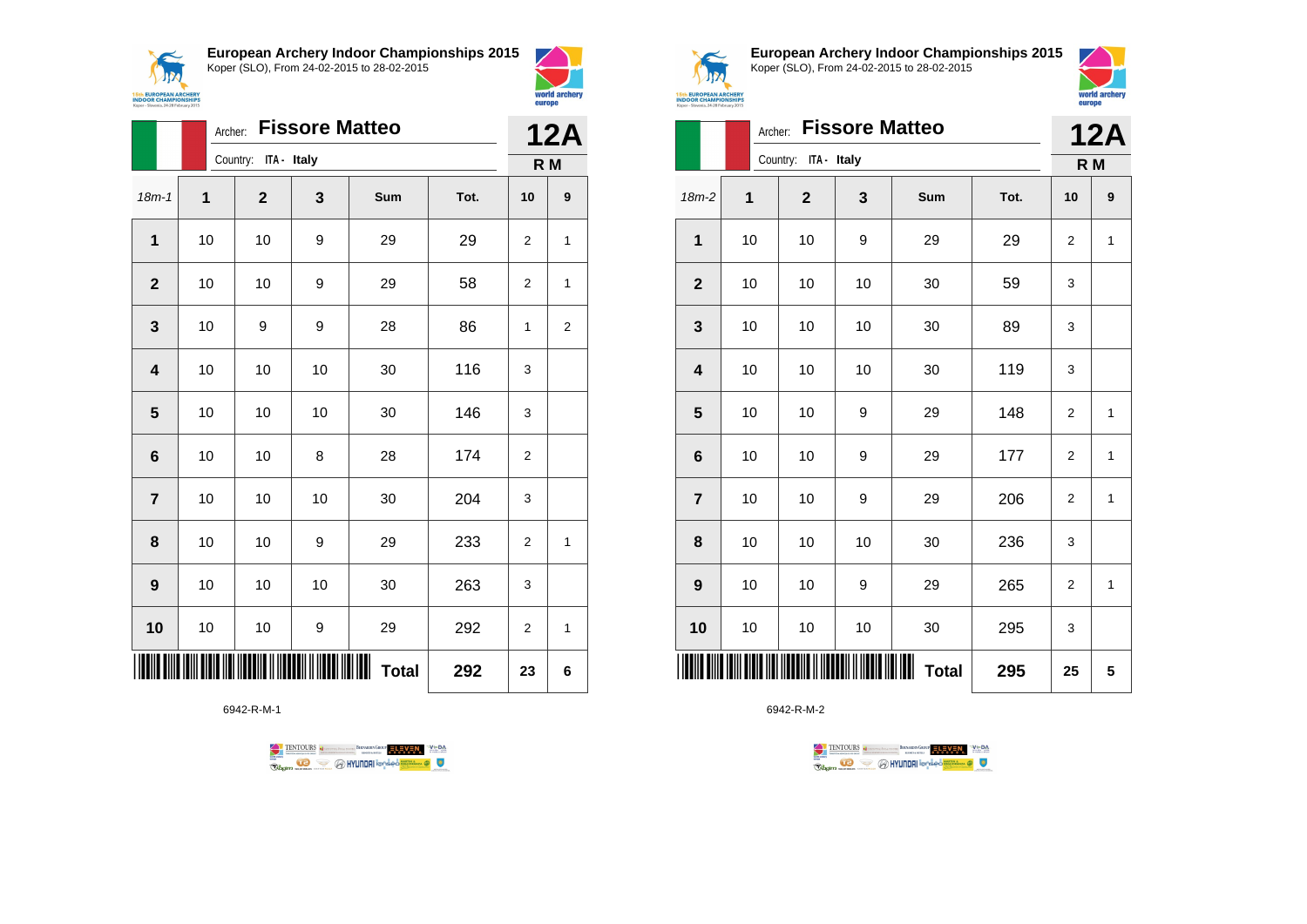



|                         | <b>Heinrich Petr</b><br>Archer: |                |                               |                 |      |     |                  |  |
|-------------------------|---------------------------------|----------------|-------------------------------|-----------------|------|-----|------------------|--|
|                         |                                 |                | Country: CZE - Czech Republic |                 |      | R M |                  |  |
| $18m - 1$               | $\overline{1}$                  | $\overline{2}$ | 3                             | Sum             | Tot. | 10  | 9                |  |
| $\mathbf{1}$            | 10                              | 9              | 8                             | 27              | 27   | 1   | 1                |  |
| $\overline{2}$          | 10                              | 9              | 8                             | 27              | 54   | 1   | 1                |  |
| 3                       | 10                              | 10             | 10                            | 30              | 84   | 3   |                  |  |
| $\overline{\mathbf{4}}$ | 10                              | 10             | 9                             | 29              | 113  | 2   | 1                |  |
| 5                       | 10                              | 9              | 9                             | 28              | 141  | 1   | 2                |  |
| 6                       | 10                              | 9              | 9                             | 28              | 169  | 1   | $\boldsymbol{2}$ |  |
| $\overline{7}$          | 10                              | 10             | 9                             | 29              | 198  | 2   | 1                |  |
| 8                       | 10                              | 9              | 9                             | 28              | 226  | 1   | 2                |  |
| $\boldsymbol{9}$        | 10                              | 10             | 10                            | 30              | 256  | 3   |                  |  |
| 10                      | 10                              | 10             | 10                            | 30              | 286  | 3   |                  |  |
|                         |                                 |                |                               | <b>II</b> Total | 286  | 18  | 10               |  |

15707-R-M-1





**European Archery Indoor Championships 2015** Koper (SLO), From 24-02-2015 to 28-02-2015



**15th EUROPEAN ARCHERY<br>INDOOR CHAMPIONSHIPS**<br>Koper - Slovenia, 24-28 February 2015

|                 | <b>Heinrich Petr</b><br>Archer: |                               |                  |                         |      |                |              |  |
|-----------------|---------------------------------|-------------------------------|------------------|-------------------------|------|----------------|--------------|--|
|                 |                                 | Country: CZE - Czech Republic |                  |                         |      | R <sub>M</sub> |              |  |
| 18m-2           | $\mathbf 1$                     | $\mathbf 2$                   | 3                | Sum                     | Tot. | 10             | 9            |  |
| 1               | 10                              | 10                            | 10               | 30                      | 30   | 3              |              |  |
| $\overline{2}$  | 10                              | 10                            | 10               | 30                      | 60   | 3              |              |  |
| 3               | 10                              | 10                            | 6                | 26                      | 86   | 2              |              |  |
| 4               | 10                              | 10                            | 9                | 29                      | 115  | 2              | 1            |  |
| 5               | 10                              | 10                            | $\boldsymbol{9}$ | 29                      | 144  | $\overline{2}$ | $\mathbf{1}$ |  |
| $6\phantom{1}6$ | 10                              | 10                            | 8                | 28                      | 172  | 2              |              |  |
| $\overline{7}$  | 10                              | 10                            | $\boldsymbol{9}$ | 29                      | 201  | $\overline{2}$ | $\mathbf{1}$ |  |
| 8               | 10                              | 10                            | 9                | 29                      | 230  | 2              | 1            |  |
| 9               | 9                               | 9                             | 9                | 27                      | 257  |                | 3            |  |
| 10              | 10                              | 10                            | 8                | 28                      | 285  | $\overline{2}$ |              |  |
| IIIII           |                                 |                               |                  | <b>WIIIIIIIII</b> Total | 285  | 20             | 7            |  |

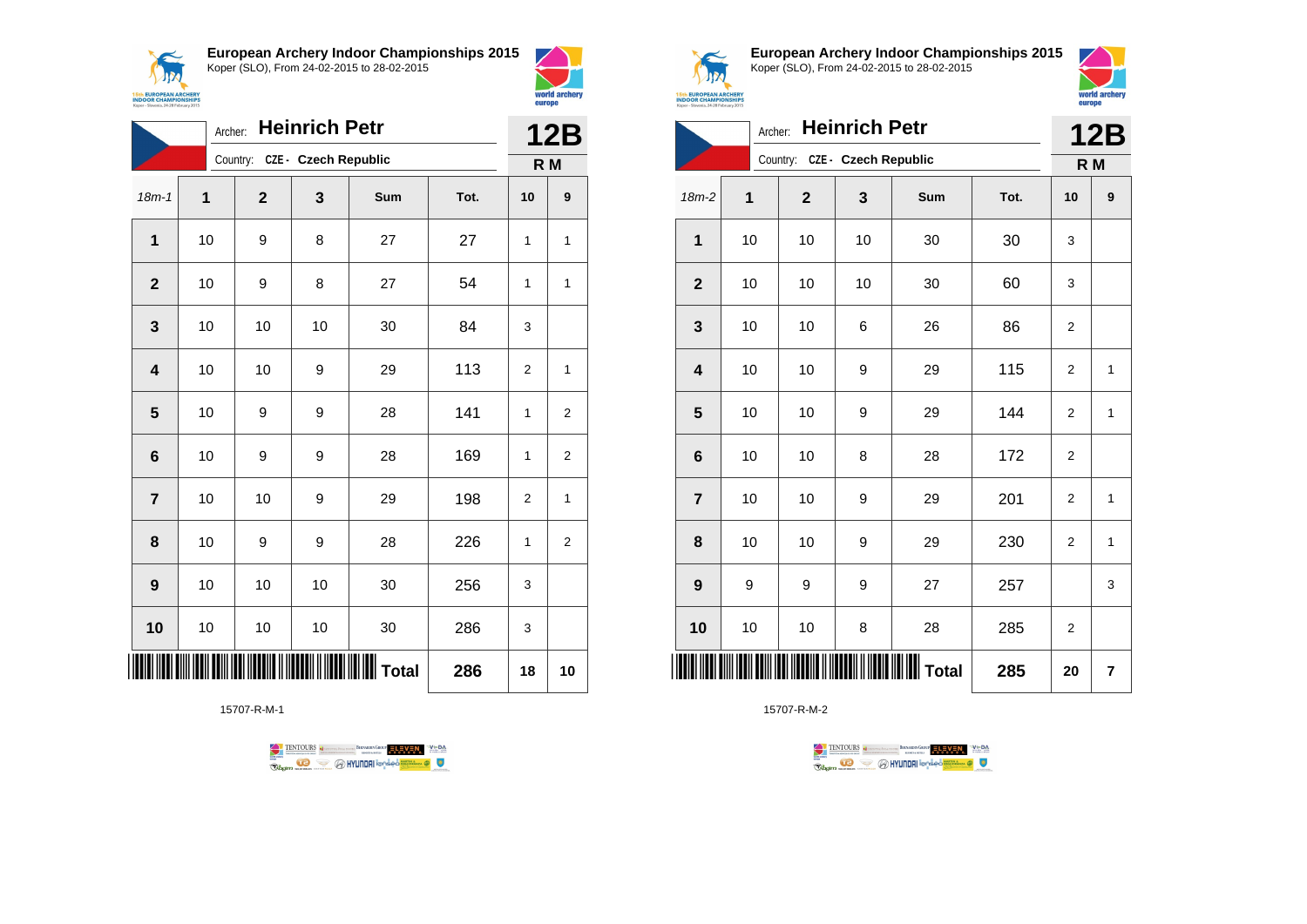



| ۰              | ٠  | <b>Pkhakadze Lasha</b><br>Archer: |    |         |      |                |   |  |
|----------------|----|-----------------------------------|----|---------|------|----------------|---|--|
| ۰              | ٠  | Country: GEO - Georgia            |    |         |      | R M            |   |  |
| $18m - 1$      | 1  | $\mathbf{2}$                      | 3  | Sum     | Tot. | 10             | 9 |  |
| $\mathbf{1}$   | 10 | 9                                 | 9  | 28      | 28   | 1              | 2 |  |
| $\overline{2}$ | 10 | 9                                 | 9  | 28      | 56   | 1              | 2 |  |
| 3              | 10 | 10                                | 9  | 29      | 85   | 2              | 1 |  |
| 4              | 10 | 10                                | 10 | 30      | 115  | 3              |   |  |
| 5              | 10 | 10                                | 9  | 29      | 144  | $\overline{2}$ | 1 |  |
| 6              | 10 | 10                                | 9  | 29      | 173  | $\overline{2}$ | 1 |  |
| $\overline{7}$ | 10 | 10                                | 10 | 30      | 203  | 3              |   |  |
| 8              | 10 | 10                                | 8  | 28      | 231  | 2              |   |  |
| 9              | 10 | 9                                 | 9  | 28      | 259  | 1              | 2 |  |
| 10             | 10 | 10                                | 8  | 28      | 287  | 2              |   |  |
|                |    |                                   |    | ∭ Total | 287  | 19             | 9 |  |

11243-R-M-1





**European Archery Indoor Championships 2015** Koper (SLO), From 24-02-2015 to 28-02-2015



| ۰                       | ÷<br>Archer: | <b>Pkhakadze Lasha</b> |                        | <b>12C</b>      |      |                |                         |
|-------------------------|--------------|------------------------|------------------------|-----------------|------|----------------|-------------------------|
| ۰                       | ÷            |                        | Country: GEO - Georgia |                 |      | R <sub>M</sub> |                         |
| $18m-2$                 | 1            | $\mathbf{2}$           | 3                      | Sum             | Tot. | 10             | 9                       |
| 1                       | 10           | 9                      | 8                      | 27              | 27   | 1              | $\mathbf{1}$            |
| $\overline{2}$          | 10           | 9                      | 9                      | 28              | 55   | 1              | $\overline{2}$          |
| $\mathbf{3}$            | 10           | 10                     | 9                      | 29              | 84   | $\overline{2}$ | 1                       |
| $\overline{\mathbf{4}}$ | 10           | 10                     | 10                     | 30              | 114  | 3              |                         |
| 5                       | 10           | 10                     | 10                     | 30              | 144  | 3              |                         |
| $6\phantom{1}6$         | 10           | 10                     | 9                      | 29              | 173  | $\overline{2}$ | 1                       |
| $\overline{7}$          | 10           | 10                     | 10                     | 30              | 203  | 3              |                         |
| 8                       | 10           | 10                     | 10                     | 30              | 233  | 3              |                         |
| 9                       | 10           | 10                     | 9                      | 29              | 262  | 2              | 1                       |
| 10                      | 10           | 10                     | 9                      | 29              | 291  | 2              | 1                       |
|                         |              |                        |                        | <b>II</b> Total | 291  | 22             | $\overline{\mathbf{r}}$ |

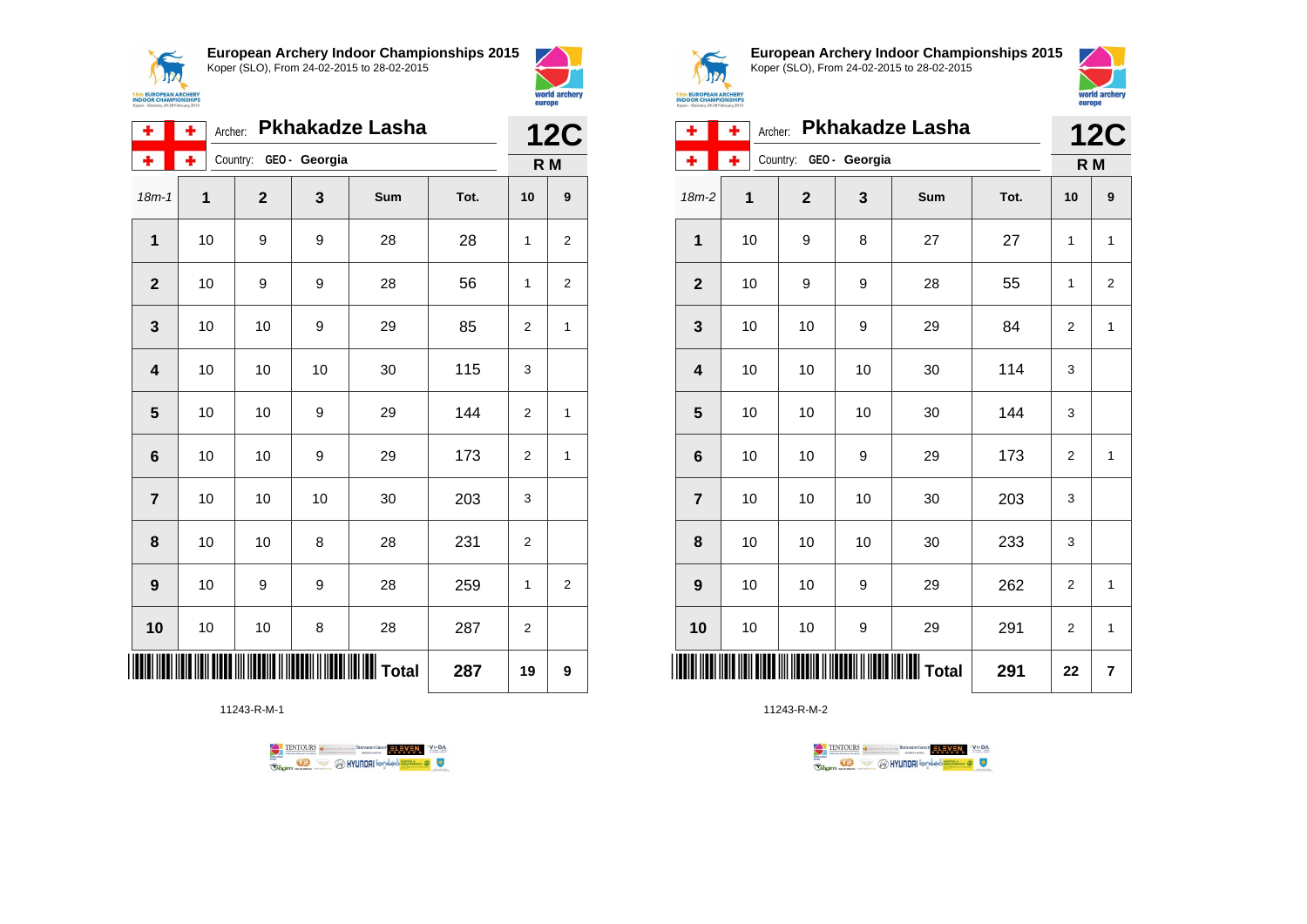**European Archery Indoor Championships 2015**



Koper (SLO), From 24-02-2015 to 28-02-2015



|                         | <b>Senyuk Taras</b><br>Archer:<br>$\overline{C}$ |                           |    |                 |      |                |                         |  |
|-------------------------|--------------------------------------------------|---------------------------|----|-----------------|------|----------------|-------------------------|--|
|                         |                                                  | Country: AZE - Azerbaijan |    |                 |      | R M            |                         |  |
| $18m - 1$               | 1                                                | $\mathbf 2$               | 3  | Sum             | Tot. | 10             | $\boldsymbol{9}$        |  |
| 1                       | 10                                               | 9                         | 8  | 27              | 27   | 1              | 1                       |  |
| $\mathbf{2}$            | 10                                               | 10                        | 9  | 29              | 56   | $\overline{2}$ | 1                       |  |
| $\mathbf{3}$            | 10                                               | 9                         | 9  | 28              | 84   | 1              | $\overline{2}$          |  |
| $\overline{\mathbf{4}}$ | 10                                               | 10                        | 10 | 30              | 114  | 3              |                         |  |
| $\overline{\mathbf{5}}$ | 10                                               | 10                        | 10 | 30              | 144  | 3              |                         |  |
| $\bf 6$                 | 9                                                | 9                         | 9  | 27              | 171  |                | 3                       |  |
| $\overline{7}$          | 10                                               | 10                        | 9  | 29              | 200  | $\overline{2}$ | 1                       |  |
| 8                       | 10                                               | 9                         | 9  | 28              | 228  | 1              | $\overline{\mathbf{c}}$ |  |
| $\boldsymbol{9}$        | 10                                               | 10                        | 9  | 29              | 257  | $\overline{2}$ | 1                       |  |
| 10                      | 10                                               | 10                        | 10 | 30              | 287  | 3              |                         |  |
|                         |                                                  |                           |    | <b>II</b> Total | 287  | 18             | 11                      |  |

15483-R-M-1





**European Archery Indoor Championships 2015** Koper (SLO), From 24-02-2015 to 28-02-2015



| <b>Senyuk Taras</b><br>Archer:<br>$\overline{C}$ |    |                           |    |       |      |                | <b>12D</b>   |  |
|--------------------------------------------------|----|---------------------------|----|-------|------|----------------|--------------|--|
|                                                  |    | Country: AZE - Azerbaijan |    |       |      | R M            |              |  |
| $18m-2$                                          | 1  | $\mathbf{2}$              | 3  | Sum   | Tot. | 10             | 9            |  |
| 1                                                | 10 | 10                        | 9  | 29    | 29   | $\overline{2}$ | $\mathbf{1}$ |  |
| $\overline{2}$                                   | 10 | 10                        | 9  | 29    | 58   | $\overline{2}$ | 1            |  |
| 3                                                | 10 | 10                        | 9  | 29    | 87   | $\overline{2}$ | 1            |  |
| $\overline{\mathbf{4}}$                          | 10 | 10                        | 9  | 29    | 116  | $\overline{2}$ | $\mathbf{1}$ |  |
| 5                                                | 10 | 10                        | 9  | 29    | 145  | $\overline{2}$ | $\mathbf{1}$ |  |
| $6\phantom{1}6$                                  | 10 | 10                        | 10 | 30    | 175  | 3              |              |  |
| $\overline{7}$                                   | 10 | 10                        | 9  | 29    | 204  | $\overline{2}$ | 1            |  |
| 8                                                | 10 | 10                        | 10 | 30    | 234  | 3              |              |  |
| 9                                                | 10 | 9                         | 8  | 27    | 261  | 1              | $\mathbf{1}$ |  |
| 10                                               | 10 | 10                        | 9  | 29    | 290  | $\overline{2}$ | 1            |  |
| ║║║                                              |    |                           |    | Total | 290  | 21             | 8            |  |

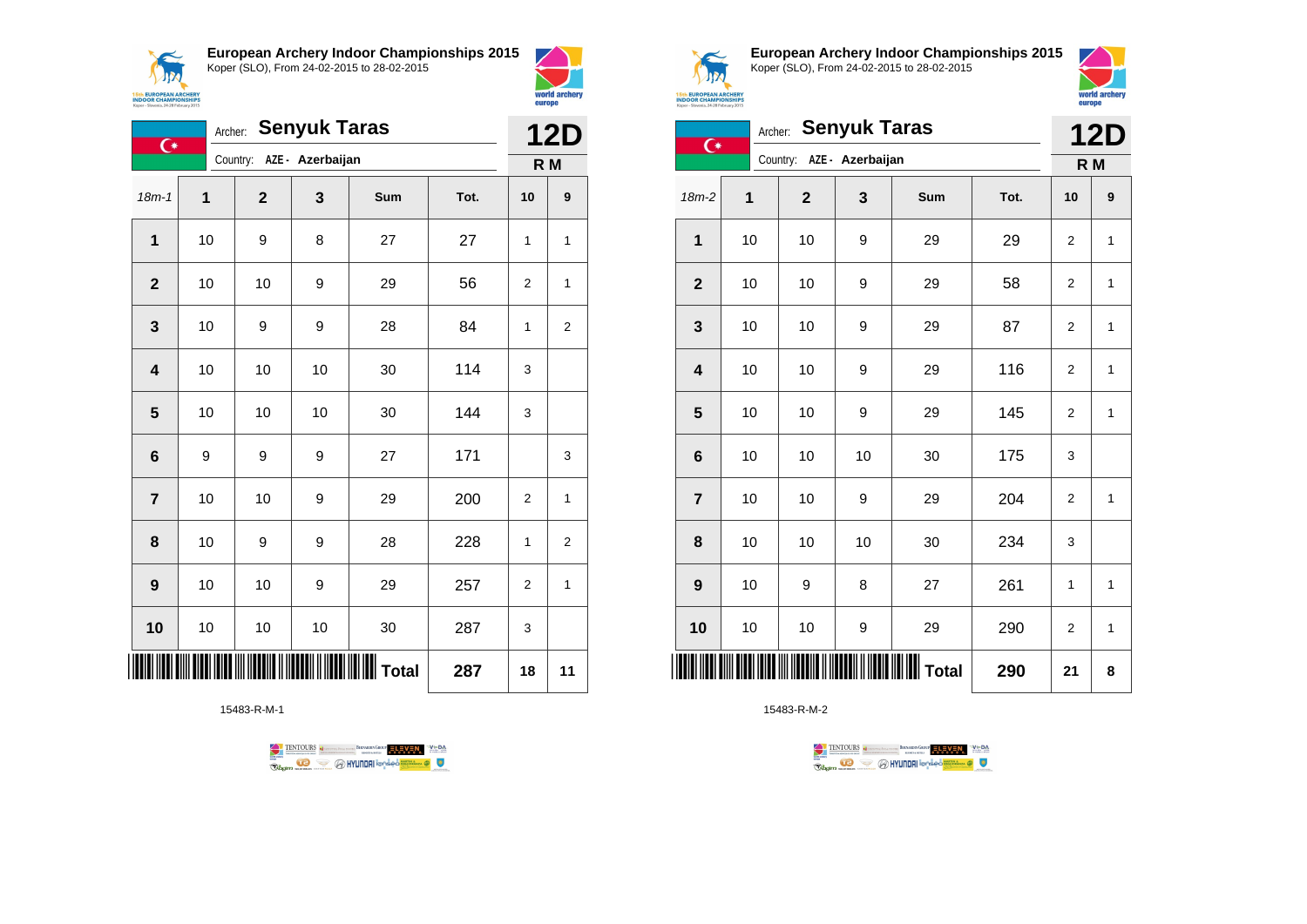



|                         |             | <b>Mandia Massimiliano</b><br>Archer: |    |                        |      |                |   |  |
|-------------------------|-------------|---------------------------------------|----|------------------------|------|----------------|---|--|
|                         |             | Country: ITA - Italy                  |    |                        |      | R M            |   |  |
| $18m - 1$               | $\mathbf 1$ | $\overline{2}$                        | 3  | Sum                    | Tot. | 10             | 9 |  |
| 1                       | 10          | 10                                    | 6  | 26                     | 26   | $\overline{2}$ |   |  |
| $\overline{2}$          | 10          | 10                                    | 10 | 30                     | 56   | 3              |   |  |
| 3                       | 10          | 10                                    | 10 | 30                     | 86   | 3              |   |  |
| $\overline{\mathbf{4}}$ | 10          | 10                                    | 10 | 30                     | 116  | 3              |   |  |
| 5                       | 10          | 10                                    | 10 | 30                     | 146  | 3              |   |  |
| 6                       | 10          | 10                                    | 10 | 30                     | 176  | 3              |   |  |
| $\overline{7}$          | 10          | 10                                    | 10 | 30                     | 206  | 3              |   |  |
| 8                       | 10          | 10                                    | 10 | 30                     | 236  | 3              |   |  |
| $\boldsymbol{9}$        | 10          | 10                                    | 10 | 30                     | 266  | 3              |   |  |
| 10                      | 10          | 10                                    | 10 | 30                     | 296  | 3              |   |  |
|                         |             |                                       |    | IIIIII<br><b>Total</b> | 296  | 29             | 0 |  |

7084-R-M-1





**European Archery Indoor Championships 2015** Koper (SLO), From 24-02-2015 to 28-02-2015



|                         |    | <b>Mandia Massimiliano</b><br>Archer:      |    |                       |      |                |                |  |  |
|-------------------------|----|--------------------------------------------|----|-----------------------|------|----------------|----------------|--|--|
|                         |    | Country: ITA - Italy                       |    |                       |      | R <sub>M</sub> |                |  |  |
| 18m-2                   | 1  | $\overline{2}$                             | 3  | Sum                   | Tot. | 10             | 9              |  |  |
| 1                       | 10 | 10                                         | 10 | 30                    | 30   | 3              |                |  |  |
| $\mathbf{2}$            | 10 | 9                                          | 9  | 28                    | 58   | 1              | $\overline{2}$ |  |  |
| 3                       | 10 | 10                                         | 10 | 30                    | 88   | 3              |                |  |  |
| $\overline{\mathbf{4}}$ | 10 | 10                                         | 10 | 30                    | 118  | 3              |                |  |  |
| $\overline{\mathbf{5}}$ | 10 | 10                                         | 9  | 29                    | 147  | $\mathbf 2$    | $\mathbf{1}$   |  |  |
| $\bf 6$                 | 10 | 10                                         | 10 | 30                    | 177  | 3              |                |  |  |
| $\overline{7}$          | 10 | 10                                         | 10 | 30                    | 207  | 3              |                |  |  |
| 8                       | 10 | 10                                         | 10 | 30                    | 237  | 3              |                |  |  |
| 9                       | 10 | 10                                         | 10 | 30                    | 267  | 3              |                |  |  |
| 10                      | 10 | 10                                         | 10 | 30                    | 297  | 3              |                |  |  |
| IIII                    |    | <u>WIN DIE HAARDIE IN HAARDEE IN HAARD</u> |    | IIIII<br><b>Total</b> | 297  | 27             | 3              |  |  |

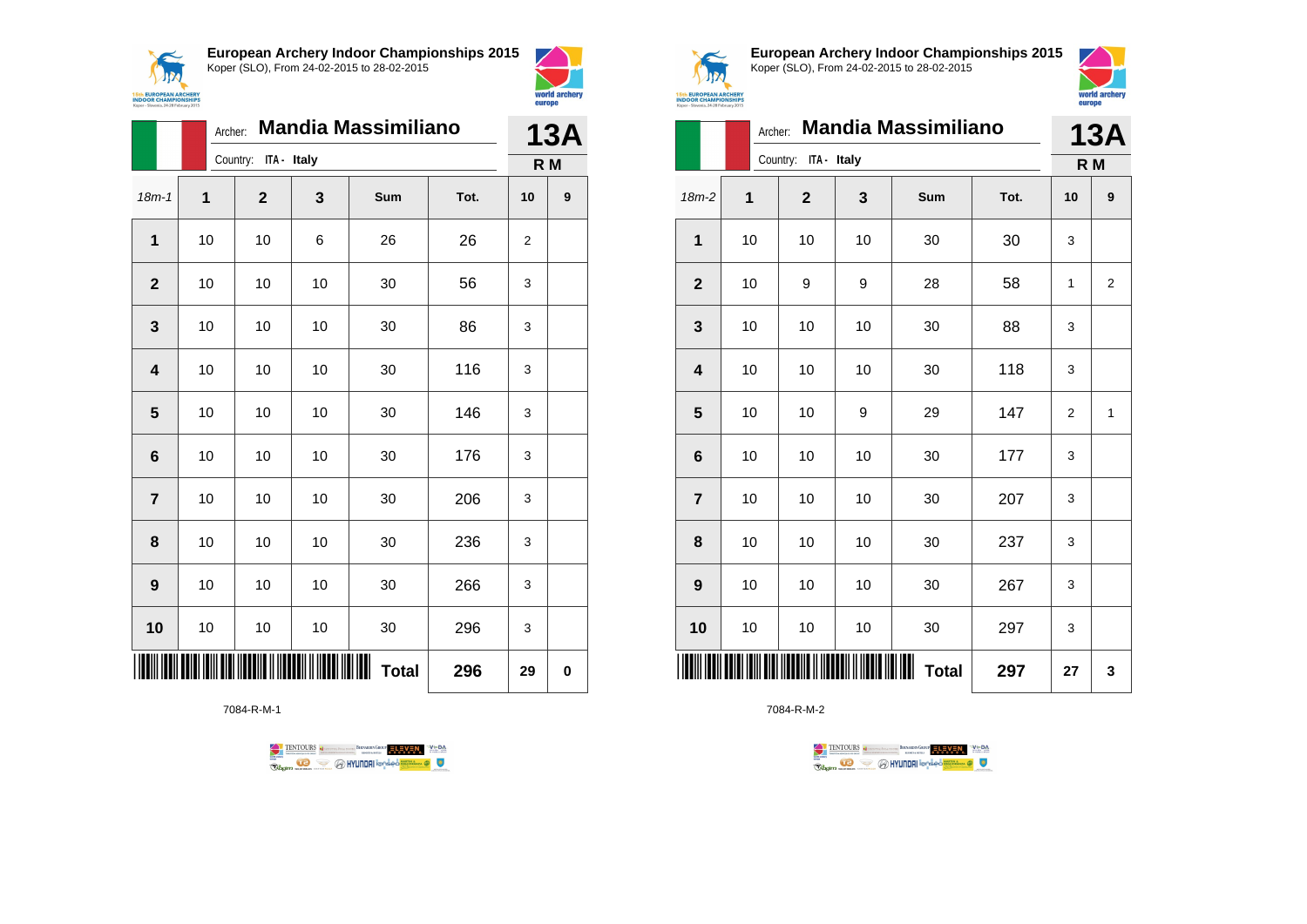



|                 | Archer: |                |                       | <b>Skalberg Andreas</b> |      | <b>13C</b>     |                  |
|-----------------|---------|----------------|-----------------------|-------------------------|------|----------------|------------------|
|                 |         |                | Country: SWE - Sweden |                         |      |                | R M              |
| $18m - 1$       | 1       | $\overline{2}$ | 3                     | Sum                     | Tot. | 10             | $\boldsymbol{9}$ |
| $\mathbf 1$     | 10      | 10             | 10                    | 30                      | 30   | 3              |                  |
| $\overline{2}$  | 10      | 10             | 10                    | 30                      | 60   | 3              |                  |
| 3               | 10      | 10             | 10                    | 30                      | 90   | 3              |                  |
| 4               | 10      | 10             | 10                    | 30                      | 120  | 3              |                  |
| 5               | 10      | 9              | 8                     | 27                      | 147  | 1              | 1                |
| $6\phantom{1}6$ | 10      | 10             | 10                    | 30                      | 177  | 3              |                  |
| $\overline{7}$  | 10      | 10             | 10                    | 30                      | 207  | 3              |                  |
| 8               | 10      | 10             | 9                     | 29                      | 236  | $\overline{2}$ | 1                |
| 9               | 10      | 10             | 10                    | 30                      | 266  | 3              |                  |
| 10              | 10      | 10             | 10                    | 30                      | 296  | 3              |                  |
|                 |         |                |                       | Ш<br><b>Total</b>       | 296  | 27             | $\mathbf{2}$     |

6251-R-M-1





**European Archery Indoor Championships 2015** Koper (SLO), From 24-02-2015 to 28-02-2015



|                         | <b>13C</b> |                       |    |                   |      |                |                |
|-------------------------|------------|-----------------------|----|-------------------|------|----------------|----------------|
|                         |            | Country: SWE - Sweden |    |                   |      | R <sub>M</sub> |                |
| $18m-2$                 | 1          | $\mathbf{2}$          | 3  | Sum               | Tot. | 10             | 9              |
| $\mathbf{1}$            | 10         | 10                    | 10 | 30                | 30   | 3              |                |
| $\overline{2}$          | 10         | 10                    | 9  | 29                | 59   | $\overline{2}$ | $\mathbf{1}$   |
| 3                       | 10         | 10                    | 9  | 29                | 88   | $\overline{2}$ | $\mathbf{1}$   |
| $\overline{\mathbf{4}}$ | 10         | 10                    | 10 | 30                | 118  | 3              |                |
| 5                       | 10         | 10                    | 9  | 29                | 147  | $\overline{2}$ | $\mathbf{1}$   |
| 6                       | 10         | 9                     | 9  | 28                | 175  | 1              | $\overline{2}$ |
| $\overline{7}$          | 10         | 10                    | 10 | 30                | 205  | 3              |                |
| 8                       | 10         | 10                    | 10 | 30                | 235  | 3              |                |
| 9                       | 10         | 10                    | 9  | 29                | 264  | $\overline{2}$ | $\mathbf{1}$   |
| 10                      | 10         | 10                    | 9  | 29                | 293  | $\overline{2}$ | $\mathbf{1}$   |
|                         |            |                       |    | ⊪<br><b>Total</b> | 293  | 23             | 7              |

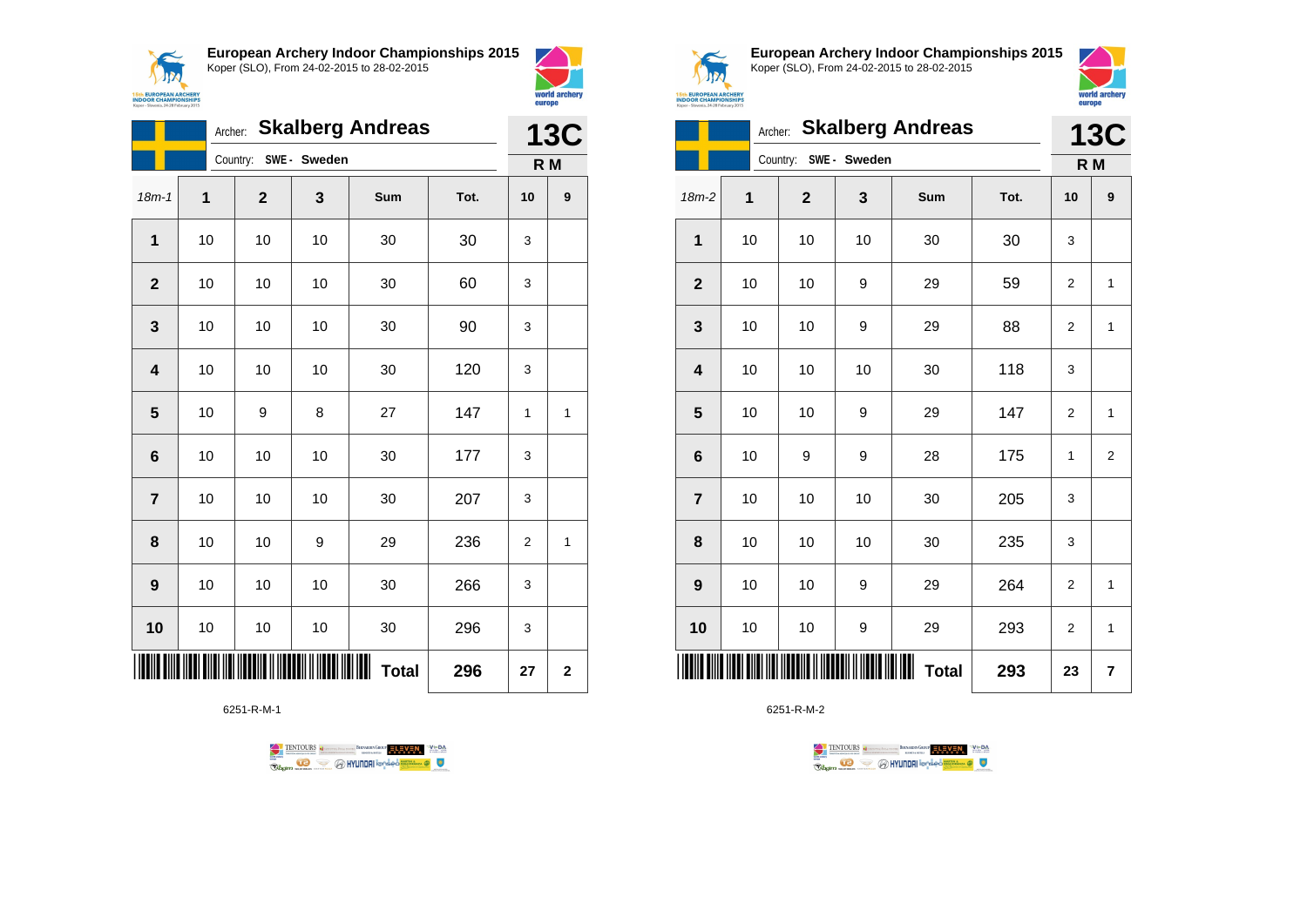

**European Archery Indoor Championships 2015**



|                | <b>Banda Arpad</b><br>Archer:<br>Country: HUN - Hungary |              |     |     |      |                |                |
|----------------|---------------------------------------------------------|--------------|-----|-----|------|----------------|----------------|
|                |                                                         |              |     |     |      |                | R M            |
| $18m - 1$      | $\mathbf 1$                                             | $\mathbf{2}$ | 3   | Sum | Tot. | 10             | 9              |
| $\mathbf{1}$   | 10                                                      | 10           | 9   | 29  | 29   | $\overline{2}$ | 1              |
| $\mathbf{2}$   | 10                                                      | 10           | 10  | 30  | 59   | 3              |                |
| 3              | 10                                                      | 9            | 9   | 28  | 87   | 1              | $\overline{2}$ |
| 4              | 10                                                      | 10           | 9   | 29  | 116  | $\overline{2}$ | 1              |
| 5              | 10                                                      | 10           | 10  | 30  | 146  | 3              |                |
| 6              | 10                                                      | 10           | 9   | 29  | 175  | $\overline{2}$ | 1              |
| $\overline{7}$ | 10                                                      | 10           | 10  | 30  | 205  | 3              |                |
| 8              | 10                                                      | 10           | 9   | 29  | 234  | $\overline{2}$ | 1              |
| 9              | 10                                                      | 10           | 10  | 30  | 264  | 3              |                |
| 10             | 10                                                      | 9            | 9   | 28  | 292  | 1              | $\overline{2}$ |
| ∭              |                                                         |              | 292 | 22  | 8    |                |                |

11839-R-M-1





world archery

europe

**European Archery Indoor Championships 2015** Koper (SLO), From 24-02-2015 to 28-02-2015



|                         | <b>Banda Arpad</b><br>Archer: |                        |    |     |      |                |              |  |
|-------------------------|-------------------------------|------------------------|----|-----|------|----------------|--------------|--|
|                         |                               | Country: HUN - Hungary |    |     |      | R M            |              |  |
| 18m-2                   | 1                             | $\mathbf 2$            | 3  | Sum | Tot. | 10             | 9            |  |
| $\mathbf 1$             | 10                            | 10                     | 10 | 30  | 30   | 3              |              |  |
| $\mathbf{2}$            | 10                            | 10                     | 9  | 29  | 59   | $\overline{2}$ | $\mathbf{1}$ |  |
| 3                       | 10                            | 10                     | 10 | 30  | 89   | 3              |              |  |
| $\overline{\mathbf{4}}$ | 10                            | 10                     | 10 | 30  | 119  | 3              |              |  |
| 5                       | 10                            | 10                     | 10 | 30  | 149  | 3              |              |  |
| $6\phantom{1}6$         | 10                            | 10                     | 10 | 30  | 179  | 3              |              |  |
| $\overline{7}$          | 10                            | 10                     | 10 | 30  | 209  | 3              |              |  |
| 8                       | 10                            | 10                     | 9  | 29  | 238  | $\overline{2}$ | 1            |  |
| 9                       | 10                            | 10                     | 9  | 29  | 267  | $\overline{2}$ | $\mathbf{1}$ |  |
| 10                      | 10                            | 10                     | 10 | 30  | 297  | 3              |              |  |
|                         |                               |                        |    |     | 297  | 27             | 3            |  |

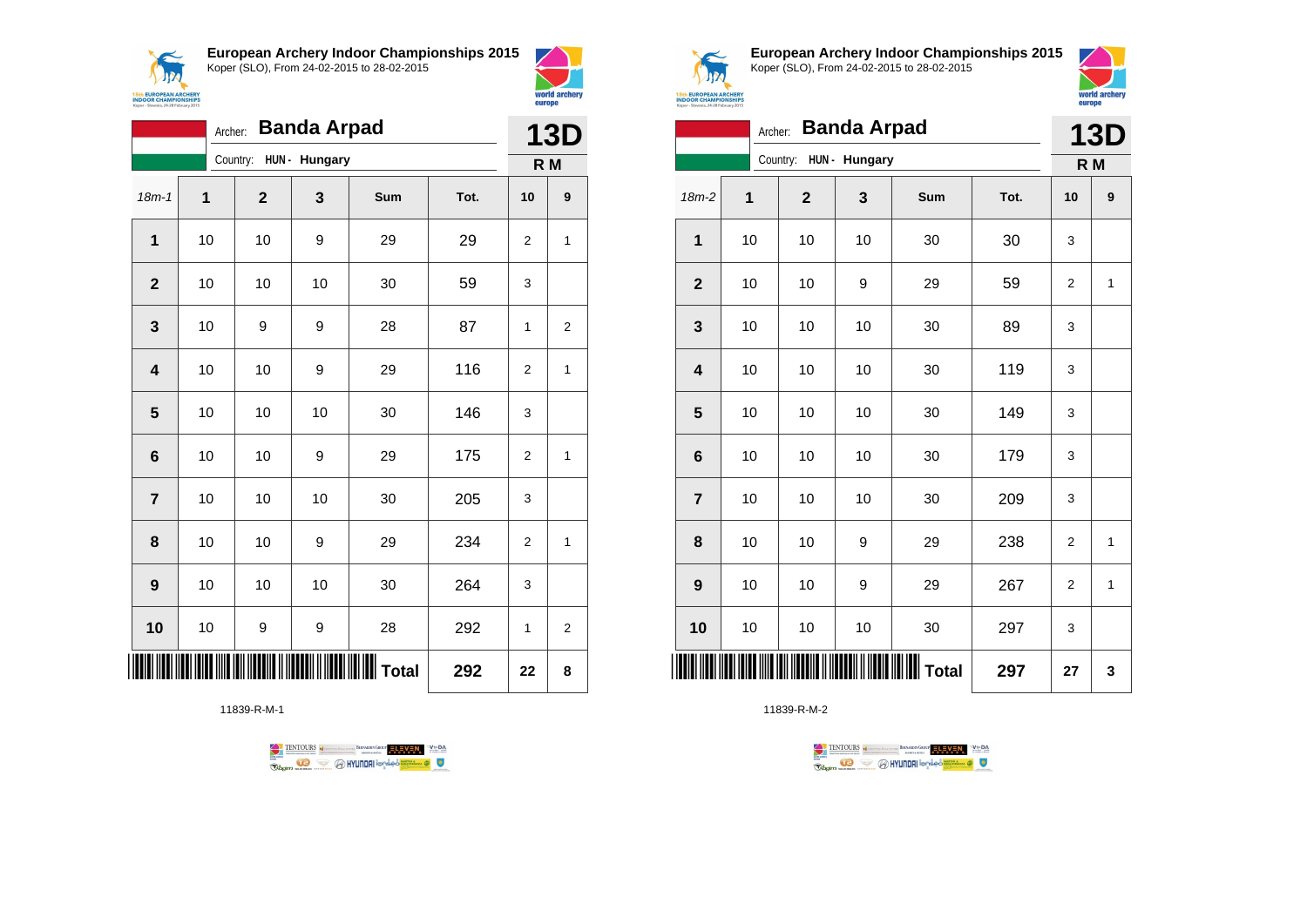$\sqrt{N}$ **15th EUROPEAN ARCHERY**<br>INDOOR CHAMPIONSHIPS<br>Koper - Slovenia, 24-28 February 2015 **European Archery Indoor Championships 2015** Koper (SLO), From 24-02-2015 to 28-02-2015



|                         |             | <b>Morello Marco</b><br>Archer: |    |                   |      |                |                |  |  |
|-------------------------|-------------|---------------------------------|----|-------------------|------|----------------|----------------|--|--|
|                         |             | ITA - Italy<br>Country:         |    |                   |      |                | R M            |  |  |
| $18m - 1$               | $\mathbf 1$ | $\overline{2}$                  | 3  | <b>Sum</b>        | Tot. | 10             | 9              |  |  |
| 1                       | 10          | 10                              | 10 | 30                | 30   | 3              |                |  |  |
| $\overline{2}$          | 10          | 10                              | 9  | 29                | 59   | $\overline{2}$ | 1              |  |  |
| 3                       | 10          | 10                              | 9  | 29                | 88   | $\overline{2}$ | 1              |  |  |
| $\overline{\mathbf{4}}$ | 10          | 10                              | 9  | 29                | 117  | $\overline{2}$ | 1              |  |  |
| 5                       | 10          | 9                               | 9  | 28                | 145  | 1              | $\overline{2}$ |  |  |
| $6\phantom{1}6$         | 10          | 9                               | 9  | 28                | 173  | 1              | 2              |  |  |
| $\overline{7}$          | 10          | 10                              | 9  | 29                | 202  | $\overline{2}$ | 1              |  |  |
| 8                       | 10          | 9                               | 9  | 28                | 230  | 1              | 2              |  |  |
| 9                       | 10          | 10                              | 9  | 29                | 259  | $\overline{2}$ | 1              |  |  |
| 10                      | 10          | 10                              | 8  | 28                | 287  | 2              |                |  |  |
|                         |             |                                 |    | Ш<br><b>Total</b> | 287  | 18             | 11             |  |  |

8044-R-M-1





**European Archery Indoor Championships 2015** Koper (SLO), From 24-02-2015 to 28-02-2015



|                         | Archer: |                | <b>14A</b>  |                        |      |                |                |
|-------------------------|---------|----------------|-------------|------------------------|------|----------------|----------------|
|                         |         | Country:       | ITA - Italy |                        |      | R M            |                |
| $18m-2$                 | 1       | $\overline{2}$ | 3           | Sum                    | Tot. | 10             | 9              |
| $\mathbf 1$             | 10      | 10             | 9           | 29                     | 29   | 2              | $\mathbf{1}$   |
| $\mathbf{2}$            | 10      | 10             | 9           | 29                     | 58   | $\overline{2}$ | $\mathbf{1}$   |
| $\mathbf{3}$            | 10      | 10             | 10          | 30                     | 88   | 3              |                |
| $\overline{\mathbf{4}}$ | 10      | 10             | 9           | 29                     | 117  | $\mathbf 2$    | $\mathbf{1}$   |
| $\overline{\mathbf{5}}$ | 10      | 10             | 9           | 29                     | 146  | $\overline{2}$ | $\mathbf{1}$   |
| $\bf 6$                 | 10      | 9              | 9           | 28                     | 174  | 1              | $\overline{2}$ |
| $\overline{7}$          | 10      | 10             | 9           | 29                     | 203  | $\overline{2}$ | $\mathbf{1}$   |
| 8                       | 10      | 9              | 9           | 28                     | 231  | 1              | 2              |
| $\boldsymbol{9}$        | 10      | 10             | 10          | 30                     | 261  | 3              |                |
| 10                      | 10      | 10             | 10          | 30                     | 291  | 3              |                |
|                         |         |                |             | IIIIII<br><b>Total</b> | 291  | 21             | 9              |

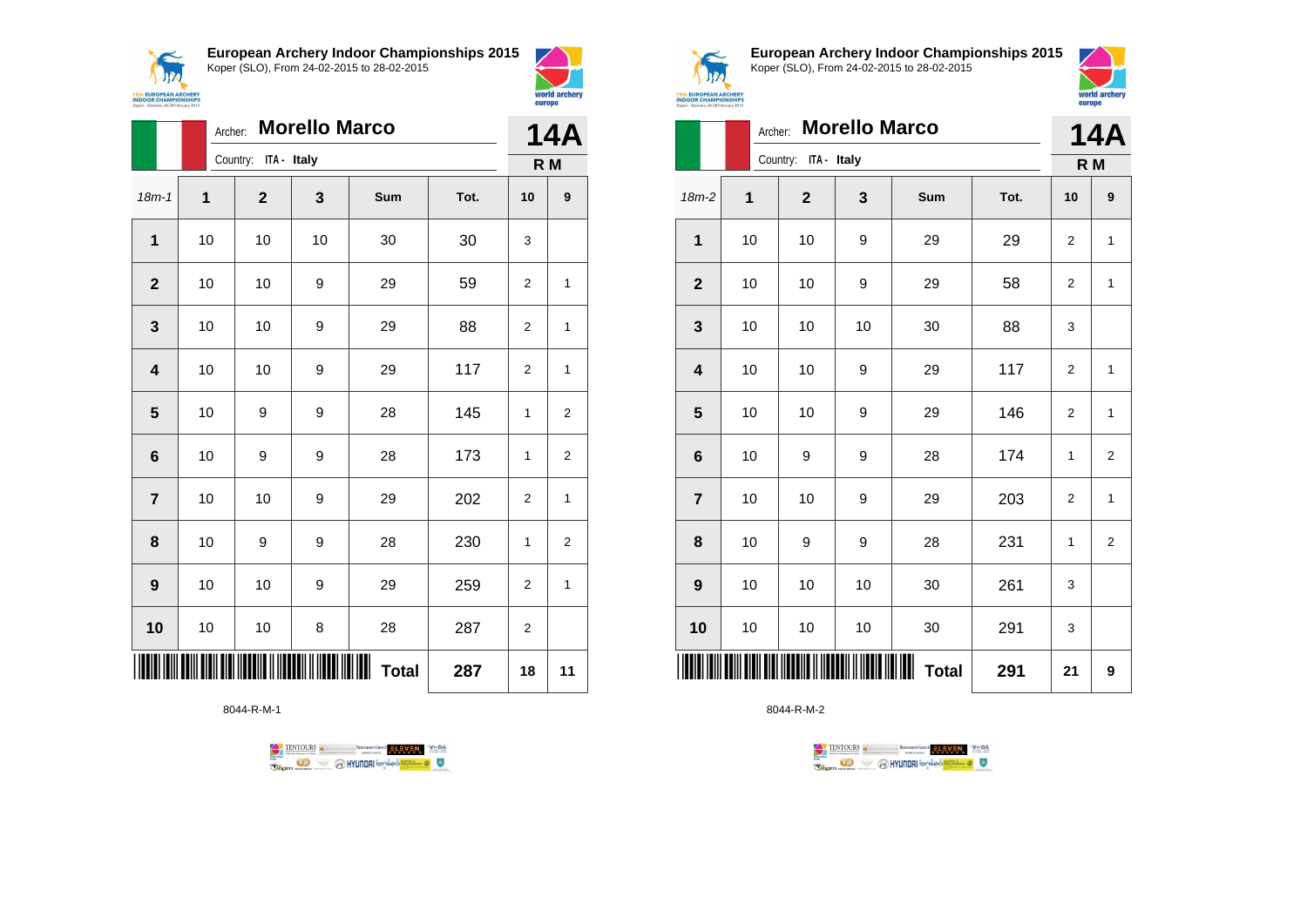



world archery

europe

| ക<br>麗                  |              | <b>Popovic Luka</b><br>Archer: |             |                                                                                                                      |              |      |     |                |  |
|-------------------------|--------------|--------------------------------|-------------|----------------------------------------------------------------------------------------------------------------------|--------------|------|-----|----------------|--|
|                         |              |                                | Country:    | SRB - Serbia                                                                                                         |              |      | R M |                |  |
| $18m - 1$               | $\mathbf{1}$ |                                | $\mathbf 2$ | 3                                                                                                                    | <b>Sum</b>   | Tot. | 10  | 9              |  |
| $\mathbf 1$             | 10           |                                | 10          | 9                                                                                                                    | 29           | 29   | 2   | 1              |  |
| $\mathbf{2}$            | 10           |                                | 10          | 8                                                                                                                    | 28           | 57   | 2   |                |  |
| $\mathbf{3}$            | 10           |                                | 10          | 9                                                                                                                    | 29           | 86   | 2   | 1              |  |
| $\overline{\mathbf{4}}$ | 10           |                                | 10          | 10                                                                                                                   | 30           | 116  | 3   |                |  |
| 5                       | 10           |                                | 10          | 10                                                                                                                   | 30           | 146  | 3   |                |  |
| $\bf 6$                 | 10           |                                | 10          | 10                                                                                                                   | 30           | 176  | 3   |                |  |
| $\overline{7}$          | 9            |                                | 9           | 8                                                                                                                    | 26           | 202  |     | $\overline{2}$ |  |
| 8                       | 10           |                                | 10          | 9                                                                                                                    | 29           | 231  | 2   | 1              |  |
| 9                       | 10           |                                | 10          | 10                                                                                                                   | 30           | 261  | 3   |                |  |
| 10                      | 10           |                                | $10$        | 10                                                                                                                   | 30           | 291  | 3   |                |  |
|                         |              |                                |             | <u>MAN MATAMATIK MATAMATIK MATAMATIK MATAMATIK MATAMATIK MATAMATIK MATAMATIK MATAMATIK MATAMATIK MATAMATIK MATAM</u> | <b>Total</b> | 291  | 23  | 5              |  |

6604-R-M-1





**European Archery Indoor Championships 2015** Koper (SLO), From 24-02-2015 to 28-02-2015



**14B**

| <b>EUROPEAN ARCHERY</b><br><b>DOOR CHAMPIONSHIPS</b><br>per - Slovenia, 24-28 February 2015 |    |                       |                      | europe | world arch |     |   |
|---------------------------------------------------------------------------------------------|----|-----------------------|----------------------|--------|------------|-----|---|
| сÞ<br>鶮                                                                                     |    |                       | Archer: Popovic Luka |        |            |     |   |
|                                                                                             |    | Country: SRB - Serbia |                      |        |            | R M |   |
| $18m-2$                                                                                     | 1  | $\mathbf{2}$          | 3                    | Sum    | Tot.       | 10  | 9 |
| 1                                                                                           | 10 | 10                    | 10                   | 30     | 30         | 3   |   |
| $\mathbf{2}$                                                                                | 10 | 10                    | 9                    | 29     | 59         | 2   | 1 |
| $\mathbf{3}$                                                                                | 10 | 10                    | 10                   | 30     | 89         | 3   |   |
| $\overline{\mathbf{4}}$                                                                     | 10 | 10                    | 10                   | 30     | 119        | 3   |   |
| 5                                                                                           | 10 | 10                    | 9                    | 29     | 148        | 2   | 1 |
| $6\phantom{1}6$                                                                             | 10 | 10                    | 9                    | 29     | 177        | 2   | 1 |
|                                                                                             |    |                       |                      |        |            |     |   |

| III                     |    |    |                  | <b>Total</b> | 291 | 22             | 7              |
|-------------------------|----|----|------------------|--------------|-----|----------------|----------------|
| 10                      | 10 | 9  | $\boldsymbol{9}$ | 28           | 291 | $\mathbf{1}$   | $\overline{2}$ |
| $\mathbf{9}$            | 10 | 10 | $\boldsymbol{9}$ | 29           | 263 | $\overline{2}$ | 1              |
| 8                       | 10 | 10 | 9                | 29           | 234 | $\overline{2}$ | 1              |
| $\overline{7}$          | 10 | 10 | 8                | 28           | 205 | $\overline{2}$ |                |
| $6\phantom{1}$          | 10 | 10 | $\boldsymbol{9}$ | 29           | 177 | 2              | 1              |
| $\overline{\mathbf{5}}$ | 10 | 10 | 9                | 29           | 148 | $\overline{2}$ | 1              |

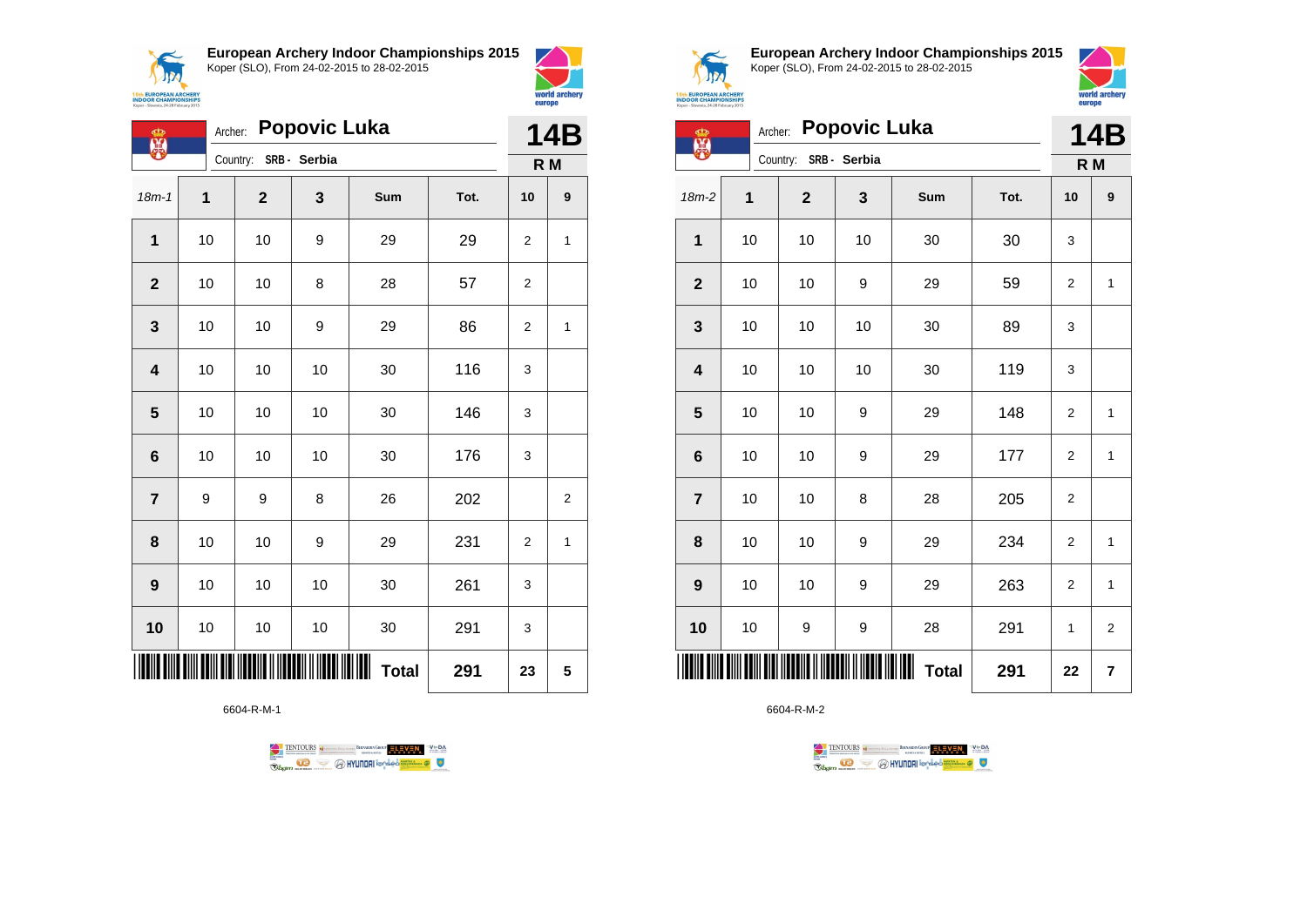



|                | <b>Bertschler Alexander</b><br>Archer: |                        |    |     |      |                |                  |  |
|----------------|----------------------------------------|------------------------|----|-----|------|----------------|------------------|--|
|                |                                        | Country: AUT - Austria |    |     |      | R M            |                  |  |
| $18m - 1$      | 1                                      | $\mathbf{2}$           | 3  | Sum | Tot. | 10             | $\boldsymbol{9}$ |  |
| 1              | 10                                     | 10                     | 9  | 29  | 29   | $\overline{2}$ | 1                |  |
| $\overline{2}$ | 10                                     | 10                     | 9  | 29  | 58   | $\overline{2}$ | 1                |  |
| 3              | 10                                     | 10                     | 9  | 29  | 87   | $\overline{2}$ | $\mathbf{1}$     |  |
| 4              | 10                                     | 9                      | 9  | 28  | 115  | 1              | $\overline{c}$   |  |
| 5              | 10                                     | 10                     | 10 | 30  | 145  | 3              |                  |  |
| 6              | 10                                     | 9                      | 9  | 28  | 173  | $\mathbf{1}$   | $\overline{2}$   |  |
| $\overline{7}$ | 10                                     | 10                     | 10 | 30  | 203  | 3              |                  |  |
| 8              | 10                                     | 10                     | 6  | 26  | 229  | 2              |                  |  |
| 9              | 10                                     | 9                      | 9  | 28  | 257  | 1              | $\overline{2}$   |  |
| 10             | 10                                     | 10                     | 10 | 30  | 287  | 3              |                  |  |
|                |                                        |                        |    |     | 287  | 20             | 9                |  |

11814-R-M-1





**European Archery Indoor Championships 2015** Koper (SLO), From 24-02-2015 to 28-02-2015



|                 | <b>Bertschler Alexander</b><br>Archer: |                        |    |                                                     |      |                |              |
|-----------------|----------------------------------------|------------------------|----|-----------------------------------------------------|------|----------------|--------------|
|                 |                                        | Country: AUT - Austria |    |                                                     |      | R M            |              |
| 18m-2           | 1                                      | $\mathbf{2}$           | 3  | Sum                                                 | Tot. | 10             | 9            |
| 1               | 10                                     | 10                     | 9  | 29                                                  | 29   | 2              | $\mathbf{1}$ |
| $\overline{2}$  | 10                                     | 10                     | 9  | 29                                                  | 58   | $\overline{2}$ | $\mathbf{1}$ |
| 3               | 10                                     | 9                      | 8  | 27                                                  | 85   | 1              | 1            |
| 4               | 10                                     | 10                     | 9  | 29                                                  | 114  | $\overline{2}$ | $\mathbf{1}$ |
| 5               | 10                                     | 10                     | 8  | 28                                                  | 142  | $\mathbf 2$    |              |
| $6\phantom{1}6$ | 10                                     | 10                     | 9  | 29                                                  | 171  | $\overline{2}$ | $\mathbf{1}$ |
| $\overline{7}$  | 10                                     | 10                     | 10 | 30                                                  | 201  | 3              |              |
| 8               | 10                                     | 10                     | 8  | 28                                                  | 229  | 2              |              |
| 9               | 10                                     | 10                     | 9  | 29                                                  | 258  | $\overline{2}$ | $\mathbf{1}$ |
| 10              | 9                                      | 9                      | 9  | 27                                                  | 285  |                | 3            |
| ║║║             |                                        |                        |    | <b>                                      </b> Total | 285  | 18             | 9            |

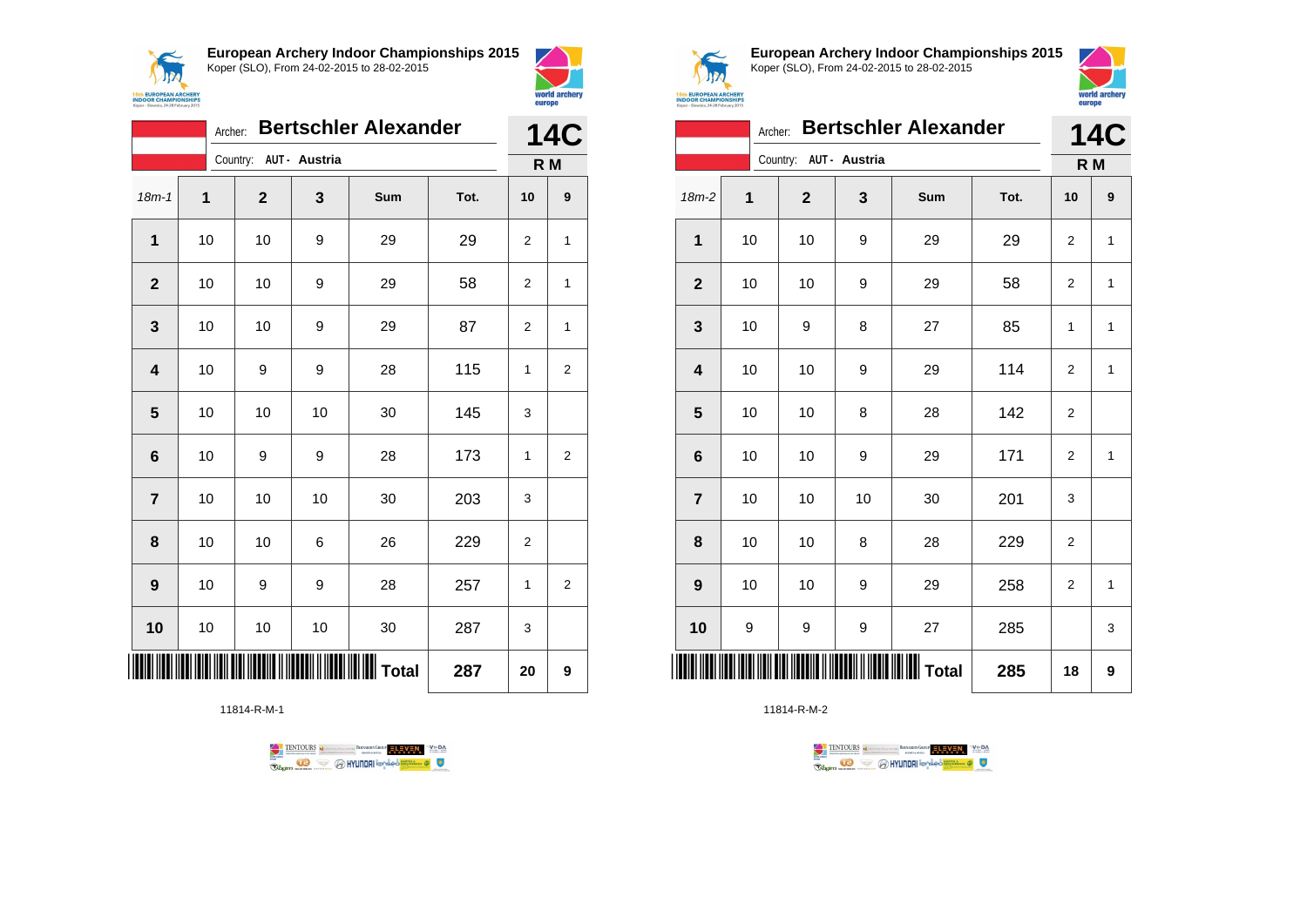



|                 | 17A |                        |                            |              |      |                |     |
|-----------------|-----|------------------------|----------------------------|--------------|------|----------------|-----|
|                 |     | Country: GER - Germany |                            |              |      |                | R W |
| $18m - 1$       | 1   | $\mathbf{2}$           | 3                          | Sum          | Tot. | 10             | 9   |
| 1               | 10  | 10                     | 8                          | 28           | 28   | 2              |     |
| $\overline{2}$  | 10  | 10                     | 9                          | 29           | 57   | 2              | 1   |
| 3               | 10  | 10                     | 9                          | 29           | 86   | $\overline{2}$ | 1   |
| 4               | 10  | 10                     | 8                          | 28           | 114  | $\overline{2}$ |     |
| 5               | 10  | 10                     | 10                         | 30           | 144  | 3              |     |
| $6\phantom{1}6$ | 10  | 10                     | 10                         | 30           | 174  | 3              |     |
| $\overline{7}$  | 10  | 10                     | 9                          | 29           | 203  | $\overline{2}$ | 1   |
| 8               | 9   | 9                      | 9                          | 27           | 230  |                | 3   |
| 9               | 10  | 9                      | 9                          | 28           | 258  | 1              | 2   |
| 10              | 10  | 10                     | 9                          | 29           | 287  | $\overline{2}$ | 1   |
|                 |     |                        | <b>TITANI INDIANA ARAB</b> | <b>Total</b> | 287  | 19             | 9   |

3885-R-W-1





**European Archery Indoor Championships 2015** Koper (SLO), From 24-02-2015 to 28-02-2015



|                         | <b>17A</b>   |                        |    |                   |      |                |                |
|-------------------------|--------------|------------------------|----|-------------------|------|----------------|----------------|
|                         |              | Country: GER - Germany |    |                   |      | R W            |                |
| 18m-2                   | $\mathbf{1}$ | $\mathbf{2}$           | 3  | Sum               | Tot. | 10             | 9              |
| 1                       | 10           | 10                     | 9  | 29                | 29   | $\overline{2}$ | $\mathbf{1}$   |
| $\mathbf{2}$            | 10           | 10                     | 10 | 30                | 59   | 3              |                |
| $\mathbf{3}$            | 10           | 10                     | 9  | 29                | 88   | $\overline{2}$ | $\mathbf{1}$   |
| $\overline{\mathbf{4}}$ | 10           | 10                     | 10 | 30                | 118  | 3              |                |
| 5                       | 10           | 10                     | 10 | 30                | 148  | 3              |                |
| $6\phantom{1}6$         | 10           | 10                     | 9  | 29                | 177  | $\overline{2}$ | $\mathbf{1}$   |
| $\overline{7}$          | 10           | 9                      | 9  | 28                | 205  | 1              | $\overline{2}$ |
| 8                       | 10           | 10                     | 9  | 29                | 234  | $\overline{2}$ | $\mathbf{1}$   |
| $\boldsymbol{9}$        | 10           | 10                     | 8  | 28                | 262  | $\overline{2}$ |                |
| 10                      | 10           | 10                     | 9  | 29                | 291  | $\overline{2}$ | $\mathbf{1}$   |
|                         |              |                        |    | Ш<br><b>Total</b> | 291  | 22             | 7              |

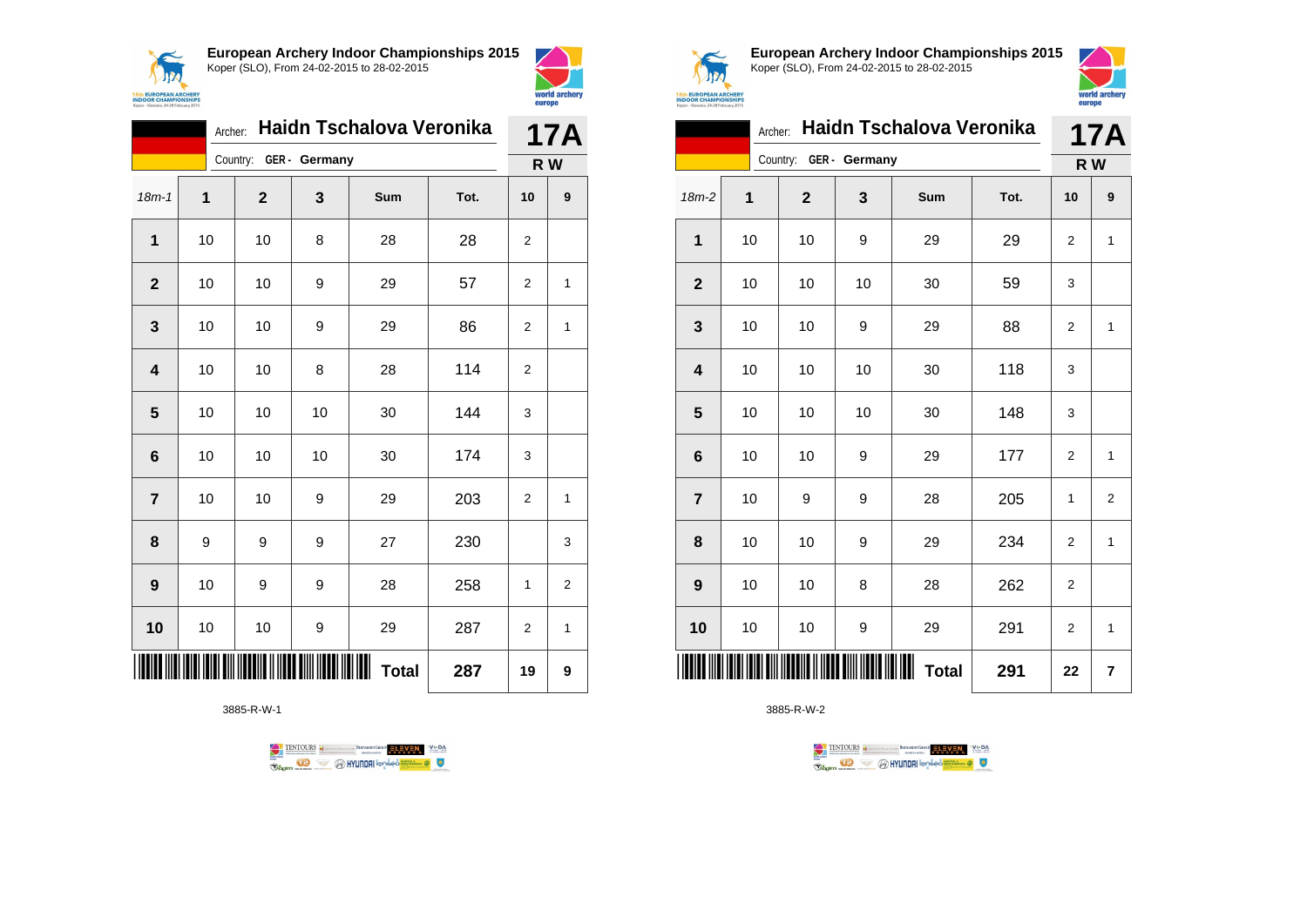



|                         | Archer:     |                      | <b>17B</b> |                 |      |                |                |  |  |
|-------------------------|-------------|----------------------|------------|-----------------|------|----------------|----------------|--|--|
|                         |             | Country: ITA - Italy |            |                 |      |                |                |  |  |
| $18m - 1$               | $\mathbf 1$ | $\mathbf{2}$         | 3          | <b>Sum</b>      | Tot. | 10             | 9              |  |  |
| 1                       | 10          | 10                   | 9          | 29              | 29   | $\overline{2}$ | 1              |  |  |
| $\mathbf{2}$            | 10          | 10                   | 8          | 28              | 57   | 2              |                |  |  |
| 3                       | 10          | 10                   | 9          | 29              | 86   | 2              | $\mathbf{1}$   |  |  |
| 4                       | 10          | 9                    | 9          | 28              | 114  | 1              | 2              |  |  |
| $\overline{\mathbf{5}}$ | 10          | 9                    | 9          | 28              | 142  | 1              | $\overline{c}$ |  |  |
| 6                       | 10          | 10                   | 9          | 29              | 171  | $\overline{2}$ | $\mathbf{1}$   |  |  |
| $\overline{7}$          | 10          | 9                    | 9          | 28              | 199  | 1              | $\overline{2}$ |  |  |
| 8                       | 9           | 9                    | 9          | 27              | 226  |                | 3              |  |  |
| $\boldsymbol{9}$        | 9           | 9                    | 9          | 27              | 253  |                | 3              |  |  |
| 10                      | 10          | 10                   | 9          | 29              | 282  | 2              | 1              |  |  |
|                         |             |                      |            | <b>II</b> Total | 282  | 13             | 16             |  |  |

11895-R-W-1





**European Archery Indoor Championships 2015** Koper (SLO), From 24-02-2015 to 28-02-2015



|                         | Archer: |                      |    | <b>17B</b>      |      |                |                |
|-------------------------|---------|----------------------|----|-----------------|------|----------------|----------------|
|                         |         | Country: ITA - Italy |    |                 |      | R W            |                |
| $18m-2$                 | 1       | $\mathbf 2$          | 3  | Sum             | Tot. | 10             | 9              |
| 1                       | 10      | 9                    | 8  | 27              | 27   | 1              | 1              |
| $\mathbf{2}$            | 10      | 10                   | 9  | 29              | 56   | 2              | 1              |
| 3                       | 10      | 10                   | 8  | 28              | 84   | $\overline{2}$ |                |
| $\overline{\mathbf{4}}$ | 10      | 10                   | 10 | 30              | 114  | 3              |                |
| 5                       | 10      | 10                   | 9  | 29              | 143  | $\overline{2}$ | $\mathbf{1}$   |
| 6                       | 10      | 10                   | 9  | 29              | 172  | $\overline{2}$ | $\mathbf{1}$   |
| $\overline{7}$          | 10      | 9                    | 9  | 28              | 200  | 1              | $\overline{2}$ |
| 8                       | 10      | 10                   | 9  | 29              | 229  | $\overline{2}$ | $\mathbf{1}$   |
| 9                       | 10      | 10                   | 9  | 29              | 258  | $\overline{2}$ | 1              |
| 10                      | 10      | 10                   | 9  | 29              | 287  | 2              | $\mathbf{1}$   |
| ║║║                     |         |                      |    | $\  \ \ $ Total | 287  | 19             | 9              |

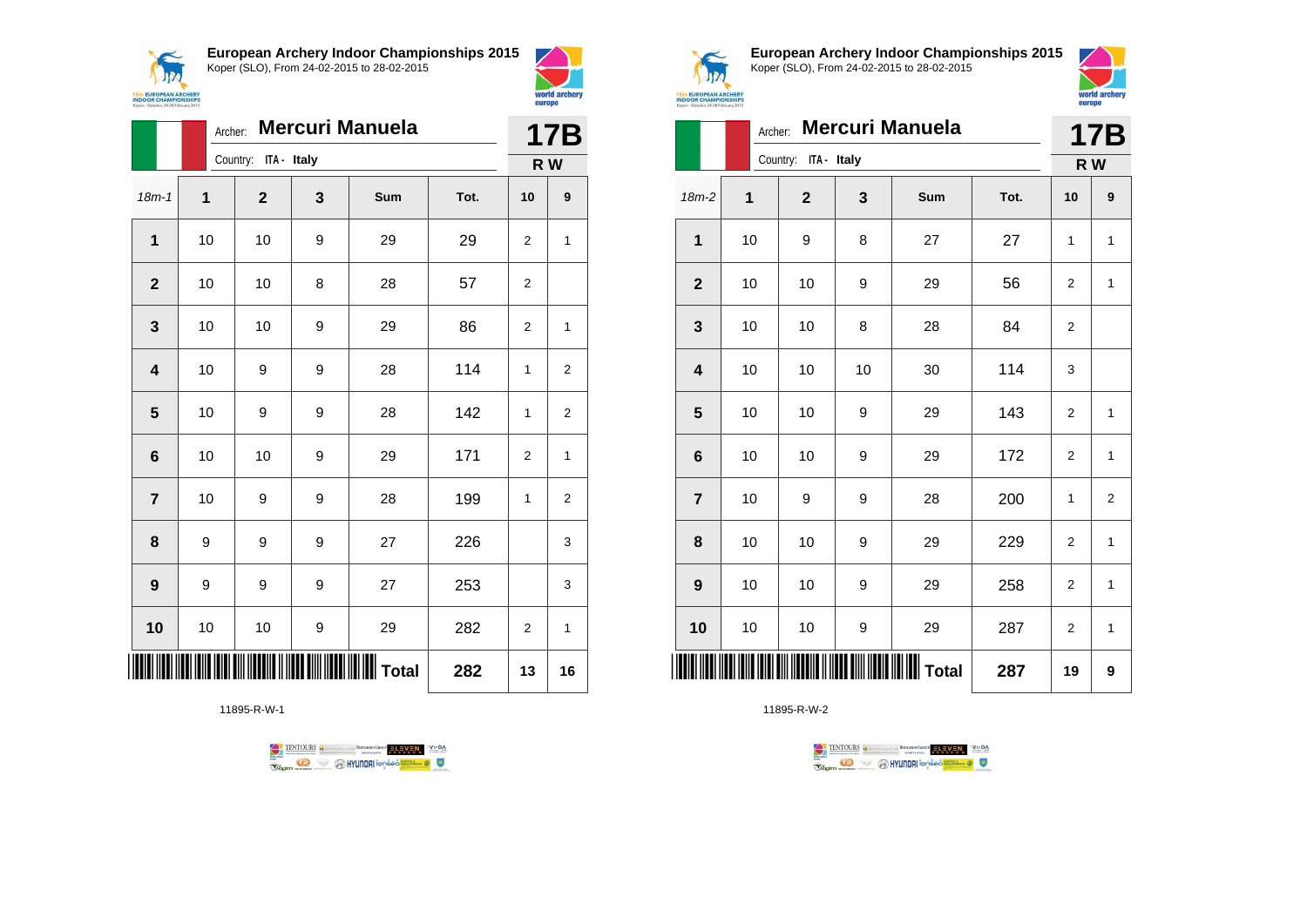



|                 | <b>Marchenko Veronika</b><br>Archer: |  |              |                        |                   |      |                | <b>17C</b>     |  |
|-----------------|--------------------------------------|--|--------------|------------------------|-------------------|------|----------------|----------------|--|
|                 |                                      |  |              | Country: UKR - Ukraine |                   |      |                | R W            |  |
| $18m - 1$       | 1                                    |  | $\mathbf{2}$ | 3                      | Sum               | Tot. | 10             | 9              |  |
| 1               | 10                                   |  | 10           | 9                      | 29                | 29   | 2              | 1              |  |
| $\overline{2}$  | 10                                   |  | 10           | 10                     | 30                | 59   | 3              |                |  |
| 3               | 10                                   |  | 10           | 9                      | 29                | 88   | 2              | 1              |  |
| 4               | 10                                   |  | 9            | 9                      | 28                | 116  | $\mathbf{1}$   | $\overline{2}$ |  |
| 5               | 10                                   |  | 10           | 9                      | 29                | 145  | $\overline{2}$ | $\mathbf{1}$   |  |
| $6\phantom{1}6$ | 10                                   |  | 9            | 9                      | 28                | 173  | $\mathbf{1}$   | $\overline{2}$ |  |
| $\overline{7}$  | 9                                    |  | 9            | 8                      | 26                | 199  |                | 2              |  |
| 8               | 10                                   |  | 10           | 9                      | 29                | 228  | 2              | 1              |  |
| 9               | 10                                   |  | 10           | 10                     | 30                | 258  | 3              |                |  |
| 10              | 10                                   |  | 10           | 9                      | 29                | 287  | 2              | 1              |  |
|                 |                                      |  |              |                        | Ш<br><b>Total</b> | 287  | 18             | 11             |  |

7896-R-W-1





**European Archery Indoor Championships 2015** Koper (SLO), From 24-02-2015 to 28-02-2015



|                         | <b>Marchenko Veronika</b><br>Archer: |                |                      |                   |      |                |                   |  |
|-------------------------|--------------------------------------|----------------|----------------------|-------------------|------|----------------|-------------------|--|
|                         | Country:                             |                | <b>UKR</b> - Ukraine |                   |      |                | <b>17C</b><br>R W |  |
| $18m-2$                 | 1                                    | $\overline{2}$ | 3                    | Sum               | Tot. | 10             | 9                 |  |
| $\mathbf{1}$            | 10                                   | 9              | 9                    | 28                | 28   | 1              | $\overline{2}$    |  |
| $\overline{2}$          | 10                                   | 10             | 9                    | 29                | 57   | $\overline{2}$ | $\mathbf{1}$      |  |
| 3                       | 9                                    | 9              | 9                    | 27                | 84   |                | 3                 |  |
| $\overline{\mathbf{4}}$ | 10                                   | 10             | 9                    | 29                | 113  | 2              | $\mathbf{1}$      |  |
| 5                       | 10                                   | 10             | 10                   | 30                | 143  | 3              |                   |  |
| $6\phantom{1}6$         | 10                                   | 10             | 10                   | 30                | 173  | 3              |                   |  |
| $\overline{7}$          | 10                                   | 10             | 9                    | 29                | 202  | 2              | $\mathbf{1}$      |  |
| 8                       | 10                                   | 10             | 9                    | 29                | 231  | $\mathbf 2$    | $\mathbf{1}$      |  |
| 9                       | 10                                   | 9              | 9                    | 28                | 259  | 1              | $\overline{2}$    |  |
| 10                      | 10                                   | 9              | 9                    | 28                | 287  | 1              | $\overline{2}$    |  |
| Ш                       |                                      |                |                      | Ш<br><b>Total</b> | 287  | 17             | 13                |  |

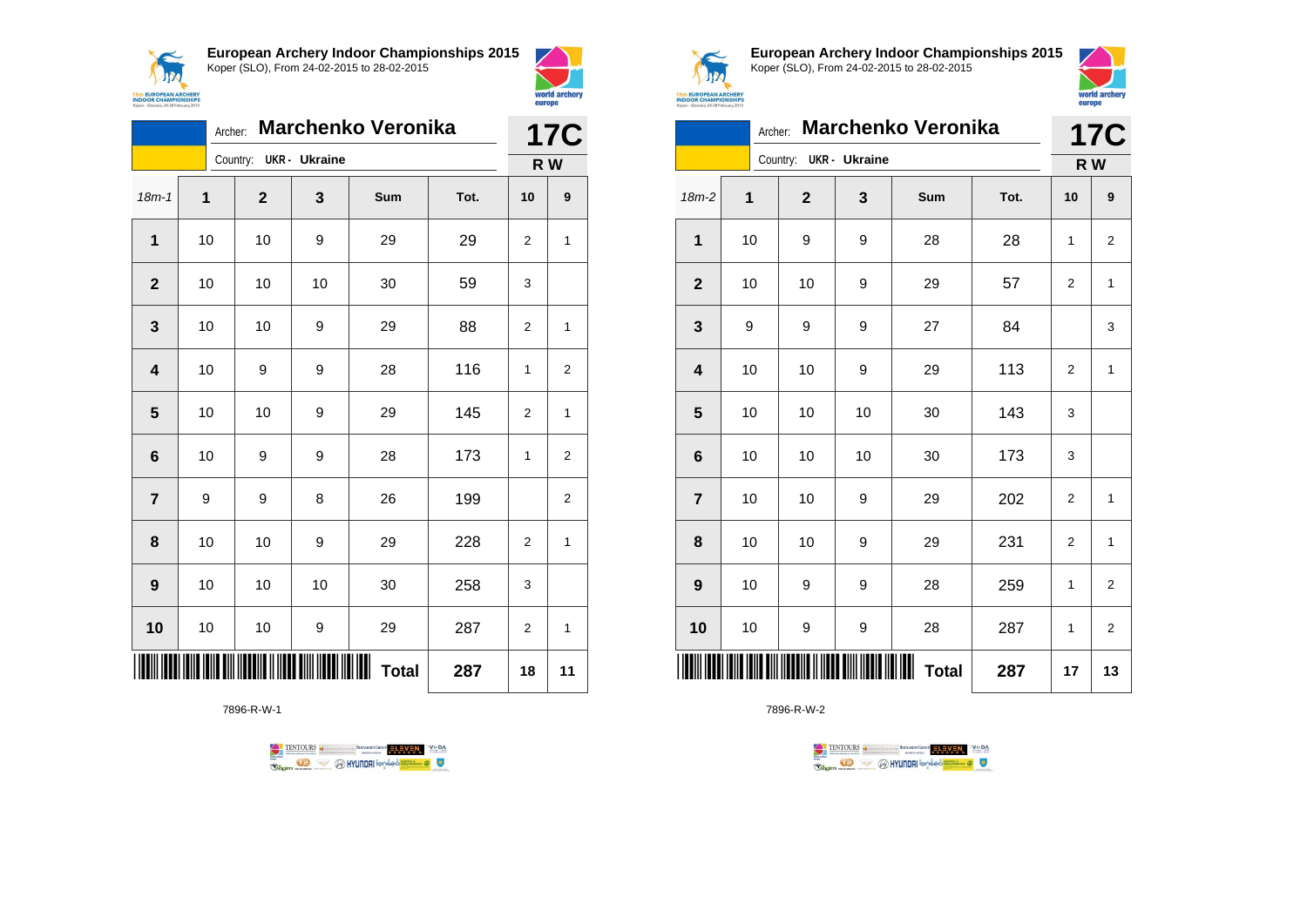



| ٠               | ÷  | <b>Esebua Kristine</b><br>Archer: |    |              |      |                |   |  |  |
|-----------------|----|-----------------------------------|----|--------------|------|----------------|---|--|--|
| ٠               | ÷  | Country: GEO - Georgia            |    |              |      | R W            |   |  |  |
| $18m - 1$       | 1  | $\mathbf{2}$                      | 3  | Sum          | Tot. | 10             | 9 |  |  |
| $\mathbf 1$     | 10 | 10                                | 10 | 30           | 30   | 3              |   |  |  |
| $\mathbf{2}$    | 10 | 10                                | 9  | 29           | 59   | 2              | 1 |  |  |
| 3               | 10 | 10                                | 9  | 29           | 88   | $\overline{2}$ | 1 |  |  |
| 4               | 10 | 10                                | 9  | 29           | 117  | $\overline{2}$ | 1 |  |  |
| 5               | 10 | 10                                | 9  | 29           | 146  | 2              | 1 |  |  |
| $6\phantom{1}6$ | 9  | 9                                 | 9  | 27           | 173  |                | 3 |  |  |
| $\overline{7}$  | 10 | 10                                | 10 | 30           | 203  | 3              |   |  |  |
| 8               | 10 | 10                                | 9  | 29           | 232  | 2              | 1 |  |  |
| 9               | 10 | 10                                | 10 | 30           | 262  | 3              |   |  |  |
| 10              | 10 | 10                                | 10 | 30           | 292  | 3              |   |  |  |
|                 |    |                                   |    | <b>Total</b> | 292  | 22             | 8 |  |  |

3254-R-W-1





**European Archery Indoor Championships 2015** Koper (SLO), From 24-02-2015 to 28-02-2015



| ٠                       | ۰  | <b>Esebua Kristine</b><br>Archer: |              |              |      |                |              |  |  |
|-------------------------|----|-----------------------------------|--------------|--------------|------|----------------|--------------|--|--|
| ۰                       | ÷  | Country:                          | GEO- Georgia |              |      | R W            |              |  |  |
| $18m-2$                 | 1  | $\mathbf{2}$                      | 3            | Sum          | Tot. | 10             | 9            |  |  |
| 1                       | 10 | 10                                | 9            | 29           | 29   | $\overline{2}$ | $\mathbf{1}$ |  |  |
| $\overline{2}$          | 10 | 10                                | 9            | 29           | 58   | $\overline{2}$ | 1            |  |  |
| 3                       | 10 | 10                                | 9            | 29           | 87   | $\overline{2}$ | 1            |  |  |
| $\overline{\mathbf{4}}$ | 10 | 10                                | 10           | 30           | 117  | 3              |              |  |  |
| 5                       | 10 | 10                                | 9            | 29           | 146  | $\overline{2}$ | 1            |  |  |
| 6                       | 10 | 10                                | 9            | 29           | 175  | $\overline{2}$ | 1            |  |  |
| $\overline{7}$          | 10 | 10                                | 10           | 30           | 205  | 3              |              |  |  |
| 8                       | 10 | 10                                | 10           | 30           | 235  | 3              |              |  |  |
| 9                       | 10 | 10                                | 10           | 30           | 265  | 3              |              |  |  |
| 10                      | 10 | 10                                | 10           | 30           | 295  | 3              |              |  |  |
|                         |    |                                   |              | <b>Total</b> | 295  | 25             | 5            |  |  |

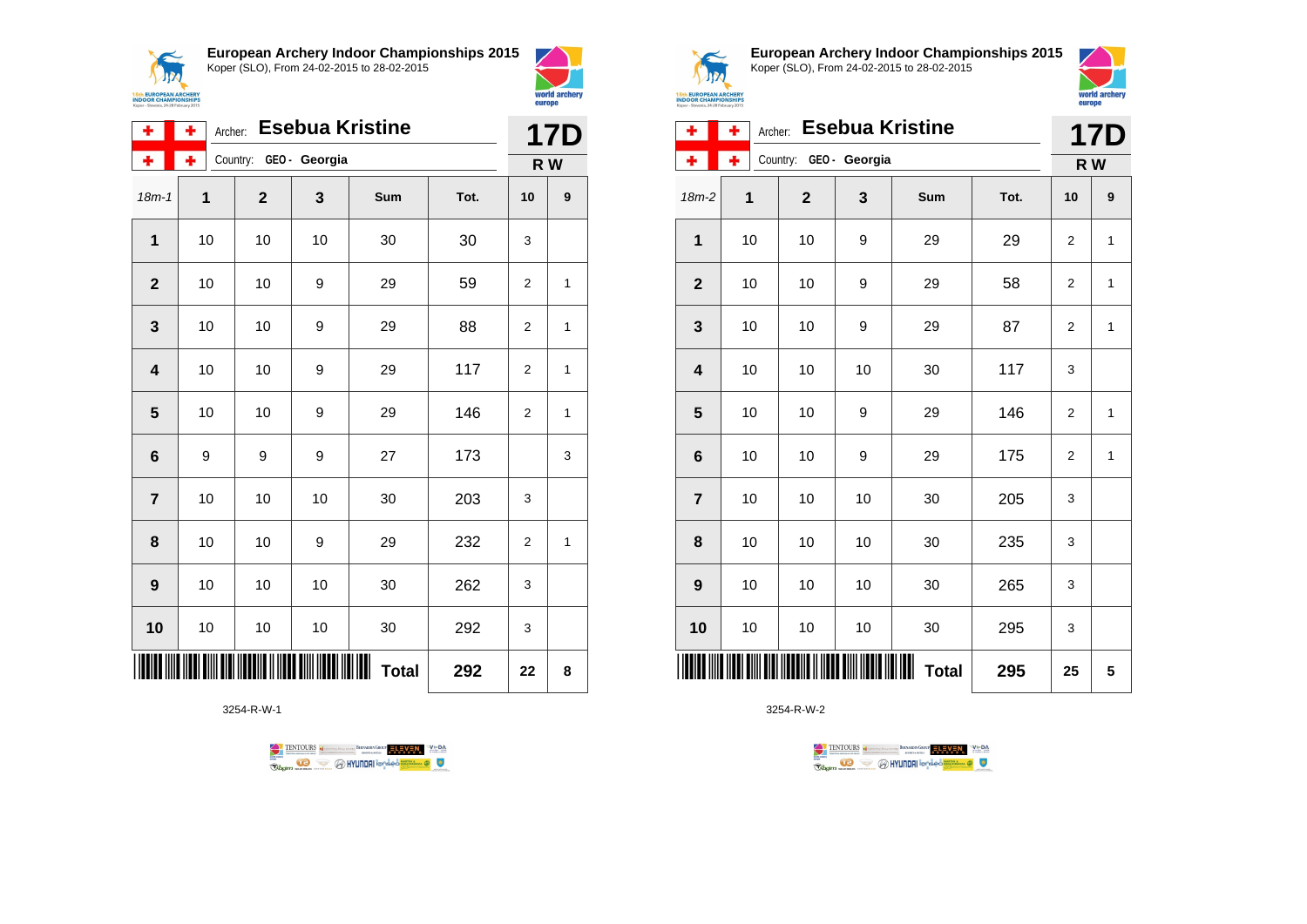



|                         | Unruh Lisa<br>Archer: |                        |    |              |      |                |                  |
|-------------------------|-----------------------|------------------------|----|--------------|------|----------------|------------------|
|                         |                       | Country: GER - Germany |    |              |      |                | R W              |
| $18m - 1$               | 1                     | $\mathbf{2}$           | 3  | Sum          | Tot. | 10             | $\boldsymbol{9}$ |
| 1                       | 10                    | 10                     | 10 | 30           | 30   | 3              |                  |
| $\mathbf{2}$            | 10                    | 10                     | 10 | 30           | 60   | 3              |                  |
| 3                       | 10                    | 10                     | 10 | 30           | 90   | 3              |                  |
| $\overline{\mathbf{4}}$ | 10                    | 10                     | 10 | 30           | 120  | 3              |                  |
| 5                       | 10                    | 10                     | 9  | 29           | 149  | $\overline{2}$ | 1                |
| $6\phantom{1}$          | 10                    | 10                     | 10 | 30           | 179  | 3              |                  |
| $\overline{7}$          | 10                    | 10                     | 9  | 29           | 208  | 2              | 1                |
| 8                       | 10                    | 10                     | 10 | 30           | 238  | 3              |                  |
| 9                       | 10                    | 10                     | 10 | 30           | 268  | 3              |                  |
| 10                      | 10                    | 10                     | 9  | 29           | 297  | $\overline{2}$ | 1                |
|                         |                       |                        |    | <b>Total</b> | 297  | 27             | 3                |

5047-R-W-1





**European Archery Indoor Championships 2015** Koper (SLO), From 24-02-2015 to 28-02-2015



|                         | <b>Unruh Lisa</b><br>Archer: |                        |    |              |      |    |              |
|-------------------------|------------------------------|------------------------|----|--------------|------|----|--------------|
|                         |                              | Country: GER - Germany |    |              |      |    | R W          |
| $18m-2$                 | 1                            | $\mathbf{2}$           | 3  | Sum          | Tot. | 10 | 9            |
| 1                       | 10                           | $10\,$                 | 9  | 29           | 29   | 2  | $\mathbf{1}$ |
| $\boldsymbol{2}$        | 10                           | 10                     | 10 | 30           | 59   | 3  |              |
| 3                       | 10                           | $10\,$                 | 10 | 30           | 89   | 3  |              |
| $\overline{\mathbf{4}}$ | 10                           | 10                     | 9  | 29           | 118  | 2  | 1            |
| $\overline{\mathbf{5}}$ | 10                           | 10                     | 9  | 29           | 147  | 2  | $\mathbf 1$  |
| $\boldsymbol{6}$        | 10                           | 10                     | 10 | 30           | 177  | 3  |              |
| $\overline{7}$          | 10                           | 10                     | 10 | 30           | 207  | 3  |              |
| 8                       | 10                           | 10                     | 9  | 29           | 236  | 2  | 1            |
| $\boldsymbol{9}$        | 10                           | 10                     | 9  | 29           | 265  | 2  | $\mathbf 1$  |
| 10                      | $10$                         | $10$                   | 9  | 29           | 294  | 2  | $\mathbf 1$  |
| ║║║║                    |                              |                        |    | <b>Total</b> | 294  | 24 | 6            |

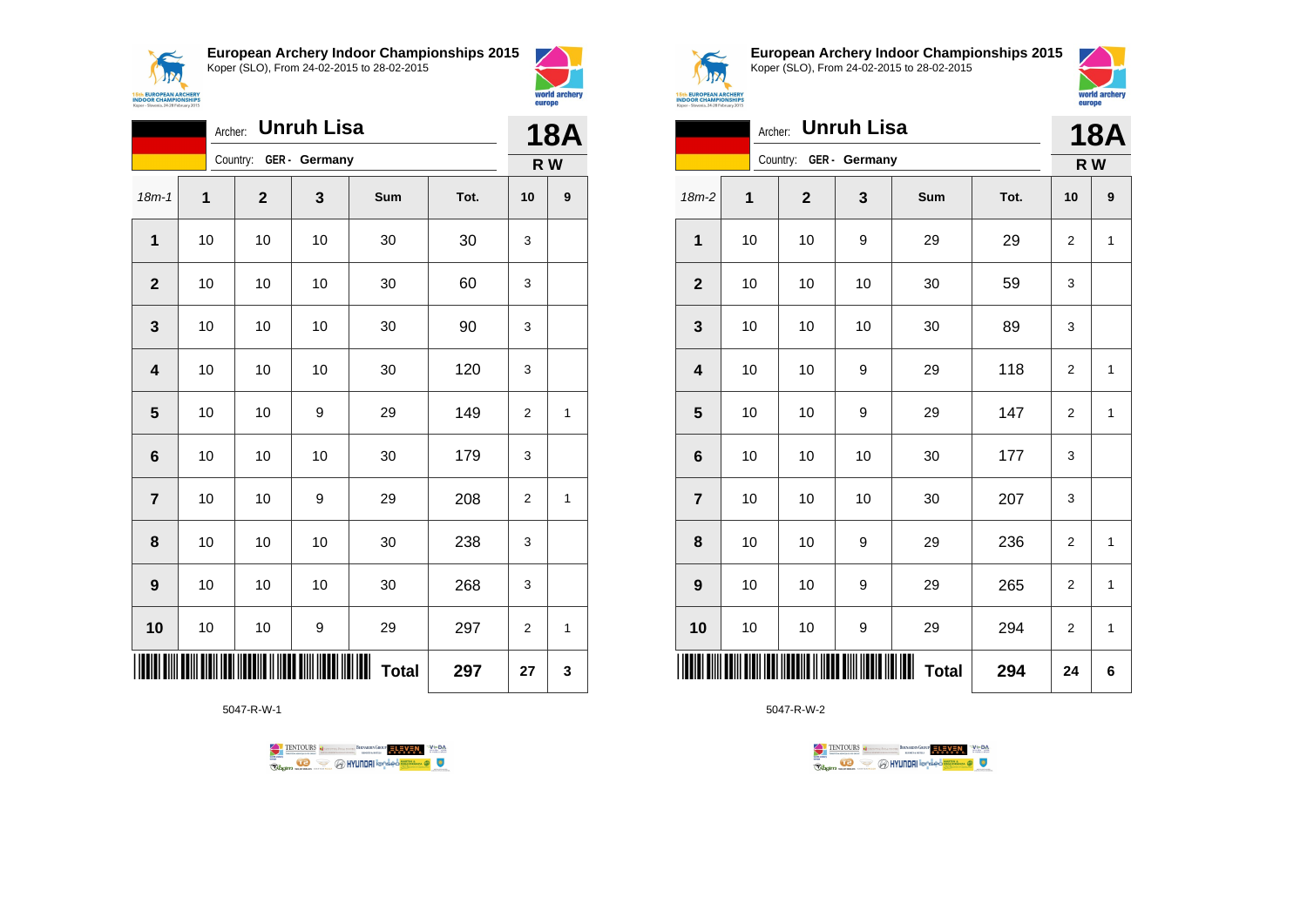



world archery

europe

|                         |    | Rebagliati Chiara<br>Archer: |    |     |      |                |                |  |
|-------------------------|----|------------------------------|----|-----|------|----------------|----------------|--|
|                         |    | Country: ITA - Italy         |    |     |      | R W            |                |  |
| $18m - 1$               | 1  | $\mathbf{2}$                 | 3  | Sum | Tot. | 10             | 9              |  |
| $\mathbf 1$             | 10 | 9                            | 9  | 28  | 28   | 1              | $\overline{2}$ |  |
| $\overline{2}$          | 10 | 10                           | 9  | 29  | 57   | $\overline{2}$ | 1              |  |
| 3                       | 10 | 9                            | 7  | 26  | 83   | $\mathbf{1}$   | 1              |  |
| $\overline{\mathbf{4}}$ | 10 | 10                           | 10 | 30  | 113  | 3              |                |  |
| 5                       | 10 | 10                           | 9  | 29  | 142  | $\overline{2}$ | 1              |  |
| $6\phantom{1}6$         | 10 | 10                           | 9  | 29  | 171  | 2              | 1              |  |
| $\overline{7}$          | 10 | 10                           | 9  | 29  | 200  | 2              | 1              |  |
| 8                       | 10 | 10                           | 10 | 30  | 230  | 3              |                |  |
| $\boldsymbol{9}$        | 10 | 9                            | 8  | 27  | 257  | 1              | 1              |  |
| 10                      | 10 | 10                           | 9  | 29  | 286  | $\overline{2}$ | 1              |  |
|                         |    |                              |    |     | 286  | 19             | 9              |  |

16298-R-W-1





**European Archery Indoor Championships 2015** Koper (SLO), From 24-02-2015 to 28-02-2015



|                 | Archer: |                      |                | <b>18B</b> |      |                |              |
|-----------------|---------|----------------------|----------------|------------|------|----------------|--------------|
|                 |         | Country: ITA - Italy |                |            |      | R W            |              |
| $18m-2$         | 1       | $\mathbf 2$          | 3              | Sum        | Tot. | 10             | 9            |
| 1               | 10      | 9                    | 8              | 27         | 27   | 1              | 1            |
| $\mathbf 2$     | 10      | 10                   | 10             | 30         | 57   | 3              |              |
| 3               | 10      | 10                   | 9              | 29         | 86   | 2              | 1            |
| 4               | 9       | 8                    | 8              | 25         | 111  |                | 1            |
| 5               | 10      | 9                    | $\overline{7}$ | 26         | 137  | 1              | $\mathbf{1}$ |
| $6\phantom{1}6$ | 10      | 10                   | 9              | 29         | 166  | $\overline{2}$ | $\mathbf{1}$ |
| $\overline{7}$  | 9       | 9                    | 9              | 27         | 193  |                | 3            |
| 8               | 10      | 10                   | 10             | 30         | 223  | 3              |              |
| 9               | 10      | 10                   | 10             | 30         | 253  | 3              |              |
| 10              | 10      | 9                    | 8              | 27         | 280  | 1              | 1            |
| IIIII           |         |                      |                |            | 280  | 16             | 9            |

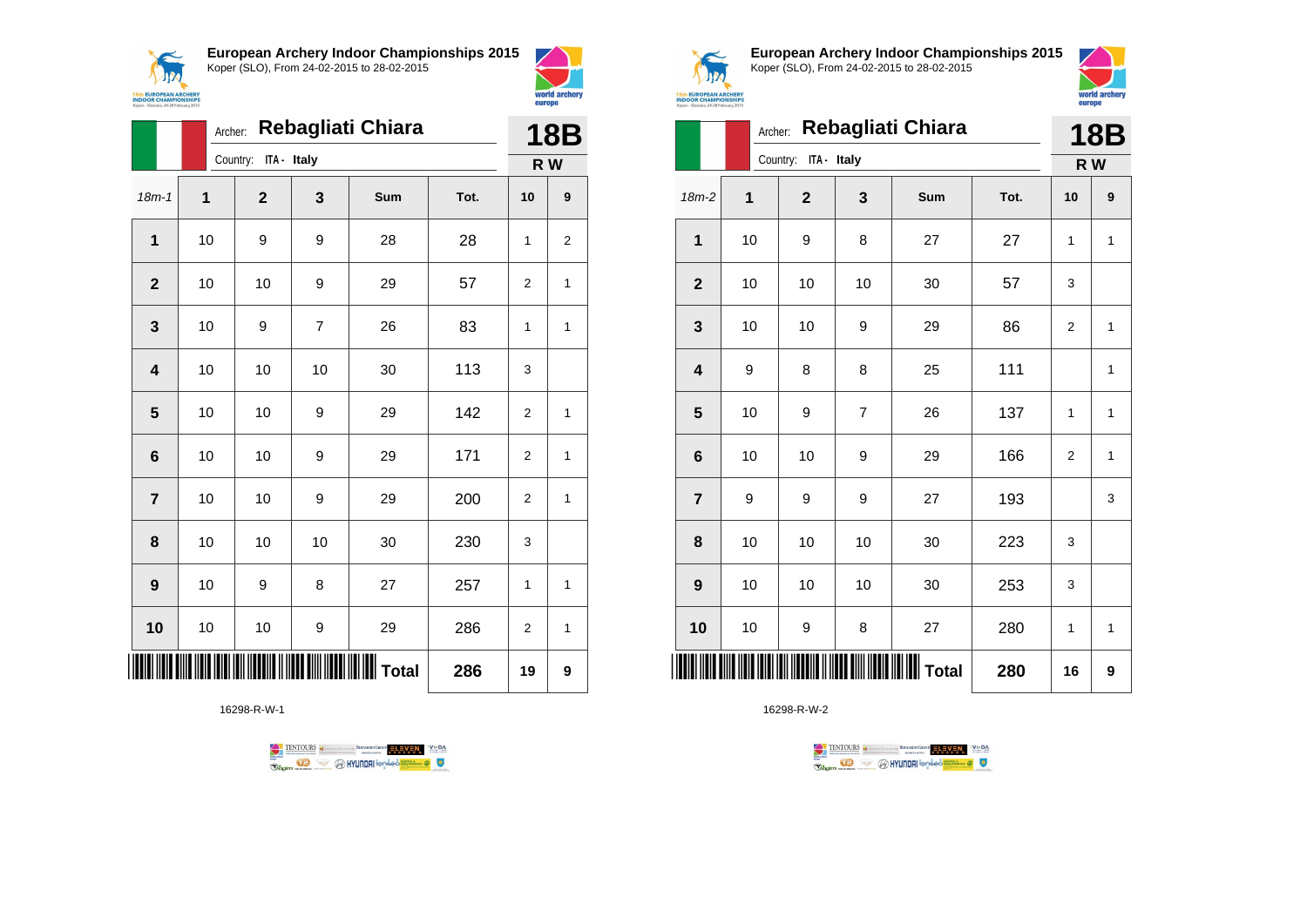



|                | Pavlova Anastasia<br>Archer: |                        |    |              |      |                | <b>18C</b>     |  |
|----------------|------------------------------|------------------------|----|--------------|------|----------------|----------------|--|
|                |                              | Country: UKR - Ukraine |    |              |      |                | R W            |  |
| $18m - 1$      | 1                            | $\mathbf{2}$           | 3  | Sum          | Tot. | 10             | 9              |  |
| 1              | 10                           | 9                      | 9  | 28           | 28   | 1              | $\overline{2}$ |  |
| $\mathbf{2}$   | 10                           | 10                     | 9  | 29           | 57   | $\overline{2}$ | 1              |  |
| 3              | 10                           | 9                      | 9  | 28           | 85   | 1              | $\overline{2}$ |  |
| 4              | 10                           | 9                      | 9  | 28           | 113  | 1              | $\overline{2}$ |  |
| 5              | 10                           | 10                     | 10 | 30           | 143  | 3              |                |  |
| 6              | 10                           | 10                     | 10 | 30           | 173  | 3              |                |  |
| $\overline{7}$ | 10                           | 10                     | 10 | 30           | 203  | 3              |                |  |
| 8              | 10                           | 9                      | 8  | 27           | 230  | 1              | 1              |  |
| 9              | 10                           | 9                      | 9  | 28           | 258  | 1              | $\overline{2}$ |  |
| 10             | 10                           | 10                     | 8  | 28           | 286  | 2              |                |  |
|                |                              |                        |    | <b>Total</b> | 286  | 18             | 10             |  |

7917-R-W-1





**European Archery Indoor Championships 2015** Koper (SLO), From 24-02-2015 to 28-02-2015



|                         | Pavlova Anastasia<br>Archer: |          |                |    |                       |      |                | <b>18C</b>     |  |
|-------------------------|------------------------------|----------|----------------|----|-----------------------|------|----------------|----------------|--|
|                         |                              | Country: | UKR - Ukraine  |    | R W                   |      |                |                |  |
| $18m-2$                 | 1                            |          | $\overline{2}$ | 3  | Sum                   | Tot. | 10             | 9              |  |
| $\mathbf{1}$            | 10                           |          | 10             | 10 | 30                    | 30   | 3              |                |  |
| $\boldsymbol{2}$        | 10                           |          | 10             | 9  | 29                    | 59   | $\overline{2}$ | 1              |  |
| $\mathbf{3}$            | 10                           |          | 10             | 9  | 29                    | 88   | $\overline{2}$ | $\mathbf{1}$   |  |
| $\overline{\mathbf{4}}$ | 10                           |          | 10             | 10 | 30                    | 118  | 3              |                |  |
| $\overline{\mathbf{5}}$ | 10                           |          | 10             | 10 | 30                    | 148  | 3              |                |  |
| $\bf 6$                 | 10                           |          | 10             | 9  | 29                    | 177  | 2              | 1              |  |
| $\overline{7}$          | 10                           |          | 10             | 10 | 30                    | 207  | 3              |                |  |
| 8                       | 10                           |          | 10             | 8  | 28                    | 235  | 2              |                |  |
| 9                       | 10                           |          | 9              | 9  | 28                    | 263  | 1              | $\overline{2}$ |  |
| 10                      | 10                           |          | 10             | 10 | 30                    | 293  | 3              |                |  |
| IIII                    |                              |          |                |    | IIIII<br><b>Total</b> | 293  | 24             | 5              |  |

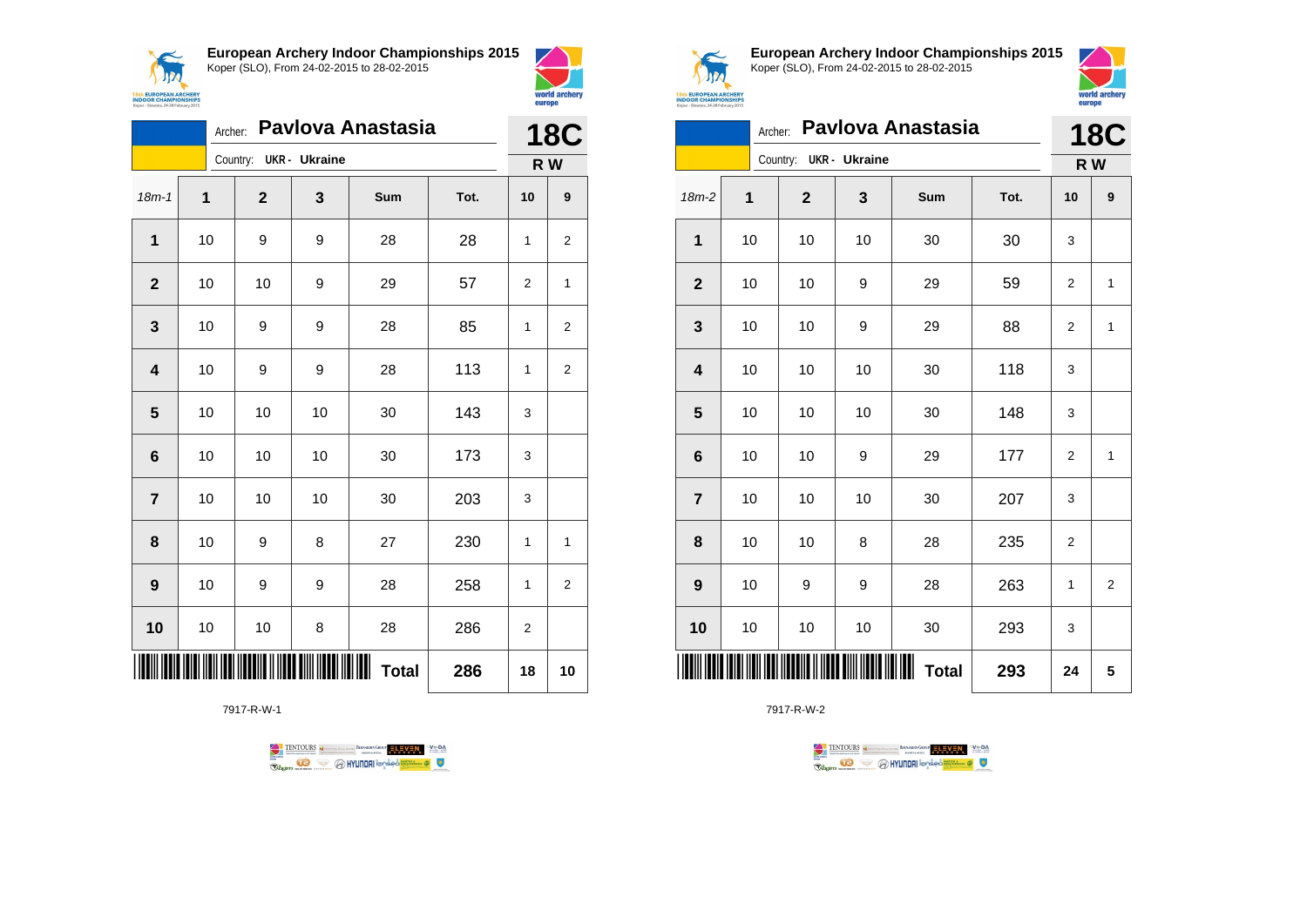



| ۰               | ٠<br>Archer: | Lobzhenidze Yulia      | <b>18D</b> |                   |      |                |                |
|-----------------|--------------|------------------------|------------|-------------------|------|----------------|----------------|
| ۰               | ÷            | Country: GEO - Georgia |            |                   |      | R W            |                |
| $18m - 1$       | 1            | $\overline{2}$         | 3          | Sum               | Tot. | 10             | 9              |
| 1               | 10           | 10                     | 10         | 30                | 30   | 3              |                |
| $\overline{2}$  | 10           | 10                     | 10         | 30                | 60   | 3              |                |
| 3               | 10           | 10                     | 9          | 29                | 89   | $\overline{2}$ | 1              |
| 4               | 10           | 10                     | 10         | 30                | 119  | 3              |                |
| 5               | 10           | 10                     | 10         | 30                | 149  | 3              |                |
| $6\phantom{1}6$ | 10           | 10                     | 9          | 29                | 178  | $\overline{2}$ | 1              |
| $\overline{7}$  | 10           | 10                     | 8          | 28                | 206  | $\overline{2}$ |                |
| 8               | 10           | 9                      | 9          | 28                | 234  | 1              | $\overline{2}$ |
| 9               | 10           | 10                     | 9          | 29                | 263  | $\overline{2}$ | 1              |
| 10              | 10           | 10                     | 10         | 30                | 293  | 3              |                |
|                 |              |                        |            | Ш<br><b>Total</b> | 293  | 24             | 5              |

2278-R-W-1





**European Archery Indoor Championships 2015** Koper (SLO), From 24-02-2015 to 28-02-2015



| ۰                       | ÷            | Archer: |              |                        | <b>Lobzhenidze Yulia</b> |      |                | 18D          |
|-------------------------|--------------|---------|--------------|------------------------|--------------------------|------|----------------|--------------|
| ٠                       | ÷            |         |              | Country: GEO - Georgia |                          |      | R W            |              |
| $18m-2$                 | $\mathbf{1}$ |         | $\mathbf{2}$ | 3                      | Sum                      | Tot. | 10             | 9            |
| 1                       | 10           |         | 10           | 10                     | 30                       | 30   | 3              |              |
| $\overline{\mathbf{2}}$ | 10           |         | 10           | 9                      | 29                       | 59   | $\overline{2}$ | $\mathbf{1}$ |
| 3                       | 10           |         | 10           | 9                      | 29                       | 88   | $\overline{2}$ | 1            |
| 4                       | 10           |         | 10           | 10                     | 30                       | 118  | 3              |              |
| 5                       | 10           |         | 10           | 10                     | 30                       | 148  | 3              |              |
| 6                       | 10           |         | 10           | 9                      | 29                       | 177  | 2              | 1            |
| $\overline{7}$          | 10           |         | 10           | 10                     | 30                       | 207  | 3              |              |
| 8                       | 10           |         | 10           | 10                     | 30                       | 237  | 3              |              |
| 9                       | 10           |         | 10           | 9                      | 29                       | 266  | $\overline{2}$ | 1            |
| 10                      | 10           |         | 10           | 9                      | 29                       | 295  | $\overline{2}$ | 1            |
|                         |              |         |              |                        | <b>Total</b>             | 295  | 25             | 5            |

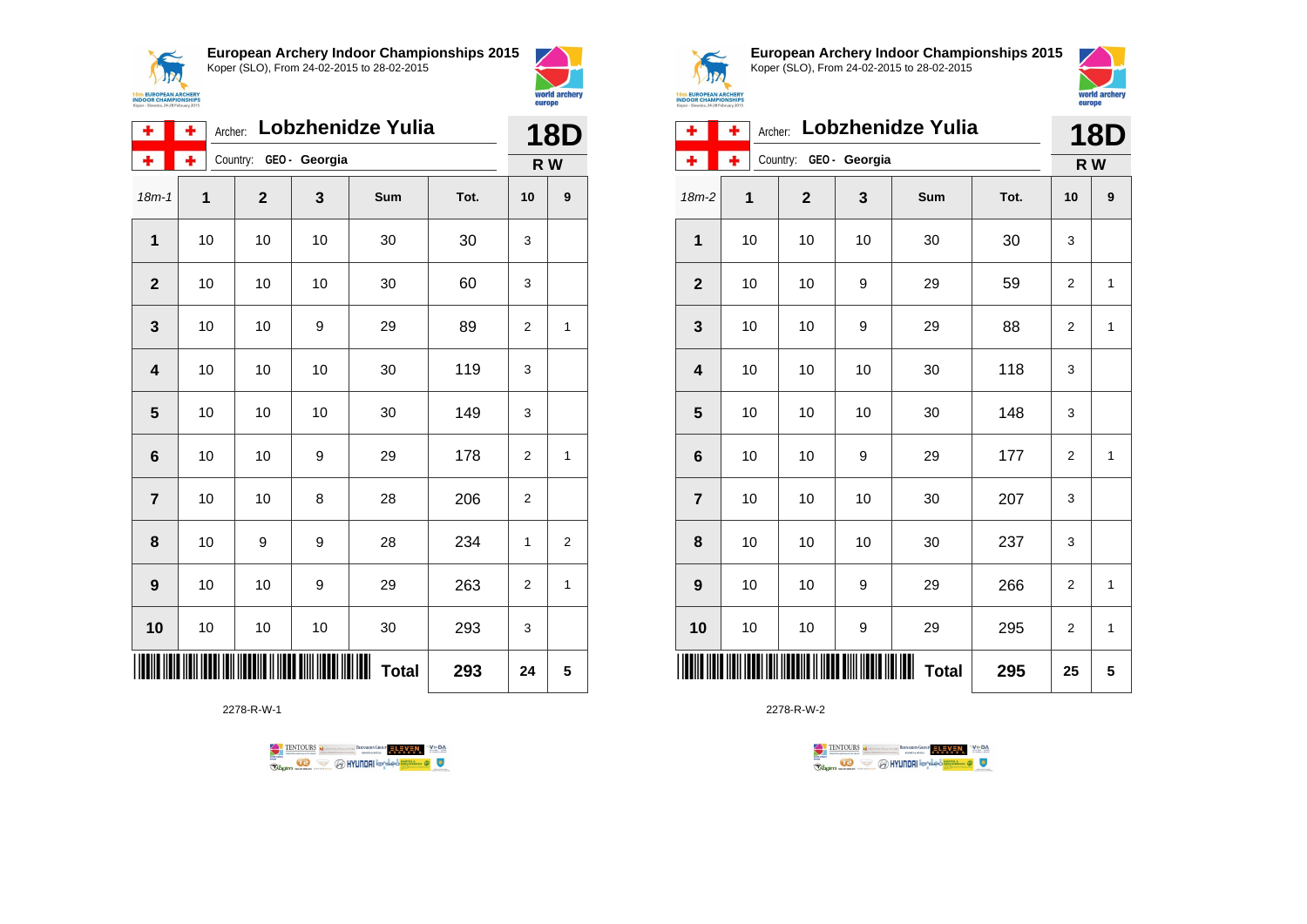



world archery

europe

|                | Archer:          |                        | <b>Winter Karina</b> |                   |      | <b>19A</b> |                  |
|----------------|------------------|------------------------|----------------------|-------------------|------|------------|------------------|
|                |                  | Country: GER - Germany |                      |                   |      | R W        |                  |
| $18m - 1$      | 1                | $\mathbf 2$            | 3                    | Sum               | Tot. | 10         | $\boldsymbol{9}$ |
| 1              | 10               | 10                     | 9                    | 29                | 29   | 2          | 1                |
| $\mathbf{2}$   | 10               | 9                      | 9                    | 28                | 57   | 1          | $\mathbf{2}$     |
| 3              | 10               | 10                     | 8                    | 28                | 85   | 2          |                  |
| 4              | $\boldsymbol{9}$ | 9                      | 9                    | 27                | 112  |            | 3                |
| 5              | 10               | 10                     | 9                    | 29                | 141  | 2          | 1                |
| 6              | $10$             | 10                     | 10                   | 30                | 171  | 3          |                  |
| $\overline{7}$ | 10               | 9                      | 9                    | 28                | 199  | 1          | 2                |
| 8              | 10               | 9                      | 9                    | 28                | 227  | 1          | 2                |
| 9              | 10               | 9                      | 9                    | 28                | 255  | 1          | $\overline{c}$   |
| 10             | 10               | 10                     | 9                    | 29                | 284  | 2          | 1                |
|                |                  |                        |                      | Ш<br><b>Total</b> | 284  | 15         | 14               |

4203-R-W-1





**European Archery Indoor Championships 2015** Koper (SLO), From 24-02-2015 to 28-02-2015



| <b>UROPEAN ARCHERY</b><br><b>OR CHAMPIONSHIPS</b> |  |
|---------------------------------------------------|--|
| Slovenia, 24-28 February 2015                     |  |

|                         |             | Archer: Winter Karina  |    |                     |      | <b>19A</b>     |                |
|-------------------------|-------------|------------------------|----|---------------------|------|----------------|----------------|
|                         |             | Country: GER - Germany |    |                     |      | R W            |                |
| $18m-2$                 | $\mathbf 1$ | $\mathbf{2}$           | 3  | Sum                 | Tot. | 10             | 9              |
| $\mathbf{1}$            | 10          | 10                     | 9  | 29                  | 29   | $\overline{2}$ | $\mathbf{1}$   |
| $\mathbf{2}$            | 10          | 9                      | 9  | 28                  | 57   | 1              | 2              |
| $\mathbf{3}$            | 10          | 10                     | 9  | 29                  | 86   | 2              | 1              |
| $\overline{\mathbf{4}}$ | 10          | 9                      | 8  | 27                  | 113  | 1              | 1              |
| 5                       | 10          | 10                     | 9  | 29                  | 142  | $\overline{2}$ | $\mathbf{1}$   |
| $\bf 6$                 | 10          | 10                     | 10 | 30                  | 172  | 3              |                |
| $\overline{7}$          | 10          | 10                     | 9  | 29                  | 201  | $\overline{2}$ | $\mathbf{1}$   |
| 8                       | 10          | 10                     | 9  | 29                  | 230  | $\overline{2}$ | $\mathbf{1}$   |
| 9                       | 9           | 9                      | 9  | 27                  | 257  |                | 3              |
| 10                      | 10          | 9                      | 9  | 28                  | 285  | 1              | $\overline{2}$ |
| ║║║                     |             |                        |    | ║║║<br><b>Total</b> | 285  | 16             | 13             |

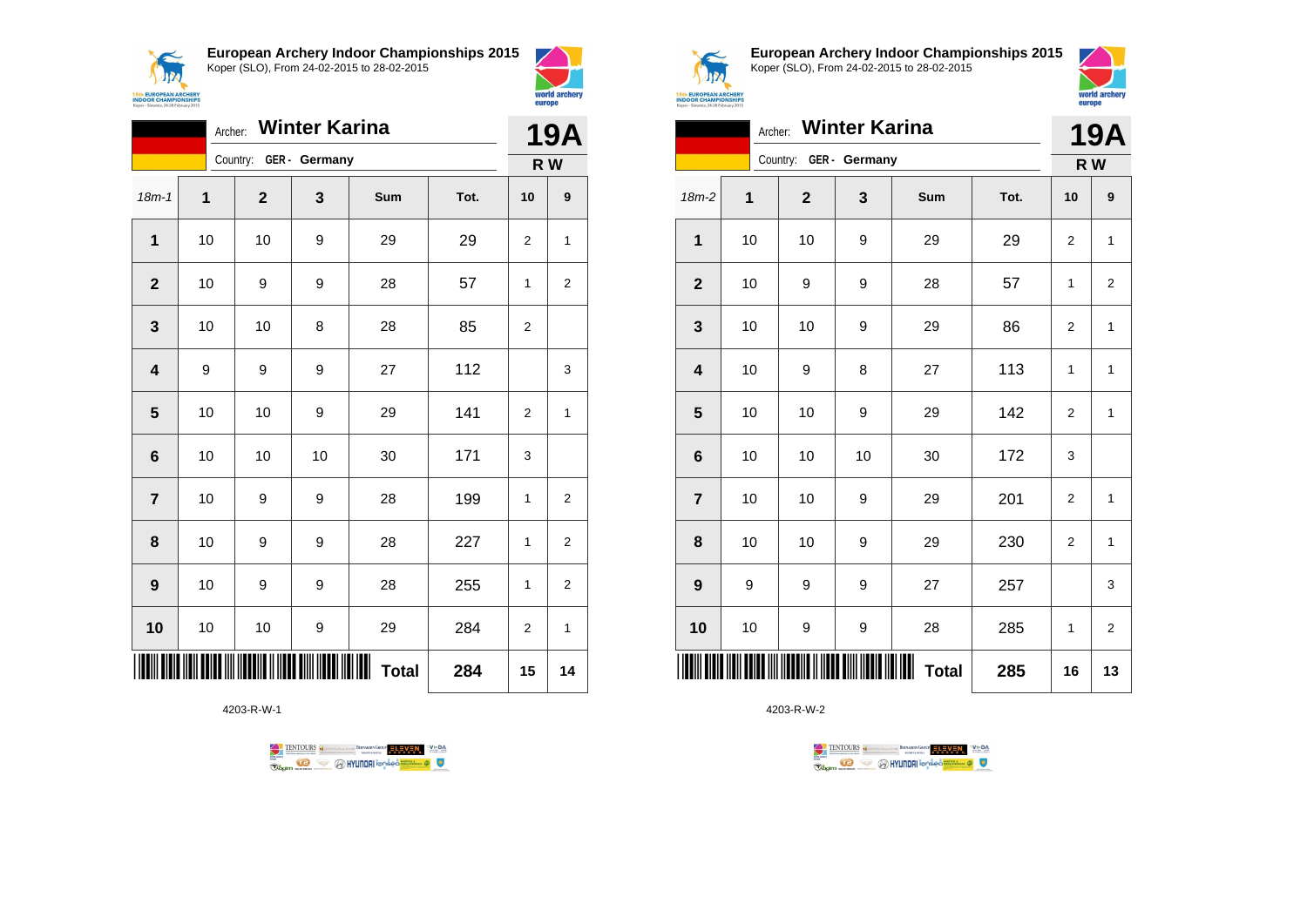$\epsilon$ 1120 **15th EUROPEAN ARCHERY**<br>INDOOR CHAMPIONSHIPS<br>Koper - Slovenia, 24-28 February 2015 **European Archery Indoor Championships 2015** Koper (SLO), From 24-02-2015 to 28-02-2015



|                         |    | Mammi Giulia<br>Archer: |    |                 |      |                  |                |  |
|-------------------------|----|-------------------------|----|-----------------|------|------------------|----------------|--|
|                         |    | Country: ITA - Italy    |    |                 |      |                  | R W            |  |
| $18m - 1$               | 1  | $\boldsymbol{2}$        | 3  | Sum             | Tot. | 10               | 9              |  |
| 1                       | 10 | 10                      | 9  | 29              | 29   | 2                | 1              |  |
| $\mathbf{2}$            | 10 | 10                      | 8  | 28              | 57   | $\mathbf{2}$     |                |  |
| $\mathbf{3}$            | 10 | 9                       | 9  | 28              | 85   | 1                | 2              |  |
| $\overline{\mathbf{4}}$ | 10 | 10                      | 10 | 30              | 115  | 3                |                |  |
| $\overline{\mathbf{5}}$ | 10 | 10                      | 9  | 29              | 144  | 2                | 1              |  |
| $\bf 6$                 | 10 | 10                      | 9  | 29              | 173  | $\overline{c}$   | $\mathbf{1}$   |  |
| $\overline{\mathbf{7}}$ | 10 | 9                       | 9  | 28              | 201  | 1                | $\overline{2}$ |  |
| 8                       | 10 | 10                      | 9  | 29              | 230  | $\overline{c}$   | 1              |  |
| $\boldsymbol{9}$        | 10 | 10                      | 9  | 29              | 259  | $\boldsymbol{2}$ | $\mathbf{1}$   |  |
| 10                      | 9  | 9                       | 9  | 27              | 286  |                  | 3              |  |
|                         |    |                         |    | <b>II</b> Total | 286  | 17               | 12             |  |

11252-R-W-1





**European Archery Indoor Championships 2015** Koper (SLO), From 24-02-2015 to 28-02-2015



|                |      | <b>Mammi Giulia</b><br>Archer: |              |              |      |              |                         |  |  |
|----------------|------|--------------------------------|--------------|--------------|------|--------------|-------------------------|--|--|
|                |      | Country: ITA - Italy           |              |              |      |              | R W                     |  |  |
| 18m-2          | 1    | $\mathbf{2}$                   | $\mathbf{3}$ | Sum          | Tot. | 10           | 9                       |  |  |
| 1              | 10   | 10                             | 9            | 29           | 29   | 2            | $\mathbf{1}$            |  |  |
| $\mathbf{2}$   | 10   | 9                              | 9            | 28           | 57   | $\mathbf{1}$ | $\overline{\mathbf{c}}$ |  |  |
| 3              | 10   | 9                              | 9            | 28           | 85   | $\mathbf{1}$ | $\overline{2}$          |  |  |
| 4              | 10   | 10                             | 10           | 30           | 115  | 3            |                         |  |  |
| 5              | 10   | 9                              | 8            | 27           | 142  | 1            | 1                       |  |  |
| 6              | 10   | 9                              | 9            | 28           | 170  | 1            | $\overline{2}$          |  |  |
| $\overline{7}$ | 10   | 10                             | 9            | 29           | 199  | 2            | 1                       |  |  |
| 8              | 10   | 10                             | 9            | 29           | 228  | 2            | 1                       |  |  |
| 9              | 10   | 10                             | 9            | 29           | 257  | 2            | 1                       |  |  |
| 10             | $10$ | 10                             | 9            | 29           | 286  | 2            | 1                       |  |  |
|                |      |                                |              | <b>Total</b> | 286  | 17           | 12                      |  |  |

11252-R-W-2



 $\perp$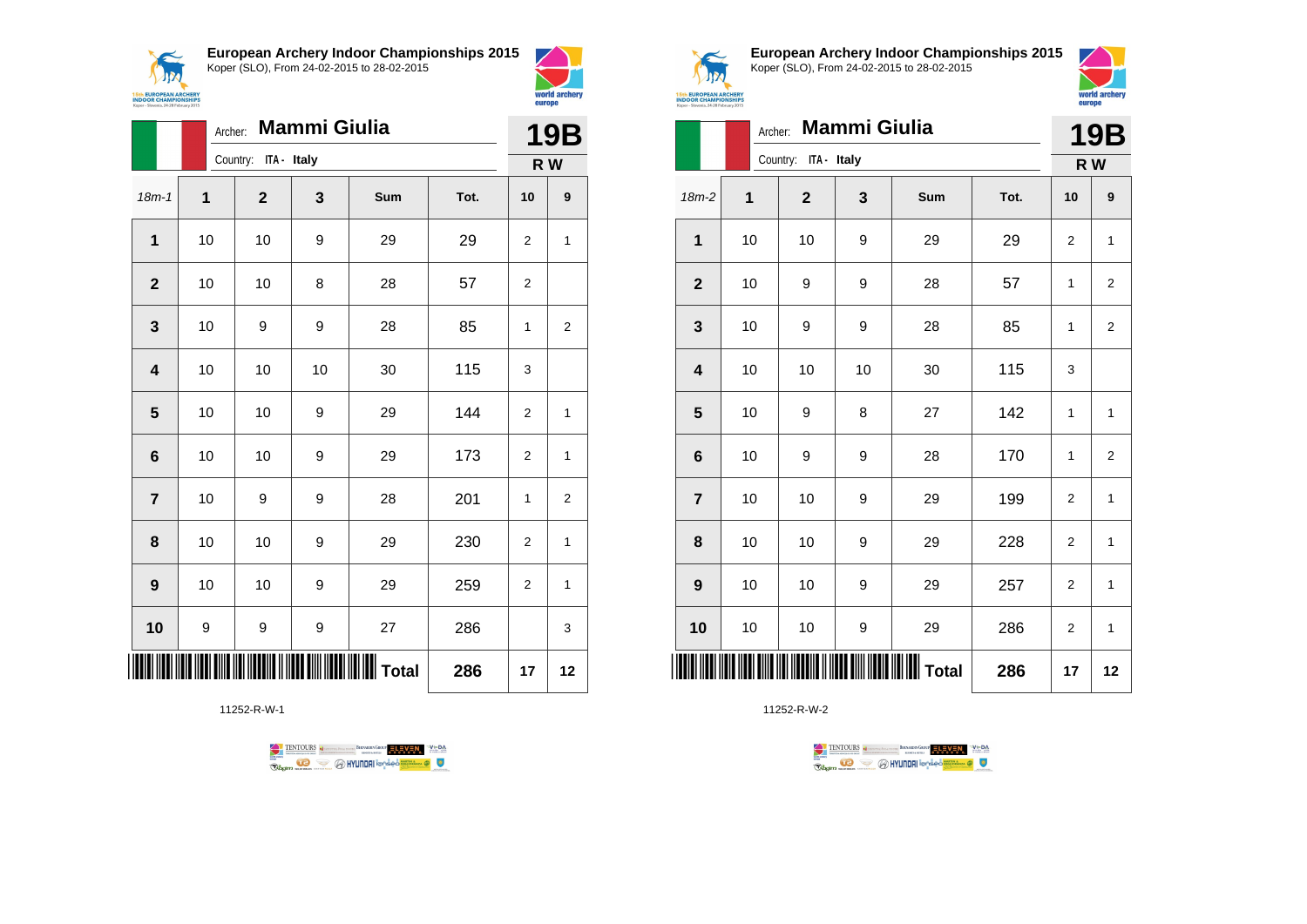



world archery

europe

|                         | Archer: |                |                      | Palekha Kateryna |      | <b>19C</b>     |                |
|-------------------------|---------|----------------|----------------------|------------------|------|----------------|----------------|
|                         |         | Country:       | <b>UKR</b> - Ukraine |                  |      |                | R W            |
| $18m - 1$               | 1       | $\overline{2}$ | 3                    | Sum              | Tot. | 10             | 9              |
| 1                       | 10      | 9              | 7                    | 26               | 26   | 1              | 1              |
| $\overline{2}$          | 9       | 9              | 8                    | 26               | 52   |                | $\overline{2}$ |
| 3                       | 10      | 10             | 9                    | 29               | 81   | 2              | 1              |
| $\overline{\mathbf{4}}$ | 10      | 9              | 8                    | 27               | 108  | 1              | 1              |
| 5                       | 10      | 10             | 9                    | 29               | 137  | 2              | 1              |
| 6                       | 10      | 10             | $\overline{7}$       | 27               | 164  | $\overline{2}$ |                |
| $\overline{7}$          | 10      | 9              | 9                    | 28               | 192  | 1              | 2              |
| 8                       | 10      | 10             | 10                   | 30               | 222  | 3              |                |
| 9                       | 10      | 10             | 10                   | 30               | 252  | 3              |                |
| 10                      | 9       | 9              | 8                    | 26               | 278  |                | 2              |
|                         |         |                | 278                  | 15               | 10   |                |                |

11456-R-W-1





**European Archery Indoor Championships 2015** Koper (SLO), From 24-02-2015 to 28-02-2015



|                | Archer: |                           |               | Palekha Kateryna                           |      | <b>19C</b>     |                |
|----------------|---------|---------------------------|---------------|--------------------------------------------|------|----------------|----------------|
|                |         | Country:                  | UKR - Ukraine |                                            |      | R W            |                |
| 18m-2          | 1       | $\mathbf{2}$              | 3             | Sum                                        | Tot. | 10             | 9              |
| 1              | 10      | 9                         | 9             | 28                                         | 28   | 1              | $\overline{2}$ |
| $\overline{2}$ | 10      | 10                        | 10            | 30                                         | 58   | 3              |                |
| 3              | 10      | 10                        | 9             | 29                                         | 87   | 2              | 1              |
| 4              | 10      | 10                        | 9             | 29                                         | 116  | $\overline{2}$ | 1              |
| 5              | 10      | 10                        | 9             | 29                                         | 145  | $\overline{2}$ | $\mathbf{1}$   |
| 6              | 10      | 10                        | 9             | 29                                         | 174  | $\overline{2}$ | 1              |
| $\overline{7}$ | 10      | 10                        | 10            | 30                                         | 204  | 3              |                |
| 8              | 10      | 9                         | 9             | 28                                         | 232  | 1              | $\overline{2}$ |
| 9              | 10      | 10                        | 9             | 29                                         | 261  | $\overline{2}$ | 1              |
| 10             | 10      | 10                        | 8             | 28                                         | 289  | $\overline{2}$ |                |
| IIII           |         | <u> Hilli Hilli Hilli</u> |               | <b>                             </b> Total | 289  | 20             | 9              |

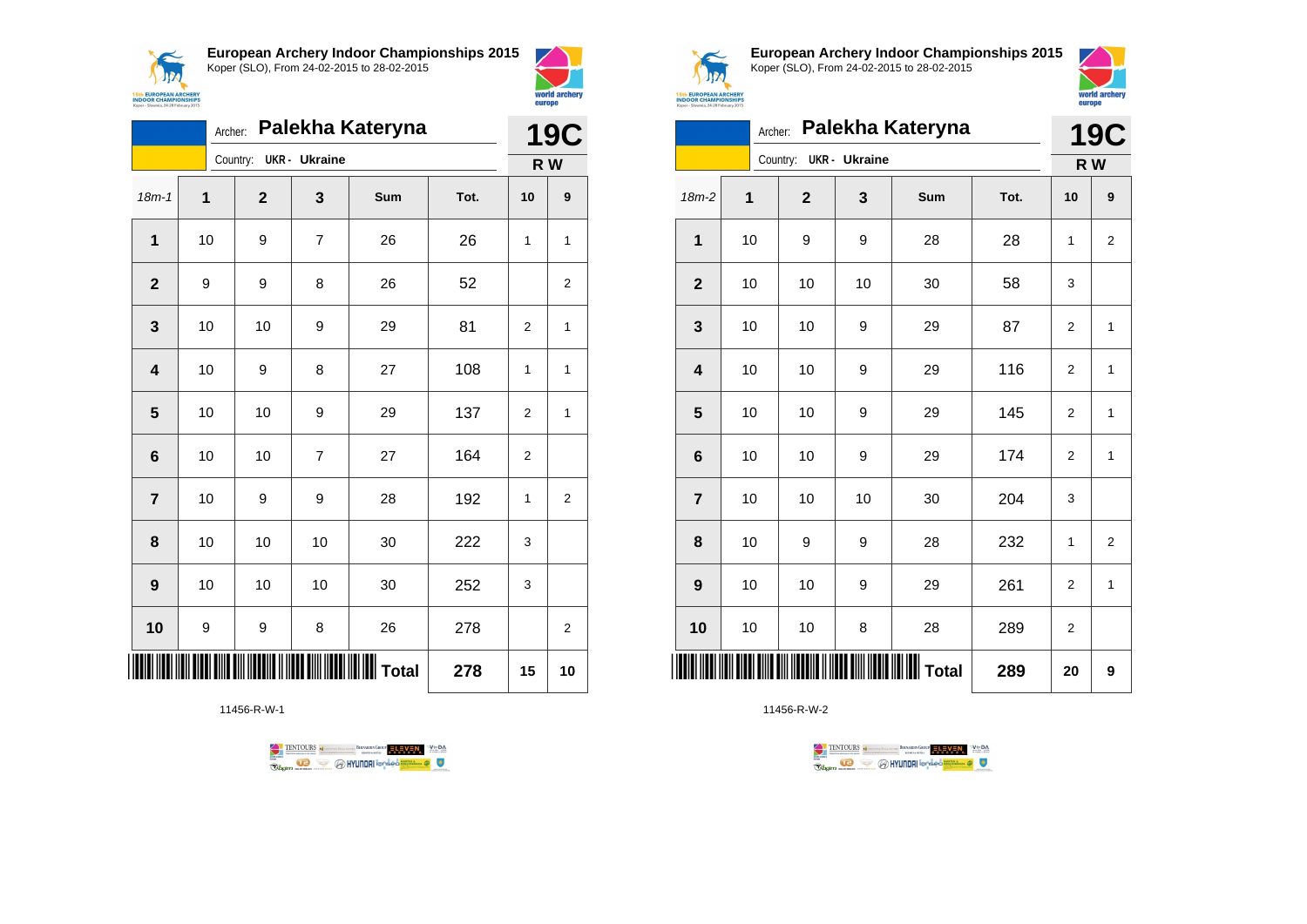



| ۰              | Narimanidze Khatuna<br>۰<br>Archer: |              |                        |     |      |                |                   |
|----------------|-------------------------------------|--------------|------------------------|-----|------|----------------|-------------------|
| ÷              | ۰                                   |              | Country: GEO - Georgia |     |      |                | <b>19D</b><br>R W |
| $18m - 1$      | 1                                   | $\mathbf{2}$ | 3                      | Sum | Tot. | 10             | 9                 |
| $\mathbf 1$    | 10                                  | 10           | 10                     | 30  | 30   | 3              |                   |
| $\mathbf{2}$   | 10                                  | 9            | 9                      | 28  | 58   | $\mathbf{1}$   | $\overline{2}$    |
| 3              | 10                                  | 9            | 9                      | 28  | 86   | 1              | 2                 |
| 4              | 10                                  | 9            | 9                      | 28  | 114  | 1              | $\overline{2}$    |
| 5              | 10                                  | 10           | 9                      | 29  | 143  | $\overline{2}$ | 1                 |
| 6              | 10                                  | 10           | 10                     | 30  | 173  | 3              |                   |
| $\overline{7}$ | 10                                  | 10           | 10                     | 30  | 203  | 3              |                   |
| 8              | 10                                  | 10           | 9                      | 29  | 232  | $\overline{2}$ | 1                 |
| 9              | 10                                  | 10           | 9                      | 29  | 261  | $\overline{2}$ | 1                 |
| 10             | 10                                  | 10           | 9                      | 29  | 290  | 2              | 1                 |
|                | <b>Total</b><br>290                 |              |                        |     |      |                |                   |

455-R-W-1

TENTOURS of BENJAMING COUP ELEVEN VEBA **OD SOUTHERRY SECTION AND STATE** Ragun



**European Archery Indoor Championships 2015** Koper (SLO), From 24-02-2015 to 28-02-2015



| ۰              | ٠  | Archer:        | Narimanidze Khatuna |              | <b>19D</b> |                |                |
|----------------|----|----------------|---------------------|--------------|------------|----------------|----------------|
| ۰              | ÷  | Country:       | GEO - Georgia       |              |            |                | R W            |
| $18m-2$        | 1  | $\overline{2}$ | 3                   | Sum          | Tot.       | 10             | 9              |
| 1              | 10 | 10             | 8                   | 28           | 28         | $\overline{2}$ |                |
| $\overline{2}$ | 10 | 9              | 8                   | 27           | 55         | 1              | $\mathbf{1}$   |
| 3              | 10 | 10             | 9                   | 29           | 84         | $\overline{2}$ | 1              |
| 4              | 10 | 10             | 10                  | 30           | 114        | 3              |                |
| 5              | 10 | 10             | 9                   | 29           | 143        | 2              | $\mathbf{1}$   |
| 6              | 10 | 10             | 10                  | 30           | 173        | 3              |                |
| $\overline{7}$ | 10 | 10             | 10                  | 30           | 203        | 3              |                |
| 8              | 10 | 9              | 9                   | 28           | 231        | 1              | $\overline{2}$ |
| 9              | 10 | 10             | 9                   | 29           | 260        | $\overline{2}$ | $\mathbf{1}$   |
| 10             | 10 | 10             | 9                   | 29           | 289        | $\overline{2}$ | 1              |
|                |    |                |                     | <b>Total</b> | 289        | 21             | 7              |

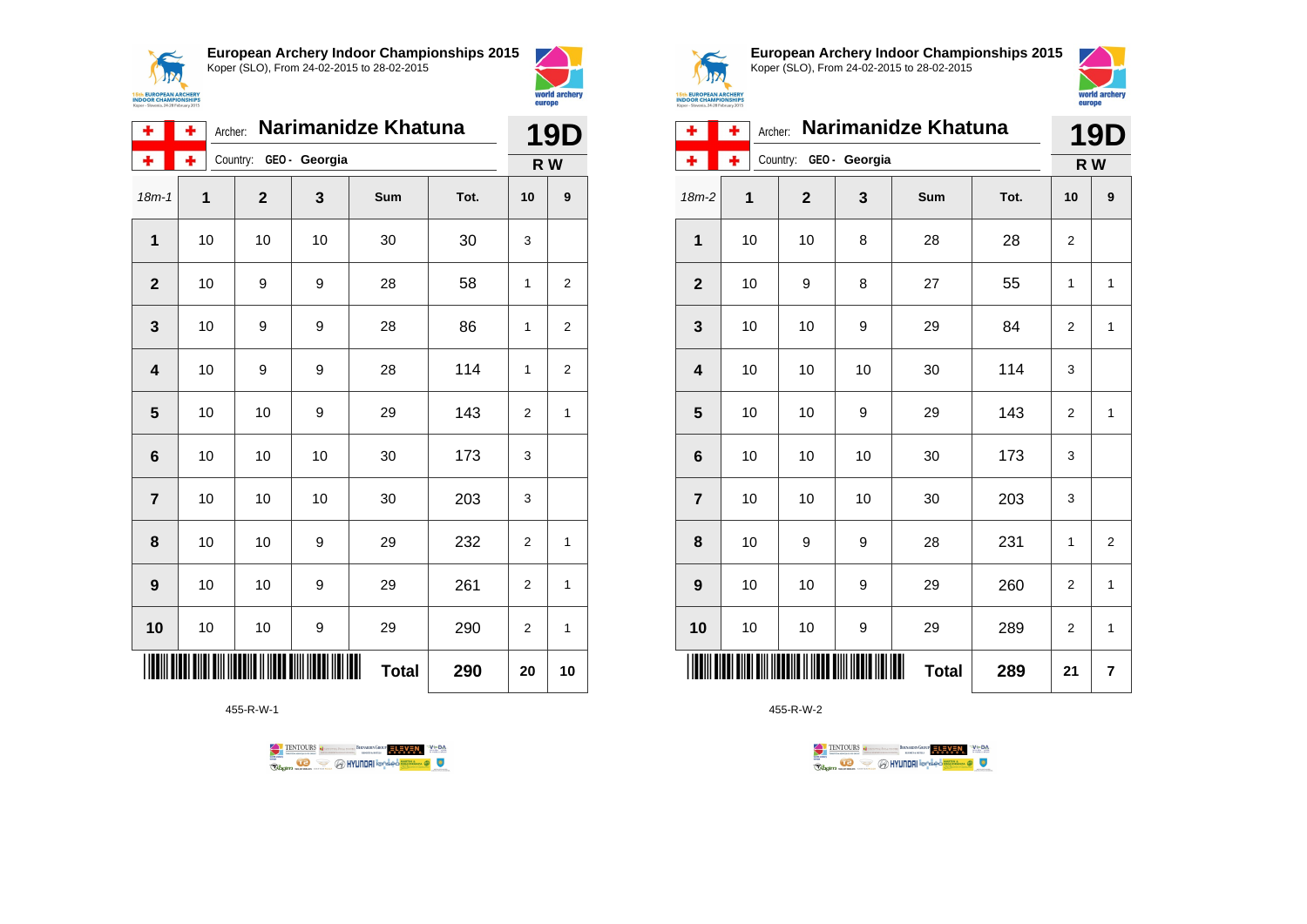



| 经济经                     | Timofeyeva Ekaterina<br>Archer: |                |                      |              |      |                |                |
|-------------------------|---------------------------------|----------------|----------------------|--------------|------|----------------|----------------|
|                         |                                 | Country:       | <b>BLR</b> - Belarus |              |      | R W            | <b>20A</b>     |
| $18m - 1$               | 1                               | $\overline{2}$ | 3                    | Sum          | Tot. | 10             | 9              |
| 1                       | 10                              | 9              | 9                    | 28           | 28   | 1              | $\overline{2}$ |
| $\overline{\mathbf{2}}$ | 10                              | 10             | 10                   | 30           | 58   | 3              |                |
| 3                       | 10                              | 9              | 9                    | 28           | 86   | 1              | 2              |
| $\overline{\mathbf{4}}$ | 10                              | 10             | 9                    | 29           | 115  | 2              | 1              |
| 5                       | 10                              | 10             | 8                    | 28           | 143  | 2              |                |
| 6                       | 10                              | 10             | 10                   | 30           | 173  | 3              |                |
| $\overline{7}$          | 10                              | 10             | 9                    | 29           | 202  | $\overline{2}$ | 1              |
| 8                       | 10                              | 9              | 8                    | 27           | 229  | 1              | 1              |
| 9                       | 10                              | 10             | 10                   | 30           | 259  | 3              |                |
| 10                      | 10                              | 10             | 9                    | 29           | 288  | 2              | 1              |
|                         |                                 |                |                      | <b>Total</b> | 288  | 20             | 8              |

2179-R-W-1





**European Archery Indoor Championships 2015** Koper (SLO), From 24-02-2015 to 28-02-2015



| 23,323                  |    | Timofeyeva Ekaterina<br>Archer: |                      |                    |      |                |                |  |
|-------------------------|----|---------------------------------|----------------------|--------------------|------|----------------|----------------|--|
|                         |    | Country:                        | <b>BLR</b> - Belarus |                    |      |                | R W            |  |
| $18m-2$                 | 1  | $\overline{2}$                  | 3                    | Sum                | Tot. | 10             | 9              |  |
| $\mathbf{1}$            | 9  | 9                               | 9                    | 27                 | 27   |                | 3              |  |
| $\mathbf{2}$            | 10 | 10                              | 10                   | 30                 | 57   | 3              |                |  |
| 3                       | 9  | 9                               | 9                    | 27                 | 84   |                | 3              |  |
| $\overline{\mathbf{4}}$ | 10 | 10                              | 9                    | 29                 | 113  | $\overline{2}$ | $\mathbf{1}$   |  |
| 5                       | 10 | 10                              | 10                   | 30                 | 143  | 3              |                |  |
| 6                       | 10 | 10                              | 9                    | 29                 | 172  | $\overline{2}$ | 1              |  |
| $\overline{7}$          | 10 | 9                               | 9                    | 28                 | 200  | 1              | $\overline{2}$ |  |
| 8                       | 10 | 10                              | 10                   | 30                 | 230  | 3              |                |  |
| 9                       | 10 | 10                              | 10                   | 30                 | 260  | 3              |                |  |
| 10                      | 10 | 9                               | 9                    | 28                 | 288  | 1              | $\overline{2}$ |  |
|                         |    |                                 |                      | ∭∭<br><b>Total</b> | 288  | 18             | 12             |  |

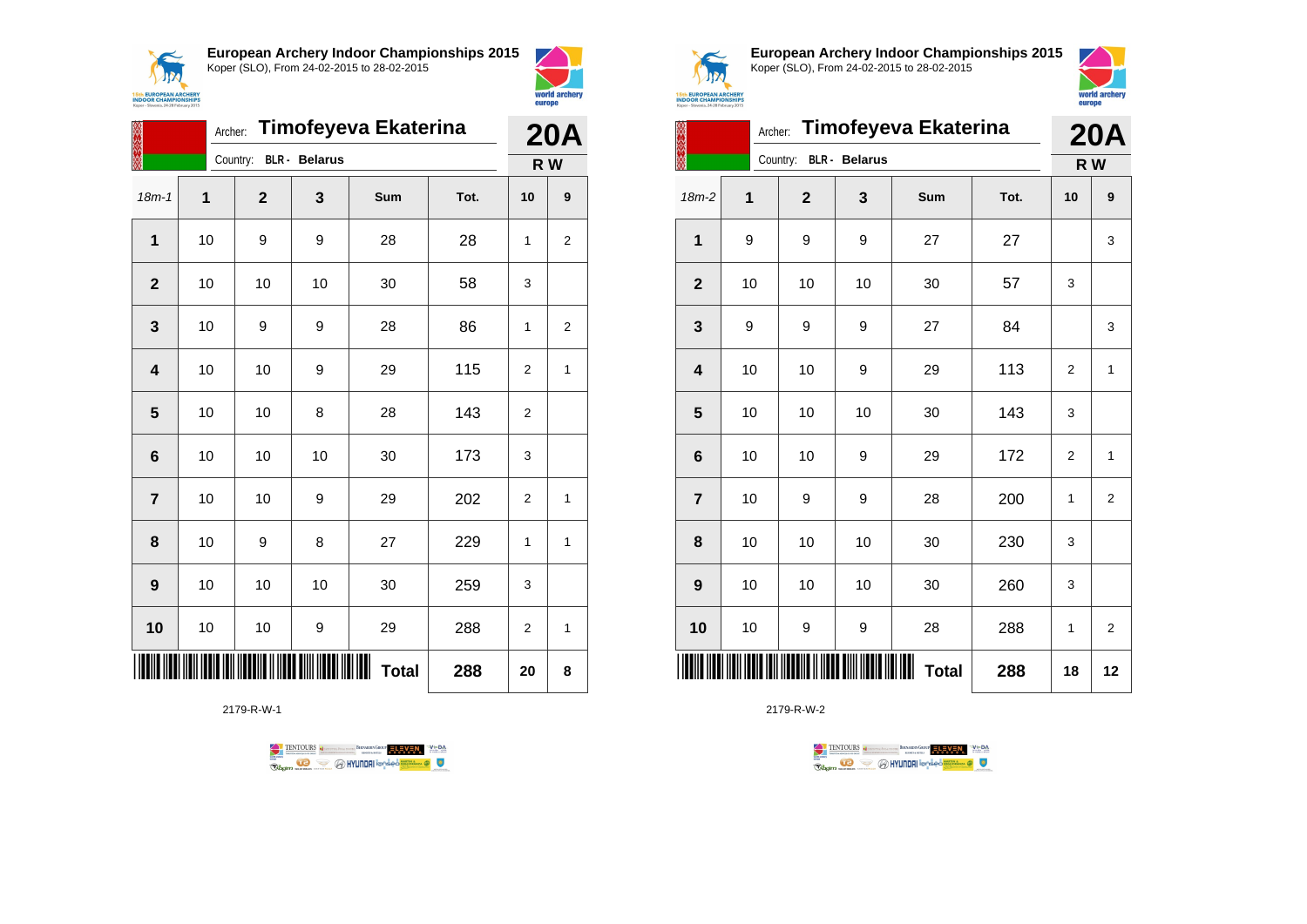



|                | Archer:     |                |              | <b>Myszor Wioleta</b> |      | <b>20B</b>     |                |
|----------------|-------------|----------------|--------------|-----------------------|------|----------------|----------------|
|                |             | Country:       | POL - Poland |                       |      |                | R W            |
| $18m - 1$      | $\mathbf 1$ | $\overline{2}$ | 3            | Sum                   | Tot. | 10             | 9              |
| $\mathbf 1$    | 10          | 10             | 9            | 29                    | 29   | $\overline{2}$ | 1              |
| $\mathbf{2}$   | 10          | 9              | 9            | 28                    | 57   | 1              | $\overline{2}$ |
| 3              | 10          | 10             | 8            | 28                    | 85   | $\overline{2}$ |                |
| 4              | 10          | 10             | 9            | 29                    | 114  | $\overline{2}$ | 1              |
| 5              | 10          | 9              | 8            | 27                    | 141  | 1              | $\overline{1}$ |
| 6              | 10          | 9              | 8            | 27                    | 168  | 1              | 1              |
| $\overline{7}$ | 10          | 9              | 9            | 28                    | 196  | 1              | $\overline{2}$ |
| 8              | 10          | 9              | 8            | 27                    | 223  | 1              | 1              |
| 9              | 10          | 10             | 10           | 30                    | 253  | 3              |                |
| 10             | 10          | 10             | 9            | 29                    | 282  | 2              | 1              |
|                |             |                |              | ┉<br><b>Total</b>     | 282  | 16             | 10             |

2175-R-W-1





**European Archery Indoor Championships 2015** Koper (SLO), From 24-02-2015 to 28-02-2015



|                         | <b>Myszor Wioleta</b><br>Archer: |  |              |              |                   |      |                |              |
|-------------------------|----------------------------------|--|--------------|--------------|-------------------|------|----------------|--------------|
|                         |                                  |  | Country:     | POL - Poland |                   |      |                | R W          |
| 18m-2                   | 1                                |  | $\mathbf{2}$ | 3            | Sum               | Tot. | 10             | 9            |
| 1                       | 10                               |  | 10           | 9            | 29                | 29   | $\overline{2}$ | 1            |
| $\mathbf{2}$            | 10                               |  | 10           | 10           | 30                | 59   | 3              |              |
| $\mathbf{3}$            | 10                               |  | 10           | 10           | 30                | 89   | 3              |              |
| $\overline{\mathbf{4}}$ | 10                               |  | 10           | 9            | 29                | 118  | $\overline{2}$ | 1            |
| 5                       | 10                               |  | 10           | 9            | 29                | 147  | $\overline{2}$ | $\mathbf{1}$ |
| $\bf 6$                 | 9                                |  | 9            | 9            | 27                | 174  |                | 3            |
| $\overline{7}$          | 10                               |  | 10           | 9            | 29                | 203  | $\overline{2}$ | 1            |
| 8                       | 10                               |  | 9            | 8            | 27                | 230  | 1              | 1            |
| 9                       | 10                               |  | 10           | 9            | 29                | 259  | $\overline{2}$ | 1            |
| 10                      | 10                               |  | 9            | 9            | 28                | 287  | 1              | 2            |
| IIII                    |                                  |  |              |              | ┉<br><b>Total</b> | 287  | 18             | 11           |

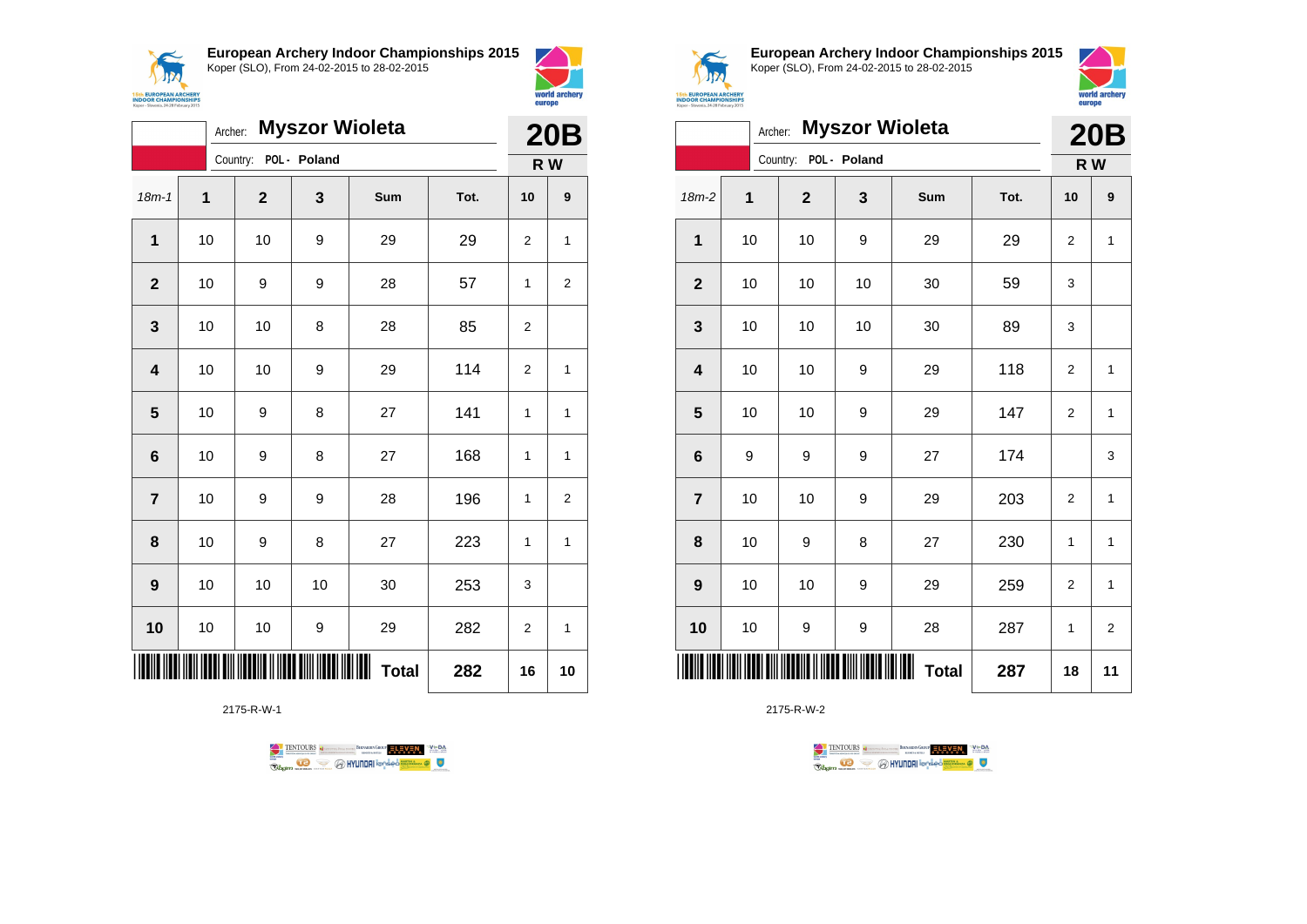



|                | Archer:             |                        |    | <b>Mayrhofer Gritsch Sabine</b> |      | <b>20C</b>     |                |  |
|----------------|---------------------|------------------------|----|---------------------------------|------|----------------|----------------|--|
|                |                     | Country: AUT - Austria |    |                                 |      |                | R W            |  |
| $18m - 1$      | 1                   | $\mathbf{2}$           | 3  | Sum                             | Tot. | 10             | 9              |  |
| 1              | 10                  | 9                      | 8  | 27                              | 27   | 1              | 1              |  |
| $\overline{2}$ | 10                  | 10                     | 10 | 30                              | 57   | 3              |                |  |
| 3              | 10                  | 10                     | 9  | 29                              | 86   | $\overline{2}$ | 1              |  |
| 4              | 9                   | 7                      | 7  | 23                              | 109  |                | 1              |  |
| 5              | 10                  | 9                      | 9  | 28                              | 137  | 1              | $\overline{2}$ |  |
| 6              | 10                  | 10                     | 10 | 30                              | 167  | 3              |                |  |
| $\overline{7}$ | 10                  | 9                      | 9  | 28                              | 195  | 1              | $\overline{2}$ |  |
| 8              | 10                  | 10                     | 10 | 30                              | 225  | 3              |                |  |
| 9              | 10                  | 9                      | 8  | 27                              | 252  | 1              | 1              |  |
| 10             | 10                  | 10                     | 8  | 28                              | 280  | 2              |                |  |
|                | <b>Total</b><br>280 |                        |    |                                 |      |                |                |  |

512-R-W-1

TENTOURS of BENJAMING COUP ELEVEN VEBA **OD SOUTHERRY SECTION AND STATE Ragma** 



**European Archery Indoor Championships 2015** Koper (SLO), From 24-02-2015 to 28-02-2015



|                         | Archer: | <b>Mayrhofer Gritsch Sabine</b> |     | <b>20C</b> |      |                |                         |
|-------------------------|---------|---------------------------------|-----|------------|------|----------------|-------------------------|
|                         |         | Country: AUT - Austria          |     |            |      |                | R W                     |
| $18m-2$                 | 1       | $\mathbf{2}$                    | 3   | Sum        | Tot. | 10             | 9                       |
| $\mathbf 1$             | 9       | 9                               | 8   | 26         | 26   |                | $\overline{\mathbf{c}}$ |
| $\mathbf{2}$            | 10      | 10                              | 10  | 30         | 56   | 3              |                         |
| 3                       | 10      | 10                              | 9   | 29         | 85   | $\overline{c}$ | 1                       |
| $\overline{\mathbf{4}}$ | 10      | 10                              | 9   | 29         | 114  | $\overline{2}$ | $\mathbf{1}$            |
| 5                       | 9       | 9                               | 8   | 26         | 140  |                | 2                       |
| $\bf 6$                 | 10      | 9                               | 9   | 28         | 168  | 1              | $\overline{2}$          |
| $\overline{7}$          | 9       | 9                               | 8   | 26         | 194  |                | $\overline{\mathbf{c}}$ |
| 8                       | 10      | 9                               | 9   | 28         | 222  | 1              | $\overline{2}$          |
| 9                       | 10      | 9                               | 9   | 28         | 250  | 1              | $\overline{\mathbf{c}}$ |
| 10                      | 10      | 10                              | 10  | 30         | 280  | 3              |                         |
|                         |         |                                 | 280 | 13         | 14   |                |                         |

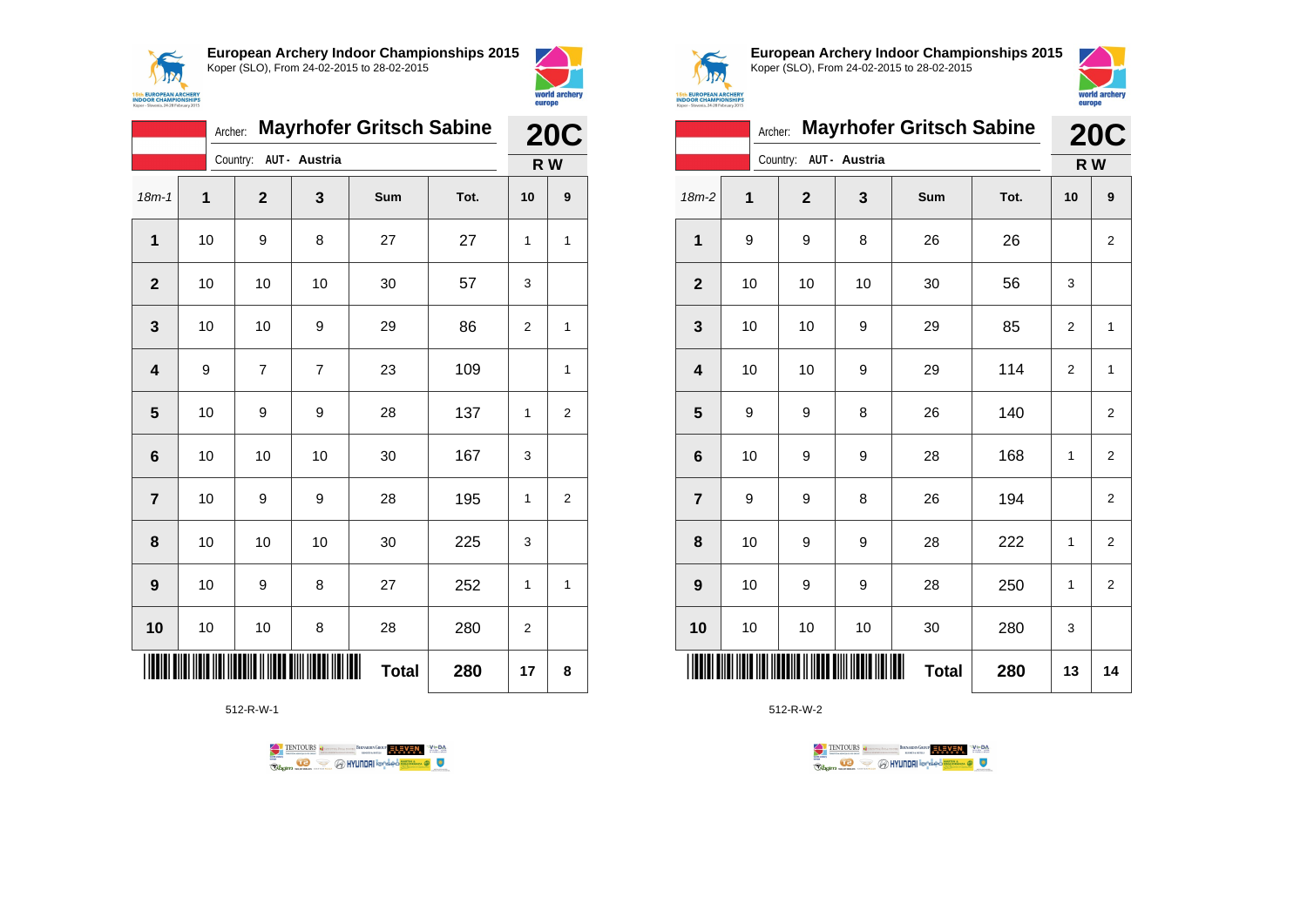



|                |    | Archer:      | <b>Segina Tatiana</b> |                                   |      | <b>20D</b>     |                |
|----------------|----|--------------|-----------------------|-----------------------------------|------|----------------|----------------|
|                |    |              |                       | Country: RUS - Russian Federation |      | R W            |                |
| $18m - 1$      | 1  | $\mathbf{2}$ | 3                     | Sum                               | Tot. | 10             | 9              |
| 1              | 10 | 9            | 9                     | 28                                | 28   | 1              | $\overline{c}$ |
| $\overline{2}$ | 10 | 10           | 10                    | 30                                | 58   | 3              |                |
| 3              | 10 | 9            | 9                     | 28                                | 86   | 1              | 2              |
| 4              | 10 | 9            | 9                     | 28                                | 114  | 1              | 2              |
| 5              | 10 | 10           | 9                     | 29                                | 143  | $\overline{2}$ | 1              |
| 6              | 10 | 9            | 9                     | 28                                | 171  | 1              | $\overline{2}$ |
| $\overline{7}$ | 10 | 10           | 9                     | 29                                | 200  | 2              | 1              |
| 8              | 10 | 10           | 8                     | 28                                | 228  | $\overline{2}$ |                |
| 9              | 10 | 10           | 10                    | 30                                | 258  | 3              |                |
| 10             | 10 | 10           | 9                     | 29                                | 287  | 2              | 1              |
|                |    |              |                       | <b>Total</b>                      | 287  | 18             | 11             |

7402-R-W-1





**European Archery Indoor Championships 2015** Koper (SLO), From 24-02-2015 to 28-02-2015



|                | Archer: Segina Tatiana |              |    |                                        |      |                |     |  |
|----------------|------------------------|--------------|----|----------------------------------------|------|----------------|-----|--|
|                |                        |              |    | Country: RUS - Russian Federation      |      |                | R W |  |
| $18m-2$        | 1                      | $\mathbf{2}$ | 3  | Sum                                    | Tot. | 10             | 9   |  |
| 1              | 10                     | 10           | 9  | 29                                     | 29   | $\overline{2}$ | 1   |  |
| $\mathbf{2}$   | 10                     | 9            | 8  | 27                                     | 56   | 1              | 1   |  |
| 3              | 10                     | 10           | 10 | 30                                     | 86   | 3              |     |  |
| 4              | 10                     | 10           | 10 | 30                                     | 116  | 3              |     |  |
| 5              | 10                     | 10           | 8  | 28                                     | 144  | $\overline{2}$ |     |  |
| $6\phantom{1}$ | 10                     | 10           | 8  | 28                                     | 172  | $\overline{2}$ |     |  |
| $\overline{7}$ | 10                     | 10           | 9  | 29                                     | 201  | $\overline{2}$ | 1   |  |
| 8              | 10                     | 10           | 10 | 30                                     | 231  | 3              |     |  |
| 9              | 10                     | 9            | 9  | 28                                     | 259  | 1              | 2   |  |
| 10             | 10                     | 9            | 8  | 27                                     | 286  | 1              | 1   |  |
| IIII           |                        |              |    | <b>111            </b><br><b>Total</b> | 286  | 20             | 6   |  |

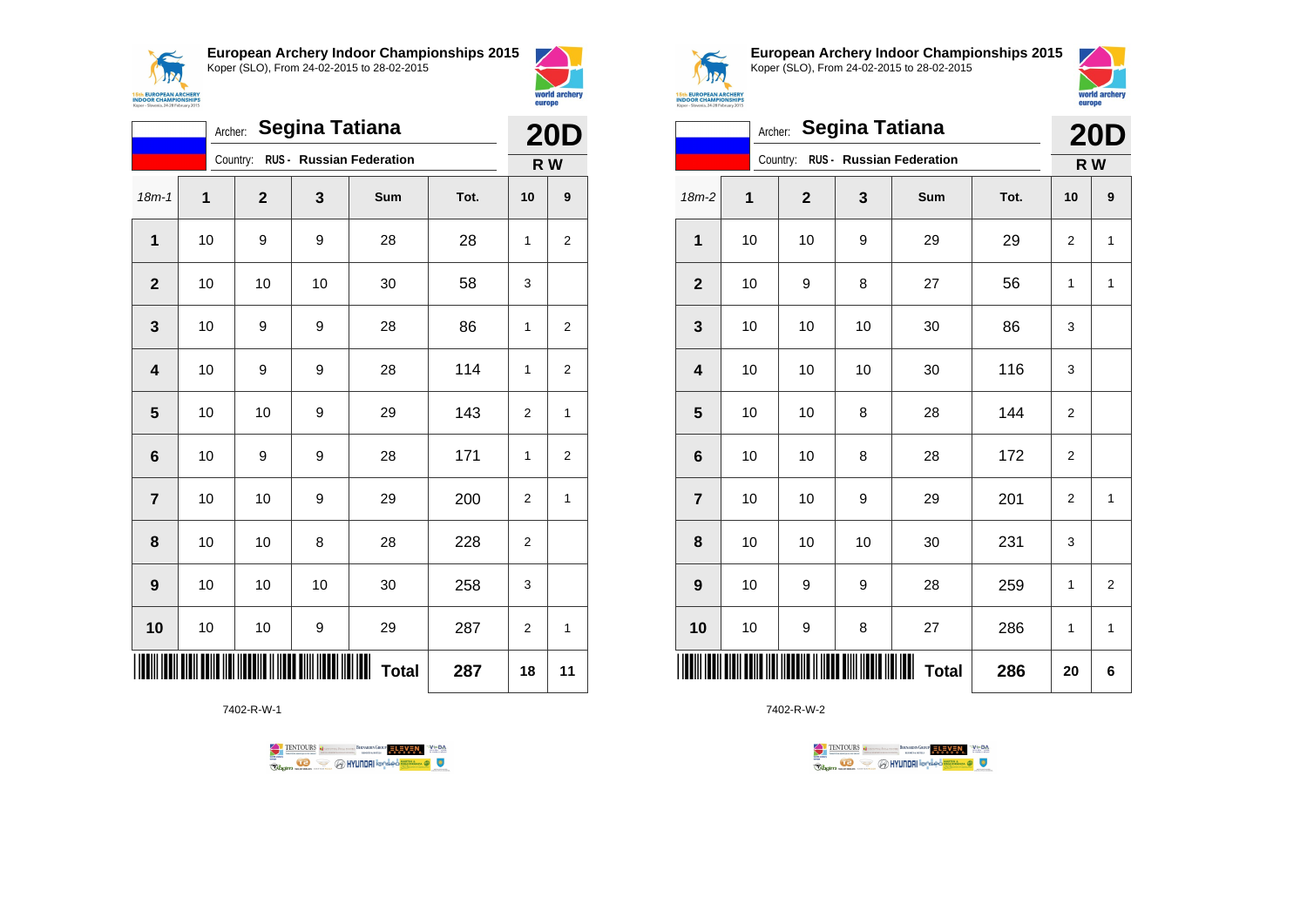

**European Archery Indoor Championships 2015**

18m-1 **1 2 3 Sum Tot. 10 9**

**2** | 10 | 9 | 7 | 26 | 56 | 1 | 1

**4** | 10 | 10 | 9 | 29 | 115 | 2 | 1

**6** | 10 | 10 | 9 | 29 | 174 | 2 | 1

**8** | 10 | 9 | 9 | 28 | 232 | 1 | 2

**9** | 10 | 10 | 9 | 29 | 261 | 2 | 1

**10** | 10 | 9 | 9 | 28 | 289 | 1 | 2

**Total 289 21 8**

<u> TITANI AMI ANIT ANA MI MATAMA MWAKA MATAMI MATI</u>

5043-R-W-1

**1** | 10 | 10 | 10 | 30 | 30 | 3

**3** | 10 | 10 | 10 | 30 | 86 | 3

**5** | 10 | 10 | 10 | 30 | 145 | 3

**7** | 10 | 10 | 10 | 30 | 204 | 3

Koper (SLO), From 24-02-2015 to 28-02-2015

Archer: **Marusava Hanna**

Country: **BLR - Belarus**



1174

**15th EUROPEAN ARCHERY**<br>**INDOOR CHAMPIONSHIPS**<br>Koper - Slovenia, 24-28 February 2015

**21A R W**

**European Archery Indoor Championships 2015** Koper (SLO), From 24-02-2015 to 28-02-2015



| ES AS ES        |    | Archer:                |    | <b>Marusava Hanna</b> |      | 21A            |                |
|-----------------|----|------------------------|----|-----------------------|------|----------------|----------------|
|                 |    | Country: BLR - Belarus |    |                       |      | R W            |                |
| $18m-2$         | 1  | $\mathbf{2}$           | 3  | Sum                   | Tot. | 10             | 9              |
| 1               | 10 | 10                     | 9  | 29                    | 29   | $\overline{2}$ | 1              |
| $\overline{2}$  | 10 | 10                     | 9  | 29                    | 58   | 2              | 1              |
| 3               | 10 | 8                      | 8  | 26                    | 84   | 1              |                |
| 4               | 10 | 9                      | 9  | 28                    | 112  | 1              | $\overline{2}$ |
| 5               | 10 | 10                     | 10 | 30                    | 142  | 3              |                |
| $6\phantom{1}6$ | 10 | 9                      | 9  | 28                    | 170  | 1              | $\overline{2}$ |
| $\overline{7}$  | 10 | 10                     | 9  | 29                    | 199  | $\overline{2}$ | 1              |
| 8               | 10 | 10                     | 10 | 30                    | 229  | 3              |                |
| 9               | 10 | 10                     | 10 | 30                    | 259  | 3              |                |
| 10              | 10 | 10                     | 9  | 29                    | 288  | 2              | 1              |
|                 |    |                        |    | <b>Total</b>          | 288  | 20             | 8              |



| TENTOURS ( <i>i</i> ) contraction of the Bernard Security Case of Tental Division of Tental Division of Tental Division of Tental Division of Tental Division of Tental Division of Tental Division of Tental Division of Tental Divi |  |                                        |
|---------------------------------------------------------------------------------------------------------------------------------------------------------------------------------------------------------------------------------------|--|----------------------------------------|
|                                                                                                                                                                                                                                       |  | <b>WHYUNDAI</b> ionsed <b>Williams</b> |

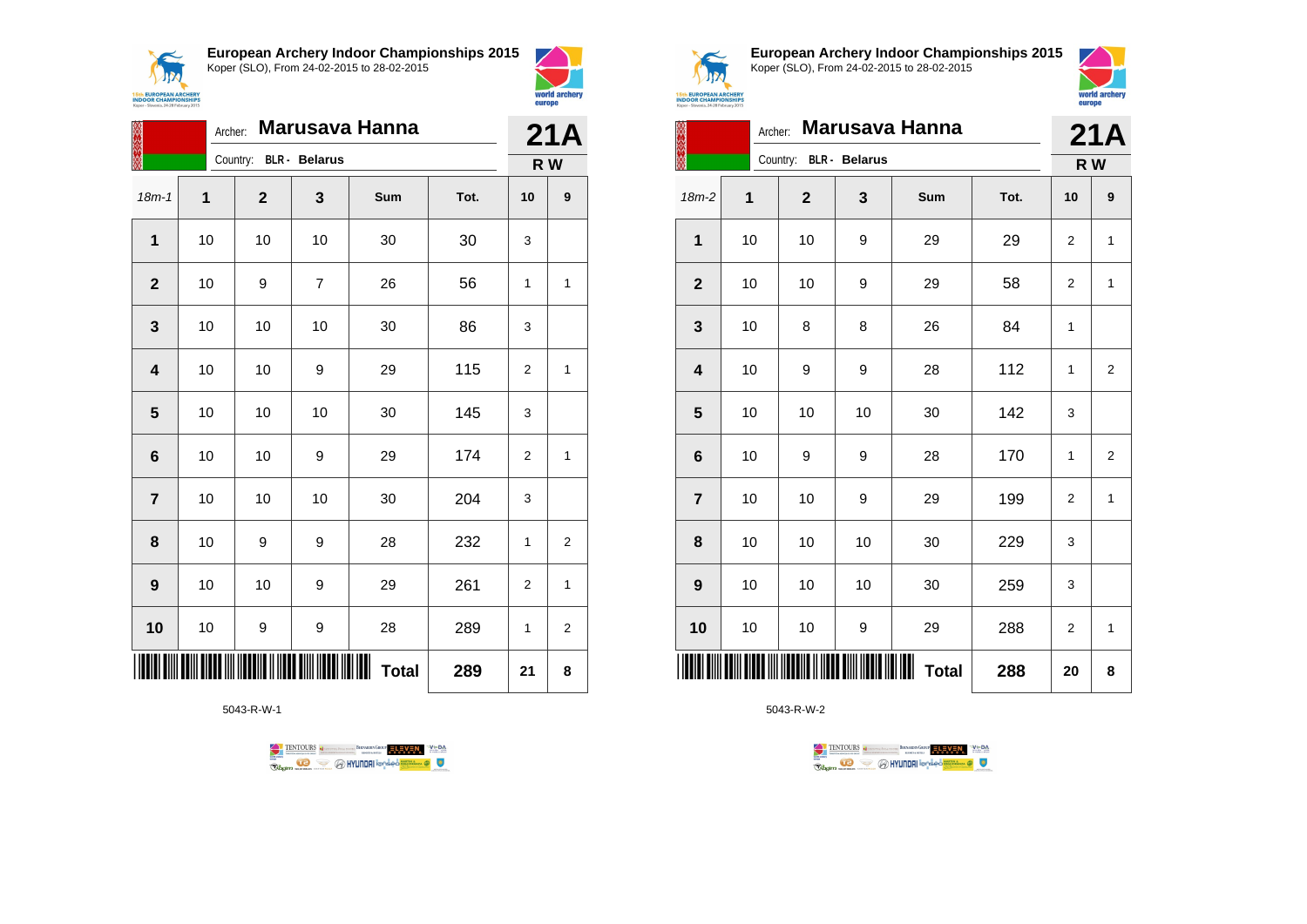

**European Archery Indoor Championships 2015**



|                         | Archer: |                       | Rzasa Joanna            |                           |      | 21B            |                  |
|-------------------------|---------|-----------------------|-------------------------|---------------------------|------|----------------|------------------|
|                         |         | Country: POL - Poland |                         |                           |      |                | R W              |
| $18m - 1$               | 1       | $\mathbf{2}$          | 3                       | Sum                       | Tot. | 10             | 9                |
| $\mathbf{1}$            | 10      | 9                     | 8                       | 27                        | 27   | 1              | 1                |
| $\mathbf{2}$            | 10      | 8                     | 8                       | 26                        | 53   | 1              |                  |
| 3                       | 9       | 9                     | 8                       | 26                        | 79   |                | $\overline{2}$   |
| $\overline{\mathbf{4}}$ | 9       | 8                     | 8                       | 25                        | 104  |                | 1                |
| 5                       | 10      | 10                    | 9                       | 29                        | 133  | $\overline{2}$ | 1                |
| 6                       | 10      | 10                    | 9                       | 29                        | 162  | $\overline{2}$ | 1                |
| $\overline{7}$          | 10      | 9                     | 9                       | 28                        | 190  | 1              | $\boldsymbol{2}$ |
| 8                       | 9       | 9                     | 9                       | 27                        | 217  |                | 3                |
| 9                       | 10      | 9                     | 9                       | 28                        | 245  | 1              | $\overline{2}$   |
| 10                      | 9       | 9                     | $\overline{\mathbf{7}}$ | 25                        | 270  |                | $\boldsymbol{2}$ |
|                         |         |                       |                         | IIIIIIIII<br><b>Total</b> | 270  | 8              | 15               |

8779-R-W-1





world archery

europe

**European Archery Indoor Championships 2015** Koper (SLO), From 24-02-2015 to 28-02-2015



|                         | Rzasa Joanna<br>Archer: |                       |    |                   |      |     |                |  |
|-------------------------|-------------------------|-----------------------|----|-------------------|------|-----|----------------|--|
|                         |                         | Country: POL - Poland |    |                   |      | R W | 21B            |  |
| $18m-2$                 | 1                       | $\mathbf{2}$          | 3  | Sum               | Tot. | 10  | 9              |  |
| 1                       | 9                       | 9                     | 9  | 27                | 27   |     | 3              |  |
| $\boldsymbol{2}$        | 10                      | 10                    | 9  | 29                | 56   | 2   | 1              |  |
| $\mathbf{3}$            | 10                      | 10                    | 9  | 29                | 85   | 2   | 1              |  |
| $\overline{\mathbf{4}}$ | 10                      | 9                     | 8  | 27                | 112  | 1   | 1              |  |
| 5                       | 10                      | 9                     | 9  | 28                | 140  | 1   | $\overline{2}$ |  |
| $\bf 6$                 | 10                      | 10                    | 10 | 30                | 170  | 3   |                |  |
| $\overline{7}$          | 10                      | 9                     | 8  | 27                | 197  | 1   | 1              |  |
| 8                       | 10                      | 9                     | 8  | 27                | 224  | 1   | 1              |  |
| 9                       | 10                      | 9                     | 9  | 28                | 252  | 1   | $\overline{2}$ |  |
| 10                      | 10                      | 10                    | 9  | 29                | 281  | 2   | 1              |  |
| IIII                    |                         |                       |    | Ш<br><b>Total</b> | 281  | 14  | 13             |  |

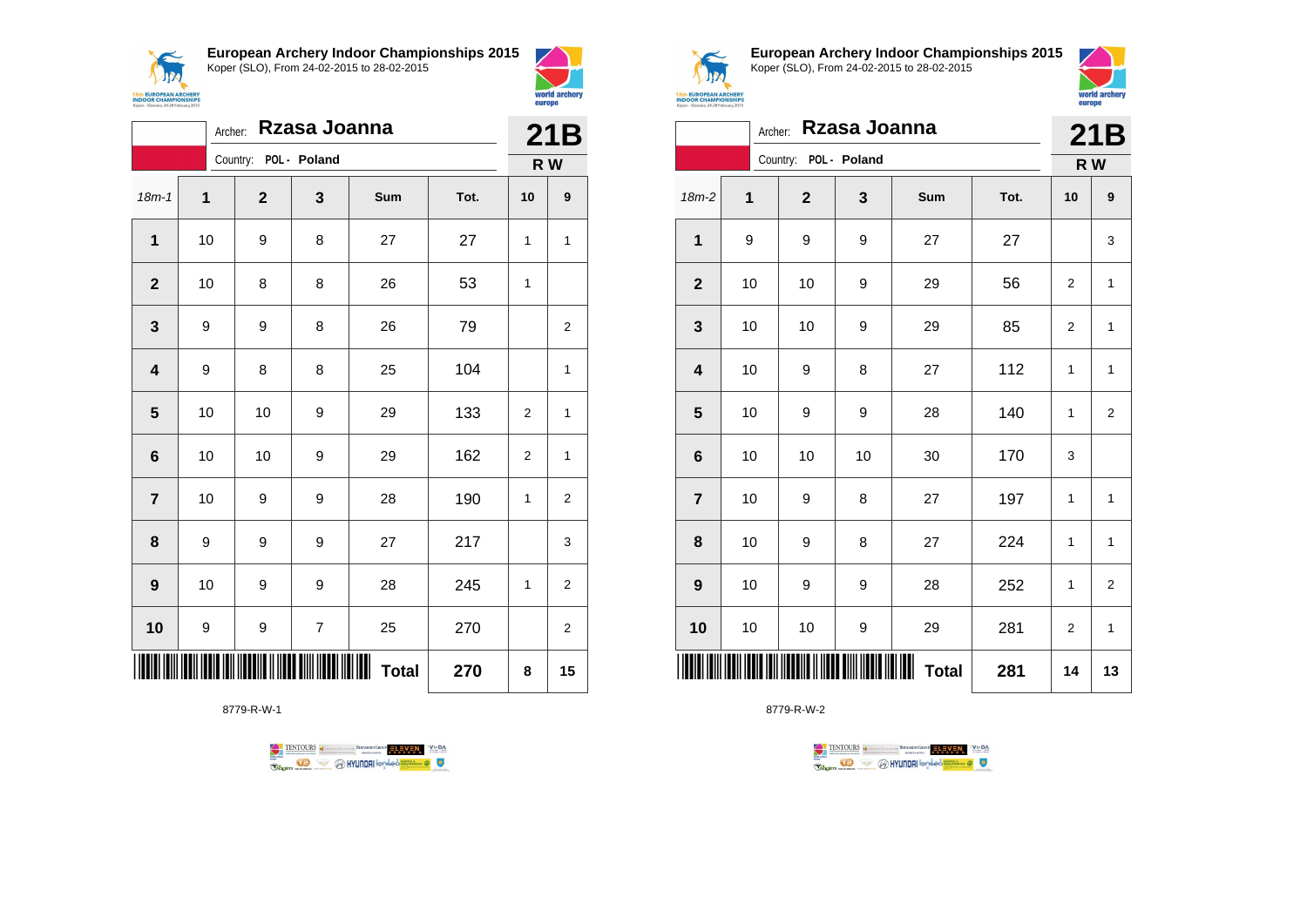$\sqrt{N}$ **15th EUROPEAN ARCHERY**<br>INDOOR CHAMPIONSHIPS<br>Koper - Slovenia, 24-28 February 2015 **European Archery Indoor Championships 2015** Koper (SLO), From 24-02-2015 to 28-02-2015



|                         | <b>Riess Nina</b><br>Archer: |  |                        |                |     |      |                |                         |
|-------------------------|------------------------------|--|------------------------|----------------|-----|------|----------------|-------------------------|
|                         |                              |  | Country: AUT - Austria |                |     |      |                | R W                     |
| $18m - 1$               | $\mathbf 1$                  |  | $\mathbf{2}$           | 3              | Sum | Tot. | 10             | 9                       |
| 1                       | 9                            |  | 9                      | 9              | 27  | 27   |                | 3                       |
| $\overline{\mathbf{2}}$ | 9                            |  | 8                      | 8              | 25  | 52   |                | 1                       |
| 3                       | 10                           |  | 9                      | 9              | 28  | 80   | 1              | $\overline{2}$          |
| $\overline{\mathbf{4}}$ | 10                           |  | 9                      | $\overline{7}$ | 26  | 106  | 1              | $\mathbf{1}$            |
| $\overline{\mathbf{5}}$ | 9                            |  | 9                      | 8              | 26  | 132  |                | $\overline{2}$          |
| $6\phantom{1}6$         | 10                           |  | 10                     | 9              | 29  | 161  | $\overline{2}$ | 1                       |
| $\overline{7}$          | 10                           |  | 9                      | 9              | 28  | 189  | 1              | $\overline{\mathbf{c}}$ |
| 8                       | 10                           |  | 9                      | 9              | 28  | 217  | 1              | $\overline{c}$          |
| 9                       | 10                           |  | 9                      | 9              | 28  | 245  | 1              | $\overline{2}$          |
| 10                      | 10                           |  | 10                     | 8              | 28  | 273  | $\overline{2}$ |                         |
|                         |                              |  |                        |                |     | 273  | 9              | 16                      |

16310-R-W-1





**European Archery Indoor Championships 2015** Koper (SLO), From 24-02-2015 to 28-02-2015



|                 | <b>Riess Nina</b><br>Archer: |                        |    |     |      |                |                         |  |
|-----------------|------------------------------|------------------------|----|-----|------|----------------|-------------------------|--|
|                 |                              | Country: AUT - Austria |    |     |      |                | R W                     |  |
| $18m-2$         | 1                            | $\mathbf 2$            | 3  | Sum | Tot. | 10             | 9                       |  |
| 1               | 10                           | 9                      | 9  | 28  | 28   | 1              | $\overline{\mathbf{c}}$ |  |
| $\mathbf{2}$    | 10                           | 9                      | 8  | 27  | 55   | 1              | 1                       |  |
| $\mathbf{3}$    | 9                            | 9                      | 9  | 27  | 82   |                | 3                       |  |
| 4               | 10                           | 10                     | 9  | 29  | 111  | $\overline{2}$ | $\mathbf 1$             |  |
| 5               | 10                           | 9                      | 8  | 27  | 138  | 1              | 1                       |  |
| $6\phantom{1}6$ | 10                           | 10                     | 10 | 30  | 168  | 3              |                         |  |
| $\overline{7}$  | 10                           | 8                      | 8  | 26  | 194  | 1              |                         |  |
| 8               | 10                           | 10                     | 9  | 29  | 223  | $\overline{c}$ | 1                       |  |
| 9               | 10                           | 10                     | 9  | 29  | 252  | $\overline{2}$ | $\mathbf{1}$            |  |
| 10              | 10                           | 10                     | 9  | 29  | 281  | $\overline{2}$ | $\mathbf{1}$            |  |
| ║║║             |                              |                        |    |     | 281  | 15             | 11                      |  |

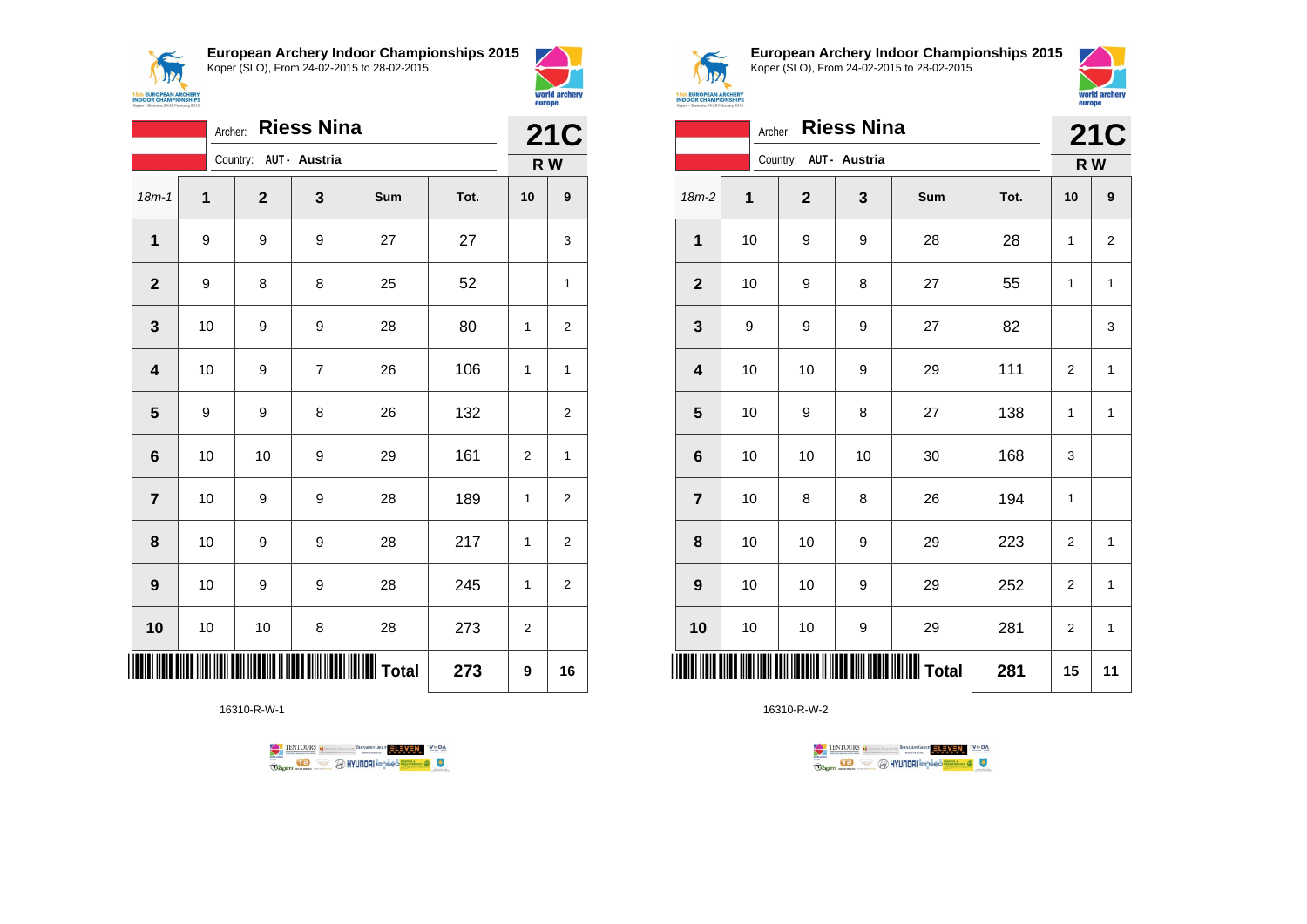$\prec$ **ANG 15th EUROPEAN ARCHERY**<br>INDOOR CHAMPIONSHIPS<br>Koper - Slovenia, 24-28 February 2015 **European Archery Indoor Championships 2015**



|                |    |             |    | Country: RUS - Russian Federation |      |                  | R W              |
|----------------|----|-------------|----|-----------------------------------|------|------------------|------------------|
| $18m - 1$      | 1  | $\mathbf 2$ | 3  | <b>Sum</b>                        | Tot. | 10               | 9                |
| 1              | 10 | 9           | 9  | 28                                | 28   | 1                | $\boldsymbol{2}$ |
| $\mathbf{2}$   | 10 | 9           | 9  | 28                                | 56   | 1                | $\boldsymbol{2}$ |
| 3              | 10 | 10          | 9  | 29                                | 85   | $\overline{2}$   | 1                |
| 4              | 10 | 10          | 9  | 29                                | 114  | $\overline{2}$   | 1                |
| 5              | 10 | 9           | 9  | 28                                | 142  | 1                | $\boldsymbol{2}$ |
| 6              | 10 | 10          | 9  | 29                                | 171  | $\boldsymbol{2}$ | 1                |
| $\overline{7}$ | 10 | 10          | 9  | 29                                | 200  | $\boldsymbol{2}$ | $\mathbf 1$      |
| 8              | 10 | 10          | 9  | 29                                | 229  | $\overline{2}$   | 1                |
| 9              | 10 | 9           | 9  | 28                                | 257  | 1                | $\overline{2}$   |
| 10             | 10 | 10          | 10 | 30                                | 287  | 3                |                  |
|                |    |             |    | Ш<br><b>Total</b>                 | 287  | 17               | 13               |

6889-R-W-1





**European Archery Indoor Championships 2015** Koper (SLO), From 24-02-2015 to 28-02-2015



|                                   | <b>21D</b> |              |    |              |      |                         |                |  |
|-----------------------------------|------------|--------------|----|--------------|------|-------------------------|----------------|--|
| Country: RUS - Russian Federation |            |              |    |              |      |                         | R W            |  |
| $18m-2$                           | 1          | $\mathbf{2}$ | 3  | Sum          | Tot. | 10                      | 9              |  |
| 1                                 | 10         | 10           | 9  | 29           | 29   | 2                       | $\mathbf{1}$   |  |
| $\overline{2}$                    | 10         | 10           | 10 | 30           | 59   | 3                       |                |  |
| $\mathbf{3}$                      | 10         | 10           | 10 | 30           | 89   | 3                       |                |  |
| $\overline{\mathbf{4}}$           | 10         | 10           | 10 | 30           | 119  | 3                       |                |  |
| 5                                 | 10         | 9            | 9  | 28           | 147  | 1                       | $\overline{2}$ |  |
| $6\phantom{1}6$                   | 10         | 10           | 10 | 30           | 177  | 3                       |                |  |
| $\overline{7}$                    | 10         | 10           | 10 | 30           | 207  | 3                       |                |  |
| 8                                 | 10         | 10           | 9  | 29           | 236  | $\overline{2}$          | 1              |  |
| $\boldsymbol{9}$                  | 9          | 9            | 9  | 27           | 263  |                         | 3              |  |
| 10                                | 10         | 10           | 9  | 29           | 292  | $\overline{\mathbf{c}}$ | 1              |  |
| ║║║                               |            |              |    | <b>Total</b> | 292  | 22                      | 8              |  |

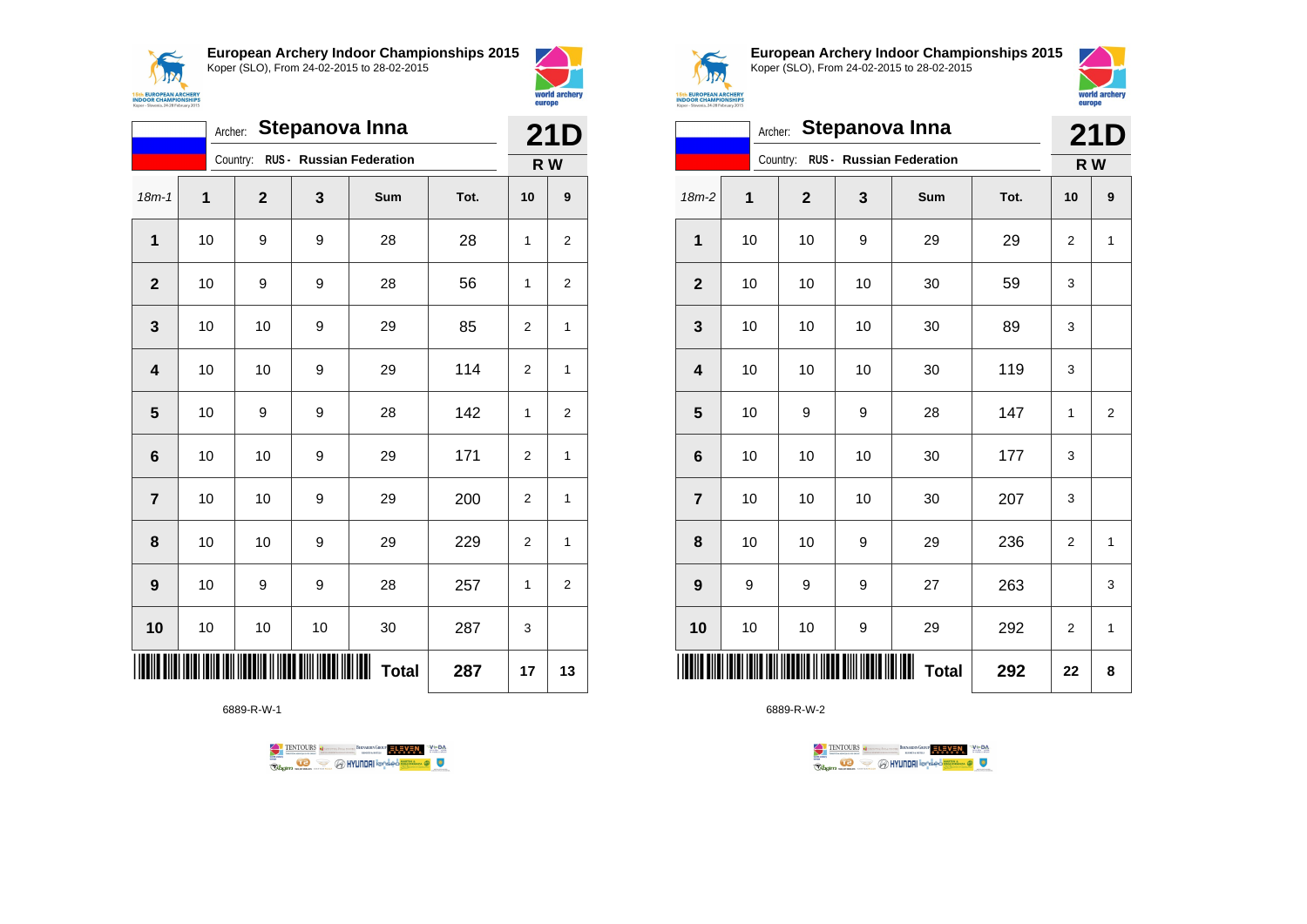



|                         | <b>Tolkach Alena</b><br>Archer: |              |                      |              |      |                |                |
|-------------------------|---------------------------------|--------------|----------------------|--------------|------|----------------|----------------|
|                         |                                 | Country:     | <b>BLR</b> - Belarus |              |      |                | R W            |
| $18m - 1$               | 1                               | $\mathbf{2}$ | 3                    | Sum          | Tot. | 10             | 9              |
| 1                       | 10                              | 10           | 9                    | 29           | 29   | 2              | 1              |
| $\overline{2}$          | 10                              | 9            | 9                    | 28           | 57   | $\mathbf{1}$   | 2              |
| 3                       | 10                              | 9            | 9                    | 28           | 85   | 1              | 2              |
| $\overline{\mathbf{4}}$ | 10                              | 9            | 9                    | 28           | 113  | 1              | 2              |
| $\overline{\mathbf{5}}$ | 10                              | 9            | 9                    | 28           | 141  | 1              | $\overline{2}$ |
| $6\phantom{1}6$         | 10                              | 10           | 8                    | 28           | 169  | $\overline{2}$ |                |
| $\overline{7}$          | 10                              | 10           | 9                    | 29           | 198  | 2              | 1              |
| 8                       | 10                              | 9            | 8                    | 27           | 225  | 1              | 1              |
| $\boldsymbol{9}$        | 10                              | 10           | 9                    | 29           | 254  | 2              | 1              |
| 10                      | 10                              | 9            | 9                    | 28           | 282  | 1              | 2              |
|                         |                                 |              |                      | <b>Total</b> | 282  | 14             | 14             |

8707-R-W-1





**European Archery Indoor Championships 2015** Koper (SLO), From 24-02-2015 to 28-02-2015



| <b>Tolkach Alena</b><br>Archer: |    |                        |    |                   |      |                | 22A            |  |
|---------------------------------|----|------------------------|----|-------------------|------|----------------|----------------|--|
|                                 |    | Country: BLR - Belarus |    |                   |      | R W            |                |  |
| 18m-2                           | 1  | $\overline{2}$         | 3  | Sum               | Tot. | 10             | 9              |  |
| 1                               | 10 | 10                     | 9  | 29                | 29   | $\overline{2}$ | 1              |  |
| $\mathbf{2}$                    | 10 | 10                     | 8  | 28                | 57   | $\overline{2}$ |                |  |
| $\mathbf{3}$                    | 10 | 10                     | 9  | 29                | 86   | 2              | 1              |  |
| $\overline{\mathbf{4}}$         | 10 | 10                     | 9  | 29                | 115  | $\overline{2}$ | 1              |  |
| 5                               | 10 | 9                      | 9  | 28                | 143  | 1              | $\overline{2}$ |  |
| $6\phantom{1}6$                 | 10 | 10                     | 10 | 30                | 173  | 3              |                |  |
| $\overline{7}$                  | 10 | 10                     | 9  | 29                | 202  | $\overline{2}$ | 1              |  |
| 8                               | 9  | 9                      | 9  | 27                | 229  |                | 3              |  |
| 9                               | 10 | 10                     | 9  | 29                | 258  | $\overline{2}$ | 1              |  |
| 10                              | 10 | 9                      | 7  | 26                | 284  | 1              | 1              |  |
|                                 |    |                        |    | ┉<br><b>Total</b> | 284  | 17             | 11             |  |

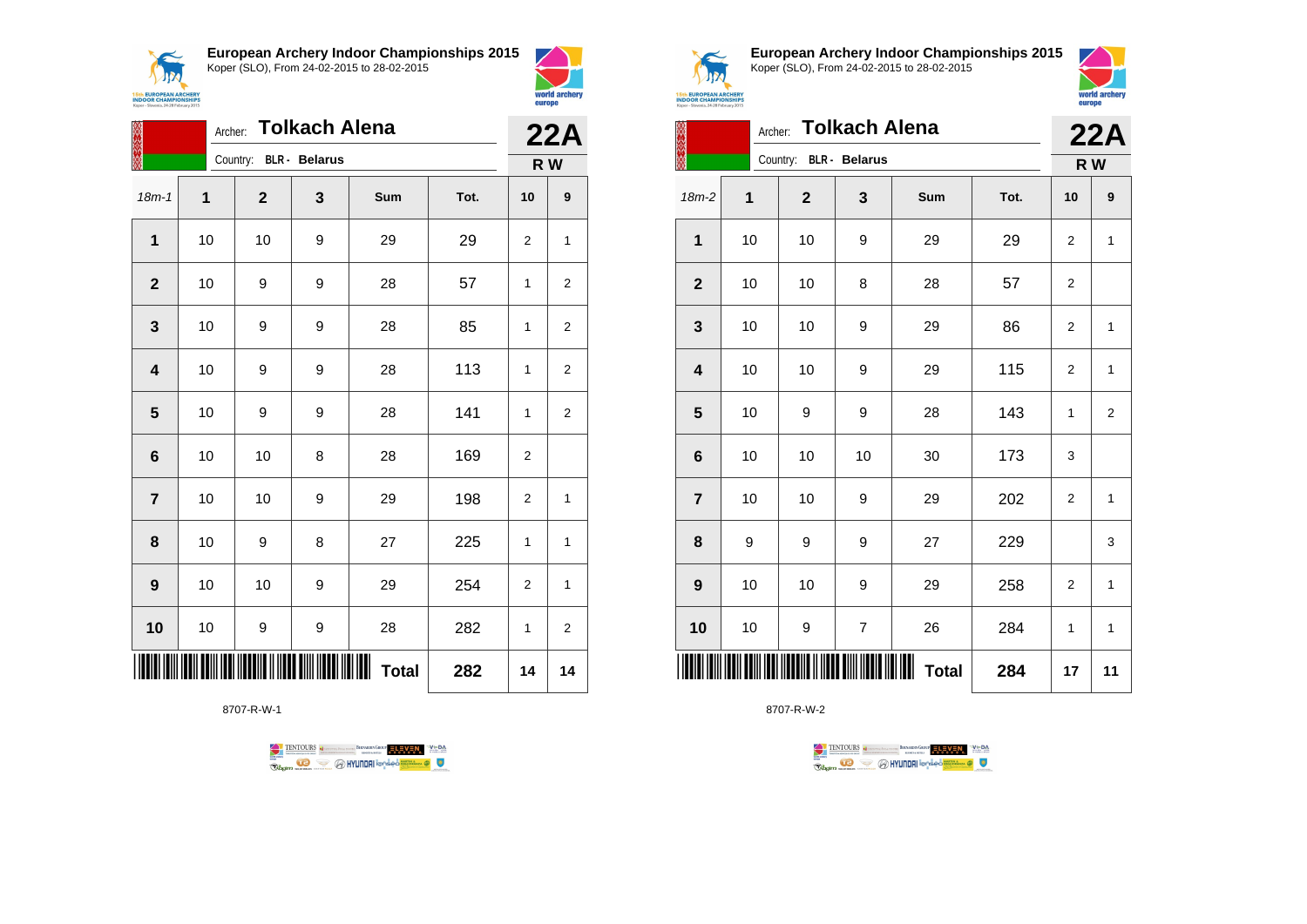



|                | Archer: Zuranska Adriana |                       |                |     |      |                |                  |
|----------------|--------------------------|-----------------------|----------------|-----|------|----------------|------------------|
|                |                          | Country: POL - Poland |                |     |      |                | 22B<br>R W       |
| $18m - 1$      | 1                        | $\mathbf{2}$          | 3              | Sum | Tot. | 10             | $\boldsymbol{9}$ |
| 1              | 9                        | 9                     | 9              | 27  | 27   |                | 3                |
| $\overline{2}$ | 8                        | $\overline{7}$        | $\overline{7}$ | 22  | 49   |                |                  |
| 3              | 10                       | 9                     | 9              | 28  | 77   | 1              | 2                |
| 4              | 10                       | 9                     | 9              | 28  | 105  | 1              | 2                |
| $5\phantom{1}$ | 10                       | 9                     | 9              | 28  | 133  | 1              | $\overline{c}$   |
| $6\phantom{1}$ | 10                       | 9                     | 8              | 27  | 160  | 1              | 1                |
| $\overline{7}$ | 10                       | 9                     | 9              | 28  | 188  | 1              | $\overline{2}$   |
| 8              | 10                       | 10                    | 10             | 30  | 218  | 3              |                  |
| 9              | 10                       | 10                    | 9              | 29  | 247  | $\overline{2}$ | 1                |
| 10             | 10                       | 9                     | 9              | 28  | 275  | 1              | $\overline{2}$   |
|                |                          |                       |                |     | 275  | 11             | 15               |

11229-R-W-1





**European Archery Indoor Championships 2015** Koper (SLO), From 24-02-2015 to 28-02-2015



|                         | Archer: Zuranska Adriana |                       |                |     |      |                | 22B                     |  |
|-------------------------|--------------------------|-----------------------|----------------|-----|------|----------------|-------------------------|--|
|                         |                          | Country: POL - Poland |                |     |      |                | R W                     |  |
| $18m-2$                 | 1                        | $\mathbf{2}$          | 3              | Sum | Tot. | 10             | 9                       |  |
| 1                       | 10                       | 10                    | 10             | 30  | 30   | 3              |                         |  |
| $\overline{2}$          | 10                       | 9                     | 9              | 28  | 58   | 1              | $\overline{2}$          |  |
| 3                       | 10                       | 10                    | 9              | 29  | 87   | 2              | 1                       |  |
| $\overline{\mathbf{4}}$ | 10                       | 10                    | 9              | 29  | 116  | $\overline{2}$ | $\mathbf{1}$            |  |
| 5                       | 10                       | 9                     | 9              | 28  | 144  | 1              | $\overline{\mathbf{c}}$ |  |
| $6\phantom{1}6$         | 9                        | 8                     | $\overline{7}$ | 24  | 168  |                | $\mathbf{1}$            |  |
| $\overline{7}$          | 9                        | 9                     | 8              | 26  | 194  |                | 2                       |  |
| 8                       | 10                       | 10                    | 9              | 29  | 223  | $\overline{2}$ | $\mathbf{1}$            |  |
| 9                       | 10                       | 9                     | 9              | 28  | 251  | 1              | $\overline{\mathbf{c}}$ |  |
| 10                      | 10                       | 10                    | 9              | 29  | 280  | 2              | $\mathbf{1}$            |  |
|                         |                          |                       |                |     | 280  | 14             | 13                      |  |

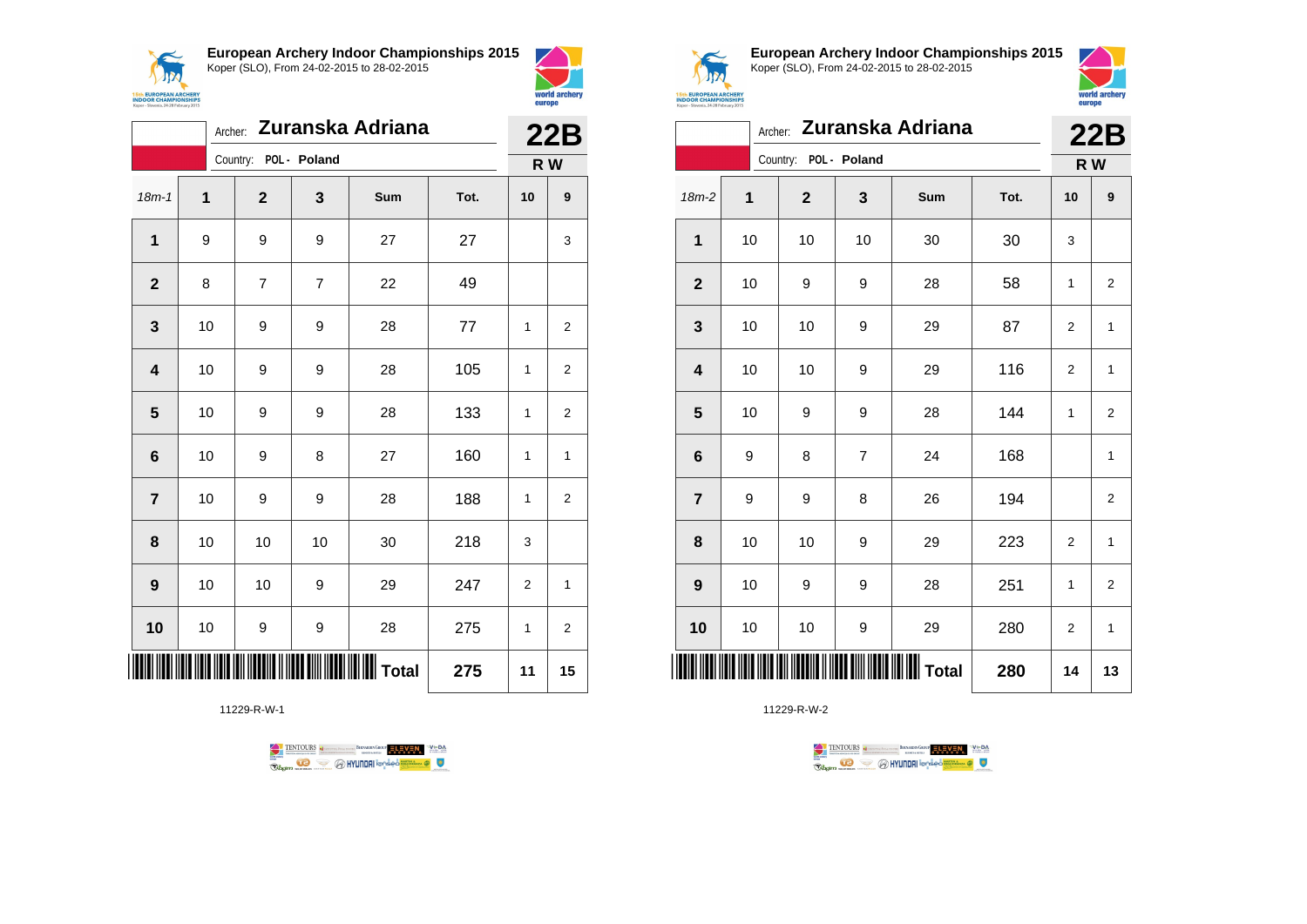



|                         | <b>Baldauff Laurence</b><br>Archer: |                        |    |     |      |    |                   |
|-------------------------|-------------------------------------|------------------------|----|-----|------|----|-------------------|
|                         |                                     | Country: AUT - Austria |    |     |      |    | <b>22C</b><br>R W |
| $18m - 1$               | 1                                   | $\mathbf{2}$           | 3  | Sum | Tot. | 10 | 9                 |
| 1                       | 9                                   | 9                      | 9  | 27  | 27   |    | 3                 |
| $\overline{2}$          | 9                                   | 9                      | 6  | 24  | 51   |    | $\overline{2}$    |
| 3                       | 10                                  | 10                     | 10 | 30  | 81   | 3  |                   |
| $\overline{\mathbf{4}}$ | 9                                   | 9                      | 8  | 26  | 107  |    | $\overline{2}$    |
| 5                       | 9                                   | 9                      | 8  | 26  | 133  |    | $\overline{2}$    |
| $6\phantom{1}$          | 10                                  | 9                      | 9  | 28  | 161  | 1  | $\overline{2}$    |
| $\overline{7}$          | 10                                  | 10                     | 10 | 30  | 191  | 3  |                   |
| 8                       | 10                                  | 9                      | 9  | 28  | 219  | 1  | 2                 |
| 9                       | 10                                  | 9                      | 9  | 28  | 247  | 1  | 2                 |
| 10                      | 10                                  | 9                      | 8  | 27  | 274  | 1  | 1                 |
|                         |                                     |                        |    |     | 274  | 10 | 16                |

12782-R-W-1





**European Archery Indoor Championships 2015** Koper (SLO), From 24-02-2015 to 28-02-2015



|                 | <b>Baldauff Laurence</b><br>Archer: |             |                        |     |      |                | <b>22C</b>     |  |
|-----------------|-------------------------------------|-------------|------------------------|-----|------|----------------|----------------|--|
|                 |                                     |             | Country: AUT - Austria |     |      | R W            |                |  |
| $18m-2$         | 1                                   | $\mathbf 2$ | 3                      | Sum | Tot. | 10             | 9              |  |
| 1               | 10                                  | 10          | 9                      | 29  | 29   | 2              | $\mathbf{1}$   |  |
| $\overline{2}$  | 10                                  | 10          | 9                      | 29  | 58   | 2              | 1              |  |
| 3               | 10                                  | 10          | 8                      | 28  | 86   | 2              |                |  |
| 4               | 10                                  | 10          | 10                     | 30  | 116  | 3              |                |  |
| 5               | 10                                  | 10          | 8                      | 28  | 144  | 2              |                |  |
| $6\phantom{1}6$ | 10                                  | 9           | 9                      | 28  | 172  | $\mathbf{1}$   | $\overline{2}$ |  |
| $\overline{7}$  | 9                                   | 9           | 9                      | 27  | 199  |                | 3              |  |
| 8               | 10                                  | 9           | 9                      | 28  | 227  | 1              | 2              |  |
| 9               | 10                                  | 10          | 8                      | 28  | 255  | $\overline{2}$ |                |  |
| 10              | 10                                  | 9           | 9                      | 28  | 283  | 1              | 2              |  |
|                 |                                     |             |                        |     | 283  | 16             | 11             |  |

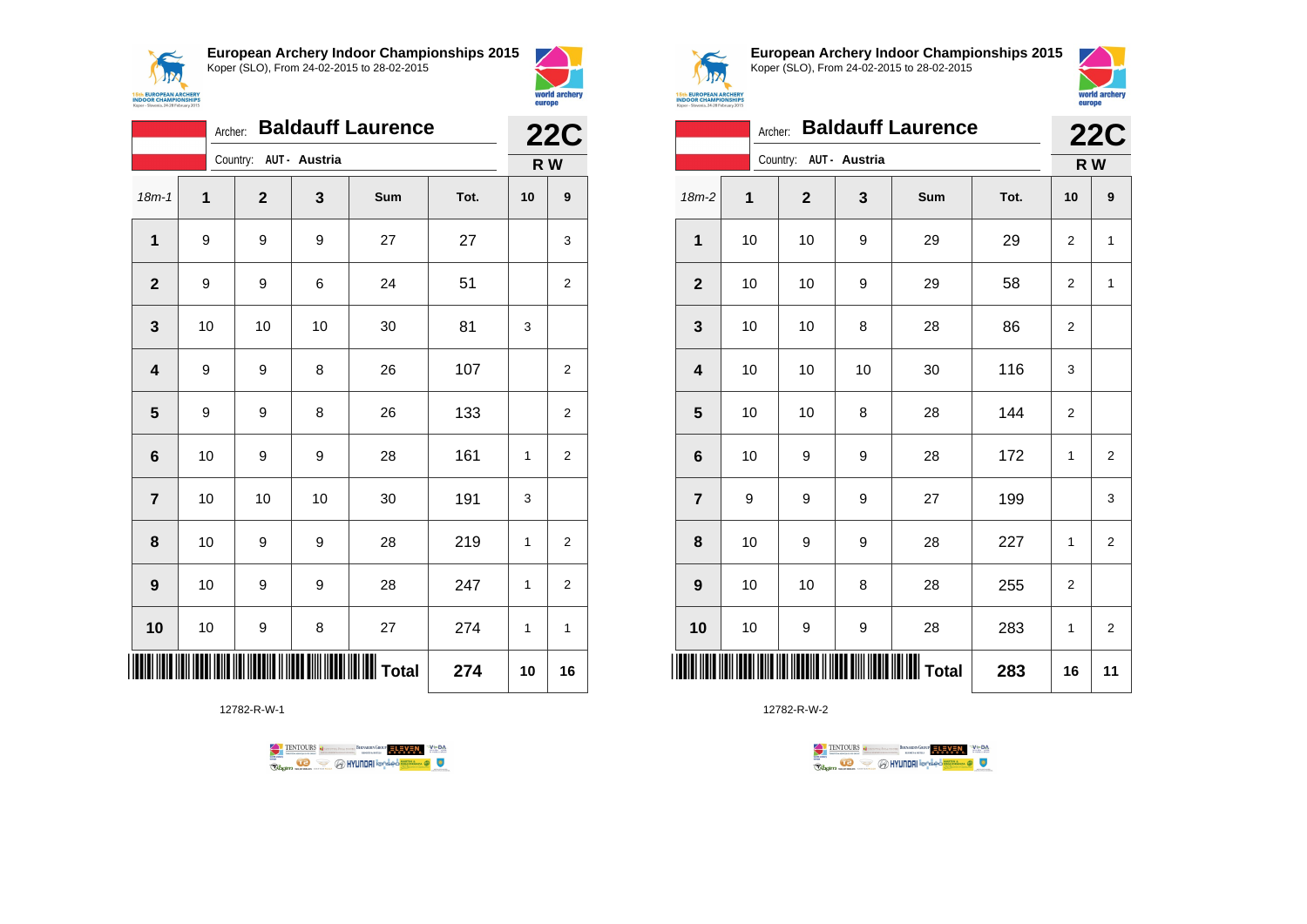



|                         | <b>Timofeeva Kristina</b><br>Archer: |                |    |                                   |      |                | <b>22D</b>       |  |
|-------------------------|--------------------------------------|----------------|----|-----------------------------------|------|----------------|------------------|--|
|                         |                                      |                |    | Country: RUS - Russian Federation |      |                | R W              |  |
| $18m - 1$               | 1                                    | $\overline{2}$ | 3  | Sum                               | Tot. | 10             | $\boldsymbol{9}$ |  |
| 1                       | 10                                   | 10             | 9  | 29                                | 29   | $\overline{2}$ | 1                |  |
| $\mathbf{2}$            | 10                                   | 9              | 9  | 28                                | 57   | 1              | 2                |  |
| 3                       | 10                                   | 10             | 10 | 30                                | 87   | 3              |                  |  |
| $\overline{\mathbf{4}}$ | 10                                   | 9              | 9  | 28                                | 115  | 1              | 2                |  |
| 5                       | 10                                   | 10             | 9  | 29                                | 144  | $\overline{2}$ | 1                |  |
| $6\phantom{1}6$         | 10                                   | 10             | 9  | 29                                | 173  | $\overline{2}$ | 1                |  |
| $\overline{7}$          | 10                                   | 10             | 9  | 29                                | 202  | 2              | 1                |  |
| 8                       | 10                                   | 10             | 9  | 29                                | 231  | $\overline{2}$ | $\mathbf{1}$     |  |
| 9                       | 10                                   | 10             | 10 | 30                                | 261  | 3              |                  |  |
| 10                      | 10                                   | 9              | 9  | 28                                | 289  | 1              | 2                |  |
|                         |                                      |                |    | <b>Total</b>                      | 289  | 19             | 11               |  |

7403-R-W-1





**European Archery Indoor Championships 2015** Koper (SLO), From 24-02-2015 to 28-02-2015



|                | Archer: Timofeeva Kristina |                |    |                                   |      |                |                         |  |
|----------------|----------------------------|----------------|----|-----------------------------------|------|----------------|-------------------------|--|
|                |                            |                |    | Country: RUS - Russian Federation |      | R W            |                         |  |
| $18m-2$        | 1                          | $\overline{2}$ | 3  | Sum                               | Tot. | 10             | 9                       |  |
| 1              | 10                         | 10             | 10 | 30                                | 30   | 3              |                         |  |
| $\mathbf{2}$   | 10                         | 10             | 9  | 29                                | 59   | 2              | 1                       |  |
| 3              | 10                         | 10             | 10 | 30                                | 89   | 3              |                         |  |
| 4              | 10                         | 10             | 9  | 29                                | 118  | $\overline{2}$ | $\mathbf{1}$            |  |
| 5              | 10                         | 10             | 9  | 29                                | 147  | 2              | $\mathbf{1}$            |  |
| 6              | 10                         | 9              | 9  | 28                                | 175  | 1              | $\overline{\mathbf{c}}$ |  |
| $\overline{7}$ | 10                         | 9              | M  | 19                                | 194  | 1              | $\mathbf{1}$            |  |
| 8              | 10                         | 10             | 9  | 29                                | 223  | $\overline{2}$ | $\mathbf{1}$            |  |
| 9              | 10                         | 10             | 10 | 30                                | 253  | 3              |                         |  |
| 10             | 10                         | 10             | 9  | 29                                | 282  | $\overline{2}$ | $\mathbf{1}$            |  |
|                |                            |                |    | ┉<br><b>Total</b>                 | 282  | 21             | 8                       |  |

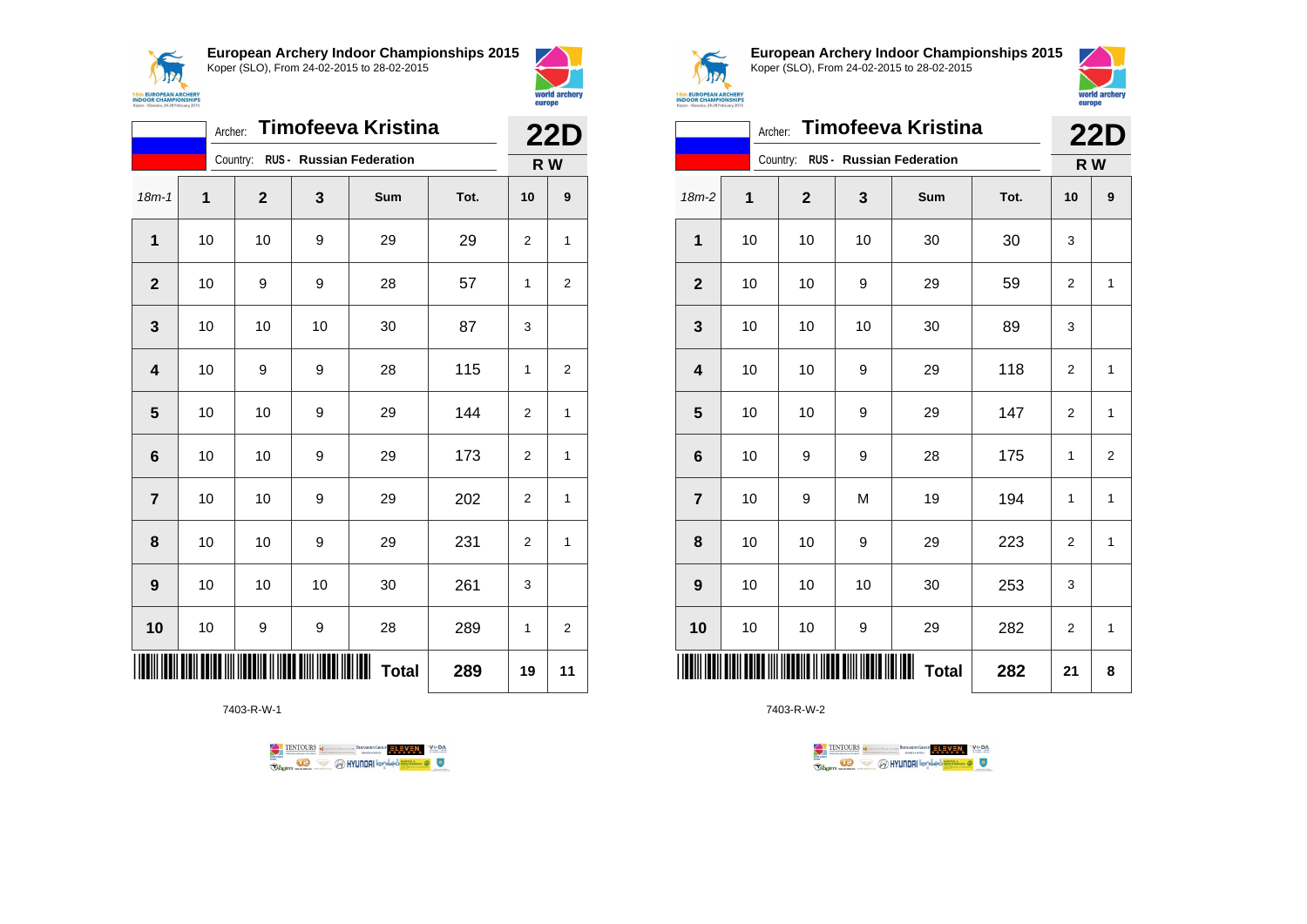



|                         | <b>Tomat Najka</b><br>Archer: |             |                |                   |      |                |                |  |
|-------------------------|-------------------------------|-------------|----------------|-------------------|------|----------------|----------------|--|
|                         | Country: SLO - Slovenia       |             |                | R W               |      |                |                |  |
| $18m - 1$               | 1                             | $\mathbf 2$ | 3              | Sum               | Tot. | 10             | 9              |  |
| 1                       | 10                            | 9           | 8              | 27                | 27   | 1              | 1              |  |
| $\mathbf{2}$            | 9                             | 9           | $\overline{7}$ | 25                | 52   |                | $\overline{2}$ |  |
| 3                       | 10                            | 9           | $\overline{7}$ | 26                | 78   | 1              | 1              |  |
| $\overline{\mathbf{4}}$ | 10                            | 10          | 9              | 29                | 107  | $\overline{2}$ | 1              |  |
| 5                       | 10                            | 10          | 9              | 29                | 136  | 2              | 1              |  |
| 6                       | 9                             | 9           | 8              | 26                | 162  |                | $\overline{2}$ |  |
| $\overline{7}$          | 10                            | 9           | 9              | 28                | 190  | 1              | $\overline{c}$ |  |
| 8                       | 10                            | 10          | 8              | 28                | 218  | $\overline{2}$ |                |  |
| 9                       | 10                            | 8           | 8              | 26                | 244  | 1              |                |  |
| 10                      | 10                            | 10          | 9              | 29                | 273  | 2              | 1              |  |
|                         |                               |             |                | ┉<br><b>Total</b> | 273  | 12             | 11             |  |

7930-R-W-1





**European Archery Indoor Championships 2015** Koper (SLO), From 24-02-2015 to 28-02-2015



|                         |    | Archer: Tomat Najka     |                |                   |      |                |                |  |
|-------------------------|----|-------------------------|----------------|-------------------|------|----------------|----------------|--|
|                         |    | Country: SLO - Slovenia |                |                   |      |                | R W            |  |
| $18m-2$                 | 1  | $\mathbf{2}$            | 3              | Sum               | Tot. | 10             | 9              |  |
| 1                       | 9  | 8                       | $\overline{7}$ | 24                | 24   |                | 1              |  |
| $\mathbf{2}$            | 10 | 10                      | 8              | 28                | 52   | $\mathbf 2$    |                |  |
| 3                       | 9  | 9                       | 9              | 27                | 79   |                | 3              |  |
| $\overline{\mathbf{4}}$ | 10 | 10                      | 9              | 29                | 108  | $\overline{2}$ | 1              |  |
| 5                       | 10 | 10                      | 9              | 29                | 137  | $\overline{2}$ | 1              |  |
| $\bf 6$                 | 10 | 9                       | 9              | 28                | 165  | 1              | $\overline{2}$ |  |
| $\overline{7}$          | 10 | 10                      | 8              | 28                | 193  | $\overline{2}$ |                |  |
| 8                       | 10 | 10                      | 8              | 28                | 221  | $\mathbf 2$    |                |  |
| 9                       | 9  | 8                       | 8              | 25                | 246  |                | $\mathbf{1}$   |  |
| 10                      | 10 | 9                       | 8              | 27                | 273  | 1              | 1              |  |
| ║║                      |    |                         |                | ┉<br><b>Total</b> | 273  | 12             | 10             |  |

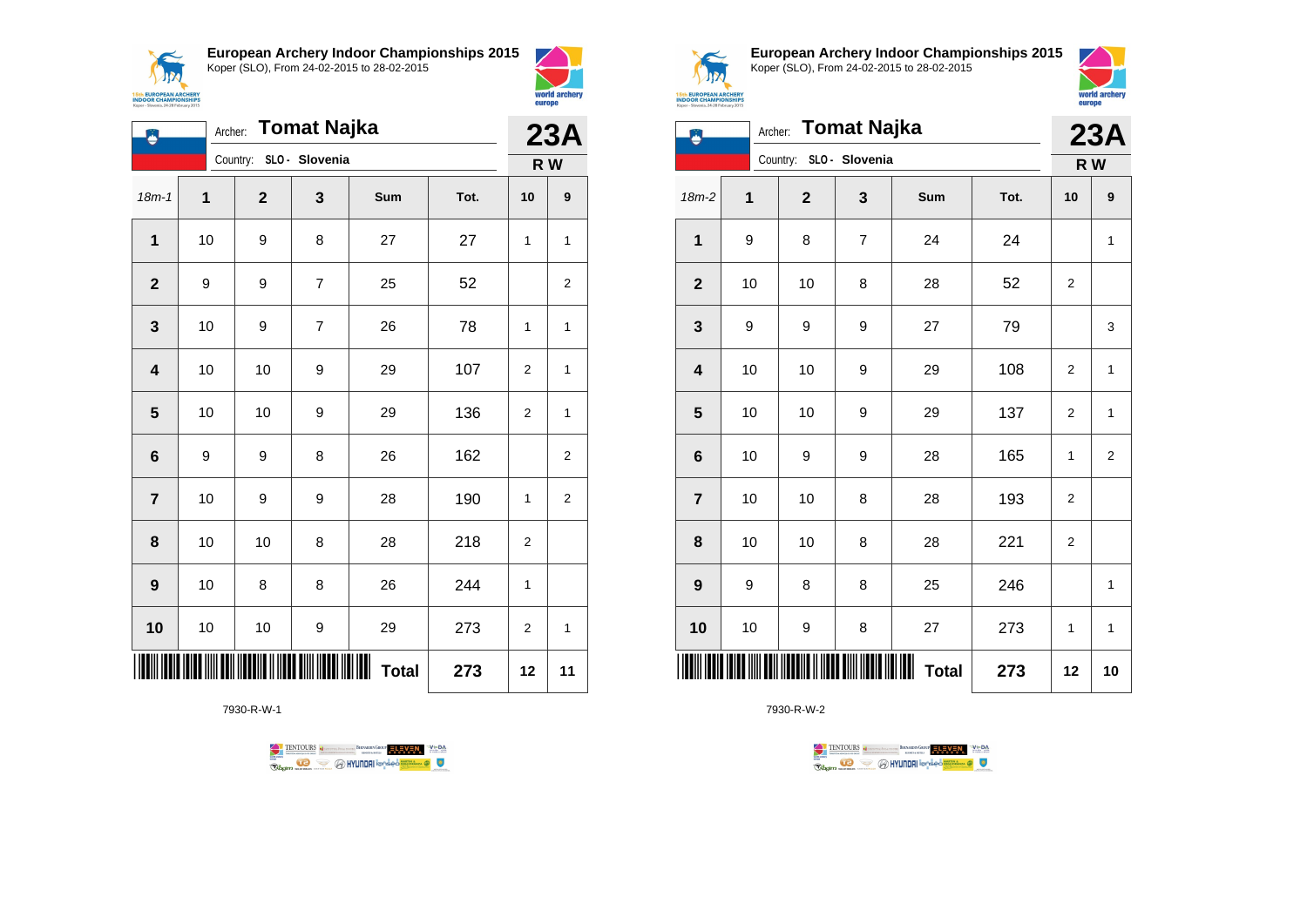



| 喇                   | <b>Mirca Alexandra</b><br>Archer:     |                |                |     |      |                | 23B |  |
|---------------------|---------------------------------------|----------------|----------------|-----|------|----------------|-----|--|
|                     | MDA - Republic of Moldova<br>Country: |                |                |     |      |                | R W |  |
| $18m - 1$           | 1                                     | $\mathbf{2}$   | 3              | Sum | Tot. | 10             | 9   |  |
| 1                   | 10                                    | 10             | 10             | 30  | 30   | 3              |     |  |
| $\overline{2}$      | 10                                    | 10             | 9              | 29  | 59   | $\overline{2}$ | 1   |  |
| 3                   | 10                                    | 10             | 9              | 29  | 88   | 2              | 1   |  |
| 4                   | 10                                    | 10             | 10             | 30  | 118  | 3              |     |  |
| 5                   | 10                                    | 10             | 9              | 29  | 147  | $\overline{2}$ | 1   |  |
| $6\phantom{1}6$     | 10                                    | 10             | 10             | 30  | 177  | 3              |     |  |
| $\overline{7}$      | 10                                    | 10             | 9              | 29  | 206  | $\overline{2}$ | 1   |  |
| 8                   | 10                                    | 10             | 6              | 26  | 232  | 2              |     |  |
| 9                   | 9                                     | $\overline{7}$ | $\overline{7}$ | 23  | 255  |                | 1   |  |
| 10                  | 8                                     | 8              | 8              | 24  | 279  |                |     |  |
| <b>Total</b><br>279 |                                       |                |                |     |      | 19             | 5   |  |

7842-R-W-1





**European Archery Indoor Championships 2015** Koper (SLO), From 24-02-2015 to 28-02-2015



**23B** 

| مرور                                       |  |  |
|--------------------------------------------|--|--|
| <b>PEAN ARCHERY</b><br><b>HAMPIONSHIPS</b> |  |  |
| ia, 24-28 February 2015                    |  |  |

| 喇                       | Archer:                               | <b>Mirca Alexandra</b> |   |                   |      | 23B            |                |
|-------------------------|---------------------------------------|------------------------|---|-------------------|------|----------------|----------------|
|                         | MDA - Republic of Moldova<br>Country: |                        |   |                   |      |                | R W            |
| $18m-2$                 | 1                                     | $\overline{2}$         | 3 | Sum               | Tot. | 10             | 9              |
| 1                       | 9                                     | 9                      | 8 | 26                | 26   |                | $\overline{c}$ |
| $\overline{2}$          | 10                                    | 9                      | 8 | 27                | 53   | 1              | 1              |
| 3                       | 10                                    | 9                      | 9 | 28                | 81   | 1              | $\overline{2}$ |
| $\overline{\mathbf{4}}$ | 10                                    | 9                      | 8 | 27                | 108  | 1              | $\mathbf{1}$   |
| 5                       | 10                                    | 9                      | 9 | 28                | 136  | 1              | $\overline{2}$ |
| $6\phantom{1}6$         | 10                                    | 9                      | 8 | 27                | 163  | 1              | 1              |
| $\overline{7}$          | 10                                    | 9                      | 8 | 27                | 190  | 1              | 1              |
| 8                       | 9                                     | 9                      | 9 | 27                | 217  |                | 3              |
| 9                       | 10                                    | 10                     | 9 | 29                | 246  | $\overline{2}$ | 1              |
| 10                      | 10                                    | 10                     | 8 | 28                | 274  | 2              |                |
| ║║║                     |                                       |                        |   | Ш<br><b>Total</b> | 274  | 10             | 14             |

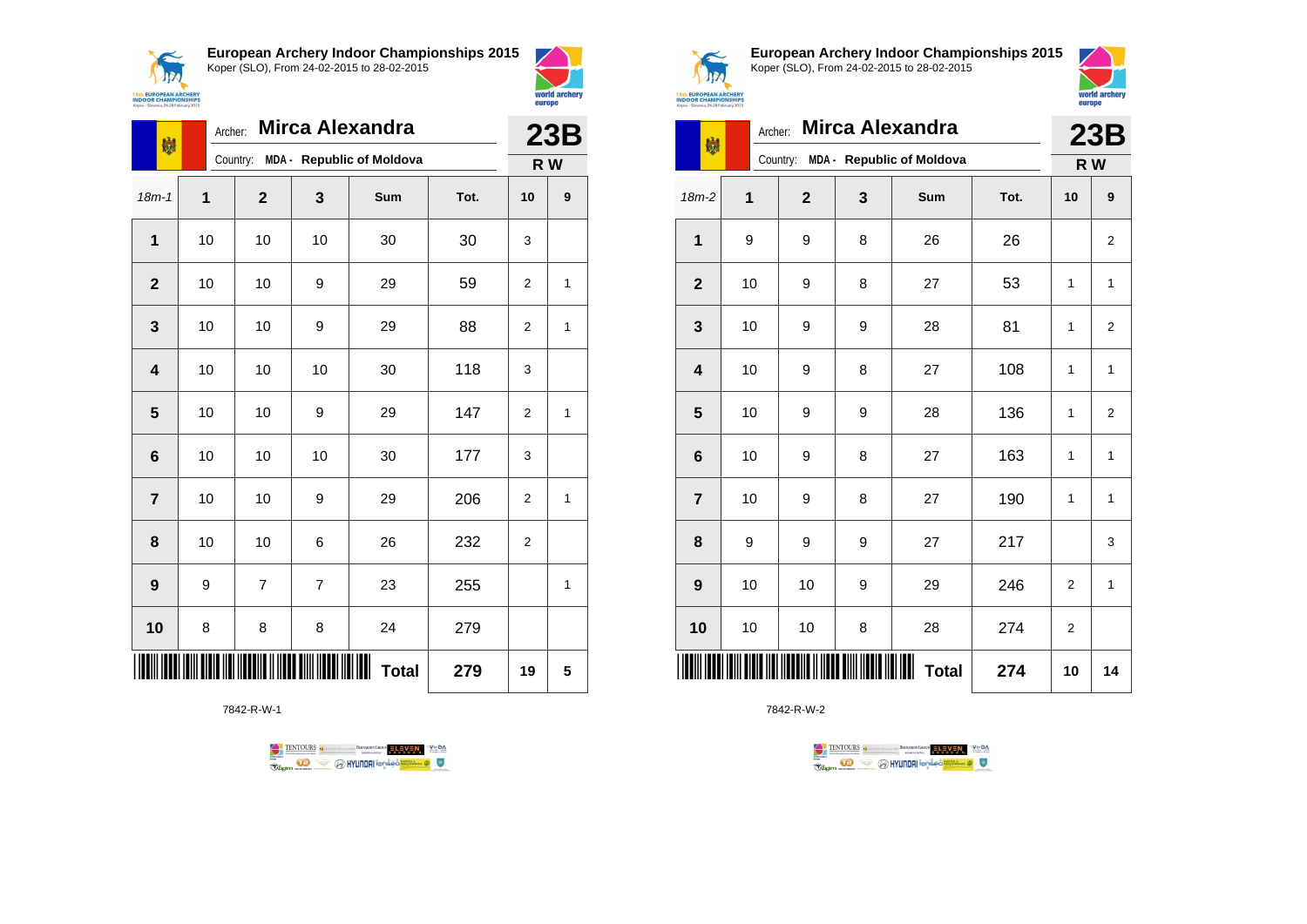



| 电               |    |                         |    | Archer: Longova Alexandra |      | <b>23C</b>     |                |
|-----------------|----|-------------------------|----|---------------------------|------|----------------|----------------|
|                 |    | Country: SVK - Slovakia |    |                           |      | R W            |                |
| $18m - 1$       | 1  | $\overline{2}$          | 3  | Sum                       | Tot. | 10             | 9              |
| 1               | 9  | 9                       | 8  | 26                        | 26   |                | 2              |
| $\overline{2}$  | 9  | 9                       | 9  | 27                        | 53   |                | 3              |
| 3               | 10 | 10                      | 9  | 29                        | 82   | $\overline{2}$ | $\mathbf{1}$   |
| 4               | 9  | 9                       | 8  | 26                        | 108  |                | 2              |
| 5               | 10 | 9                       | 9  | 28                        | 136  | 1              | 2              |
| $6\phantom{1}6$ | 10 | 10                      | 9  | 29                        | 165  | $\overline{2}$ | $\mathbf{1}$   |
| $\overline{7}$  | 10 | 9                       | 9  | 28                        | 193  | 1              | $\overline{2}$ |
| 8               | 10 | 10                      | 9  | 29                        | 222  | 2              | 1              |
| 9               | 10 | 10                      | 10 | 30                        | 252  | 3              |                |
| 10              | 10 | 9                       | 8  | 27                        | 279  | 1              | $\mathbf{1}$   |
|                 |    |                         |    | <b>Total</b>              | 279  | 12             | 15             |

7194-R-W-1





**European Archery Indoor Championships 2015** Koper (SLO), From 24-02-2015 to 28-02-2015



|                         | Longova Alexandra<br>Archer:<br>主 |              |                |                    |      |                |                |  |
|-------------------------|-----------------------------------|--------------|----------------|--------------------|------|----------------|----------------|--|
|                         |                                   | Country:     | SVK - Slovakia |                    |      | R W            |                |  |
| $18m-2$                 | 1                                 | $\mathbf{2}$ | 3              | Sum                | Tot. | 10             | 9              |  |
| 1                       | 10                                | 9            | 8              | 27                 | 27   | 1              | 1              |  |
| $\mathbf{2}$            | 10                                | 9            | 9              | 28                 | 55   | 1              | 2              |  |
| 3                       | 10                                | 10           | 10             | 30                 | 85   | 3              |                |  |
| $\overline{\mathbf{4}}$ | 10                                | 10           | 9              | 29                 | 114  | $\overline{2}$ | $\mathbf{1}$   |  |
| 5                       | 10                                | 9            | 8              | 27                 | 141  | 1              | $\mathbf{1}$   |  |
| $\bf 6$                 | 10                                | 9            | 9              | 28                 | 169  | 1              | $\overline{2}$ |  |
| $\overline{7}$          | 9                                 | 9            | 8              | 26                 | 195  |                | $\overline{2}$ |  |
| 8                       | 10                                | 10           | 9              | 29                 | 224  | $\overline{2}$ | $\mathbf{1}$   |  |
| $\boldsymbol{9}$        | 10                                | 9            | 9              | 28                 | 252  | 1              | $\overline{2}$ |  |
| 10                      | 10                                | 10           | 9              | 29                 | 281  | 2              | $\mathbf{1}$   |  |
|                         |                                   |              |                | ∭∭<br><b>Total</b> | 281  | 14             | 13             |  |

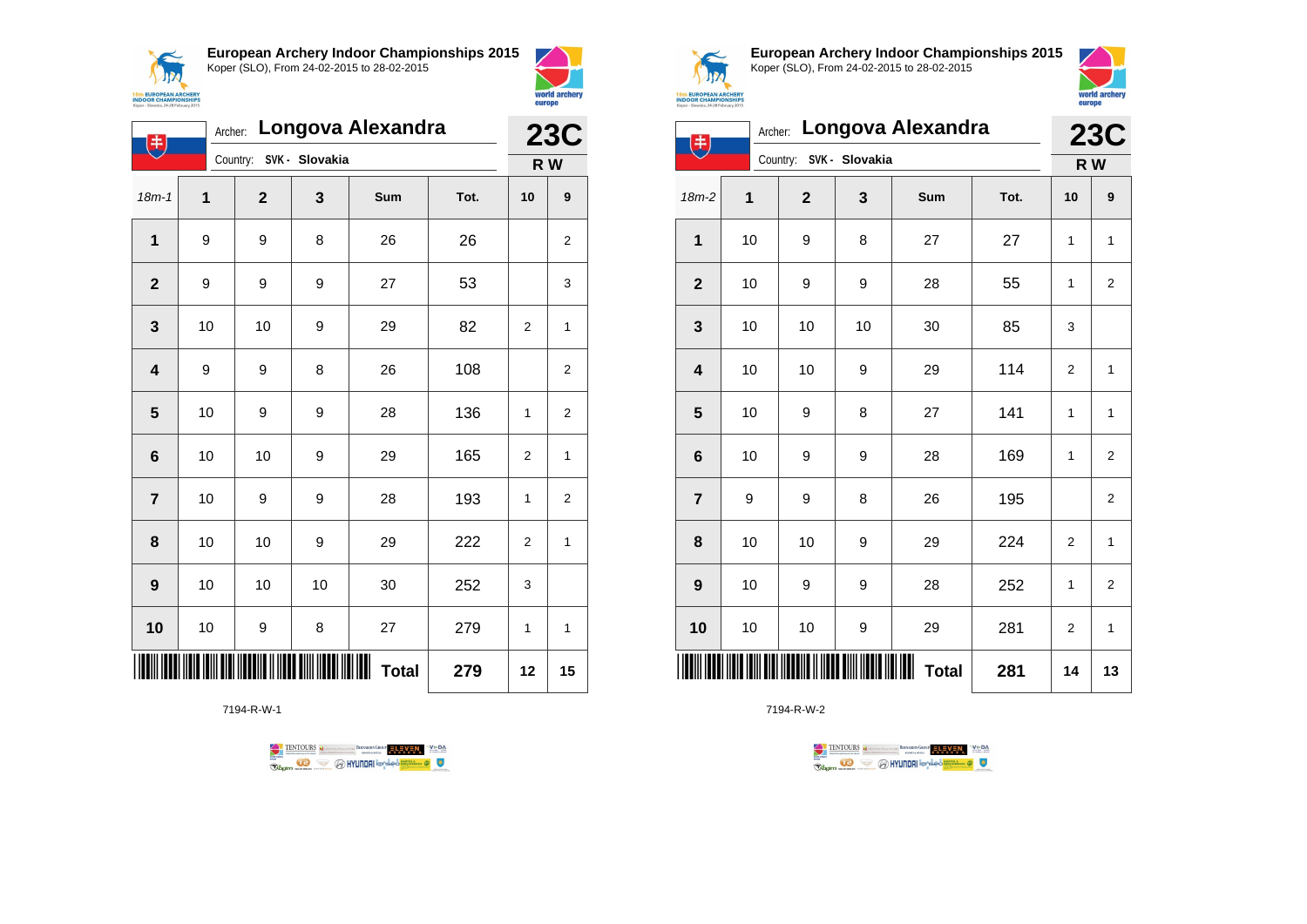



world archery

europe

|                         |    |              |              | Archer: Schuh Berengere |      |                | <b>23D</b>       |
|-------------------------|----|--------------|--------------|-------------------------|------|----------------|------------------|
|                         |    | Country:     | FRA - France |                         |      |                | R W              |
| $18m - 1$               | 1  | $\mathbf{2}$ | 3            | Sum                     | Tot. | 10             | $\boldsymbol{9}$ |
| 1                       | 10 | 10           | 7            | 27                      | 27   | $\overline{2}$ |                  |
| $\overline{2}$          | 10 | 10           | 9            | 29                      | 56   | $\overline{2}$ | 1                |
| 3                       | 10 | 9            | 9            | 28                      | 84   | 1              | $\overline{2}$   |
| $\overline{\mathbf{4}}$ | 10 | 9            | 9            | 28                      | 112  | 1              | $\boldsymbol{2}$ |
| 5                       | 10 | 10           | 8            | 28                      | 140  | 2              |                  |
| $6\phantom{1}6$         | 10 | 10           | 9            | 29                      | 169  | $\overline{2}$ | 1                |
| $\overline{7}$          | 10 | 10           | 9            | 29                      | 198  | $\overline{2}$ | 1                |
| 8                       | 10 | 9            | 9            | 28                      | 226  | 1              | $\overline{2}$   |
| 9                       | 10 | 10           | 9            | 29                      | 255  | 2              | 1                |
| 10                      | 10 | 10           | 9            | 29                      | 284  | 2              | 1                |
|                         |    |              |              | <b>Total</b>            | 284  | 17             | 11               |

2136-R-W-1





**European Archery Indoor Championships 2015** Koper (SLO), From 24-02-2015 to 28-02-2015



|                         | <b>ISth EUROPEAN ARCHERY<br/>INDOOR CHAMPIONSHIPS</b><br>in 24-28 February 2015 |              |              |                        |      |                |                |  |  |  |
|-------------------------|---------------------------------------------------------------------------------|--------------|--------------|------------------------|------|----------------|----------------|--|--|--|
|                         | Archer:                                                                         |              |              | <b>Schuh Berengere</b> |      |                | <b>23D</b>     |  |  |  |
|                         |                                                                                 | Country:     | FRA - France |                        |      |                | R W            |  |  |  |
| $18m-2$                 | 1                                                                               | $\mathbf{2}$ | 3            | Sum                    | Tot. | 10             | 9              |  |  |  |
| $\mathbf{1}$            | 10                                                                              | 10           | 9            | 29                     | 29   | $\overline{2}$ | $\mathbf{1}$   |  |  |  |
| $\mathbf{2}$            | 10                                                                              | 10           | 10           | 30                     | 59   | 3              |                |  |  |  |
| 3                       | 10                                                                              | 10           | 10           | 30                     | 89   | 3              |                |  |  |  |
| $\overline{\mathbf{4}}$ | 9                                                                               | 9            | 9            | 27                     | 116  |                | 3              |  |  |  |
| 5                       | 10                                                                              | 10           | 10           | 30                     | 146  | 3              |                |  |  |  |
| 6                       | 10                                                                              | 10           | 9            | 29                     | 175  | $\overline{2}$ | $\mathbf{1}$   |  |  |  |
| $\overline{7}$          | 10                                                                              | 10           | 10           | 30                     | 205  | 3              |                |  |  |  |
| 8                       | 10                                                                              | 10           | 9            | 29                     | 234  | $\overline{2}$ | $\mathbf{1}$   |  |  |  |
| 9                       | 10                                                                              | 9            | 9            | 28                     | 262  | 1              | $\overline{2}$ |  |  |  |
| 10                      | 10                                                                              | 9            | 9            | 28                     | 290  | 1              | $\overline{2}$ |  |  |  |
|                         |                                                                                 |              |              | <b>Total</b>           | 290  | 20             | 10             |  |  |  |

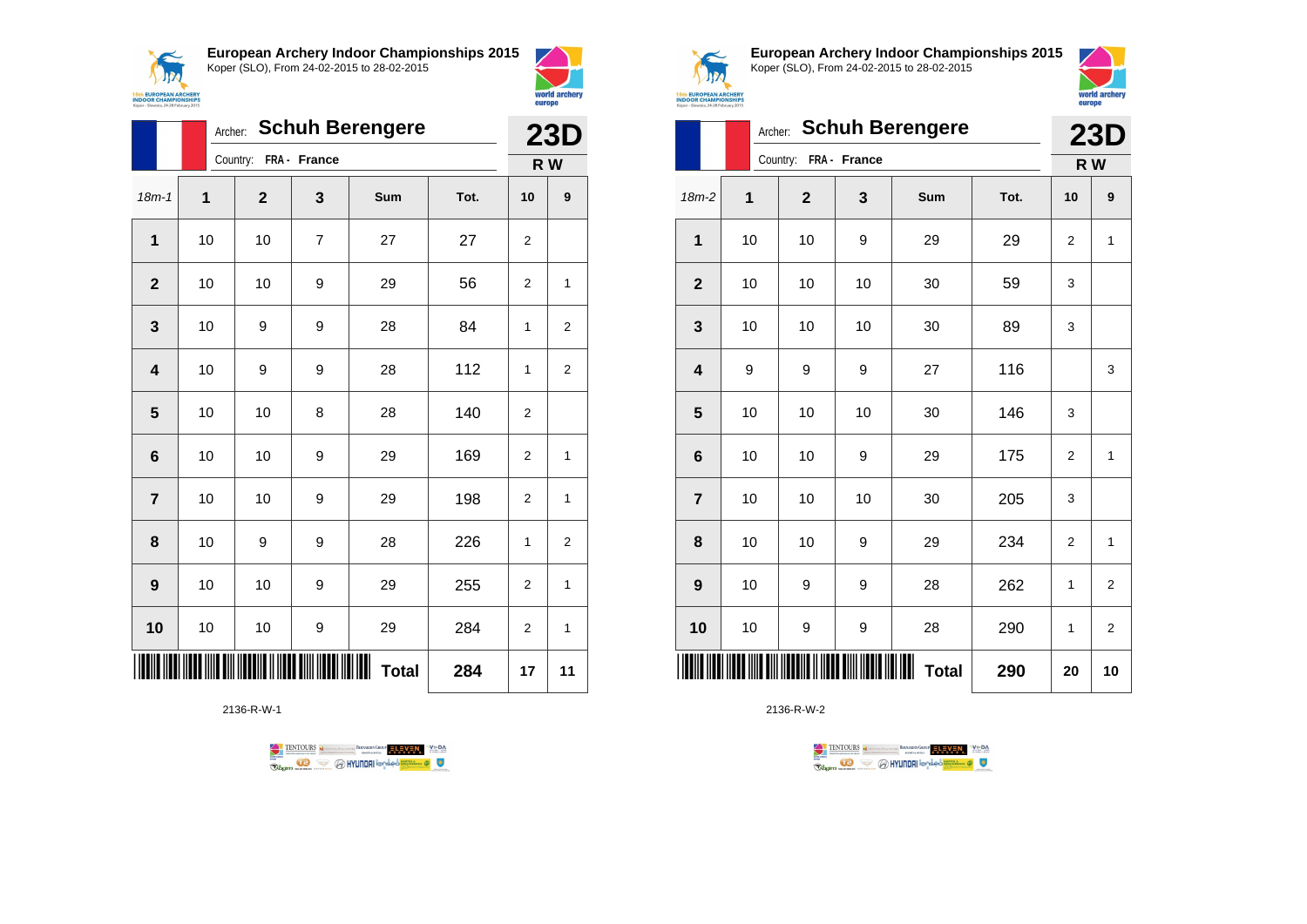**15th EUROPEAN ARCH<br>INDOOR CHAMPIONS**<br>Koper - Slovenia, 24-28 Februar

**European Archery Indoor Championships 2015** Koper (SLO), From 24-02-2015 to 28-02-2015





| 凩                | Archer: |                         | <b>Umer Ana</b> |                    |      | <b>24A</b>     |                  |
|------------------|---------|-------------------------|-----------------|--------------------|------|----------------|------------------|
|                  |         | Country: SLO - Slovenia |                 |                    |      |                | R W              |
| $18m - 1$        | 1       | $\mathbf{2}$            | 3               | Sum                | Tot. | 10             | $\boldsymbol{9}$ |
| 1                | 10      | 9                       | 9               | 28                 | 28   | 1              | $\overline{2}$   |
| $\mathbf{2}$     | 10      | 10                      | 9               | 29                 | 57   | 2              | 1                |
| $\mathbf 3$      | 10      | 9                       | $\overline{7}$  | 26                 | 83   | 1              | $\mathbf{1}$     |
| 4                | 10      | 10                      | 10              | 30                 | 113  | 3              |                  |
| 5                | 10      | 10                      | 9               | 29                 | 142  | $\overline{2}$ | 1                |
| $6\phantom{1}$   | 10      | 10                      | 9               | 29                 | 171  | $\overline{2}$ | $\mathbf{1}$     |
| $\overline{7}$   | 10      | 10                      | 9               | 29                 | 200  | 2              | 1                |
| 8                | 10      | 10                      | 8               | 28                 | 228  | $\overline{2}$ |                  |
| $\boldsymbol{9}$ | 10      | 10                      | 9               | 29                 | 257  | 2              | 1                |
| 10               | 10      | 9                       | 9               | 28                 | 285  | 1              | $\overline{2}$   |
|                  |         |                         |                 | ∭∭<br><b>Total</b> | 285  | 18             | 10               |

6584-R-W-1





**European Archery Indoor Championships 2015** Koper (SLO), From 24-02-2015 to 28-02-2015



| зιх                                                 |  |
|-----------------------------------------------------|--|
| <b>EUROPEAN ARCHERY</b><br><b>OOR CHAMPIONSHIPS</b> |  |
| r - Slovenia, 24-28 February 2015                   |  |

|                         | Archer: |                         | <b>Umer Ana</b> |                   |      | <b>24A</b>     |                |  |
|-------------------------|---------|-------------------------|-----------------|-------------------|------|----------------|----------------|--|
|                         |         | Country: SLO - Slovenia |                 |                   |      |                | R W            |  |
| $18m-2$                 | 1       | $\mathbf{2}$            | 3               | Sum               | Tot. | 10             | 9              |  |
| $\mathbf 1$             | 10      | 9                       | 9               | 28                | 28   | 1              | $\mathbf 2$    |  |
| $\mathbf{2}$            | 10      | 9                       | 8               | 27                | 55   | 1              | 1              |  |
| $\mathbf{3}$            | 10      | 10                      | 8               | 28                | 83   | $\overline{c}$ |                |  |
| $\overline{\mathbf{4}}$ | 10      | 10                      | 9               | 29                | 112  | $\overline{2}$ | $\mathbf{1}$   |  |
| 5                       | 10      | 10                      | 9               | 29                | 141  | 2              | 1              |  |
| $6\phantom{a}$          | 9       | 9                       | 8               | 26                | 167  |                | $\overline{2}$ |  |
| $\overline{7}$          | 10      | 10                      | 9               | 29                | 196  | $\overline{c}$ | 1              |  |
| 8                       | 10      | 10                      | 10              | 30                | 226  | 3              |                |  |
| 9                       | 10      | 10                      | 8               | 28                | 254  | 2              |                |  |
| 10                      | 10      | 9                       | 8               | 27                | 281  | 1              | $\mathbf{1}$   |  |
| ║║║                     |         |                         |                 | ┉<br><b>Total</b> | 281  | 16             | 9              |  |

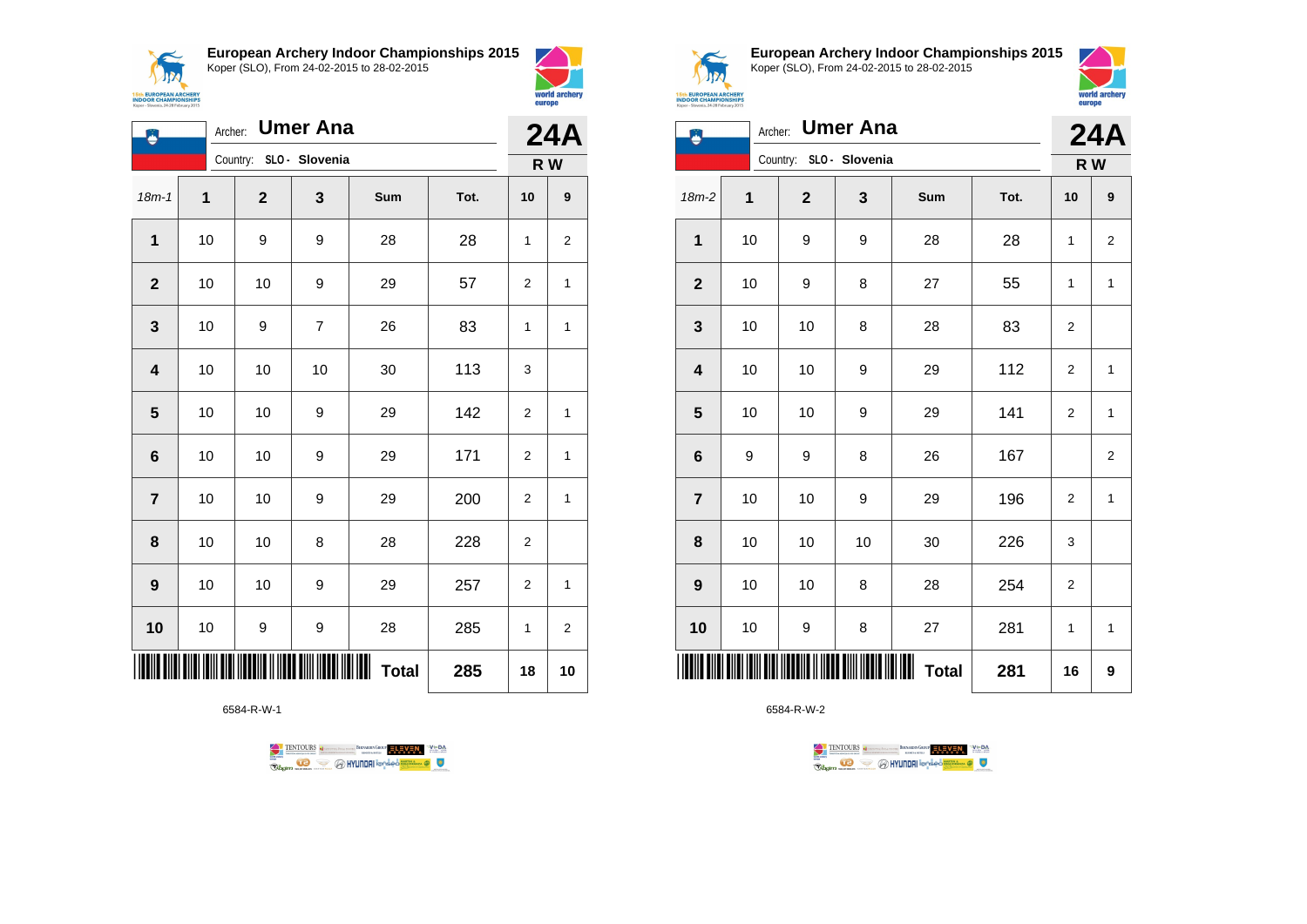

**European Archery Indoor Championships 2015**



|                         |    | Archer: Vasilyan Nune  |                |              |      | 24B            |                |
|-------------------------|----|------------------------|----------------|--------------|------|----------------|----------------|
|                         |    | Country: ARM - Armenia |                |              |      | R W            |                |
| $18m - 1$               | 1  | $\overline{2}$         | 3              | Sum          | Tot. | 10             | 9              |
| $\mathbf{1}$            | 10 | 9                      | 9              | 28           | 28   | 1              | $\overline{2}$ |
| $\mathbf{2}$            | 10 | 10                     | 9              | 29           | 57   | 2              | 1              |
| $\mathbf{3}$            | 10 | 10                     | 9              | 29           | 86   | $\overline{2}$ | 1              |
| $\overline{\mathbf{4}}$ | 10 | 10                     | 10             | 30           | 116  | 3              |                |
| 5                       | 10 | 9                      | 9              | 28           | 144  | 1              | $\overline{2}$ |
| $6\phantom{1}6$         | 9  | 9                      | $\overline{7}$ | 25           | 169  |                | $\overline{2}$ |
| $\overline{7}$          | 9  | 9                      | 9              | 27           | 196  |                | 3              |
| 8                       | 10 | 10                     | 8              | 28           | 224  | $\overline{2}$ |                |
| 9                       | 9  | 9                      | 8              | 26           | 250  |                | $\overline{2}$ |
| 10                      | 10 | 10                     | 9              | 29           | 279  | $\overline{2}$ | 1              |
| ║║                      |    |                        |                | <b>Total</b> | 279  | 13             | 14             |

6457-R-W-1





world archery

europe

**European Archery Indoor Championships 2015** Koper (SLO), From 24-02-2015 to 28-02-2015



|                         | Archer:     |                        | <b>Vasilyan Nune</b> |              |      | <b>24B</b>     |                |
|-------------------------|-------------|------------------------|----------------------|--------------|------|----------------|----------------|
|                         |             | Country: ARM - Armenia |                      |              |      |                | R W            |
| $18m-2$                 | $\mathbf 1$ | $\mathbf{2}$           | 3                    | Sum          | Tot. | 10             | 9              |
| $\mathbf 1$             | 10          | 9                      | 8                    | 27           | 27   | 1              | 1              |
| $\mathbf{2}$            | 8           | 8                      | 8                    | 24           | 51   |                |                |
| $\mathbf{3}$            | 10          | 9                      | 8                    | 27           | 78   | 1              | 1              |
| $\overline{\mathbf{4}}$ | 10          | 9                      | 9                    | 28           | 106  | 1              | $\overline{2}$ |
| $\overline{\mathbf{5}}$ | 10          | 8                      | 8                    | 26           | 132  | 1              |                |
| $\bf 6$                 | 10          | 9                      | $\overline{7}$       | 26           | 158  | 1              | 1              |
| $\overline{7}$          | $10$        | 9                      | 9                    | 28           | 186  | 1              | $\overline{2}$ |
| 8                       | 9           | 9                      | 9                    | 27           | 213  |                | 3              |
| 9                       | 9           | 9                      | 8                    | 26           | 239  |                | $\overline{2}$ |
| 10                      | 10          | 10                     | 9                    | 29           | 268  | $\overline{c}$ | 1              |
| IIIII                   |             |                        |                      | <b>Total</b> | 268  | 8              | 13             |

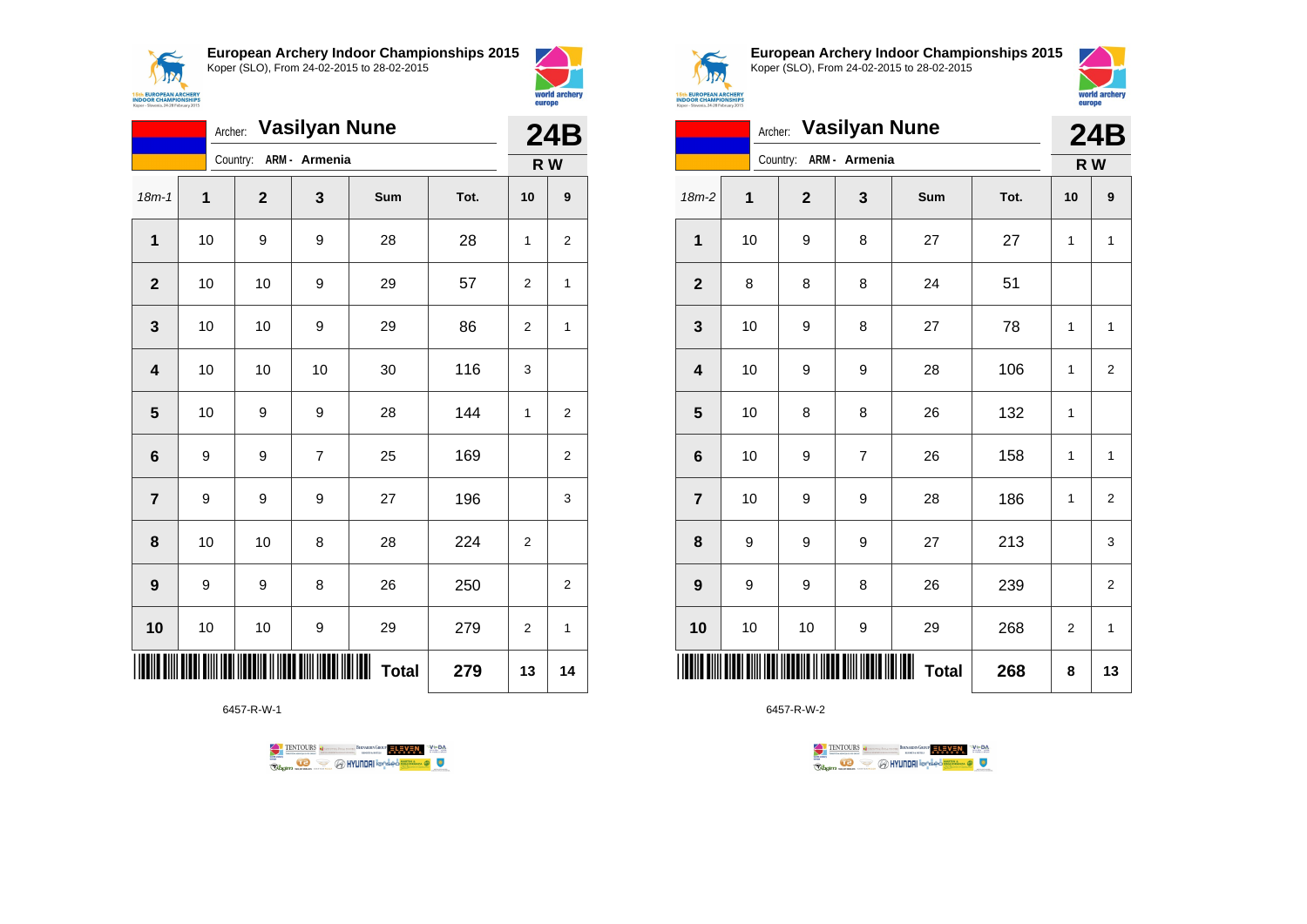



| 电                       |    | Archer:        |                         | Lucanicova Zuzana |      | <b>24C</b>     |                |
|-------------------------|----|----------------|-------------------------|-------------------|------|----------------|----------------|
|                         |    |                | Country: SVK - Slovakia |                   |      |                | R W            |
| $18m - 1$               | 1  | $\overline{2}$ | 3                       | Sum               | Tot. | 10             | 9              |
| 1                       | 10 | 9              | 8                       | 27                | 27   | 1              | $\mathbf{1}$   |
| $\overline{2}$          | 9  | 9              | M                       | 18                | 45   |                | 2              |
| 3                       | 10 | 9              | 9                       | 28                | 73   | 1              | 2              |
| $\overline{\mathbf{4}}$ | 10 | 10             | 8                       | 28                | 101  | $\overline{2}$ |                |
| 5                       | 10 | 9              | 8                       | 27                | 128  | $\mathbf{1}$   | 1              |
| $6\phantom{1}6$         | 10 | 9              | $\overline{7}$          | 26                | 154  | $\mathbf{1}$   | $\mathbf{1}$   |
| $\overline{7}$          | 10 | 10             | 10                      | 30                | 184  | 3              |                |
| 8                       | 10 | 9              | 9                       | 28                | 212  | $\mathbf{1}$   | 2              |
| 9                       | 10 | 9              | 9                       | 28                | 240  | $\mathbf{1}$   | $\overline{2}$ |
| 10                      | 10 | 10             | 10                      | 30                | 270  | 3              |                |
|                         |    |                |                         |                   | 270  | 14             | 11             |

11733-R-W-1





**European Archery Indoor Championships 2015** Koper (SLO), From 24-02-2015 to 28-02-2015



| 电                       | Archer: |                         |                  | Lucanicova Zuzana |      | <b>24C</b>   |                |
|-------------------------|---------|-------------------------|------------------|-------------------|------|--------------|----------------|
|                         |         | Country: SVK - Slovakia |                  |                   |      |              | R W            |
| 18m-2                   | 1       | $\mathbf{2}$            | 3                | Sum               | Tot. | 10           | 9              |
| 1                       | 10      | 10                      | 9                | 29                | 29   | 2            | $\mathbf{1}$   |
| $\mathbf 2$             | 10      | 10                      | 9                | 29                | 58   | 2            | 1              |
| 3                       | 10      | 10                      | $\boldsymbol{9}$ | 29                | 87   | 2            | $\mathbf{1}$   |
| $\overline{\mathbf{4}}$ | 10      | 10                      | 10               | 30                | 117  | 3            |                |
| 5                       | 10      | 9                       | 8                | 27                | 144  | 1            | $\mathbf{1}$   |
| $6\phantom{1}6$         | 10      | 8                       | 8                | 26                | 170  | $\mathbf{1}$ |                |
| $\overline{7}$          | 9       | 9                       | 9                | 27                | 197  |              | 3              |
| 8                       | 9       | 9                       | 8                | 26                | 223  |              | $\overline{2}$ |
| 9                       | 9       | 8                       | 8                | 25                | 248  |              | 1              |
| 10                      | 9       | 9                       | 9                | 27                | 275  |              | 3              |
|                         |         |                         |                  |                   | 275  | 11           | 13             |

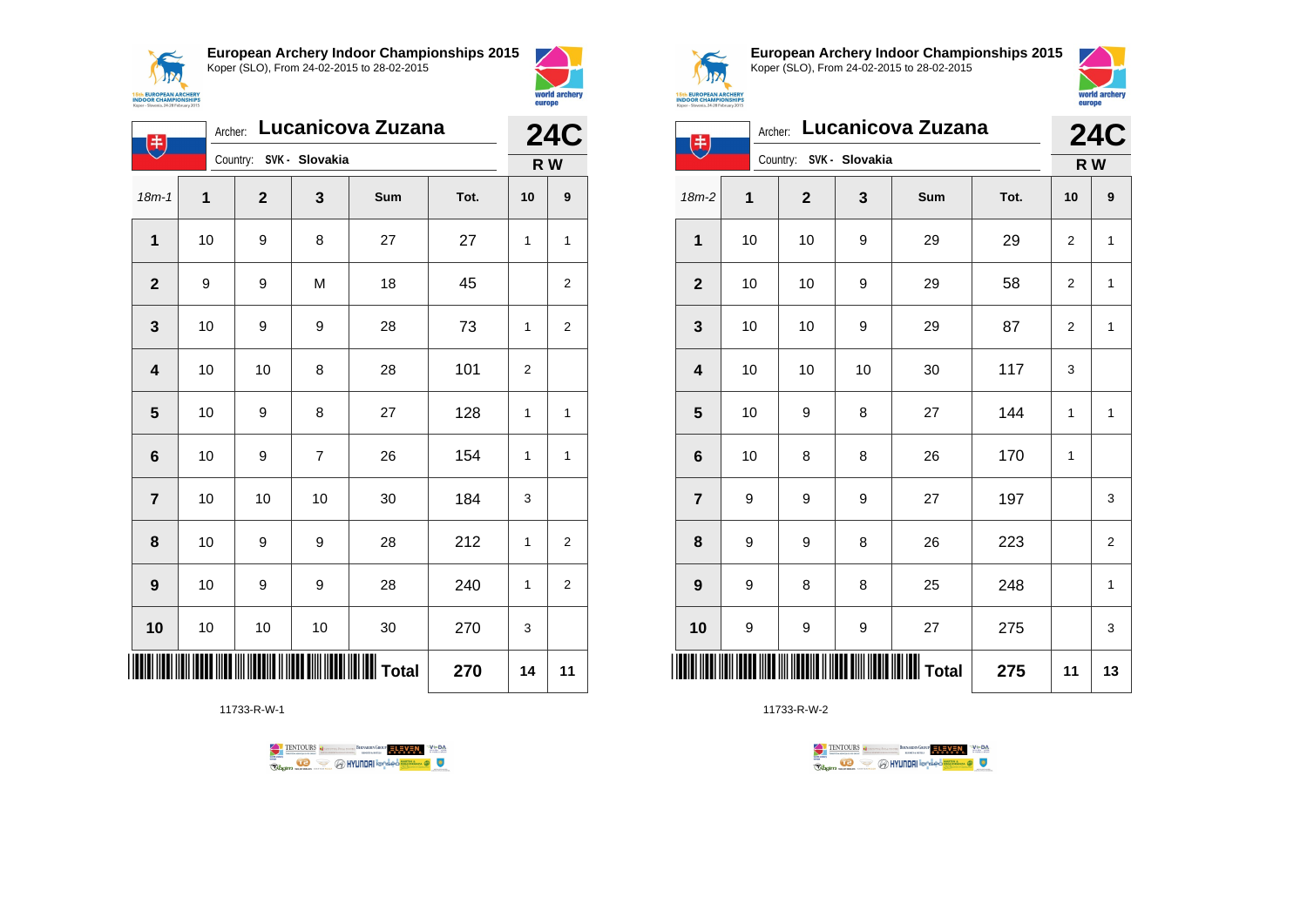$\sqrt{N}$ **15th EUROPEAN ARCHERY**<br>INDOOR CHAMPIONSHIPS<br>Koper - Slovenia, 24-28 February 2015 **European Archery Indoor Championships 2015** Koper (SLO), From 24-02-2015 to 28-02-2015



|                         | Archer: |             | Laan Sarina       |                             |      | <b>24D</b>     |                  |
|-------------------------|---------|-------------|-------------------|-----------------------------|------|----------------|------------------|
|                         |         | Country:    | NED - Netherlands |                             |      |                | R W              |
| $18m - 1$               | 1       | $\mathbf 2$ | 3                 | Sum                         | Tot. | 10             | $\boldsymbol{9}$ |
| $\mathbf{1}$            | 9       | 9           | 9                 | 27                          | 27   |                | 3                |
| $\mathbf{2}$            | 10      | 10          | 9                 | 29                          | 56   | 2              | $\mathbf{1}$     |
| $\mathbf 3$             | 10      | 10          | 9                 | 29                          | 85   | $\overline{2}$ | $\mathbf{1}$     |
| $\overline{\mathbf{4}}$ | 10      | 10          | 8                 | 28                          | 113  | $\overline{2}$ |                  |
| $\overline{\mathbf{5}}$ | 10      | 10          | 9                 | 29                          | 142  | $\overline{2}$ | 1                |
| $6\phantom{1}6$         | 10      | 10          | 10                | 30                          | 172  | 3              |                  |
| $\overline{7}$          | 10      | 10          | 9                 | 29                          | 201  | $\overline{2}$ | $\mathbf{1}$     |
| 8                       | 10      | 9           | 8                 | 27                          | 228  | 1              | $\mathbf{1}$     |
| $\boldsymbol{9}$        | 10      | 9           | 8                 | 27                          | 255  | 1              | $\mathbf{1}$     |
| 10                      | 9       | 9           | 9                 | 27                          | 282  |                | 3                |
| Ш                       |         |             |                   | <b>   </b>            Total | 282  | 15             | 12               |

11648-R-W-1





**European Archery Indoor Championships 2015** Koper (SLO), From 24-02-2015 to 28-02-2015



| Laan Sarina<br>Archer: |      |                            |                |              |      | <b>24D</b>   |                         |
|------------------------|------|----------------------------|----------------|--------------|------|--------------|-------------------------|
|                        |      | Country: NED - Netherlands |                |              |      | R W          |                         |
| 18m-2                  | 1    | $\mathbf 2$                | 3              | Sum          | Tot. | 10           | 9                       |
| 1                      | 9    | 9                          | $\overline{7}$ | 25           | 25   |              | $\overline{c}$          |
| $\mathbf{2}$           | 10   | 10                         | 10             | 30           | 55   | 3            |                         |
| 3                      | 10   | 10                         | 9              | 29           | 84   | 2            | $\mathbf{1}$            |
| 4                      | 9    | 9                          | 8              | 26           | 110  |              | $\overline{c}$          |
| 5                      | 10   | $10\,$                     | 8              | 28           | 138  | 2            |                         |
| 6                      | 10   | 10                         | 10             | 30           | 168  | 3            |                         |
| $\overline{7}$         | 10   | 10                         | 9              | 29           | 197  | 2            | $\mathbf{1}$            |
| 8                      | 10   | 9                          | 9              | 28           | 225  | 1            | $\overline{2}$          |
| $\boldsymbol{9}$       | 10   | 9                          | 9              | 28           | 253  | 1            | $\overline{\mathbf{c}}$ |
| 10                     | $10$ | 9                          | 8              | 27           | 280  | $\mathbf{1}$ | $\mathbf 1$             |
|                        |      |                            |                | <b>Total</b> | 280  | 15           | 11                      |

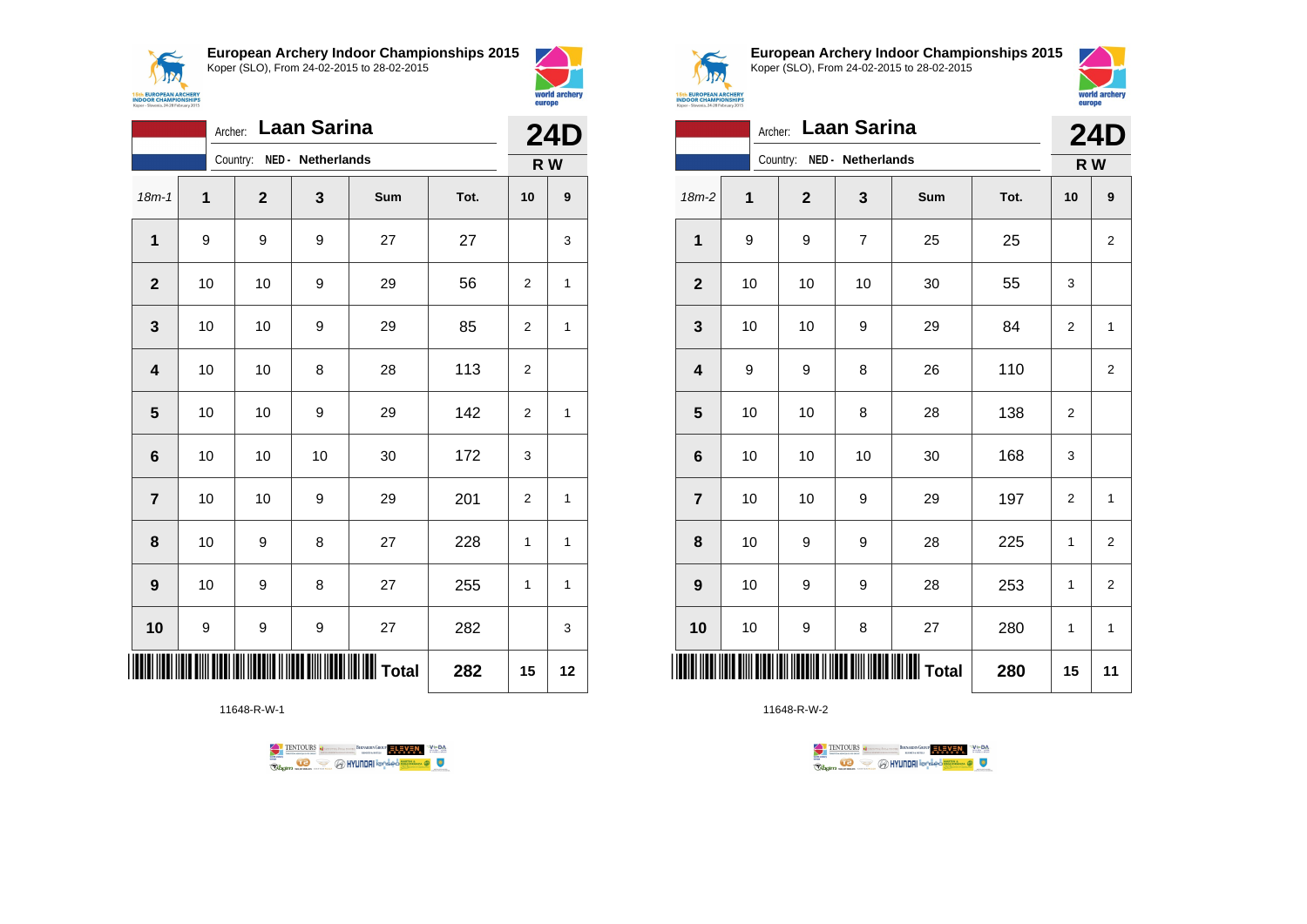**AN 15th EUROPEAN ARCHERY**<br>INDOOR CHAMPIONSHIP **European Archery Indoor Championships 2015**



Koper (SLO), From 24-02-2015 to 28-02-2015 world archery europe

| <b>Degn Randi</b><br>Archer: |                           |             |    |                   |      | <b>25A</b>     |                |  |
|------------------------------|---------------------------|-------------|----|-------------------|------|----------------|----------------|--|
|                              | DEN - Denmark<br>Country: |             |    |                   |      |                | R W            |  |
| $18m - 1$                    | 1                         | $\mathbf 2$ | 3  | Sum               | Tot. | 10             | 9              |  |
| 1                            | 10                        | 10          | 9  | 29                | 29   | $\overline{2}$ | $\mathbf{1}$   |  |
| $\overline{2}$               | 10                        | 9           | 9  | 28                | 57   | 1              | $\overline{2}$ |  |
| 3                            | 10                        | 9           | 9  | 28                | 85   | 1              | $\overline{2}$ |  |
| 4                            | 10                        | 9           | 9  | 28                | 113  | 1              | $\overline{2}$ |  |
| 5                            | 10                        | 10          | 9  | 29                | 142  | $\overline{2}$ | $\mathbf{1}$   |  |
| $6\phantom{1}6$              | 10                        | 10          | 10 | 30                | 172  | 3              |                |  |
| $\overline{7}$               | 10                        | 9           | 9  | 28                | 200  | 1              | 2              |  |
| 8                            | 10                        | 10          | 9  | 29                | 229  | 2              | $\mathbf{1}$   |  |
| 9                            | 9                         | 9           | 9  | 27                | 256  |                | 3              |  |
| 10                           | 10                        | 10          | 9  | 29                | 285  | $\overline{2}$ | $\mathbf{1}$   |  |
|                              |                           |             |    | Ш<br><b>Total</b> | 285  | 15             | 15             |  |

6439-R-W-1





**European Archery Indoor Championships 2015** Koper (SLO), From 24-02-2015 to 28-02-2015



| <b>EUROPEAN ARCHERY</b><br><b>OOR CHAMPIONSHIPS</b><br>r - Slovenia, 24-28 February 2015 | ЗΙΧ |  |
|------------------------------------------------------------------------------------------|-----|--|
|                                                                                          |     |  |
|                                                                                          |     |  |

| <b>Degn Randi</b><br>Archer: |                          |              |    |                        |      | <b>25A</b>     |                |
|------------------------------|--------------------------|--------------|----|------------------------|------|----------------|----------------|
|                              | Country:<br>DEN- Denmark |              |    |                        |      |                |                |
| $18m-2$                      | 1                        | $\mathbf{2}$ | 3  | Sum                    | Tot. | 10             | 9              |
| $\mathbf{1}$                 | 10                       | 10           | 9  | 29                     | 29   | $\overline{2}$ | $\mathbf{1}$   |
| $\mathbf{2}$                 | 10                       | 10           | 9  | 29                     | 58   | $\overline{2}$ | 1              |
| $\mathbf{3}$                 | 10                       | 9            | 9  | 28                     | 86   | 1              | 2              |
| $\overline{\mathbf{4}}$      | 10                       | 9            | 9  | 28                     | 114  | 1              | $\overline{c}$ |
| 5                            | 10                       | 10           | 10 | 30                     | 144  | 3              |                |
| $\bf 6$                      | 10                       | 10           | 8  | 28                     | 172  | $\overline{2}$ |                |
| $\overline{7}$               | 10                       | 10           | 9  | 29                     | 201  | $\overline{c}$ | 1              |
| 8                            | 10                       | 9            | 8  | 27                     | 228  | 1              | $\mathbf{1}$   |
| 9                            | 10                       | 10           | 9  | 29                     | 257  | $\overline{2}$ | 1              |
| 10                           | 10                       | 10           | 9  | 29                     | 286  | $\overline{2}$ | 1              |
| ║║║                          |                          |              |    | IIIIII<br><b>Total</b> | 286  | 18             | 10             |

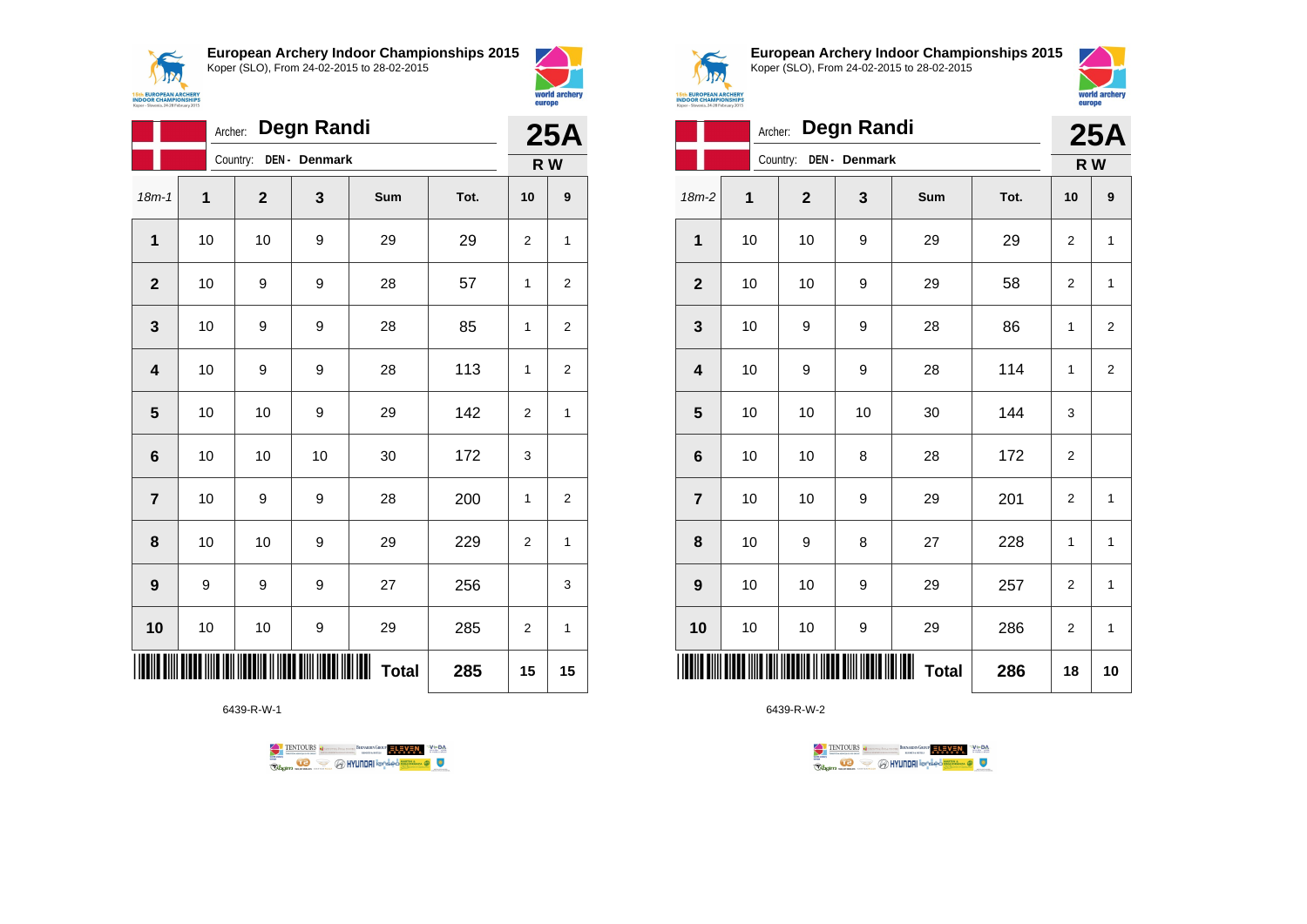



| Chorti Ariadni<br>Archer: |    |              |                |                   |      | <b>25B</b>   |                  |
|---------------------------|----|--------------|----------------|-------------------|------|--------------|------------------|
|                           |    | Country:     | GRE- Greece    |                   |      | R W          |                  |
| $18m - 1$                 | 1  | $\mathbf{2}$ | 3              | Sum               | Tot. | 10           | $\boldsymbol{9}$ |
| $\mathbf{1}$              | 10 | 10           | 9              | 29                | 29   | 2            | 1                |
| $\mathbf{2}$              | 10 | 9            | 9              | 28                | 57   | $\mathbf{1}$ | $\mathbf{2}$     |
| $\mathbf 3$               | 10 | 10           | 10             | 30                | 87   | 3            |                  |
| $\overline{\mathbf{4}}$   | 10 | 10           | 8              | 28                | 115  | 2            |                  |
| 5                         | 9  | 8            | 8              | 25                | 140  |              | 1                |
| $6\phantom{1}$            | 10 | 10           | 9              | 29                | 169  | 2            | 1                |
| $\overline{7}$            | 10 | 9            | $\overline{7}$ | 26                | 195  | $\mathbf{1}$ | 1                |
| 8                         | 10 | 9            | 8              | 27                | 222  | 1            | 1                |
| $\boldsymbol{9}$          | 10 | 9            | $\overline{7}$ | 26                | 248  | 1            | 1                |
| 10                        | 10 | $10$         | $\overline{7}$ | 27                | 275  | 2            |                  |
|                           |    |              |                | Ш<br><b>Total</b> | 275  | 15           | 8                |

7262-R-W-1





**European Archery Indoor Championships 2015** Koper (SLO), From 24-02-2015 to 28-02-2015



| Chorti Ariadni<br>Archer: |    |                       |             |                     |      | 25B            |                |
|---------------------------|----|-----------------------|-------------|---------------------|------|----------------|----------------|
|                           |    | Country: GRE - Greece |             |                     |      | R W            |                |
| 18m-2                     | 1  | $\mathbf{2}$          | $\mathbf 3$ | Sum                 | Tot. | 10             | 9              |
| 1                         | 10 | 9                     | 9           | 28                  | 28   | 1              | $\overline{2}$ |
| $\overline{2}$            | 10 | 10                    | 9           | 29                  | 57   | $\overline{2}$ | 1              |
| 3                         | 9  | 9                     | 9           | 27                  | 84   |                | 3              |
| $\overline{\mathbf{4}}$   | 10 | 9                     | 9           | 28                  | 112  | $\mathbf{1}$   | $\overline{2}$ |
| 5                         | 10 | 10                    | 9           | 29                  | 141  | $\overline{2}$ | $\mathbf{1}$   |
| 6                         | 9  | 9                     | 8           | 26                  | 167  |                | $\overline{2}$ |
| $\overline{7}$            | 10 | 10                    | 9           | 29                  | 196  | $\overline{2}$ | $\mathbf{1}$   |
| 8                         | 10 | 10                    | 9           | 29                  | 225  | $\overline{2}$ | $\mathbf{1}$   |
| 9                         | 10 | 9                     | 8           | 27                  | 252  | 1              | $\mathbf{1}$   |
| 10                        | 10 | 9                     | 8           | 27                  | 279  | 1              | $\mathbf{1}$   |
|                           |    |                       |             | ║║║<br><b>Total</b> | 279  | 12             | 15             |